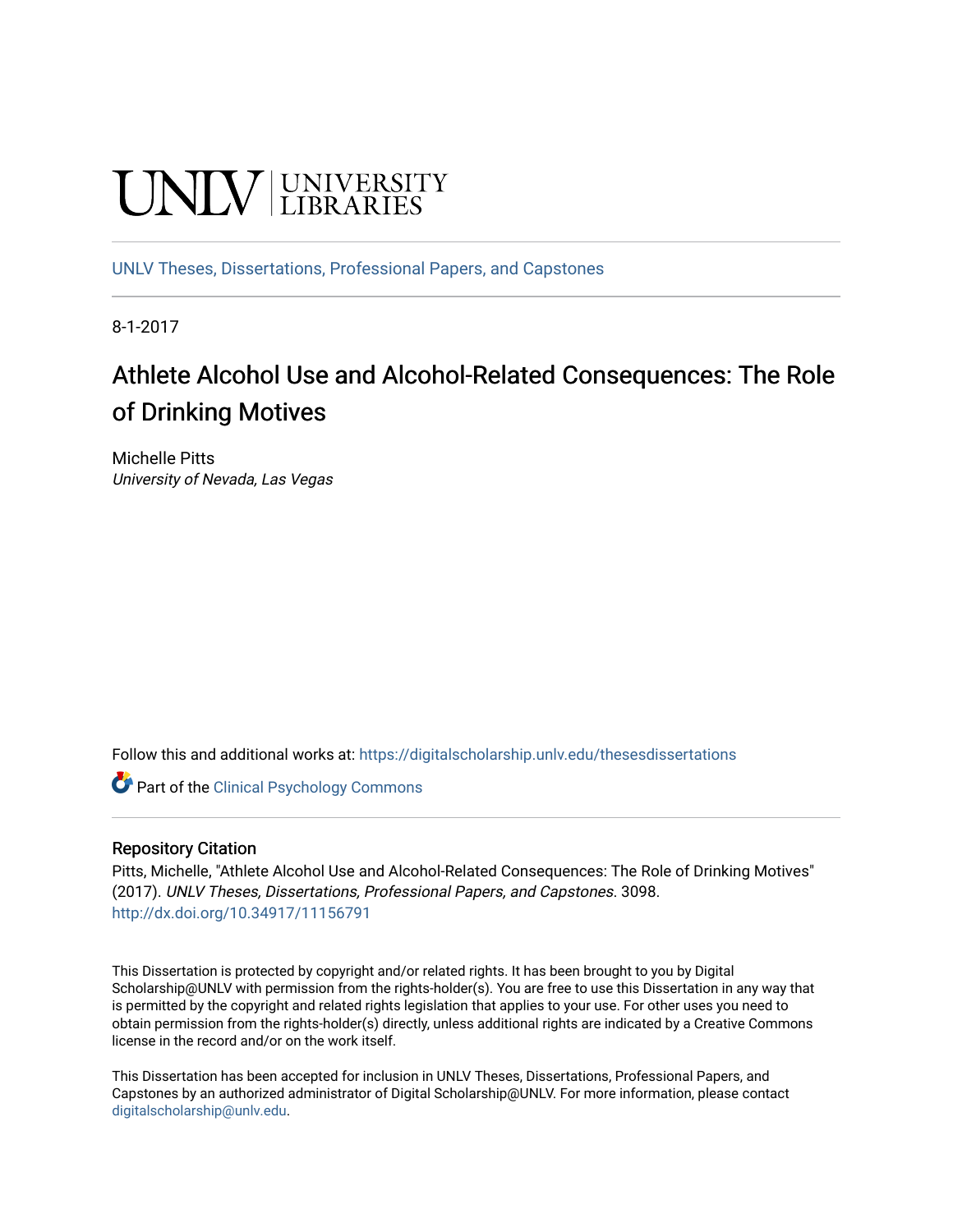# ATHLETE ALCOHOL USE AND ALCOHOL-RELATED CONSEQUENCES:

# THE ROLE OF DRINKING MOTIVES

By

Michelle Tracy Pitts

Bachelor of Arts in Psychology University of California, Santa Barbara 2008

Master of Arts – Psychology University of Nevada, Las Vegas 2014

A dissertation submitted in partial fulfillment of the requirements for the

Doctor of Philosophy – Psychology

Department of Psychology College of Liberal Arts The Graduate College

University of Nevada, Las Vegas August 2016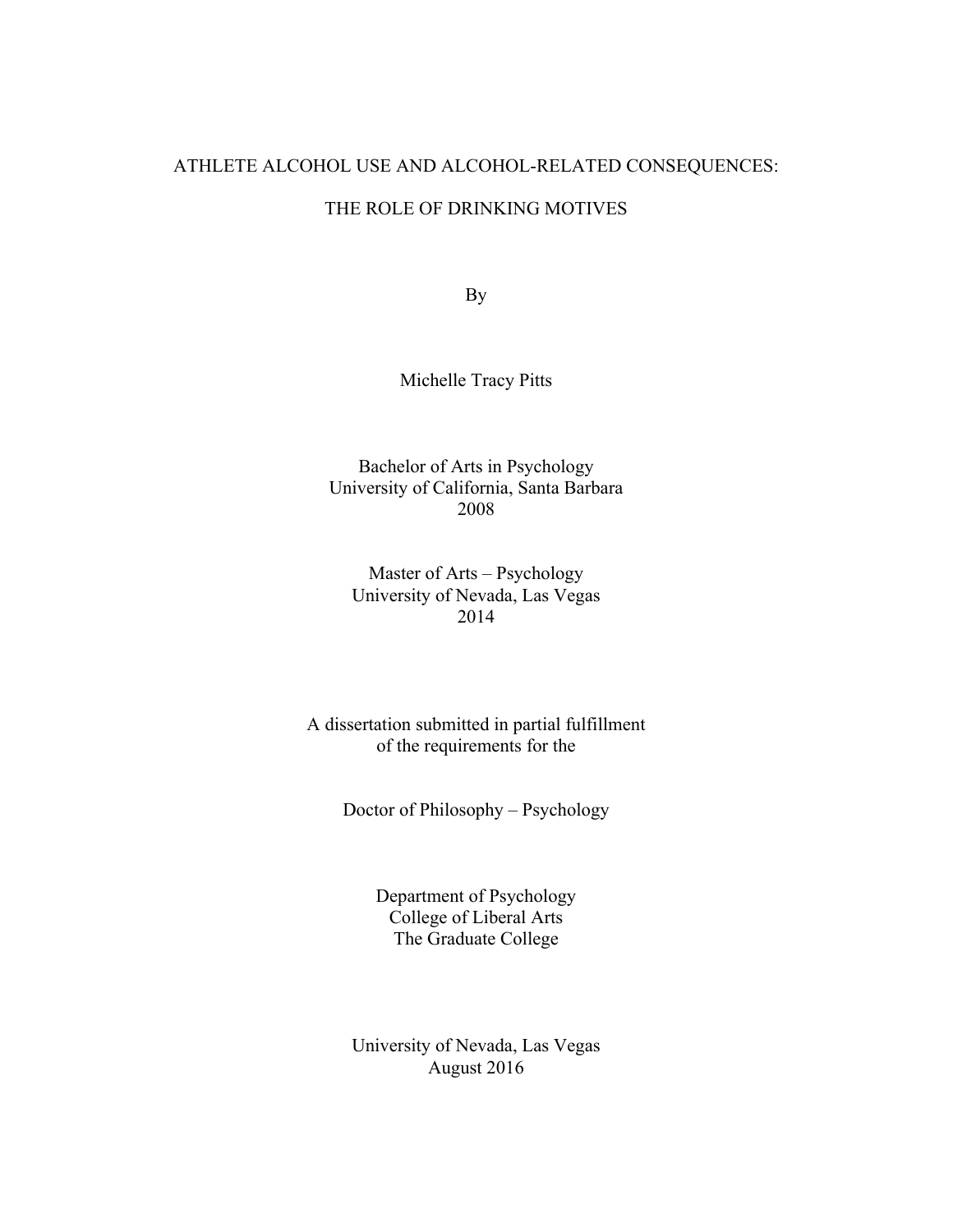

# **Dissertation Approval**

The Graduate College The University of Nevada, Las Vegas

May 11, 2016

This dissertation prepared by

Michelle Tracy Pitts

entitled

Athlete Alcohol Use and Alcohol-Related Consequences: The Role of Drinking Motives

is approved in partial fulfillment of the requirements for the degree of

Doctor of Philosophy – Psychology Department of Psychology

Daniel Allen, Ph.D. *Examination Committee Member*

Stephen Benning, Ph.D. *Examination Committee Member*

Gabriele Wulf, Ph.D. *Graduate College Faculty Representative*

Bradley Donohue, Ph.D.<br> *Examination Committee Chair*<br> *Examination Committee Chair*<br> *Craduate College Interim Dean Examination Committee Chair Graduate College Interim Dean*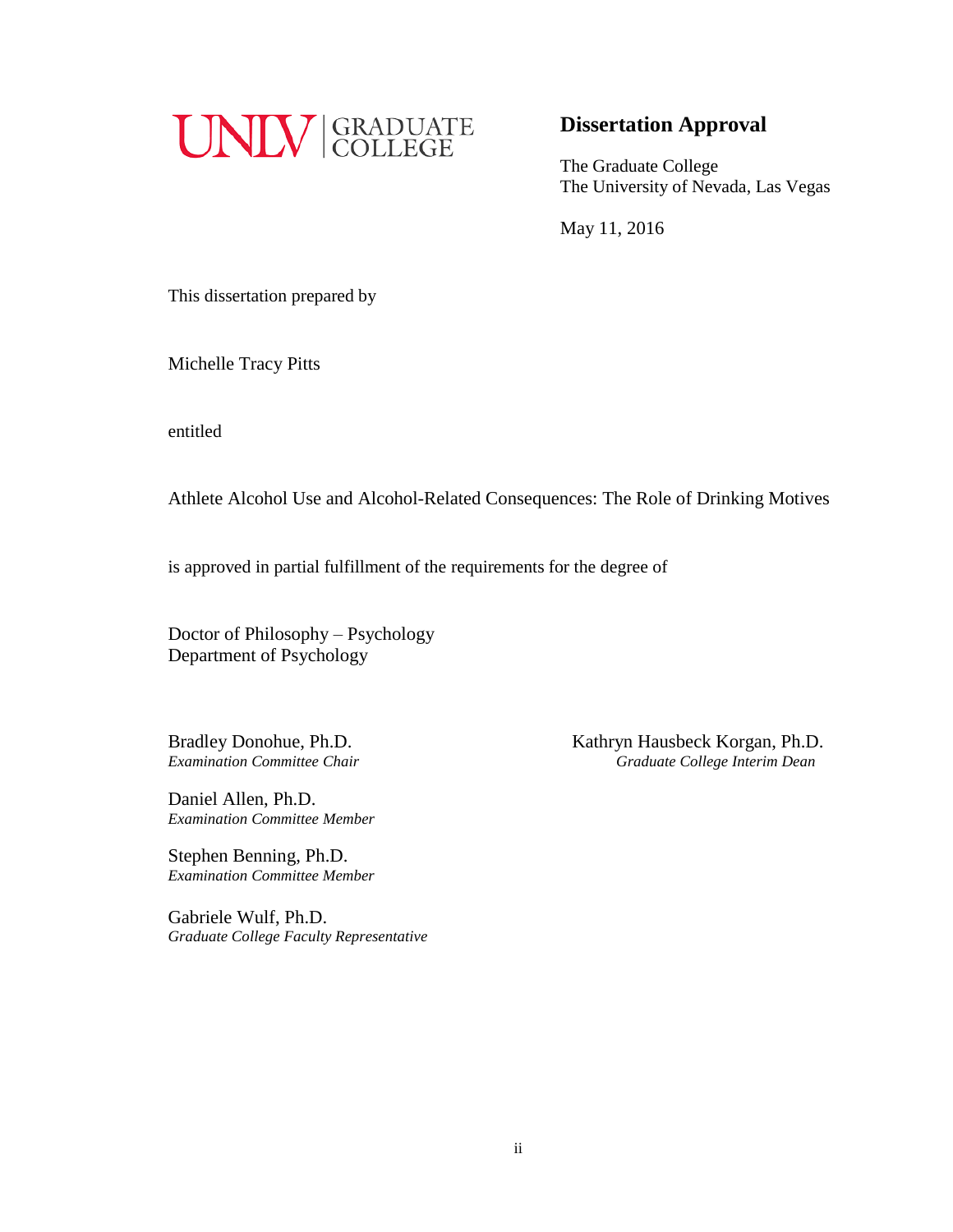#### **Abstract**

Intercollegiate athlete alcohol use, particularly in softball athletes, is higher compared to nonathletes and they experience greater alcohol-related consequences. Motivation to drink alcohol is a strong predictor of alcohol use and alcohol-related problems in college students, including collegiate athletes. Drinking motives are reasons why people consume alcohol, including reasons that are specific to the context of athletics. Two dimensions underlie drinking motives: positively or negatively reinforcing motives and internal or external motives (Cox & Klinger, 1988). In this study the influence of sport-related and general drinking motives on alcohol use and negative alcohol-related consequences was examined in 721 collegiate softball athletes from 62 teams in the United States. Athlete drinking motives clusters were formed to better understand what cluster membership places athletes at highest risk for heavy drinking or negative consequences. Athletes completed surveys online including demographics information, the Athlete Drinking Scale (ADS; Martens, Watson, Royland, & Beck, 2005), the Drinking Motives Questionnaire-Revised (DMQ-R; Cooper, 1994; Cooper, Russell, Skinner, & Windle, 1992), alcohol consumption and binge drinking items, and the Rutgers Alcohol Problems Index (RAPI; White & Labouvie, 1989). ADS subscales included Positive Reinforcement, Team, and Sport-Related Coping. DMQ-R subscales included Social, Enhancement, and Coping. Multilevel modeling, accounting for age of alcohol use onset and competitive division, revealed that Positive Reinforcement motives were associated with more alcohol use, binge drinking, and alcohol use consequences. Social motives predicted alcohol use, but not binge drinking or consequences, whereas Enhancement motives predicted binge drinking and consequences, but not alcohol use. Coping motives were associated with more consequences, but not alcohol use or binge drinking. The more athletes endorsed Conformity motives, the less alcohol they consumed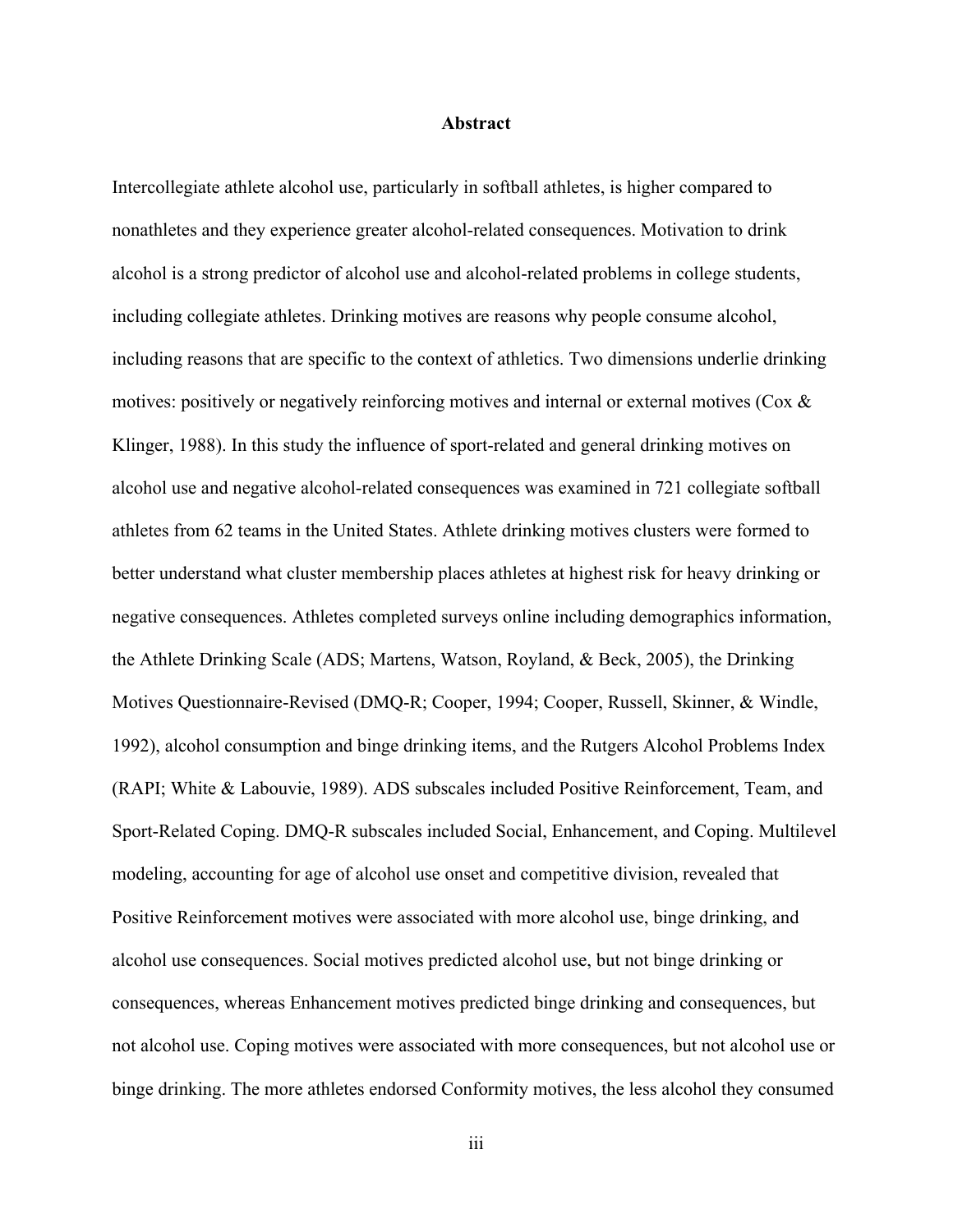and the less negative consequences they experienced. Team and Sport-Related Coping motives were unrelated to alcohol use, binge drinking, and consequences. Notably, the between-team variance for alcohol use (26%), binge drinking (19%), and consequences (5%) were all significant, indicating team-level influences on drinking motives. A model-based cluster analysis of the seven drinking motives resulted in five clusters with three clusters comprised of moderatelevel motives, one cluster with low motives, and one cluster with high motives. Overall, the clusters significantly predicted alcohol use, binge drinking, and negative consequences. The high motives cluster resulted in significantly higher binge drinking and consequences, compared to the other motive clusters. Implications for alcohol prevention programming are discussed in light of these results.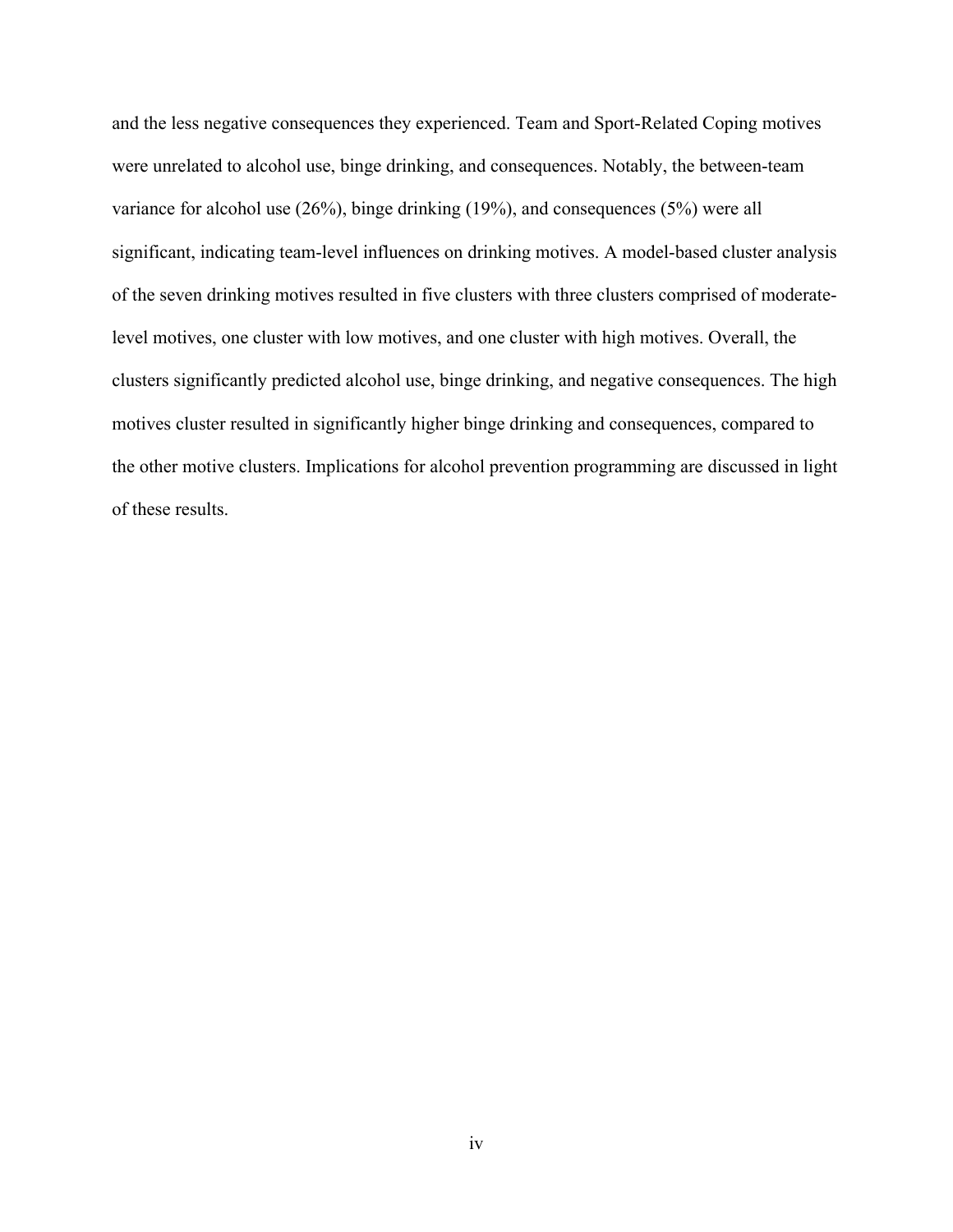# **Acknowledgements**

This research was supported by a graduate student award from the NCAA Sports Science Institute. The NCAA had no role in data collection, analysis, or interpretation. I would like to thank my committee chair and members - I appreciate your time and guidance. My deepest appreciation for Graig M. Chow for his instrumental and unrivaled support. Lastly, I would like to acknowledge Naku and Paul Bones for their tireless dedication to lap warming in support of this lengthy pursuit.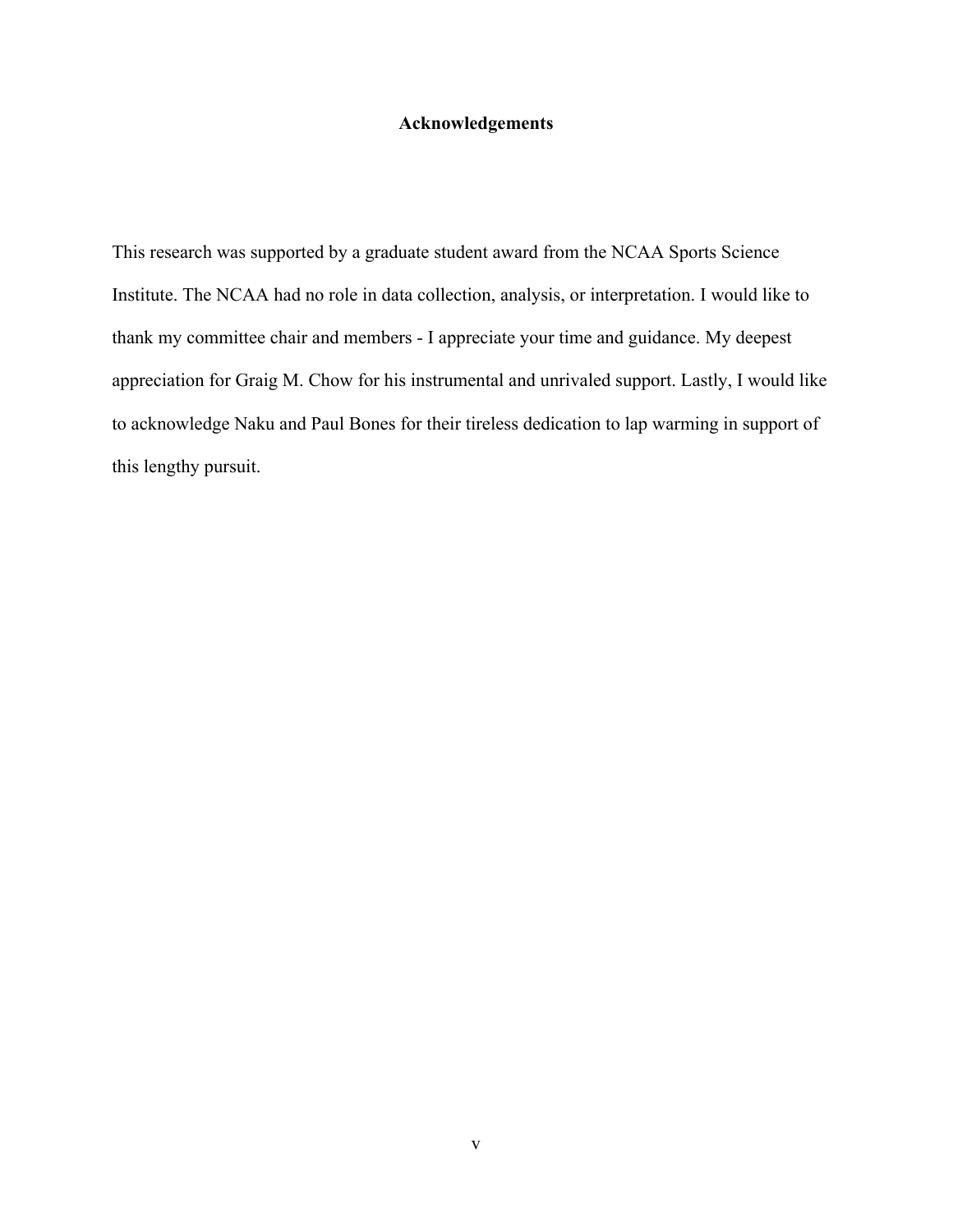My doctoral degree is dedicated in veneration of my mother,

Audrey Jean Lefebvre Pitts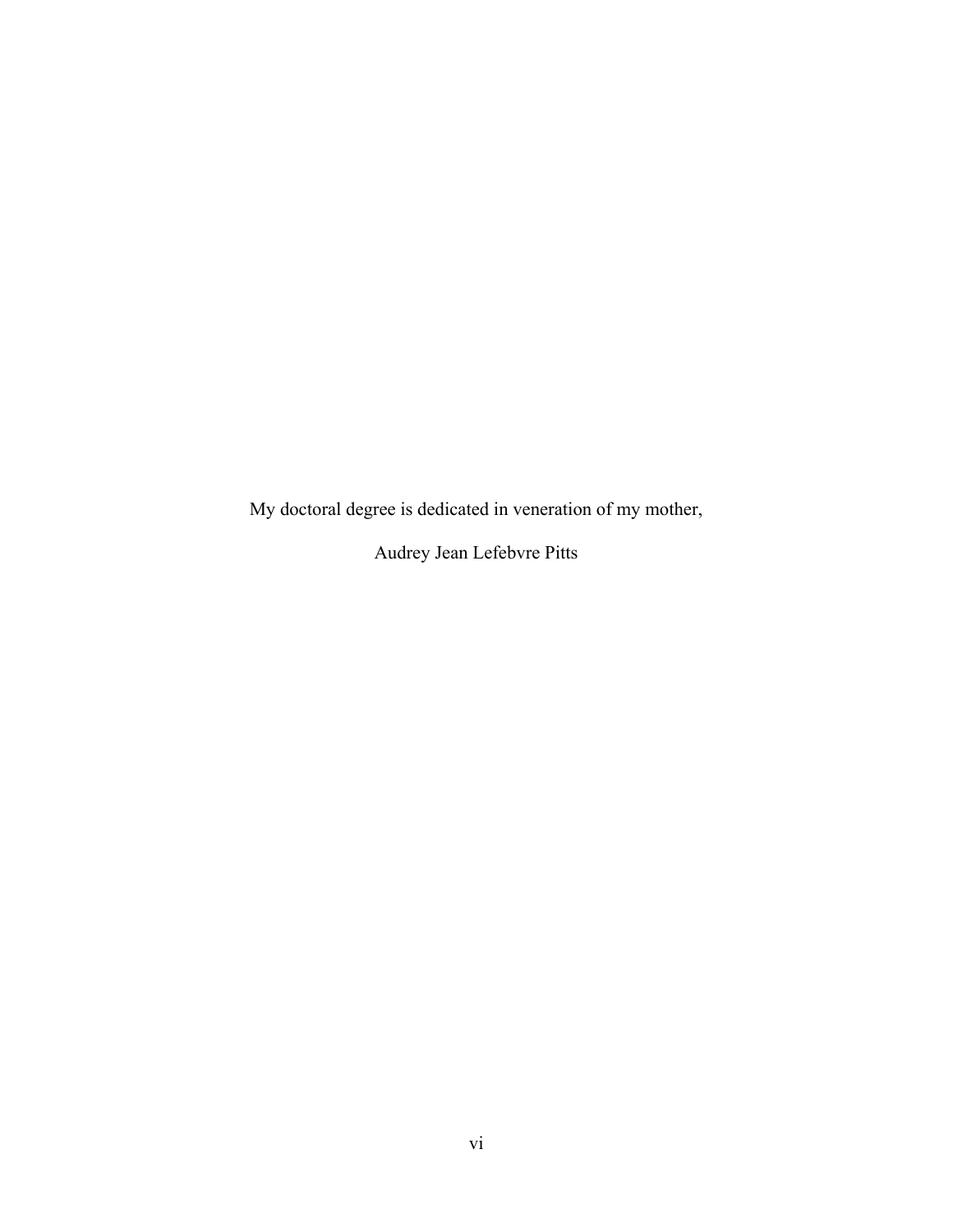|  | <b>Table of Contents</b> |  |
|--|--------------------------|--|
|  |                          |  |

| .44 |  |
|-----|--|
|     |  |
|     |  |
|     |  |
|     |  |
|     |  |
|     |  |
|     |  |
|     |  |
|     |  |
|     |  |
|     |  |
|     |  |
|     |  |
|     |  |
|     |  |
|     |  |
|     |  |
|     |  |
|     |  |
|     |  |
|     |  |
|     |  |
|     |  |
|     |  |
|     |  |
|     |  |
|     |  |
|     |  |
|     |  |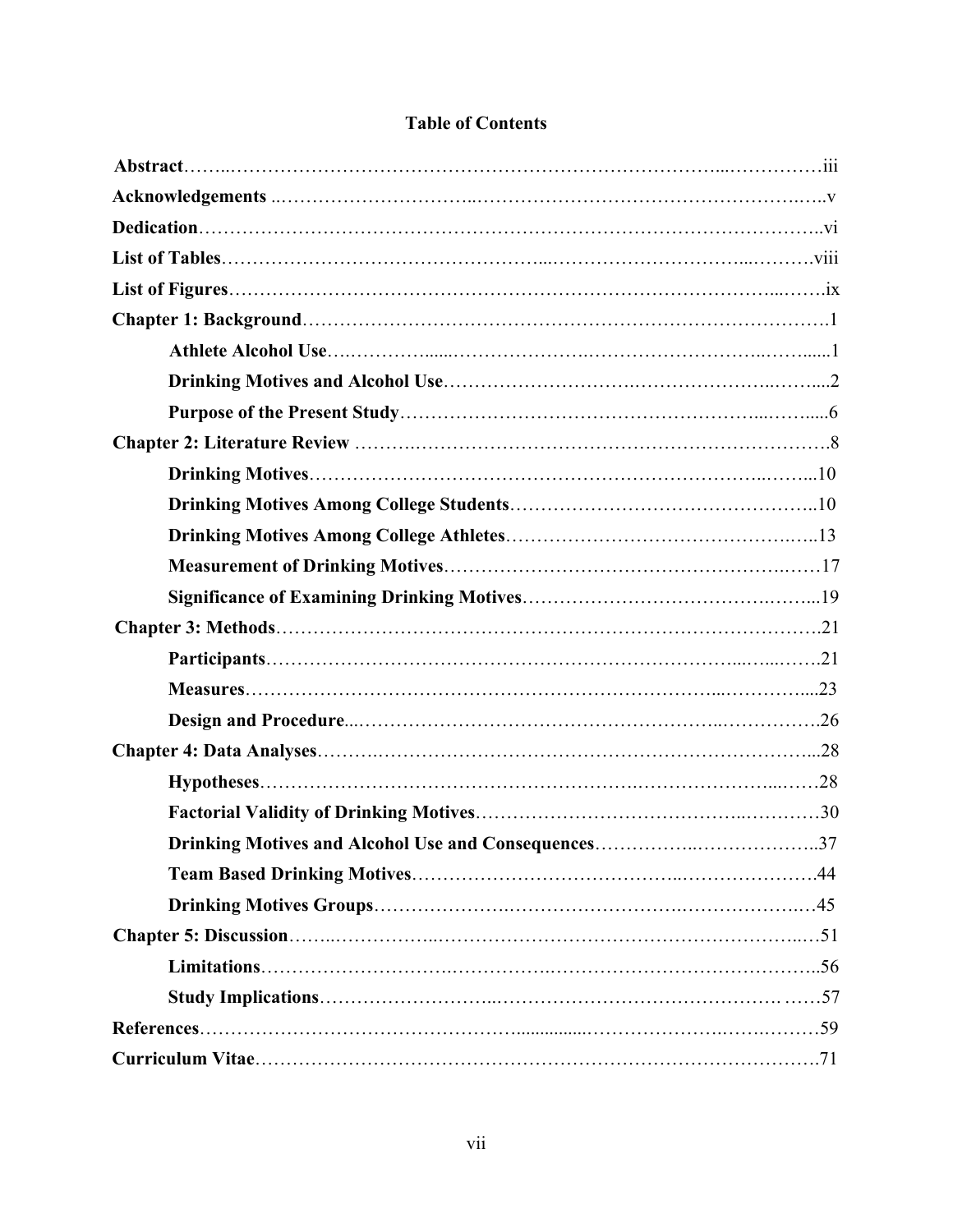# **List of Tables**

| Table 2 Exploratory Factor Analysis Pattern Factor Loadings for Athlete Drinking Scale in |  |
|-------------------------------------------------------------------------------------------|--|
| Table 3 Means, Standard Deviations, and Correlations Among Demographic, Drinking Motive,  |  |
|                                                                                           |  |
|                                                                                           |  |
|                                                                                           |  |
| Table 7 Means of Drinking Motives, Alcohol Use, Binge Drinking, and Consequences by       |  |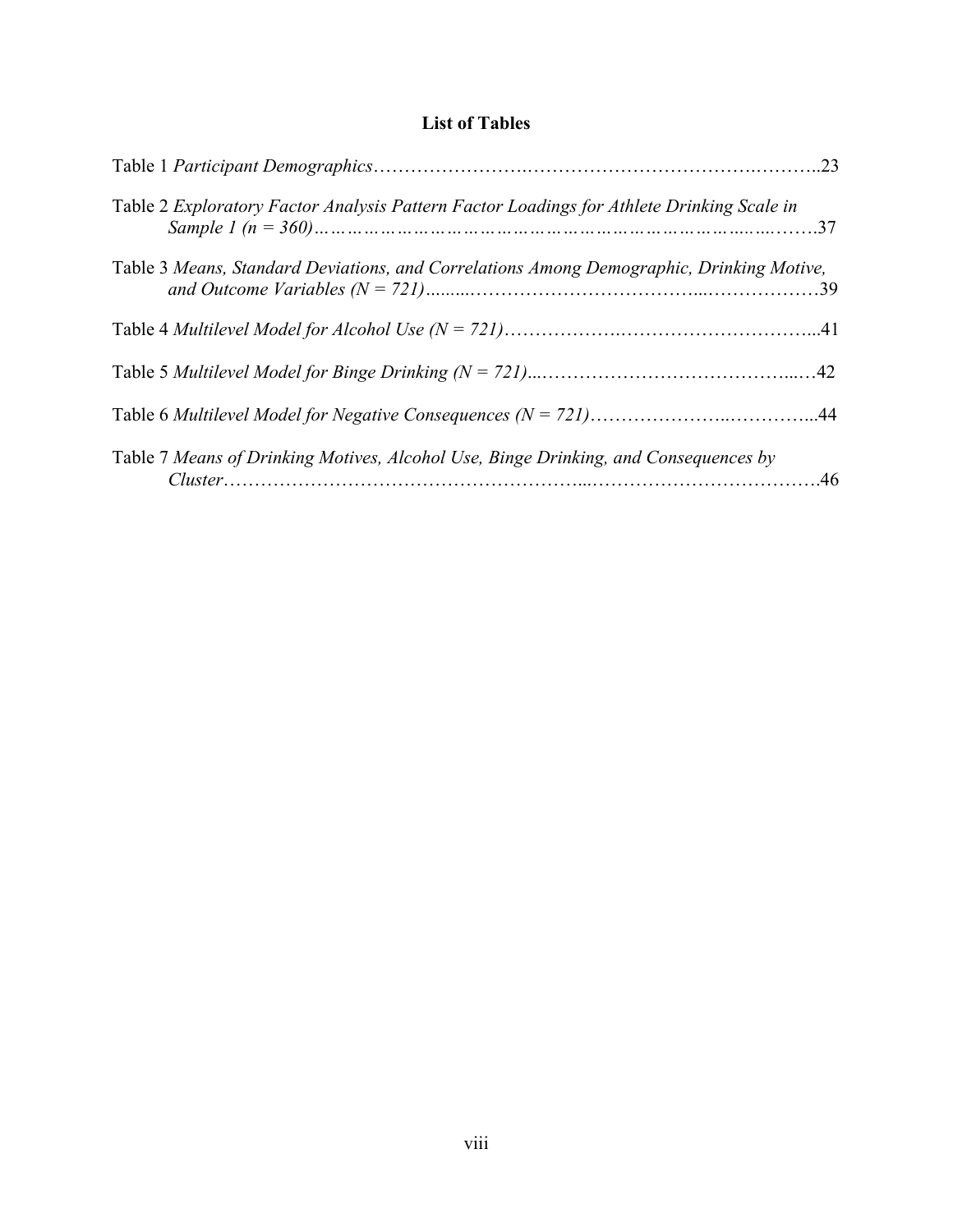# **List of Figures**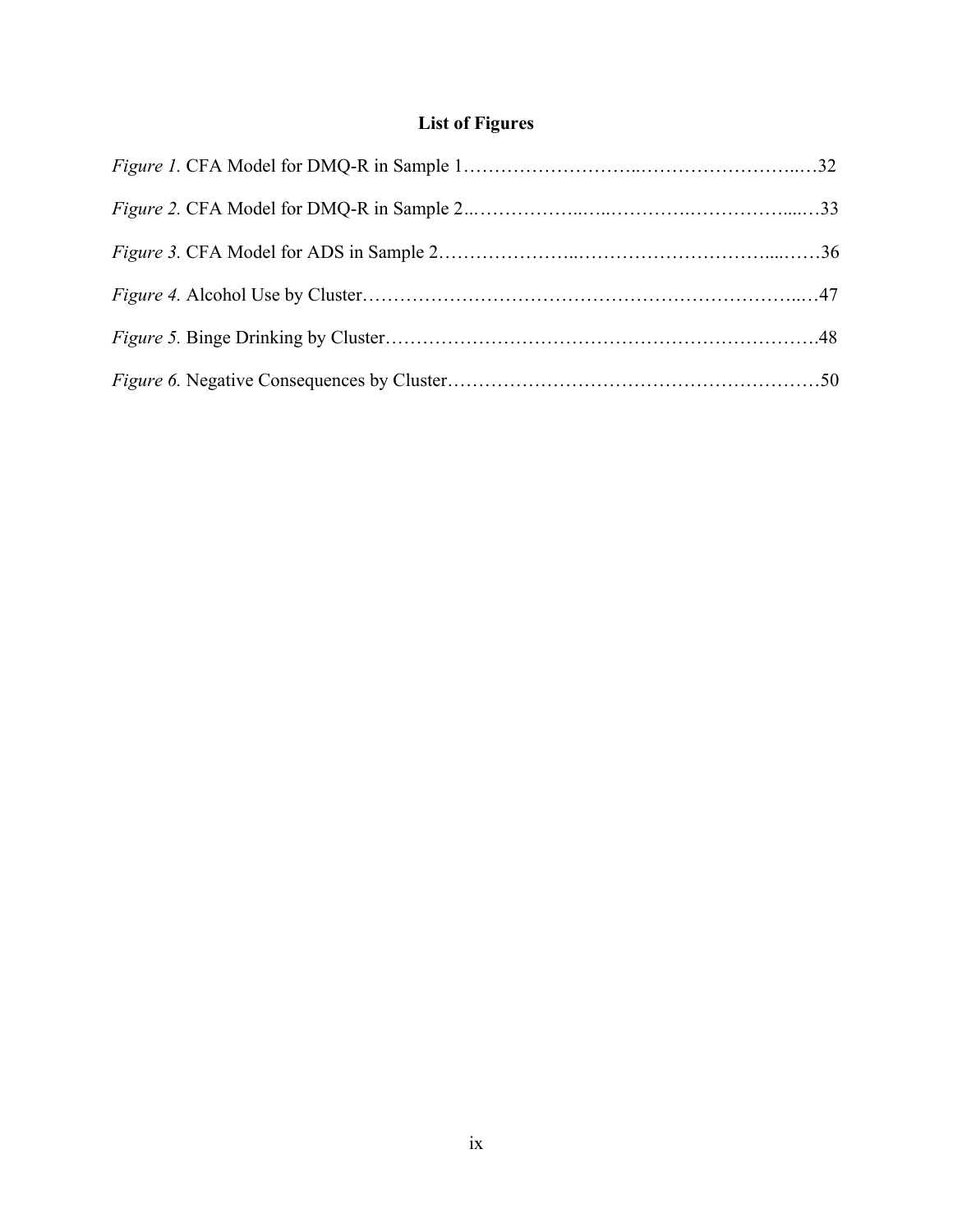Athlete alcohol use and alcohol-related consequences:

The role of drinking motives

### **Chapter 1: Background**

#### **Athlete Alcohol Use**

Alcohol consumption is widespread among student-athletes. In a recent national study of over 21,000 collegiate athletes, 81% reported alcohol use during the past year (National Collegiate Athletic Association [NCAA], 2014). Indeed, student-athletes are considered an atrisk subpopulation of college students because they drink significantly more alcohol and engage in binge drinking more often than their non-athlete counterparts (Martens, Dams-O'Connor, & Beck, 2006). Well-controlled studies comparing athletes and non-athletes indicate alcohol use among student-athletes is 3% to 5% higher (Leichliter, Meilman, Presley, & Cashin, 1998; Nelson & Wechsler, 2001; Wechsler, Davenport, Dowdall, Grossman, & Zanakos, 1997). Furthermore, binge drinking is common among alcohol using student-athletes: Approximately half of athletes engage in binge drinking compared to 42% for non-athletes (Ford, 2007; Leichliter et al., 1998; Nelson & Wechsler, 2001; Wechsler et al., 1997). Frequent binge drinking (defined as three or more binges within a two-week period) also occurs at a high rate, approximately 25% for female athletes during the competitive season and 35% during the offseason (compared to 15% - 20% for female non-athletes; Brenner & Swanik, 2007; Nelson & Wechsler, 2001; Wechsler et al., 1997).

Given the rates of alcohol use, it is not surprising that athletes experience a multitude of adverse health, social, and legal outcomes due to their drinking. Specifically, participation in collegiate athletics is correlated with experiencing negative consequences associated with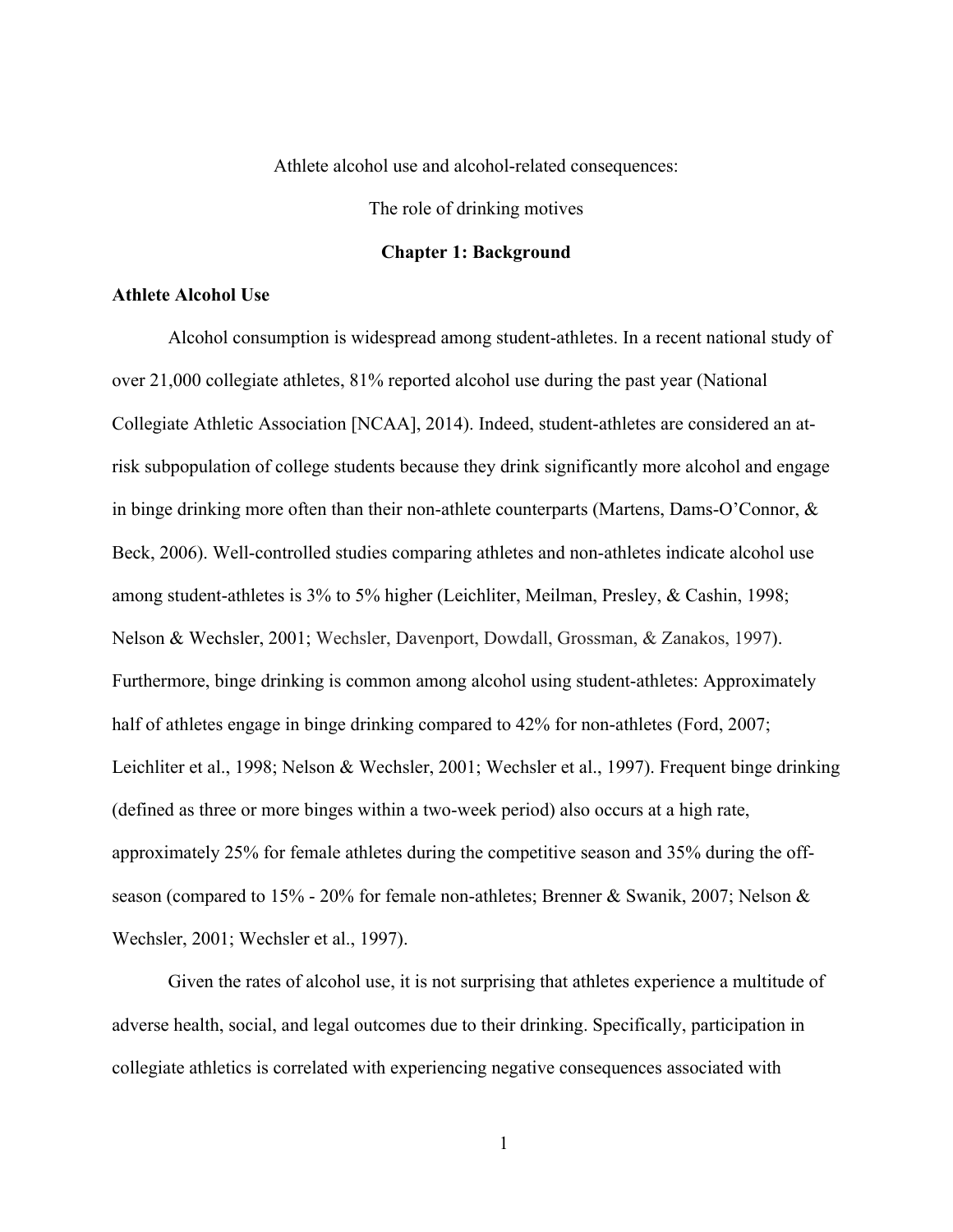alcohol use (Leichliter et al., 1998; Nelson & Wechsler, 2001; Wechsler et al., 1997). As a result of alcohol use, athletes are more likely to drive or ride with someone under the influence of alcohol, have academic or relationship problems, and engage in unplanned or unprotected sex, in comparison to non-athletes. Intercollegiate athletes also reported experiencing negative consequences from alcohol use during the past year: 63% reported a hangover, 51% reported nausea or vomiting, 30% reported memory lapses and regret over an action, 23% reported getting into a fight, 14% reported driving under the influence, 9% reported getting in trouble with police or other college authorities, and 7% reported that they damaged property or pulled a fire alarm (NCAA, 2014). Moreover, athletes experience alcohol-related consequences as more aversive due to their status as a more monitored sub-population of college students. Athletes risk losing sport scholarships, may be formally sanctioned with legal or university citations, or may lose their status to participate in intercollegiate athletics altogether. Particularly problematic for student-athletes is the potential of alcohol to detrimentally impact physical and cognitive performance and result in deficits in athletic performance (Grossbard, Hummer, LaBrie, Pederson, & Neighbors, 2009).

#### **Drinking Motives and Alcohol Use**

A growing body of research has identified drinking motives as an important predictor of alcohol use and related problems. Drinking motives represent a common pathway to alcohol use, and such pathways may inform development of effective prevention and intervention programs (Cooper, 1994; Cox & Klinger, 1988; Kuntsche, Knibbe, Gmel, & Engels, 2005). Understanding the factors that contribute to alcohol use is especially important in the collegiate athlete population, as a large percentage of athletes engage in risky drinking and may experience significant negative consequences as a result. Prevention of athlete high risk drinking may be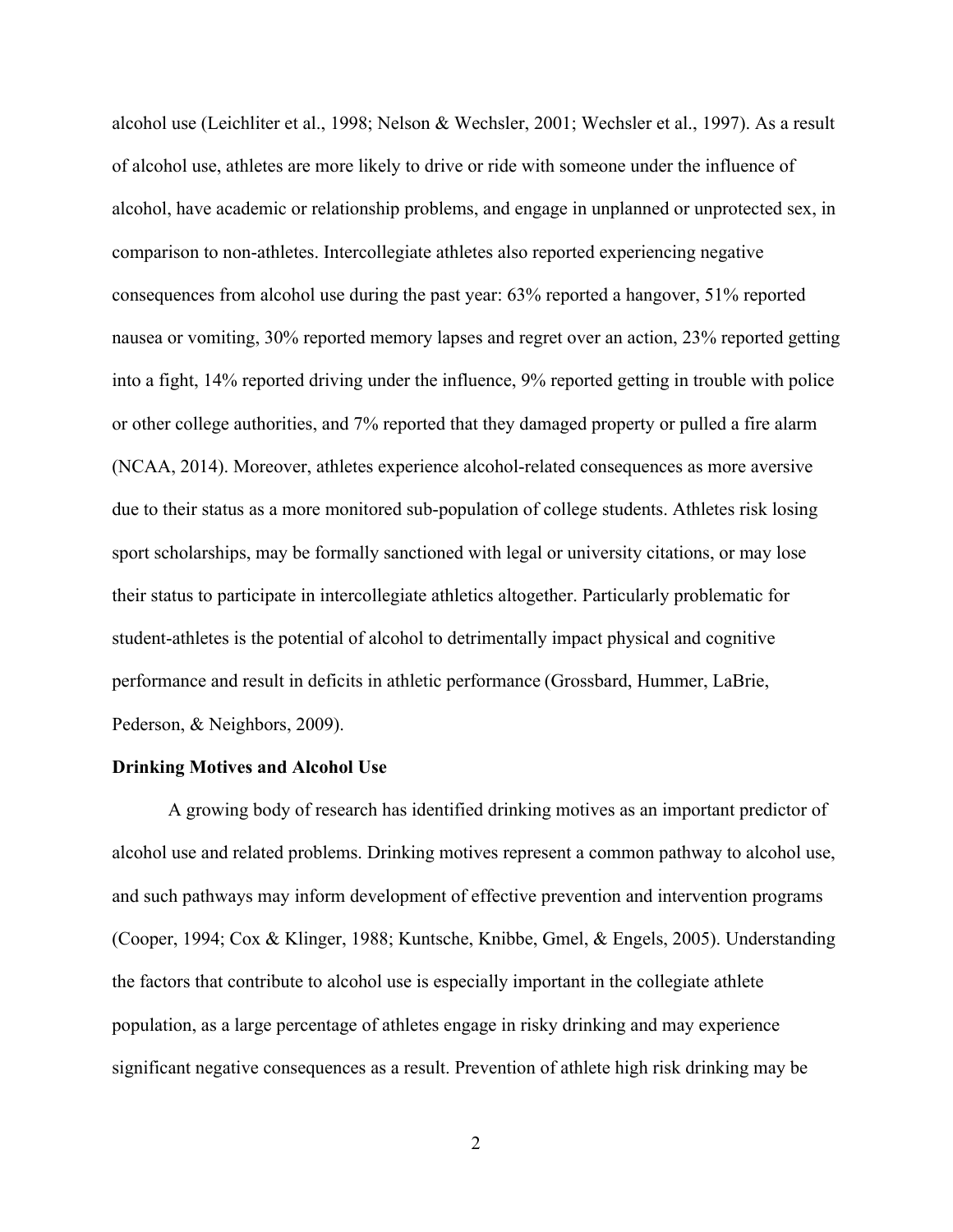improved with a better understanding of the motivations for such drinking patterns, and ultimately enhance student-athletes' academic, emotional, and physical performance.

Alcohol expectancies provide a theoretical framework for understanding the relationship between environmental and cognitive influences, and drinking behaviors. Alcohol outcome expectancy approaches are based on social learning perspectives in which people drink due to learned expectations of the effects of alcohol. Expectancies precede drinking motives and are defined as personal beliefs about the positive or negative effects of consuming alcohol (Baer, 2002). These expectancies then drive the use of alcohol (Jones, Corbin, & Fromme, 2001). For instance, athletes' alcohol expectancies predicted heavy drinking, with positive expectancies accounting for a larger proportion of the variance compared to negative expectancies (Zamboanga, Horton, Leitkowski, & Wang, 2006).

The notion that individuals drink to attain a valued outcome is referred to as *drinking motives* (Cooper, 1994; Cox & Klinger, 1988). In essence, drinking motives represent reasons to drink, or the function of alcohol use. Basic operant conditioning principles underlie people's motivations to drink alcohol, such that alcohol use may either enhance positive affect or reduce negative affect. Drinking expectancies explain the personal belief of how alcohol intake will affect behavior, emotion, and cognition, whereas drinking motives are responsible for the decision to drink alcohol (Cox & Klinger, 1988). Drinking motives are a subjective decisional framework for alcohol use based upon individual experience, situations, and expectancies (Carpenter & Hasin, 1998; Cox & Klinger, 1988).

Cox and Klinger (1988) conceptualized two underlying dimensions of drinking motives: internal or external source of motive and positively or negatively reinforcing motives. The sources of these expected effects could either be internal, personal affective change after alcohol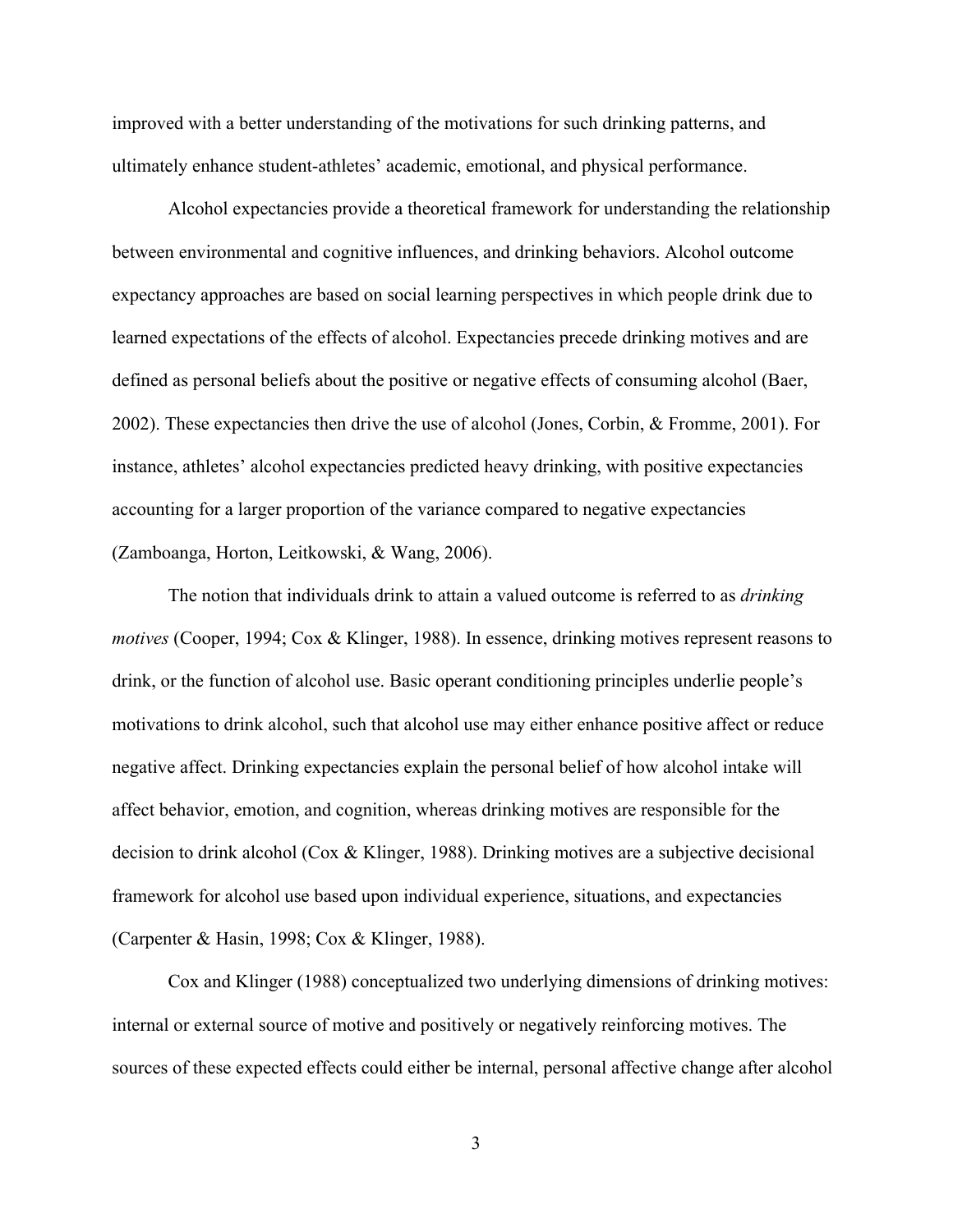use, or external, the social environment. The valence of expected outcomes is to use alcohol to celebrate, enjoy yourself, or be sociable (e.g., enhance positive affect) or to cope or assist in regulating unpleasant emotions (e.g., reduce negative affect; McCarty & Kaye, 1984). Accordingly, four drinking motives are generated in this model and constitute the final antecedents to drinking (Cooper, 1994): positively reinforcing internal motives (drinking to enhance positive mood states), positively reinforcing external motives (drinking to increase enjoyment in social situations), negatively reinforcing internal motives (drinking cope with a negative mood state), and negatively reinforcing external motives (drinking to avoid rejection from social group). This structure is frequently measured using the Drinking Motives Questionnaire-Revised (DMQ-R; Cooper, 1994), which measures four drinking motives that correspond to the model: enhancement, social, coping, and conformity. This structure is confirmed with young adults (Kuntsche et al., 2005; MacLean & Lecci, 2000) and adults (Crutzen, Kuntsche, & Schelleman-Offermans, 2013; Engels, Wiers, Lemmers, & Overbeek, 2005).

To delineate this model more thoroughly, enhancement motive represents drinking to enhance pleasant feelings and is internally generated with a positive expectancy (Kuntsche et al., 2005). Social motive is drinking to obtain a social reward and is externally generated with a positive expectancy. Coping motive represents attenuation or avoidance of negative emotions (or to feel sedated) and is internally generated with negative expectancy. Conformity motive is drinking to avoid social rejection or censure and is externally generated with a negative expectancy (Kuntsche et al., 2005). Individuals adopt the aforementioned reasons to use alcohol, thus establishing the decision to consume alcohol.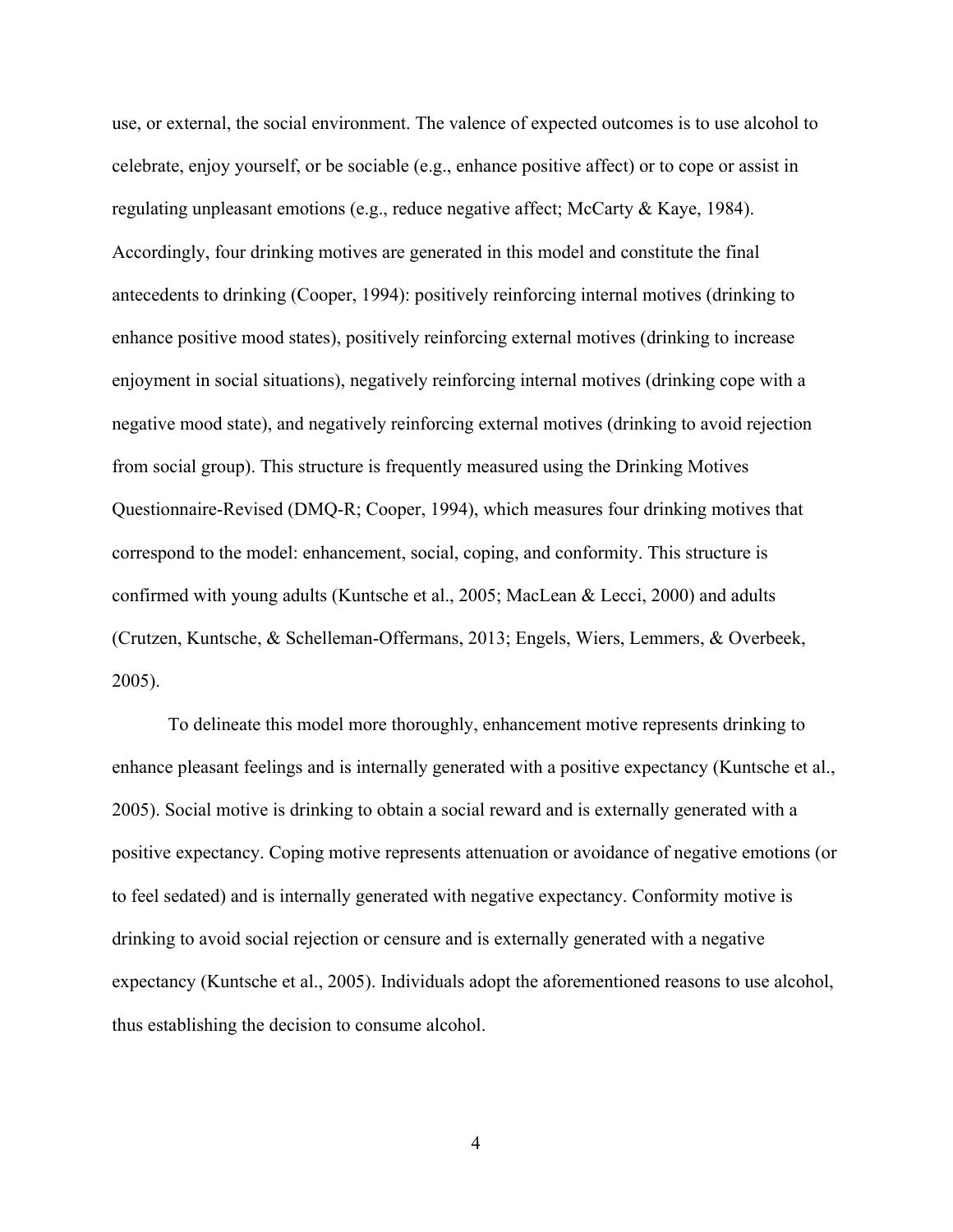Drinking motives are positively correlated with alcohol outcomes among young adults. Reviews of the literature indicate that adolescents and young adults are most likely to drink for social or enhancement reasons (Kuntsche et al., 2005), which are also most associated with alcohol use, whereas coping motives are most highly associated with alcohol-related problems in both athletes and non-athletes (Cooper, 1994; Kuntsche et al., 2005, Martens, Dams-O'Connor et al., 2006; Neighbors, Lee, Lewis, Fossos, & Larimer, 2007). Conformity motives are related to heavier drinking problems (Bradizza, Reifman, & Barnes 1999; Carey & Correia, 1997; Lyvers, Hasking, Hani, Rhodes, & Trew, 2010). Generally, the internally generated motives (enhancement and coping) are more strongly related to alcohol outcomes compared to the externally generated motives (social and conformity; Kuntsche et al., 2005).

Drinking motives are applied to specified populations to explain drinking among populations in model-based frameworks. The relationship between drinking motives and alcoholrelated outcomes have been examined among college athletes (Martens, Cox, & Beck, 2003; Martens, Cox, Beck & Heppner, 2003; Martens, Ferrier, & Cimini, 2007; Zhou & Heim, 2014). Consistent with college students, collegiate student-athletes endorse social and enhancement motives as their primary reasons for drinking (Doumas, & Midgett, 2015; Evans, Weinberg, & Jackson, 1992), and are strong predictors of athlete risky alcohol use even after controlling for other predictors of alcohol use such as gender and sport-type (Martens, Watson, & Beck, 2006; O'Brien, Hunter, Kypri, & Ali, 2008). Drinking to cope is the strongest predictor of alcoholrelated consequences (Martens, Cox, & Beck, 2003) as it is most strongly related to more experiences of negative alcohol-related consequences, rather than predicting alcohol consumption itself (Martens, Cox, & Beck, 2003; Yusko, Buckman, White, & Pandina, 2008). In direct comparisons between student-athletes and non-athletes, student-athletes reported higher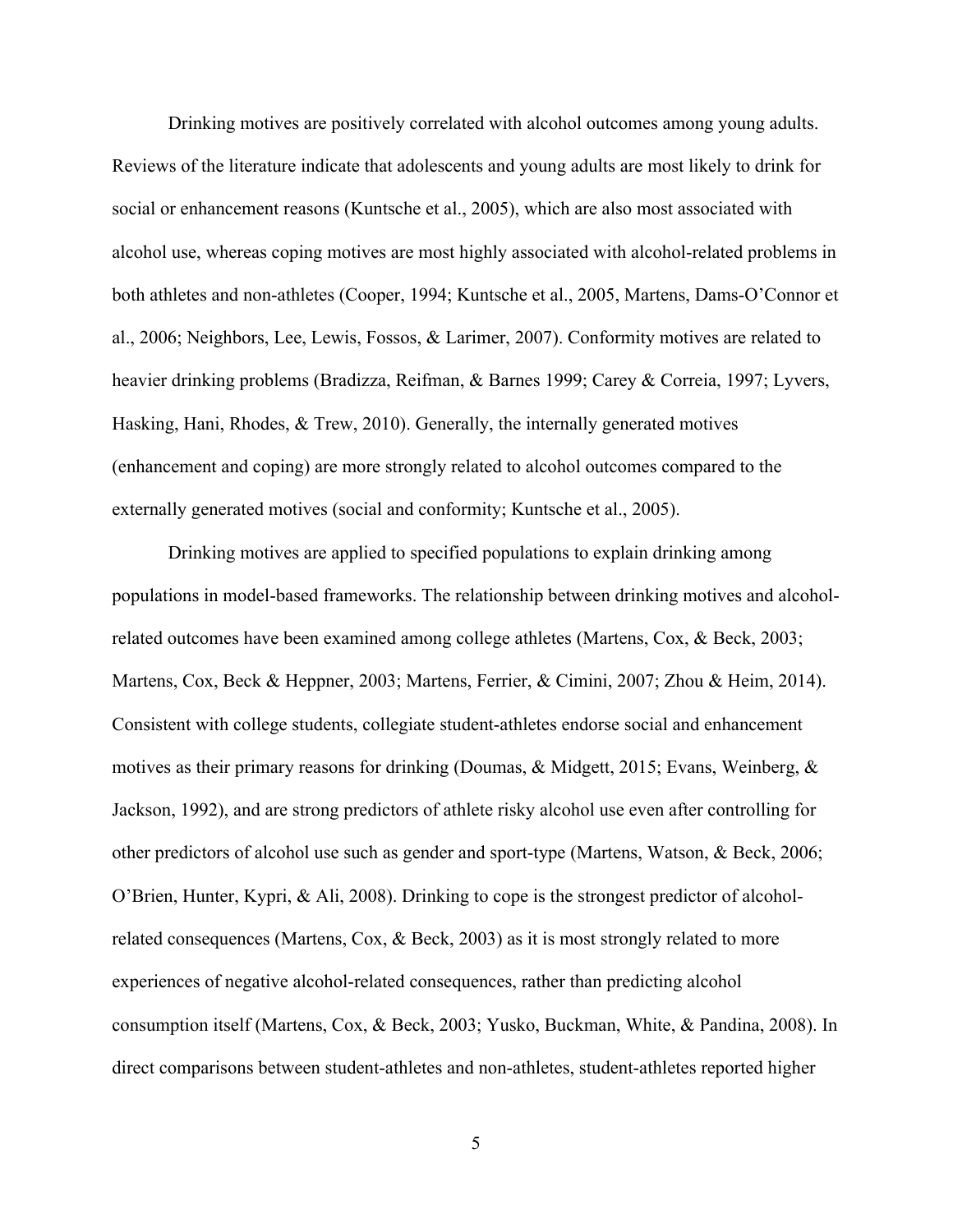levels of social motives (Wilson, Pritchard, & Schaffer, 2004) and had a stronger relationship between coping motives and alcohol-related consequences (Yusko et al., 2008).

It is generally surmised that student-athletes view alcohol use as important for team cohesion (Zhou, O'Brien, & Heim, 2014) and social motives are a particularly important predictor of alcohol outcomes (O'Brien et al., 2008; Wilson et al., 2004). However, only a few research groups have assessed social/team motives for student-athlete engagement in alcohol use (i.e., Martens et al., 2003, 2006, 2011; O'Brien et al., 2008; Wilson et al., 2004). Although previous research provides some insight into the influences of motives on alcohol use, a gap remains in identifying which students may be most vulnerable to risky alcohol use and consequences as a result of distinct profile patterns in drinking motives. Thus, a need has been identified for further investigation into team-related factors that may be influencing high rates of risky alcohol use among athletes (Martens, Dams-O'Connor, & Beck, 2006), and also investigation into the combination of drinking motives that may lead to alcohol use outcomes is warranted.

#### **Purpose of the Present Study**

Given the various negative outcomes of alcohol use, an increased understanding of the factors contributing to heavy drinking in student-athletes is an important component in decreasing alcohol use and associated problems, thus enhancing academic, emotional, and physical outcomes. This study will examine the role of alcohol drinking motives among collegiate softball athletes. More specifically, this study concentrates on the measurement of different drinking motives and the possible consequences on alcohol use and alcohol-related negative consequences. Although a growing body of literature supports motivational drinking models as explanations for variance in alcohol use observed among student-athletes, the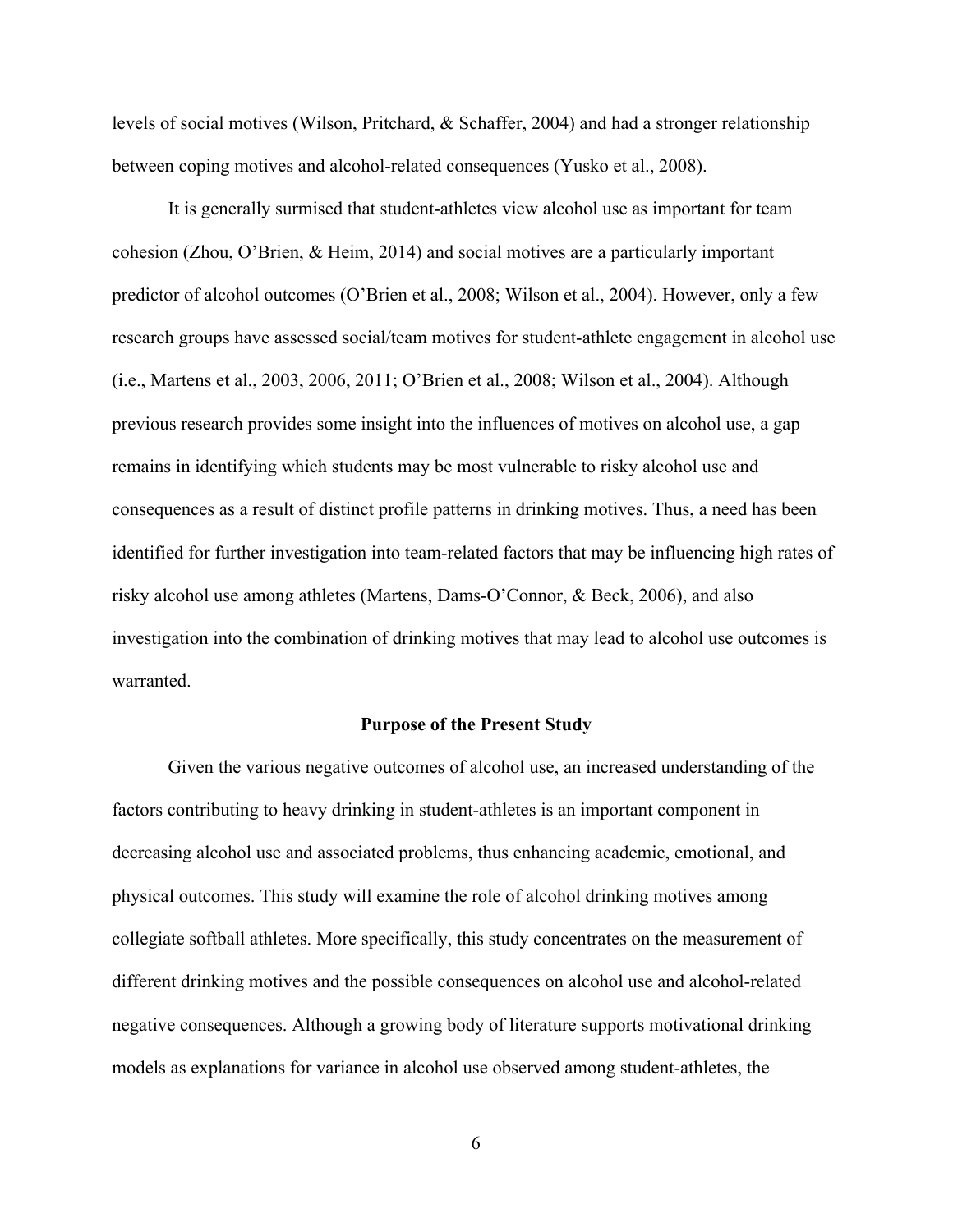relationship between drinking motives and alcohol use and related consequences have not been examined with a nested design. This poses a significant methodological innovation, especially considering the many socially motivated explanations of risky drinking in this population (Martens, Dams-O'Connor, & Beck, 2006). Furthermore, a drinking motives cluster-based modeling statistical approach in athletes is novel, and would assist in understanding what drinking motives profiles may place athletes at increased risk of heavy drinking or negative alcohol-related consequences. The following research questions (RQs) were investigated among a national sample of collegiate softball athletes:

RQ1: Do the measures of drinking motives (DMQ-R and ADS) adequately fit this sample?

RQ2: What is the relationship between drinking motives and alcohol outcomes (consumption, binge drinking, and negative consequences) and which motives are most salient for athletes?

RQ3: Are drinking motives influenced by the team?

RQ4: Are there athlete drinking motive clusters? Do these clusters predict alcohol outcomes?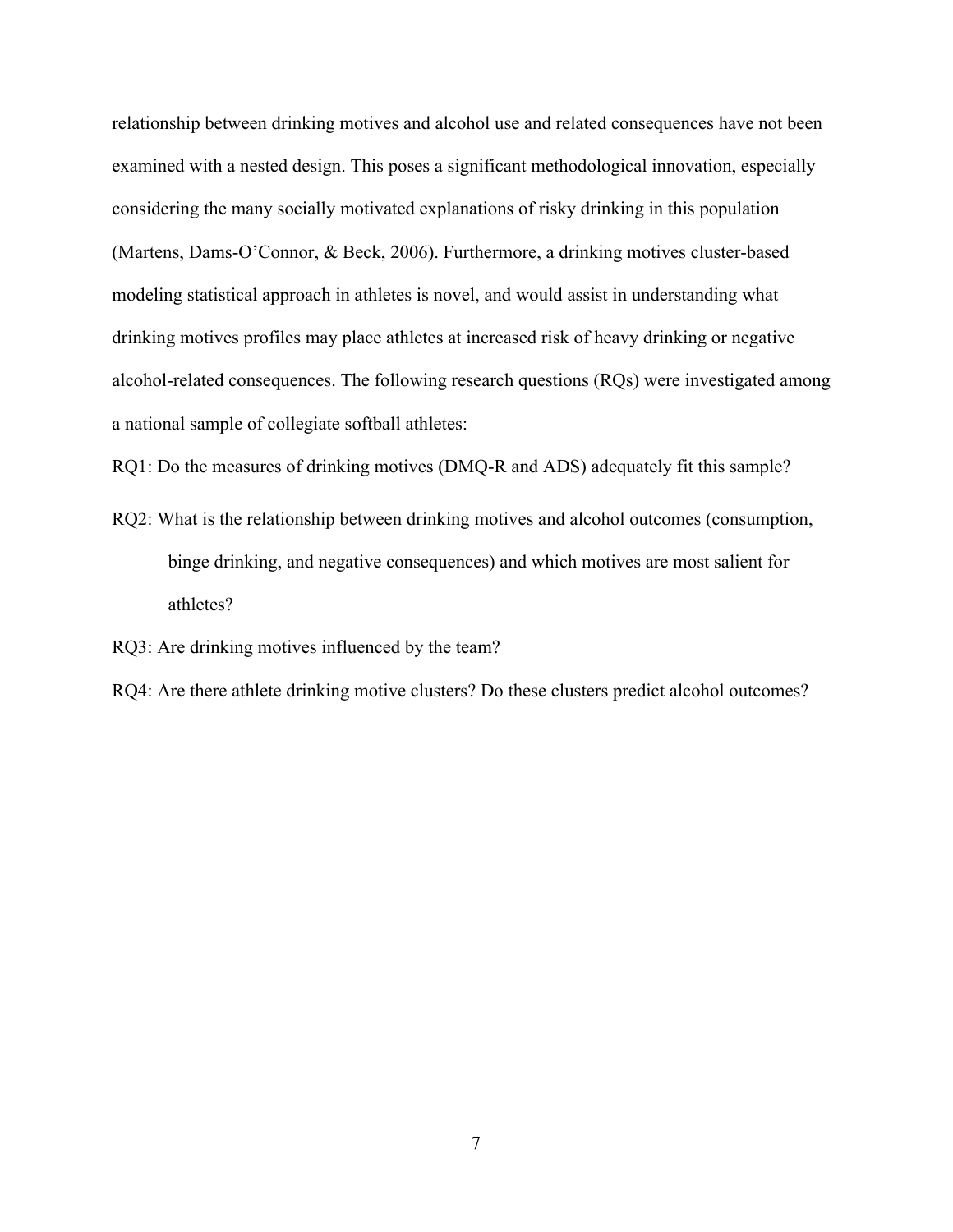#### **Chapter 2: Literature Review**

Although student-athlete alcohol use has received considerable attention in the literature (e.g., Leichliter et al., 1998; Lisha & Sussman, 2010; Martens, Watson, & Beck, 2006; Mays, Gatti, & Thompson, 2011; Wechsler et al., 1997), it is still unclear as to why athletes are an atrisk group in regards to alcohol use (Ford, 2007; Martens, Dams-O'Connor, & Beck, 2006; Turrisi, Mallett, Mastroleo, & Larimer, 2006). While some researchers propose sport participation is protective against alcohol use (Lisha & Sussman, 2010), others believe the prominence of alcohol use among athletes is the result of involvement in athletics itself (Begg, Langley, Moffitt, & Marshall, 1996). Indeed, a number of factors are commonly implicated in explanations for higher alcohol use among athletes: Contextual factors, excessive pressures and stress, anxiety and negative psychological symptoms, and relational reasons.

Athlete alcohol use is associated with various contextual factors, including the culture of athletics, sport-type, competitive level, and seasonal status. The culture of athletics may reinforce the excessive use of alcohol (Nolt, Sachs, & Brenner, 2013). Most athletes experience frequent exposure to alcohol endorsements from commercials and other marketing techniques during sporting events (Lisha & Sussman, 2010), and athletic celebrations in the form of alcohol consumption frequently occur at collegiate sporting events. Intercollegiate team sport athletes drink significantly more compared to individual sport athletes (Brenner & Swanik, 2007; Kulesza, Grossbard, Kilmer, & Copeland, 2014). NCAA softball athletes have a higher rate of alcohol use (80% - 88%) compared to track and field or basketball athletes (64% - 79%; NCAA, 2014). Competitive level is associated with alcohol use, such that intercollegiate athletes drink more than intramural or club athletes (Lisha & Sussman, 2010; Serrao, Martens, Martin, & Rocha, 2008). Within competitive levels of NCAA divisions, alcohol use among Division III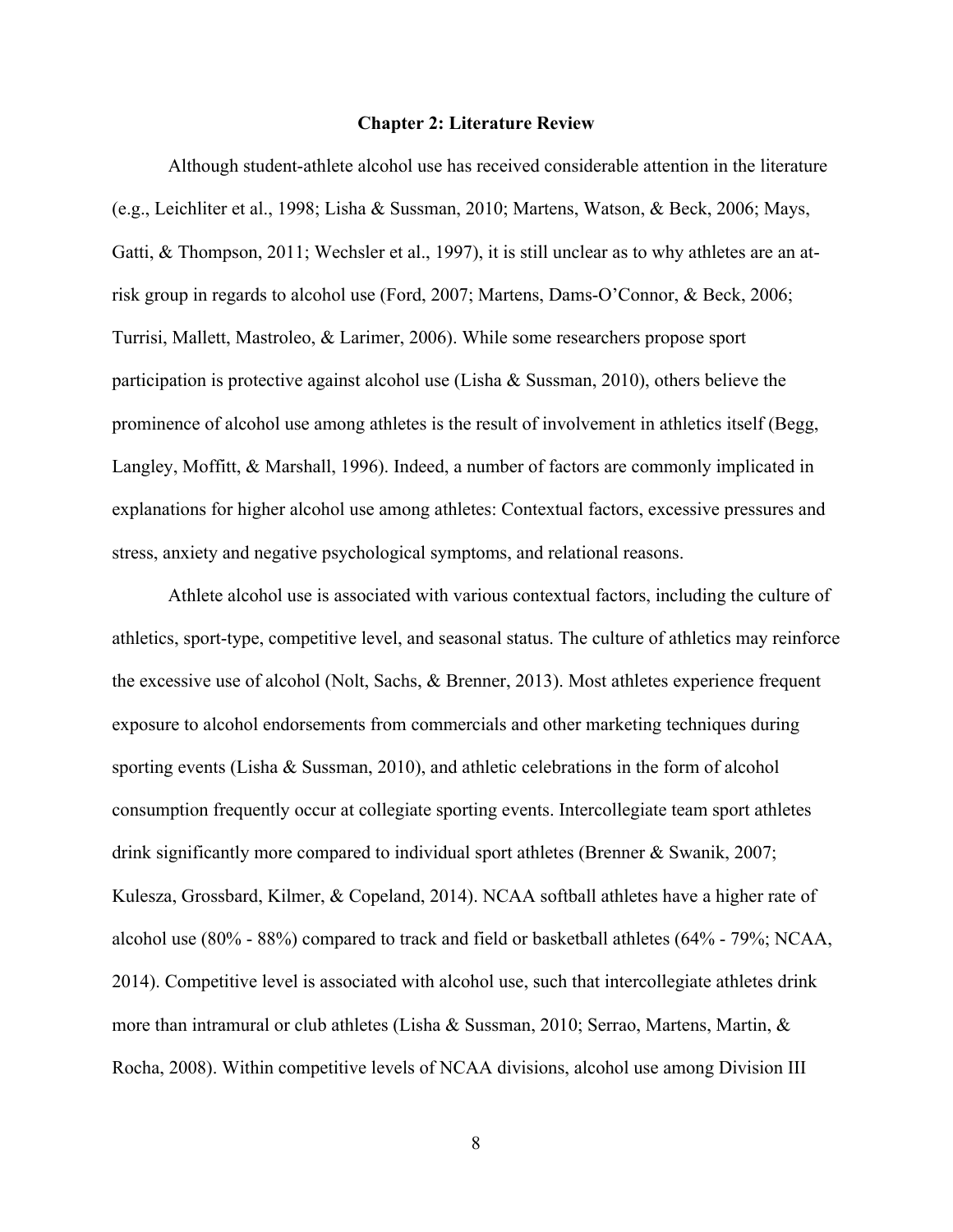athletes is highest (83%), followed by Division II (79%), and Division I (78%; NCAA, 2014). Interestingly, this pattern reverses for off-season athlete binge drinking, with a significantly higher percentage of Division I and II athletes binge drink than Division III athletes (78%, 76%, and 67.5%, respectively; Brenner & Swanik, 2007). Fewer athletes drink alcohol during the competitive season (Brenner & Swanik, 2007; Selby, Weinstein, & Bird, 1990): 35% of athletes binge drink in the competitive season, whereas 56% of athletes binge drink outside the competitive season (Martin, 1998). Lower alcohol consumption during the competitive season has been linked with athlete concerns that alcohol use may increase risk for athletic injuries (Martin, 1998).

Alcohol use among athletes is also explained in terms of excessive pressures and stress. Athletes are subjected to a variety of pressures as a result of balancing multiple roles as a student and as an athlete that result in higher levels of stress (Martens, Dams-O'Connor, & Beck, 2006). Athletes are routinely tested and evaluated on their athletic performance (Lisha & Sussman, 2010), with direct consequences specific to playing time and continued athletic status. Part of the trouble balancing roles is the sheer demand on their time to attend classes, athletic practices, weight lifting, games, travel for away games, sanctioned study hours, and for many athletes, physical therapy and part-time employment. These constant physical and mental demands inherent in athletics may directly contribute to psychological symptomatology as athletes experience elevated levels of anxiety and other negative psychological symptoms (Storch, Storch, Killiany, & Roberti, 2005). Notably, this link between athlete-specific stressors and psychological health was recognized over three decades ago (Heyman, 1986). Indeed, higher alcohol use among student-athletes is associated with psychiatric symptoms and depression (Miller, Miller, Verhegge, Linville, & Pumariega, 2002), and may result in physical and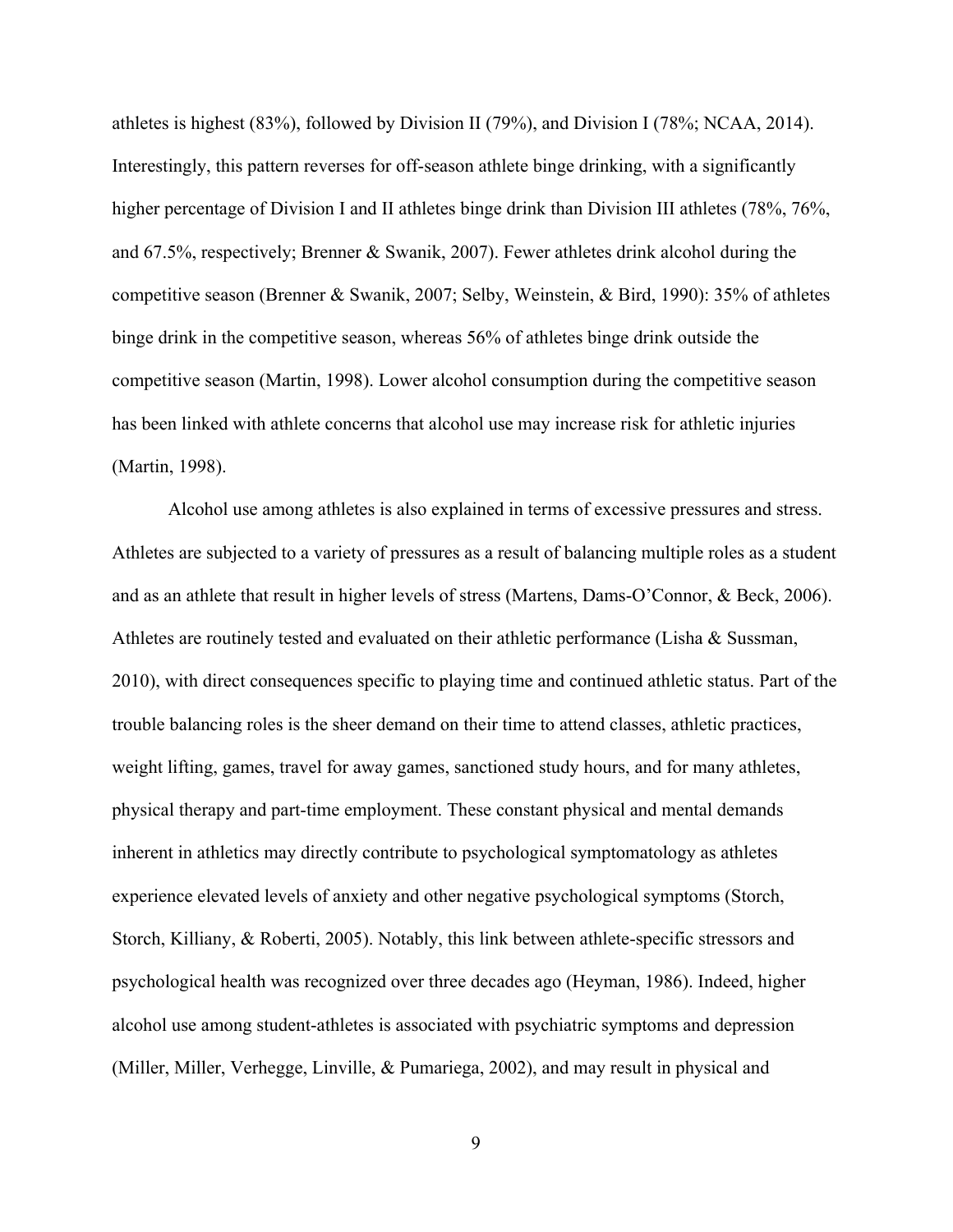cognitive functioning deficits in athletic performance (Grossbard et al., 2009). The heightened stress experienced by student-athletes is believed to precipitate psychiatric symptomatology and the use of alcohol as a coping mechanism; although results are mixed (Martens, Dams-O'Connor, & Beck, 2006) indicating that this relationship is not yet fully understood.

Lastly, athlete alcohol use is relationally motivated, and includes the influence of teammates and authority figures. Specific to teammate influences, social norms theories posit that athletes consume alcohol at higher rates when they perceive their teammates as drinking in a similar pattern (Perkins, 2002). Interestingly, this perception is often incorrect and teammates do not consume alcohol at the rates perceived by the individual surveyed. Athlete alcohol use can vary widely between athletic teams, demonstrating variability in the social climate of alcohol use on athletic teams. Furthermore, higher rates of alcohol use in team sport athletes supports a socially motivated hypothesis.

#### **Drinking Motives**

On an individual level, athletes differ in regards to why they engage in using alcohol. Motivation for behavior has proven particularly fruitful when applied to the understanding of the alcohol use epidemic among college students, including student-athletes. The motivational components of alcohol use will be explored in more detail throughout this section.

#### **Drinking Motives Among College Students**

Endorsement of drinking motives is positively associated with alcohol use (Karwacki  $\&$ Bradley, 1996; Weinberger & Bartholomew, 1996). Heavy drinkers endorse more motives than moderate drinkers, thus motives can differentiate between drinking levels (Montgomery, Benedicto, & Haemmerlie, 1993; Stewart & Power, 2002). This section will describe relationships with alcohol outcome variables for each of the four motives.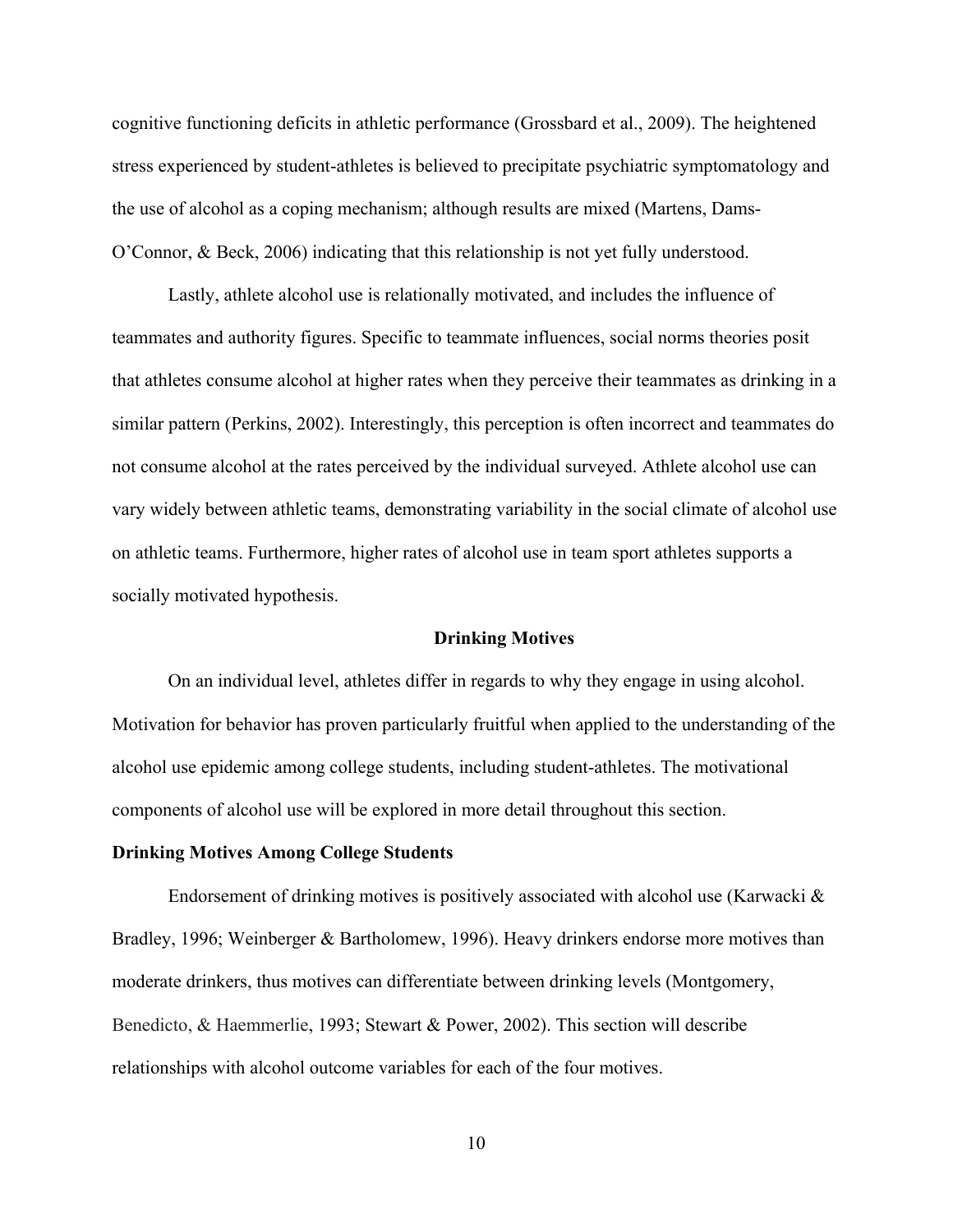**Social motives.** Social motives predict a moderate level of drinking in college students. Social motives are external motives based on positive reinforcement (Colder & O'Conner, 2002). Drinking alcohol to celebrate or facilitate quality in relationships is the most prevalent drinking motive among college students in the United States (Johnson, Rodger, Harris, Edmunds, & Wakabayashi, 2005; Klein, 1992). Such use of alcohol for social facilitation is associated with moderate drinking (Cooper, 1994; Kairouz, Gliksman, Demers, & Adlaf, 2002; Kassel, Jackson, & Unrod, 2000; Martens, Rocha, Martin, & Serrao, 2008; Weinberger & Bartholomew, 1996; Windle & Windle, 1996). The social context exerts strong influence on the drinking of college students, and the social context in college drinking is often associated with heavy alcohol use that is relatively normative (Wechsler et al., 2002). This may be especially fitting within the drinking environment of collegiate athletes. Socially motivated college student alcohol use is less likely to be associated with excessive alcohol use and alcohol-related problems, compared to students drinking for enhancement or coping motives (Cooper, 1994; Karwacki & Bradley, 1996; Simons, Correia, & Carey, 2000; Stewart, Loughlin, & Rhyno, 2001; Windle & Windle, 1996). Although all motives have been associated with higher levels of drinking, social motives were the only motives associated with non-problematic alcohol use (Ham & Hope, 2003; Labouvie & Bates, 2002). Overall, social motives, along with enhancement motives, have the strongest relationship with alcohol use accounting for 8% to 14% of the variance in alcohol use in a sample of college students (Martens, Rocha, et al., 2008).

**Enhancement motives.** Enhancement motives predict drinking rates and also generally predict alcohol-related problems. The most common enhancement motive is to enhance mood, which is positively reinforced through operant conditioning. Frequent and heavy drinking patterns are associated with enhancement motives (Colder & O'Conner, 2002), accounting for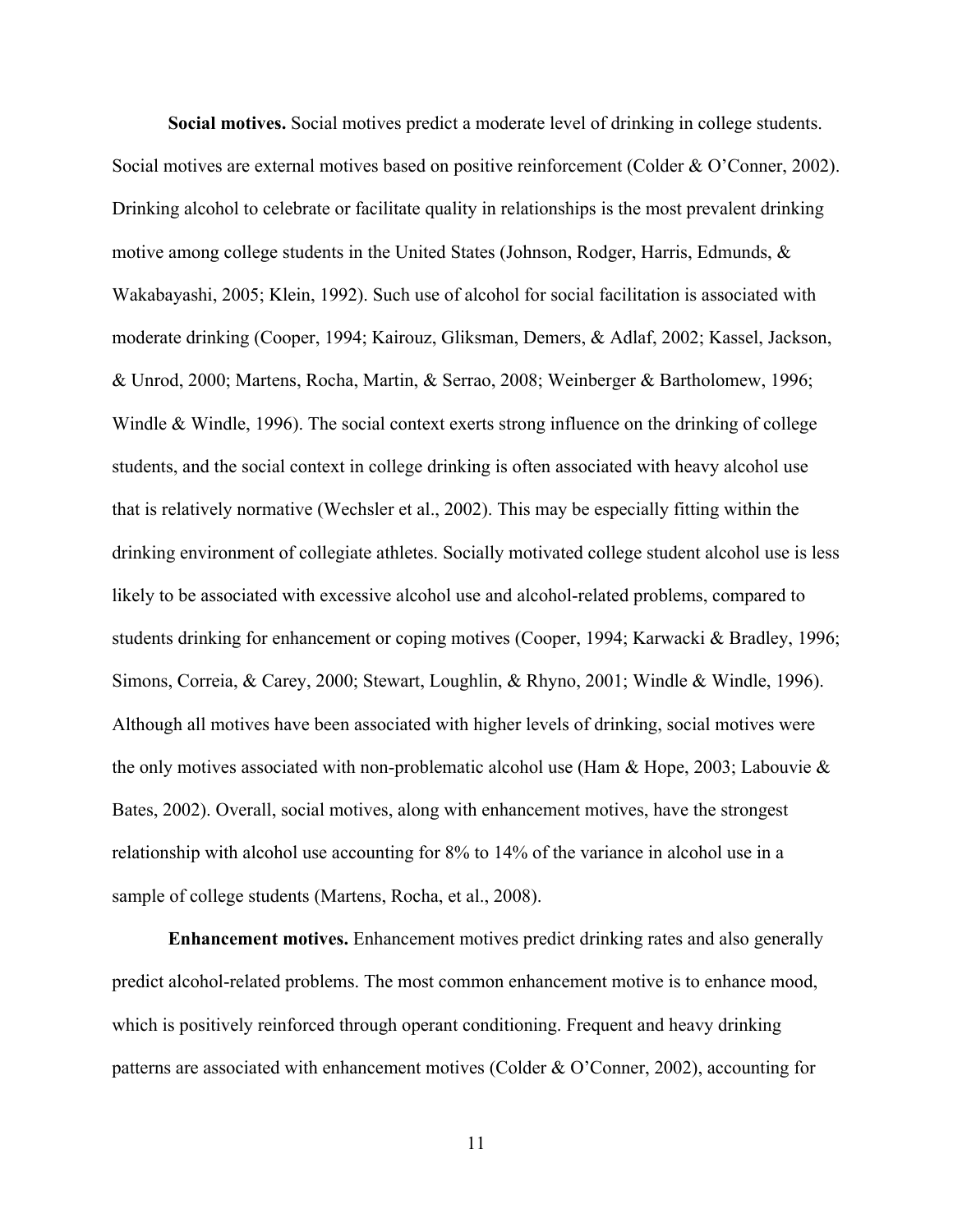7% to 17% of the variance in alcohol use (Martens, Rocha, et al., 2008). Heavy drinkers have high enhancement motives compared to more moderate drinkers (McCabe, 2002; Kairouz et al., 2002). Indeed, enhancement motives discriminated better than other motives between moderate and heavy college drinkers (Billingham, Parrillo, & Gross, 1993). Enhancement motives are associated with the experience of alcohol problems in some studies (Cooper, 1994; Cooper, Agocha, & Sheldon, 2000; Labouvie & Bates, 2002; Martens, Rocha, et al., 2008), but not others (Read, Wood, Kahler, Maddock, & Palfai, 2003; Simons et al., 2000). One explanation of these findings is that enhancement motives are associated with alcohol-related problems because they are mediated by coping motives. When coping motives are controlled, the direct association between enhancement motives and alcohol problems lessens or even vanishes (Kuntsche et al., 2005).

**Coping motives.** Coping motives are internal motives for drinking to reduce tension based on negative reinforcement due to decreases in negative internal states. Coping motives accounted for 3% to 6% of the variance in alcohol use in a sample of college students (Martens, Rocha, et al., 2008). Most studies find that coping motives are associated with heavy drinking (Cooper et al., 2000; Labouvie & Bates, 2002; Rutledge & Sher, 2001), but one study did not (McCabe, 2002). Coping motives are particularly associated with alcohol problems (Cooper, Frone, Russell, & Mudar, 1995; Martens, Rocha, et al., 2008; Simons et al., 2000; Windle & Windle, 1996). An extensive review of the drinking motives literature found that stress- or anxiety-based alcohol use is associated with increased drinking rates and negative consequences. Thus, using alcohol to manage negative affect is associated with greater problems compared to drinking as a result of social motives (Baer, 2002). Further, college students that endorse coping motives had significantly higher drinking problems, a pattern that was not associated with social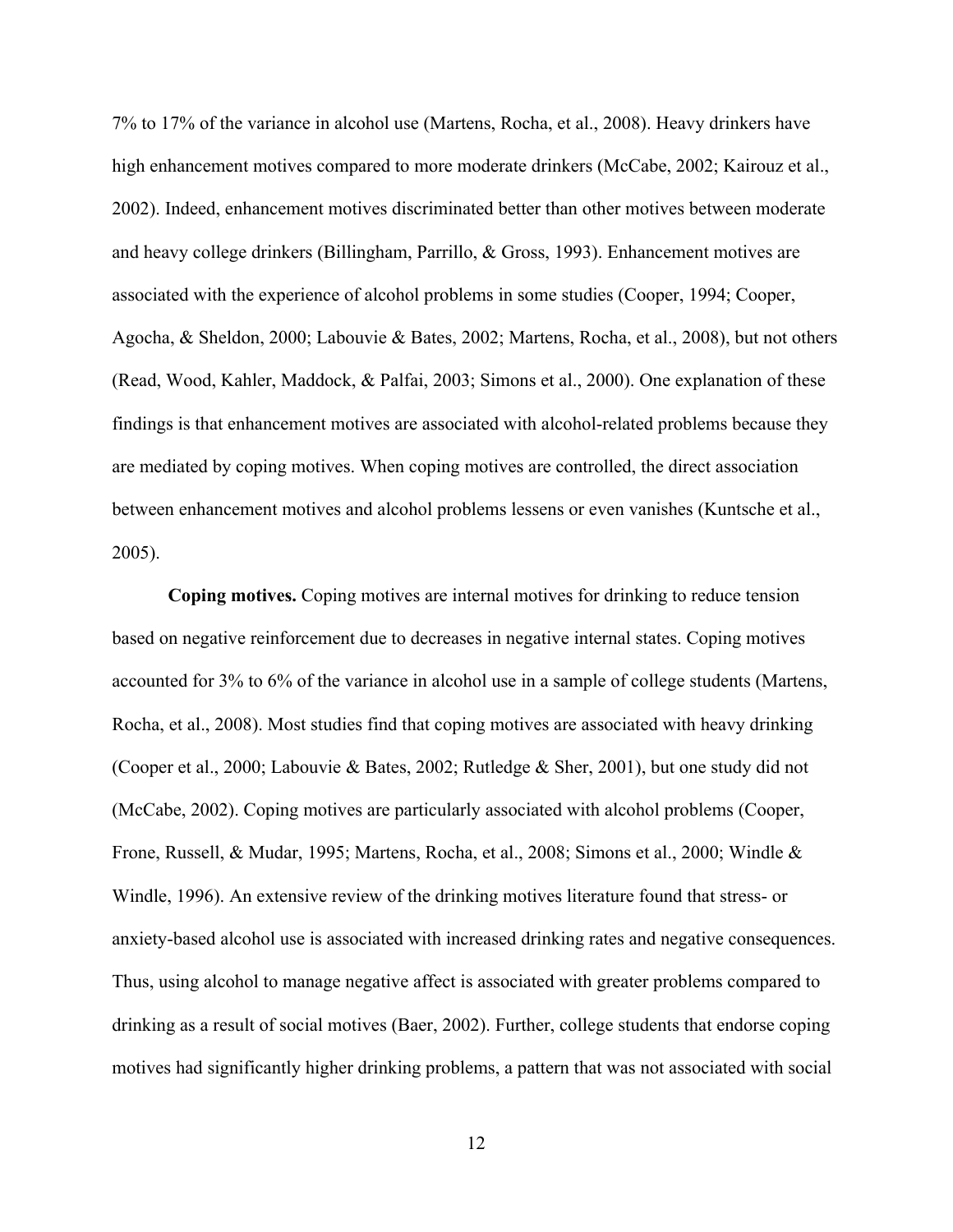or enhancement motives (Kassel et al., 2000). While effective in the short term, drinking as a coping mechanism can lead to adverse long-term consequences as it appears to attempt to compensate for a lack of other adaptive coping (Cooper et al., 1995; Kassel et al., 2000).

**Conformity motives.** Conformity motivated alcohol consumption is to avoid some type of social rejection and is a negative social motive (Cooper, 1994). Conformity motives have small correlations with alcohol use, and are moderately correlated with alcohol-related problems (Martens, Rocha, et al., 2008). Conformity motives accounted for 1% to 3% of the variance in alcohol use and negative alcohol-related consequences in one sample (Martens, Rocha et al., 2008). Research on conformity motives are often neglected in the drinking motives literature. There are few research findings to report, compared to the aforementioned motive categories. Furthermore, more recent validity studies utilizing the conformity motive (Martens, Rocha, et al., 2008; Martens, Cox, Beck, & Heppner, 2003) indicated that this motive does not meaningfully contribute to predicting alcohol use as it did among adolescent samples in which it was initially conceptualized and validated.

#### **Drinking Motives Among College Athletes**

Similar patterns of findings occurred upon examination of the relationship between general drinking motives and alcohol outcomes among college athletes (Martens, Cox, & Beck, 2003; Martens, Cox, Beck, & Heppner, 2003). Social and enhancement motives are the primary motives reported by student-athletes as reasons for drinking (Doumas, 2013; Evans et al., 1992). Among student-athletes, enhancement and coping motives were most strongly related to alcohol use and were uniquely associated with several quantity and frequency measures of alcohol use. In contrast, social motives were not uniquely associated with alcohol use outcomes (Martens, Cox, Beck, & Heppner, 2003). The relationship between the enhancement motive and alcohol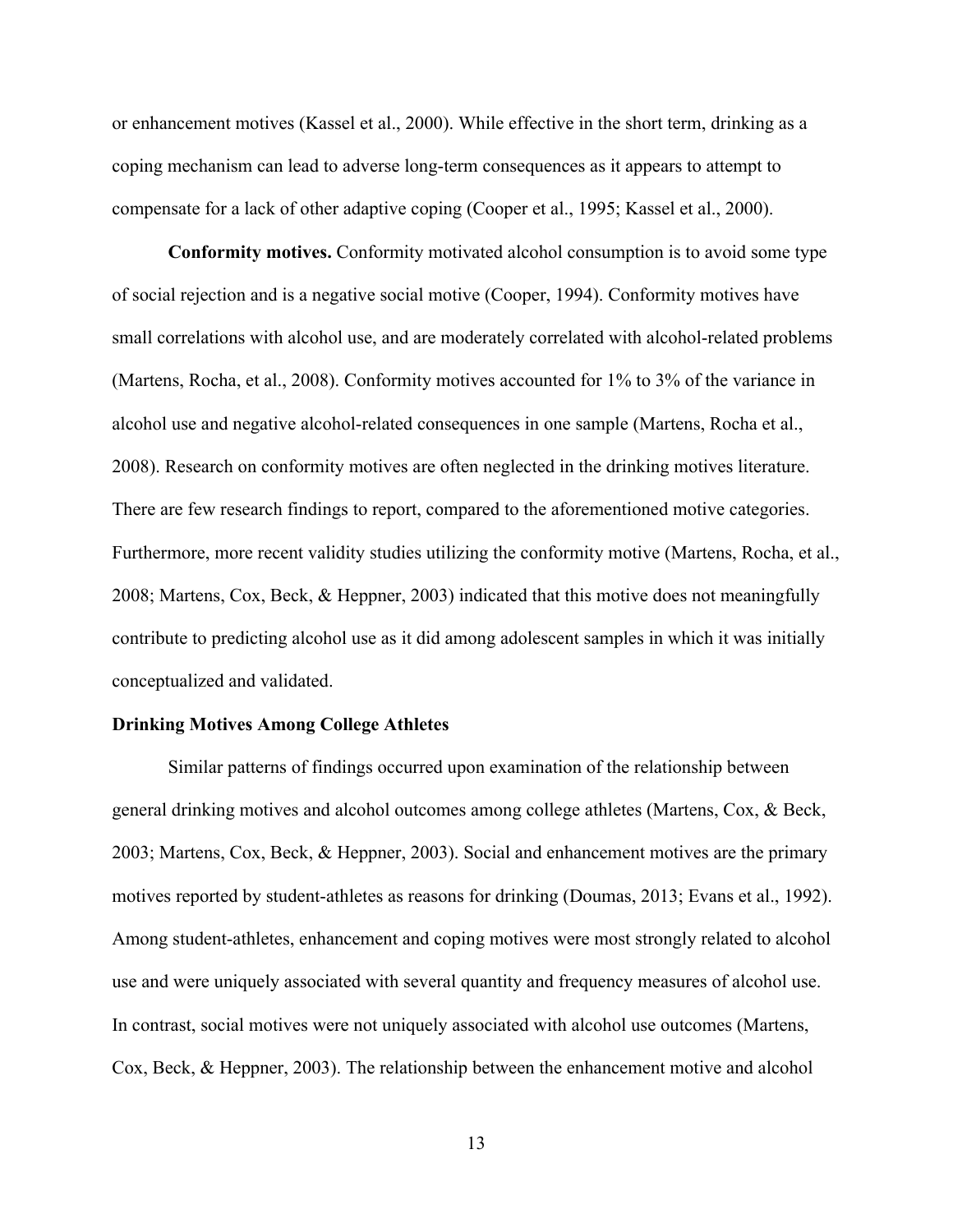use is speculated to be a result of research indicating that student-athletes are more likely than non-athletes to engage in risky behaviors (Nattiv, Puffer, & Green, 1997). This research suggests that athletes have a greater motive to experience the stimulation associated with alcohol use, and thus could explain the relationship to the enhancement motive, which is more endorsed among student-athletes (Martens, Cox, Beck, & Heppner, 2003). Drinking to relax, akin to coping motive, is not significantly different between student-athletes and non-athletes (Wilson et al., 2004), as similar levels of coping-related drinking motives are endorsed among athletes (Martens et al., 2005) compared with the general college student samples (Doumas, 2013; Lecci, MacLean, & Croteau, 2002; Stewart, Zeitlin, & Samoluk, 1996). Coping motives are also associated with alcohol-related consequences among athletes, as they were among the nonathlete counterparts (Doumas, 2013; Martens, Rocha et al., 2008). Indeed, the relationship between coping motives and alcohol use is consistent with the assumption that athletes may use alcohol as a coping mechanism because of their susceptibility to experiencing an elevated level of stressors.

In general, research on the four motives, as applied to collegiate athletes, has demonstrated that the conformity motive is not as effective in predicting alcohol outcomes as the other three motives. The conformity motive is designed to assess externally generated and negatively reinforcing motivations (Cooper, 1994). However, some items included to assess this motive appear to be internally generated and may explain its psychometric weakness. However, one study (Doumas, 2013) found that conformity motives were associated with negative alcoholrelated consequences for student-athletes. The conformity motives in tandem with coping motives corresponded to the highest levels of drinking among athletes in the sample (Doumas, 2013). Notably, the study sample was restricted to freshman athletes only and results might be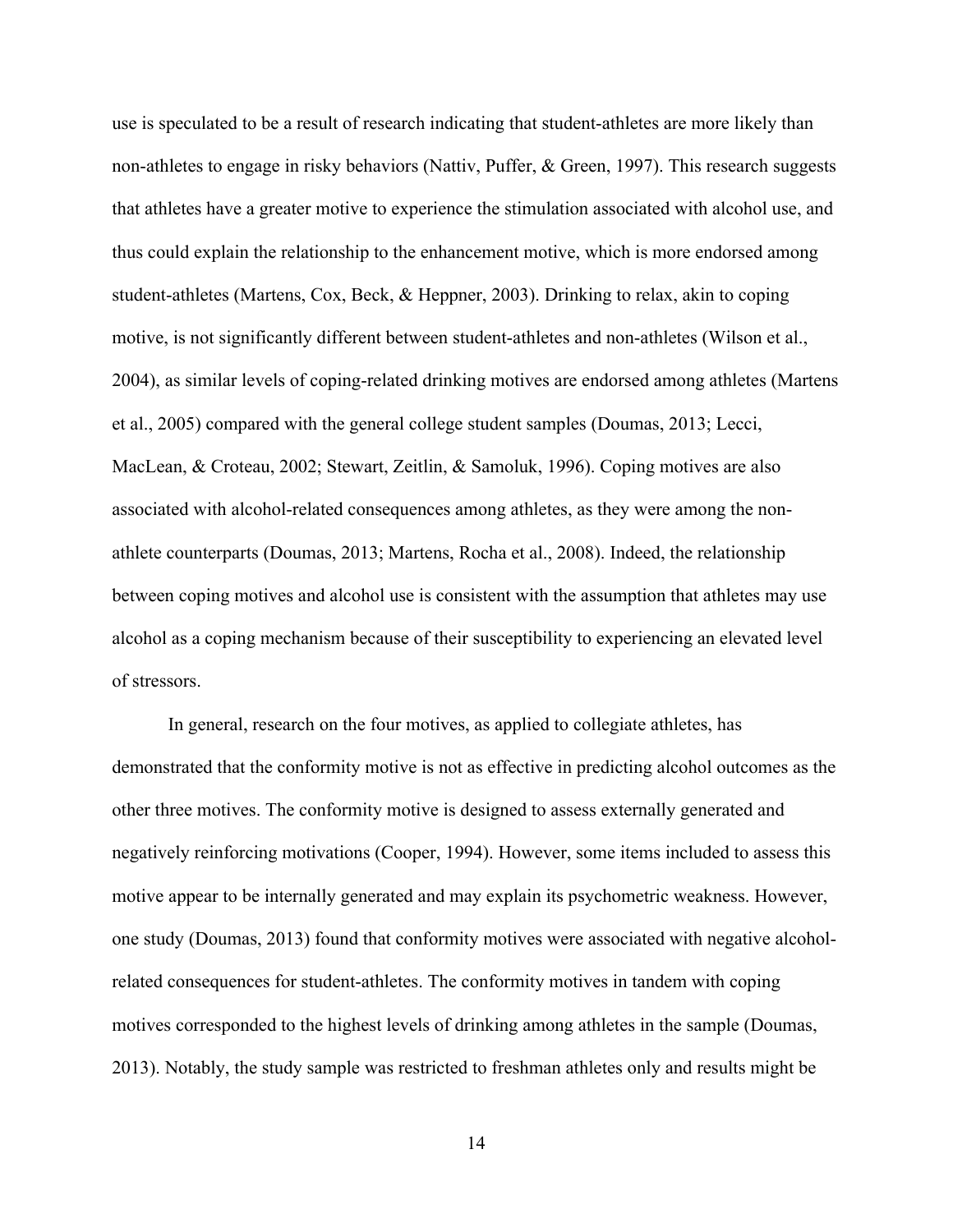explained by considering the unique transition into collegiate athletics and pressures to "fit in" for new students. However, a later study with freshman student-athletes found no relationship between conformity motives and alcohol use, but did find a predictive relationship between conformity motives and alcohol-related problems among non-white athletes only (Doumas & Midgett, 2015). This suggests that there may be unspecified variables that are moderating the relationship between conformity motives and alcohol outcomes in the young adult age group.

As demonstrated, research by Martens and his colleagues (Martens, Cox, & Beck, 2003; Martens, Cox, Beck, & Heppner, 2003) have found that positively reinforcing (e.g., social) and negatively reinforcing (e.g., coping) drinking motives are useful predictors of alcohol use and alcohol-related problems, similar to the findings presented from among the college student population. Although this inquiry to support the importance of general college student factors in collegiate athlete alcohol use is important, it provides very limited information that might also contribute to understanding the motives associated with the higher level of drinking present in athletes. Indeed, this construct as specific to athletes has also been examined.

**Sport-specific drinking motives.** More recently, researchers have addressed the concept of sport-related drinking motives, or motives that are unique to athletes (Martens et al., 2005; Martens, LaBrie, Hummer, & Pedersen, 2008; O'Brien et al., 2008). Such motives include sportrelated positive reinforcement, team/group, and sport-related coping. These three motives are assessed specifically within the context of athletics and sport participation. Positive reinforcement motive is a direct or indirect use of alcohol as a means of obtaining a pleasing reward or feeling, generally related to one's activity as an athlete. Positive reinforcement motive is conceptually similar to enhancement motive. Team/group motive is the use of alcohol within the context of an athletic group, and is conceptually similar to social motive. Sport-related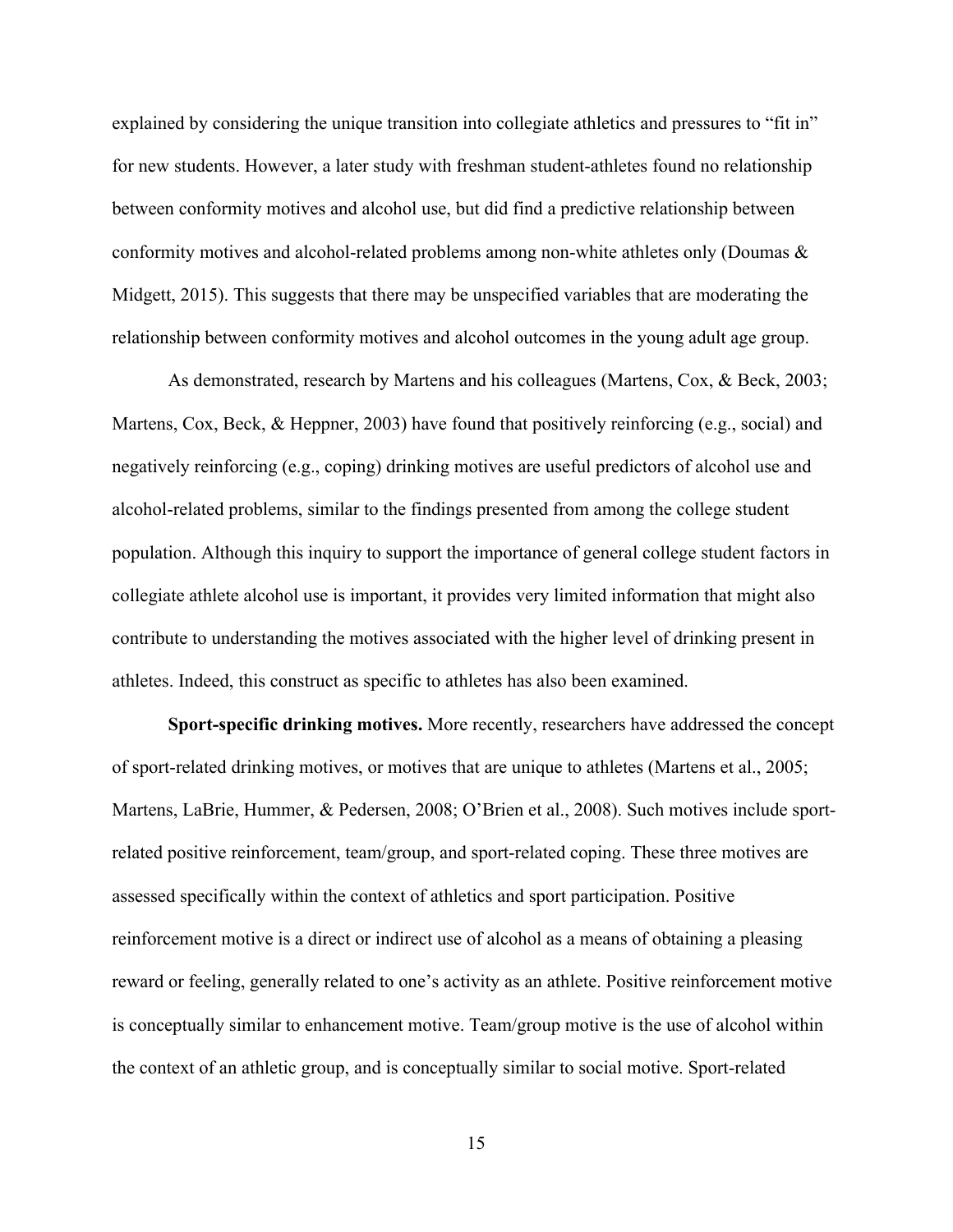coping is the use of alcohol to deal with sport-related problems (Martens et al., 2005), and is conceptually similar to coping motive.

Sport-related positive reinforcement motives were uniquely associated with alcohol use and with negative consequences. Positive reinforcement and sport-related coping have the strongest individual unique relationships with alcohol use, with sport-related coping showing a relationship with multiple measures of alcohol-related problems (Martens, LaBrie, et al., 2008). Team/group motive was not uniquely associated with alcohol outcomes (Martens et al., 2005).

Athlete-specific motives are identifiable from other general college student motives. Student-athlete scores on scales measuring these motives were associated with alcohol outcomes when controlling for the effects of other types of drinking motives, such as motives measured by the DMQ-R (Martens et al., 2005; Martens, LaBrie, et al., 2008). Results also indicated that when scores on each of the sport-specific subscales were entered simultaneously into regression analyses, sport-related positive reinforcement motives were uniquely associated with both alcohol use and alcohol consequences, whereas sport-related coping was uniquely associated with alcohol consequences. In sum, athlete-specific drinking motives appear to be useful predictors of alcohol outcomes among student-athletes. One study (Martens et al., 2005) examined the incremental validity of sport-specific drinking motives in predicting alcohol outcomes above and beyond the effects of general drinking motives. Indeed, sport-related positive reinforcement and sport-related coping motives were associated with alcohol use and alcohol consequences above and beyond the effects of the general drinking motives.

A model-based examination was conducted with structural equation modeling and found that the inclusion sport-specific drinking motives resulted in an improved explanation of alcohol use and alcohol consequences above and beyond the effects of general drinking motives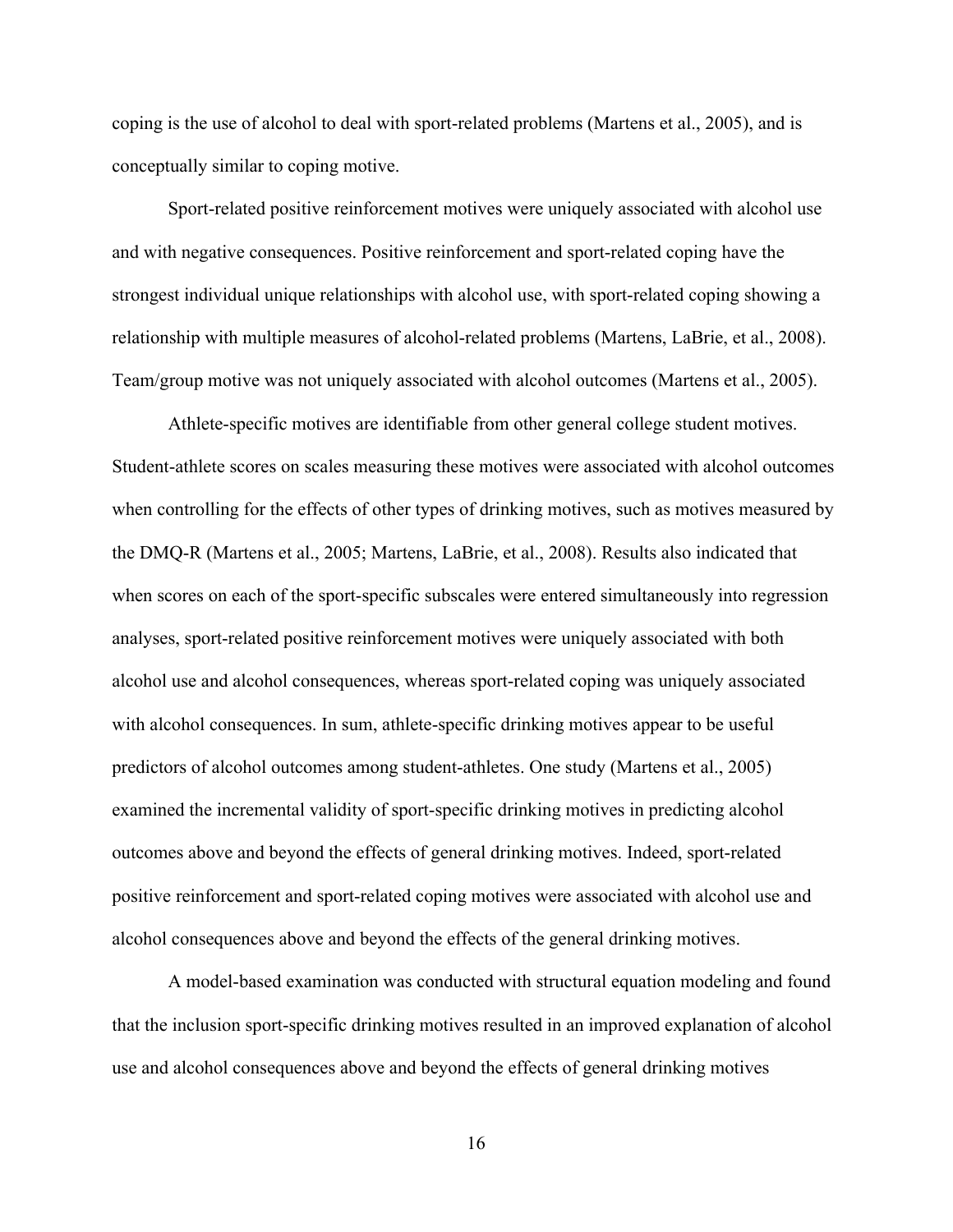(Martens, Pedersen, Smith, Stewart, & O'Brien, 2011). Both sport-related positive reinforcement motives and sport-related coping motives demonstrated a direct relationship with alcohol use and accounted for an additional 19% of the variance in the model. Sport-related positive reinforcement had a direct relationship with alcohol consequences and both sport-related motives had indirect relationships with alcohol consequences, although the increase in variance accounted for was very modest over the model that did not include sport-related drinking motives (Martens et al., 2011). Again, these findings support the validity of utilizing sportspecific drinking motives in understanding alcohol-related outcomes among student-athletes.

Only a few studies have assessed team motives for alcohol use and generally surmise that drinking is viewed by athletes as an important component of team cohesion (Zhou & Heim, 2014). Findings suggest that the relationship between general and sport-related drinking motives is not fully understood, yet athlete-specific drinking motives are useful predictors of alcohol outcomes among student-athletes. Further exploration of how athlete drinking motives may place student-athletes at risk for heavy alcohol use is warranted (Martens, Dams-O'Connor, & Beck, 2006).

#### **Measurement of Drinking Motives**

There is enormous heterogeneity in the measurement of drinking motives. Researchers have developed their own multidimensional questionnaires to measure drinking motives (Bradley, Carman, & Petree, 1991; Carpenter & Hasin, 1998; Kairouz et al., 2002; Karwacki & Bradley, 1996; Labouvie & Bates, 2002; Stewart & Power, 2002; Weinberger & Bartholomew, 1996; Windle & Windle, 1996). In sum, these scales consist of up to 40 items and are grouped into between 2 and 10 dimensions (Kuntsche et al., 2005). The psychometric properties of such measures have not been established.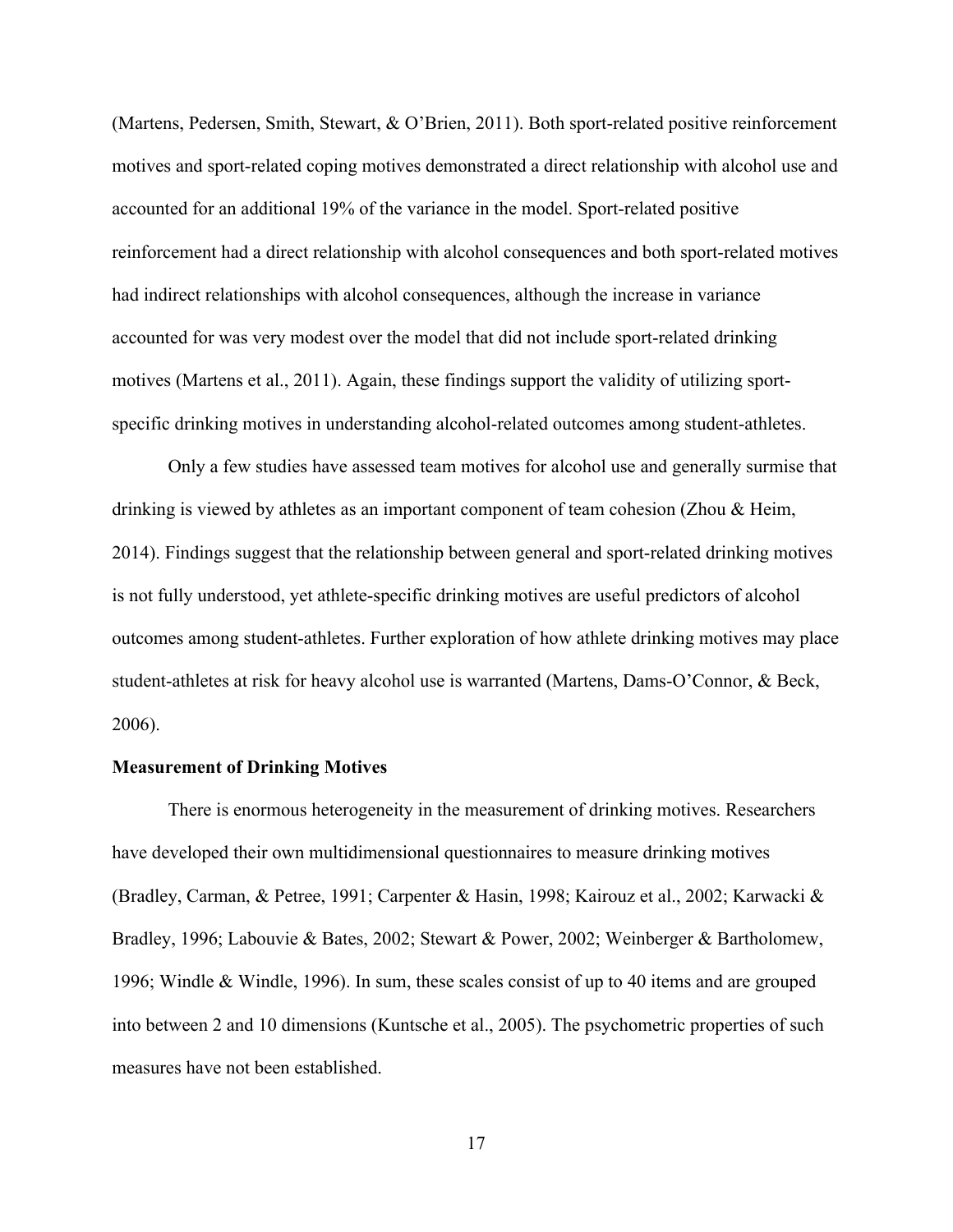While there is a long history of research into motives underlying alcohol use, a small group of established scales are available and are commonly used for research purposes. These scales are the Drinking Motive Questionnaire (DMQ, Cooper et al., 1992), the Drinking Motive Questionnaire Revised (DMQ-R, Cooper, 1994), the Reasons for Drinking Questionnaire (RFDQ, Farber, Khavari, & Douglass, 1980), the Reasons for Drinking Scale (RDS, Carpenter & Hasin, 1998), and the Social Context of Drinking Scales (SCDS, Thombs, Beck, & Pleace, 1993). Among these instruments, the Drinking Motive Questionnaire, in the original form or revised form, is the most commonly used (Kuntsche et al., 2005).

Analysis of the available multidimensional questionnaires demonstrates that all studies utilized a coping dimension in conjunction with one or more other dimensions (Kuntsche et al., 2005). Social and enhancement motives were also frequently included in the scales, providing justification of the salience of these motive categories among researchers. The Drinking Motive Questionnaire Revised (DMQ-R) assessed each of these motive areas in addition to assessing the drinking motive of conformity, as it was developed and based on a specific model of alcohol use (i.e., the Motivational Model of Alcohol use; Cox & Klinger, 1988). Furthermore, the DMQ-R has been psychometrically confirmed in different samples, including college students and collegiate athletes (MacLean & Lecci, 2000; Martens, Rocha, et al., 2008; Stewart, et al., 2001).

The DMQ-R four-factor model was tested for its psychometric fit in a sample of college athletes, results indicated that its fit was less adequate compared to a three-factor model that excluded the conformity subscale (Martens, Cox, Beck, & Heppner, 2003). The conformity subscale may not be as applicable to a college student population as it was originally validated in an adolescent sample with ages ranging from 13 to 17 years old, indicating that conformity may not be as meaningful for college student drinking as it is during the high school adolescent years.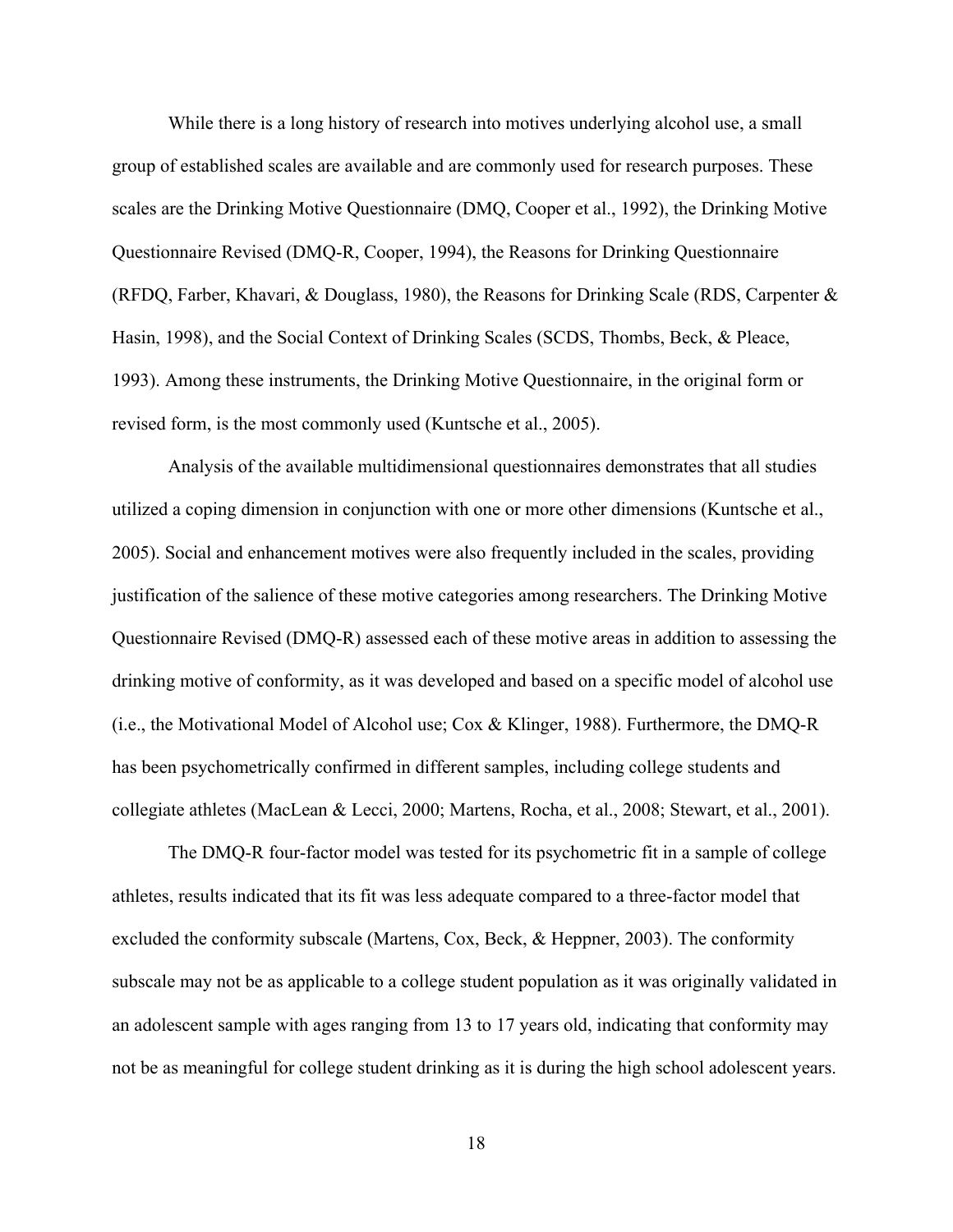The modified three-factor DMQ-R model has acceptable construct validity, internal consistency, and convergent validity among intercollegiate athletes (Martens, Cox, Beck & Heppner, 2003).

**Sport-specific measures.** Currently there is only one scale that has been psychometrically developed to measure drinking motives specific to athletes, the Athlete Drinking Scale (ADS; Martens et al., 2005; Martens, LaBrie, et al., 2008). The ADS has demonstrated adequate convergent and concurrent validity with measures of drinking and general drinking motives (Martens, LaBrie, et al., 2008), and specifically in samples of collegiate athletes. This scale measures the three drinking motives specific to athletes outlined in the previous section. Athlete-specific drinking motives are more salient during the competitive season (Martens & Martin, 2010), suggesting drinking motives measurement should occur during the season of competition, as proposed in this study.

Previous research findings suggest that the best way to conceptualize reasons for athlete alcohol use is a combination of general college student drinking motives, which are likely similar across the entire population of college students, and factors that are related specifically to the sport experience and environment (Martens et al., 2005).

#### **Significance of Examining Drinking Motives**

Relatively few studies have assessed predictors of alcohol-related outcomes among athletes (Martens, Dams-O'Connor, et al., 2006). Even fewer have examined the relationship between drinking motives and alcohol-related outcomes among college athletes (e.g., Martens, Cox, & Beck, 2003; Martens, Cox, Beck & Heppner, 2003; Martens et al., 2011; O'Brien et al., 2008). One important area for further exploration and clarification is the use of general drinking motives and sport-related drinking motives in predicting athlete alcohol use and alcohol-related problems.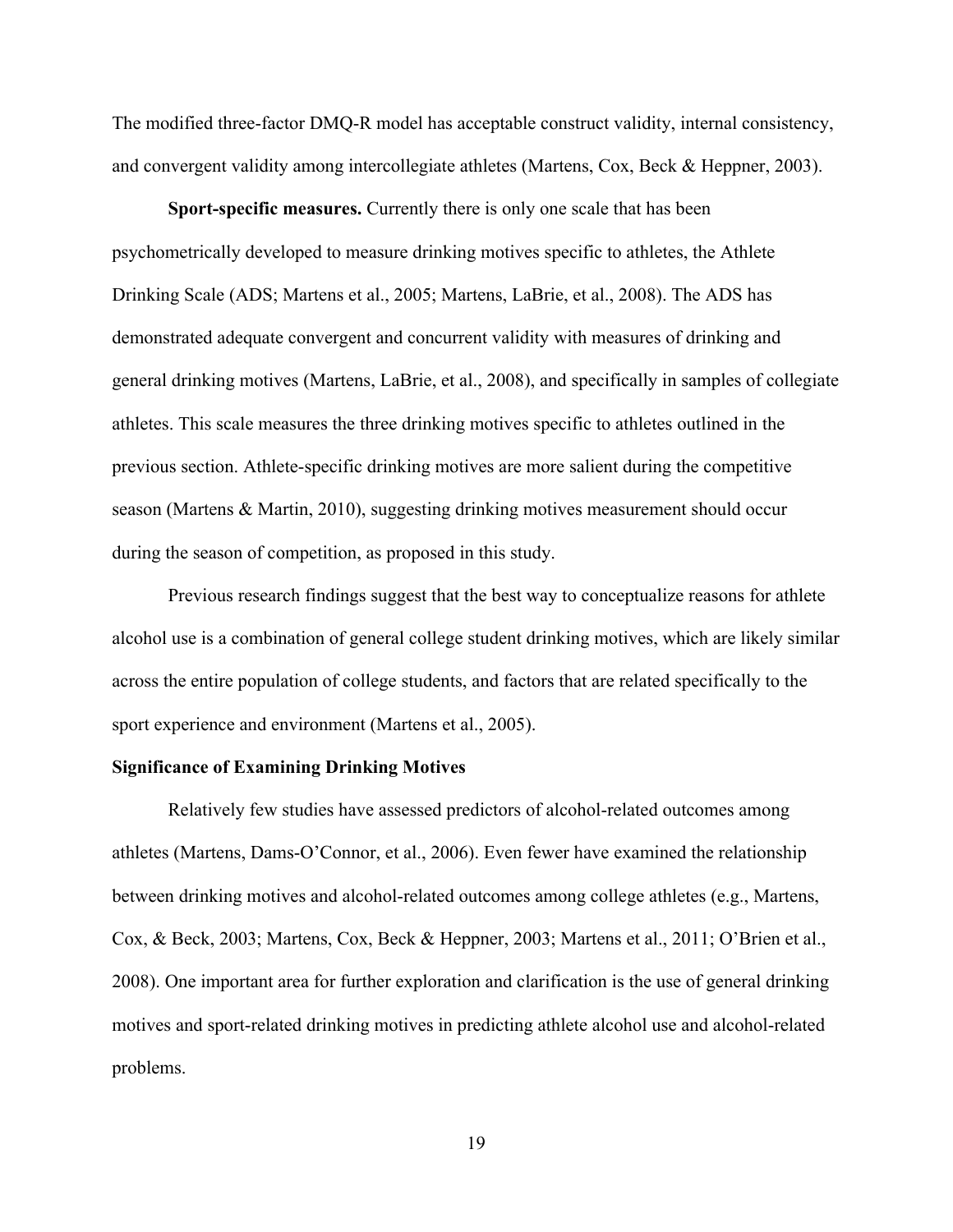Additionally, there is an identified need for further research into team-related factors in the context of student-athlete's drinking (Martens, Dams-O'Connor, et al., 2006), and an examination of the relationship between individual and group-level drinking motivations and alcohol outcomes is warranted (Zhou & Heim, 2014). Homogenous risk groups should be targeted with specific prevention approaches tailored to their needs and deficits (Kuntshe & Gmel, 2004) and drinking motives are of particular importance in this respect as they are the most proximal antecedent of alcohol use (Cooper, 1994; Cox & Klinger, 1988; Kuntsche et al., 2005). Such investigations will increase the understanding of the role of alcohol in shaping the social lives of student-athletes (Zhou & Heim, 2014).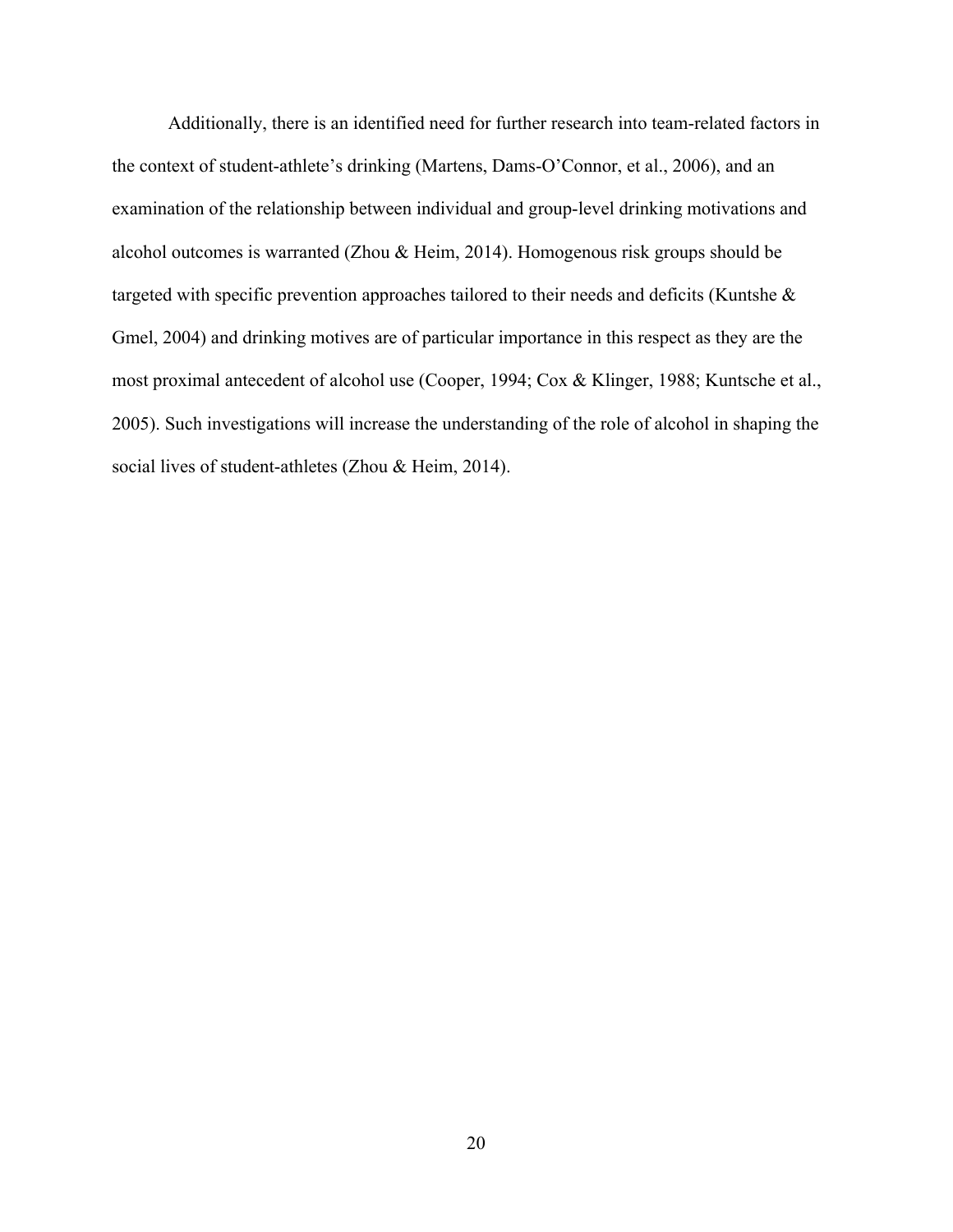#### **Chapter 3: Methods**

#### **Participants**

Participant data was previously collected at approximately mid-season in the spring of 2014 and was funded by the Graduate Student Research Grant from the National Collegiate Athletics Association Sport Science Institute. This data has not been previously published.

Because contextual variables may impact alcohol use, a single sport was investigated: softball. This sport was selected for several reasons. First, investigations included in this study depend on nested data based on team membership, thus it is imperative to select a sport that has an adequate number of student-athletes on each team. Softball teams typically have over ten student-athletes making the team size adequate for this study. Second, softball teams have moderate to high drinking rates compared to other female sports (NCAA, 2014). Lastly, the softball competitive season occurs in the spring, which aligned with the data collection period per the funding cycle of the grant.

Participants included 721 softball female student-athletes on 62 NCAA softball teams from across the nation (see Table 1, which includes demographics information on the full sample, and the sample randomly split in half for statistical analyses further described in the Data Analyses section). Inclusionary criteria included being 18 years of age or older and current status as a student-athlete on their respective university's softball roster. Additionally, participants that reported they had never consumed alcohol  $(n = 176)$  were excluded from the analyses in this study (original sample size was 897), consistent with past research on athlete drinking movies (Martens, Cox, Beck, & Heppner, 2003).

Of the student-athletes included in this study, 621 (86.1%) self-identified as European American, 44 (6.1%) as Latin American, 21 (2.9%) as multi-ethnic, 17 (2.5%) as other, 9 (1.2%)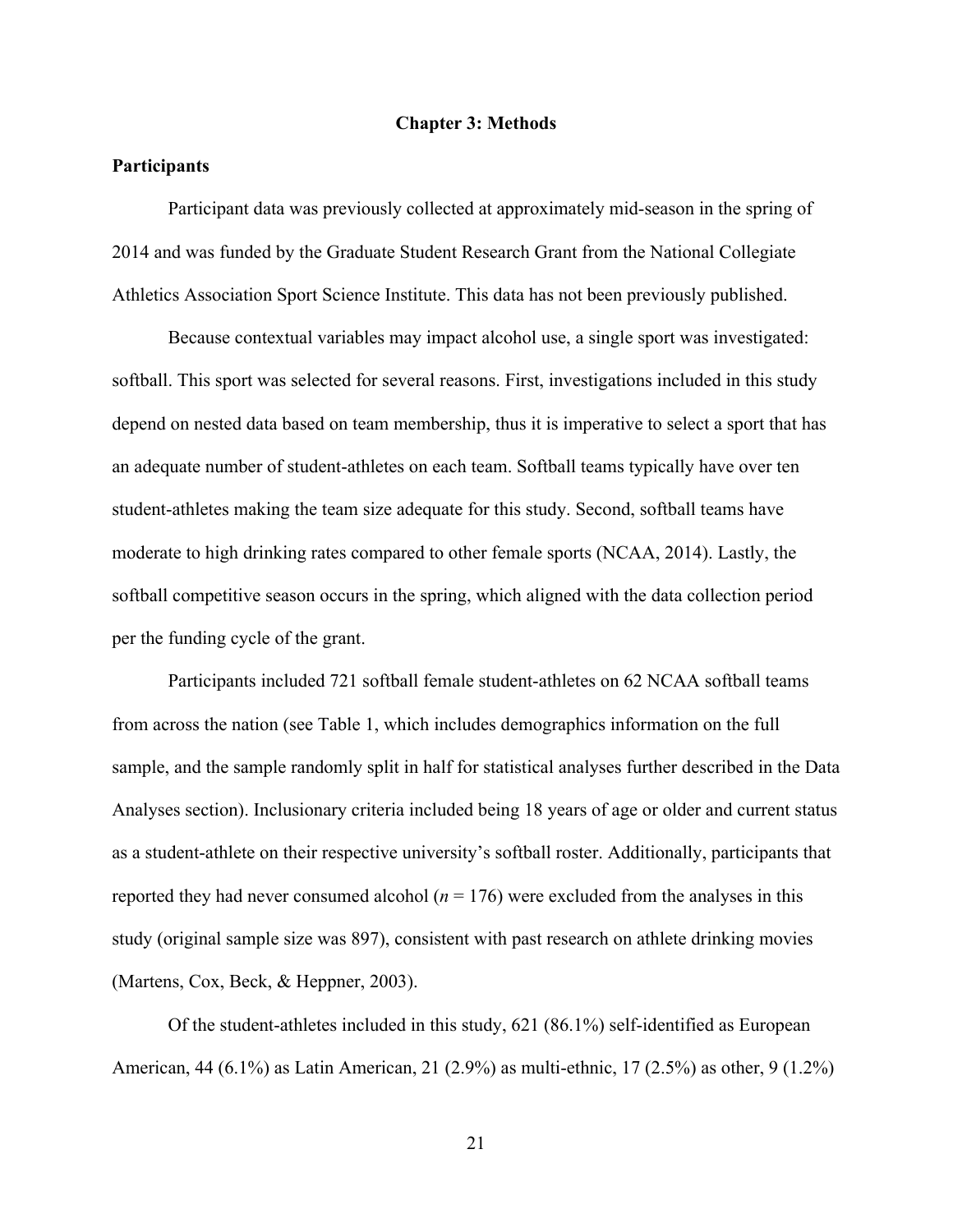as African American, and 9 (1.2%) as Asian American. The ethnic categories represented in this sample are similar to the 2013 to 2014 NCAA softball student-athlete ethnicity data (NCAA, 2015). This sample was comparatively comprised of approximately 2% more student-athletes that self-identified as Caucasian, 1.4% less identifying as African American, and 1.2% less identifying in the "other" category. All other categories differed by less than 1%.

Average age of the participants was 19.97 years ( $SD = 1.22$  years, range = 18 to 23 years). The mean number of years of experience playing softball was 12.17 years (*SD* = 3.91 years, range = 1 to 20 years). The mean of years playing softball on their current team was 2.24 years  $(SD = 1.08$  years, range = 1 to 5 years). Of the 721 participants that reported using alcohol in their lifetime, the mean age of drinking onset was  $17.72$  years (*SD* = 1.55 years, range = 9 to 21 years). Sixty-eight percent (490) drank alcohol on at least one occasion in the previous 30 days and 51% (368) binge drank on at least one occasion in the previous 30 days.

The participants represented all three NCAA divisions with 116 (16%) Division I athletes, 249 (35%) Division II athletes, and 356 (49%) Division III athletes. Student-athletes represented 62 teams from across the country, 12 (19%) were from NCAA Division I, 18 (29%) from Division II, and 32 (52%) from Division III. The distribution of athletes across divisions within this sample is skewed with a higher representation of teams in Divisions III and less of a representation of teams within Division I, compared to the number of softball teams in each NCAA division. Approximately 10% fewer teams from Division I, less than 1% more teams from Division II, and 9% more teams from Division III participated in this study, compared to the number of softball teams within each division in 2013 (NCAA, 2013). However, such direct comparisons are rough, at best. Direct comparisons of the number of student-athletes by division is not possible as NCAA data is not made available regarding the number of athletes within each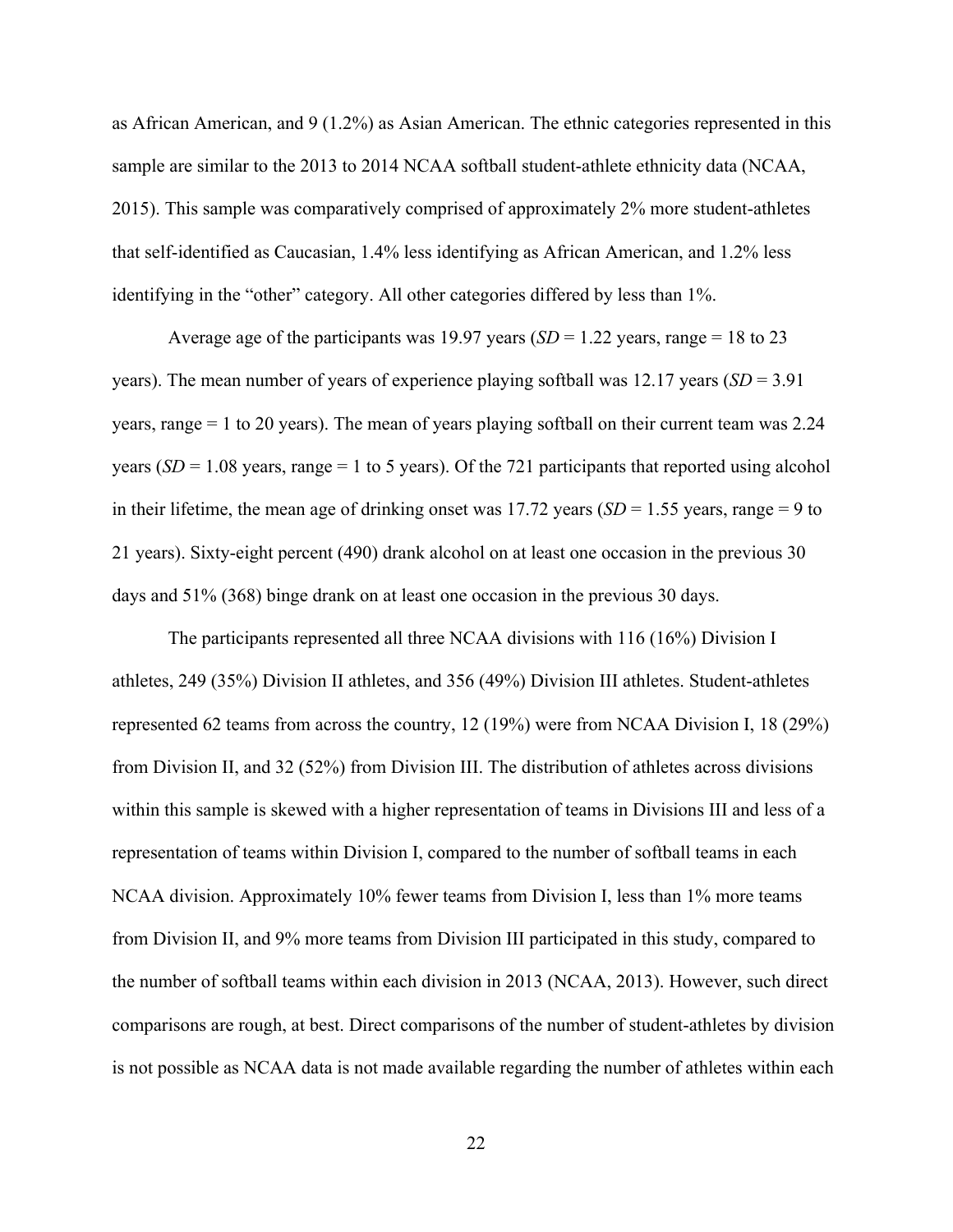division at any given time point. Regardless, it is promising that the representation of teams per division is within a 10% for each division.

As stated, 176 participants reported that they have never used alcohol and thus were excluded from analyses. The 176 lifetime abstainers represent 19.6% of the sample, which is a rate similar to the number of student-athletes reporting that they never used alcohol in the most recent NCAA survey (16.2%; NCAA, 2013), although the comparison is not exact as the NCAA data include all sport-types.

#### Table 1

#### *Participant Demographics*

|                   |              | Samples        |              |
|-------------------|--------------|----------------|--------------|
| Variable          |              | $\overline{2}$ | Full         |
| Age (years)       | 19.94 (1.22) | 19.99 (1.23)   | 19.97 (1.22) |
| Division $(\% )$  |              |                |              |
| Division I        | 17.5         | 14.7           | 16.1         |
| Division II       | 31.9         | 37.1           | 34.5         |
| Division III      | 50.6         | 48.2           | 49.3         |
| Ethnicity $(\% )$ |              |                |              |
| European American | 83.3         | 88.9           | 86.1         |
| Latin American    | 7.5          | 4.7            | 6.1          |
| Multi-ethnic      | 3.6          | 2.2            | 2.5          |
| Other             | 2.6          | 2.2            | 1.2          |
| African American  | 1.9          | 0.6            | 1.2          |
| Asian American    | 1.1          | 1.4            | 1.2          |
| Total             | 360          | 361            | 721          |

*Note.* Standard deviations in parentheses.

#### **Measures**

After study consent was obtained electronically, all questionnaires and other measures were completed on the online survey system software (Qualtrics). All participants completed a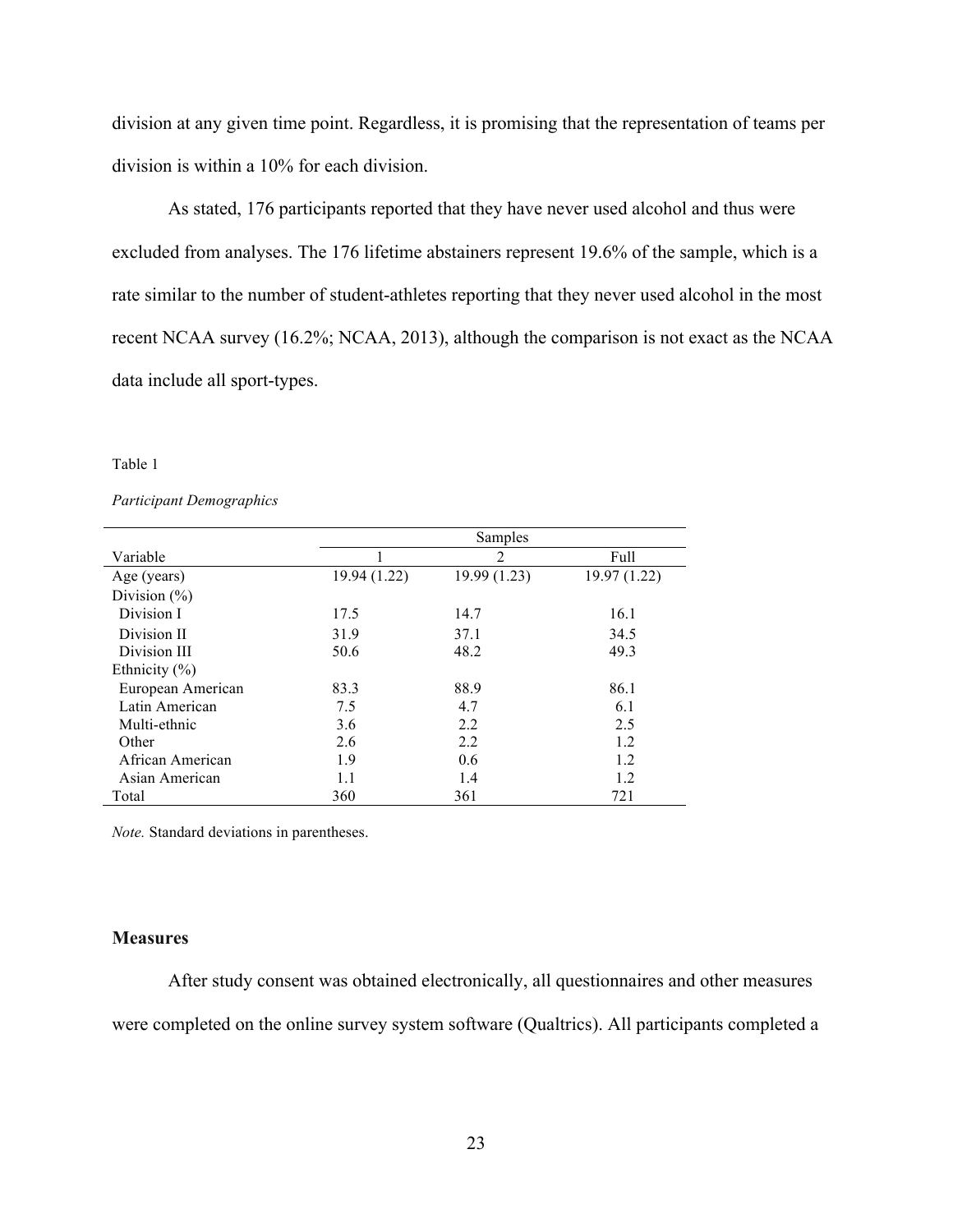demographics questionnaire with information about their age, ethnicity, year in school, and age of onset for alcohol use.

Alcohol and binge drinking frequency questions were adapted from two large-scale survey instruments that assess alcohol use: the 2012-2013 NCAA National Study of Substance Use Habits of College Student-Athletes questionnaire which is a nationwide study of college student-athlete experiences with alcohol and other drugs (NCAA, 2012), and the Core Institute alcohol and drug survey which is a federally funded service to document college students' alcohol and drug use and constitutes the largest database on alcohol at post-secondary educational institutions (CORE Institute, 2015). Binge drinking was defined as consuming four or more drinks at a time, a commonly used binge drinking measure in college student females (Meilman, Cashin, McKillip, & Presley, 1998). Specifically, questions assessed the frequency of alcohol use and the frequency of binge drinking in the previous 30 days, and the typical frequency of alcohol use and binge drinking in a 30-day period in the off-season. To address high levels of skewness and consistent with previous research (Zamboanga & Ham, 2008), participants' responses to the frequency of both alcohol use and binge drinking in the previous 30 days were converted to a 5-point scale ( $1 = never$ ,  $2 = 1$  to  $2$  days,  $3 = 3$  days,  $4 = 4$  days, and 5 = *5 or more days*).

Participant drinking motives were assessed using two measures. The Motivational Model of Alcohol Use (Cox & Klinger, 1988) stipulates a four-dimensional model of drinking motives according to the valence (positive or negative) and source (internal or external) of the outcomes individuals expect to achieve by drinking. The Drinking Motive Questionnaire-Revised (DMQ-R) was created based on this model (Cooper, 1994) and is the most frequently used and validated questionnaire on this topic (Kuntshe, 2005; MacLean & Lecci, 2000; Martens, Rocha, et al.,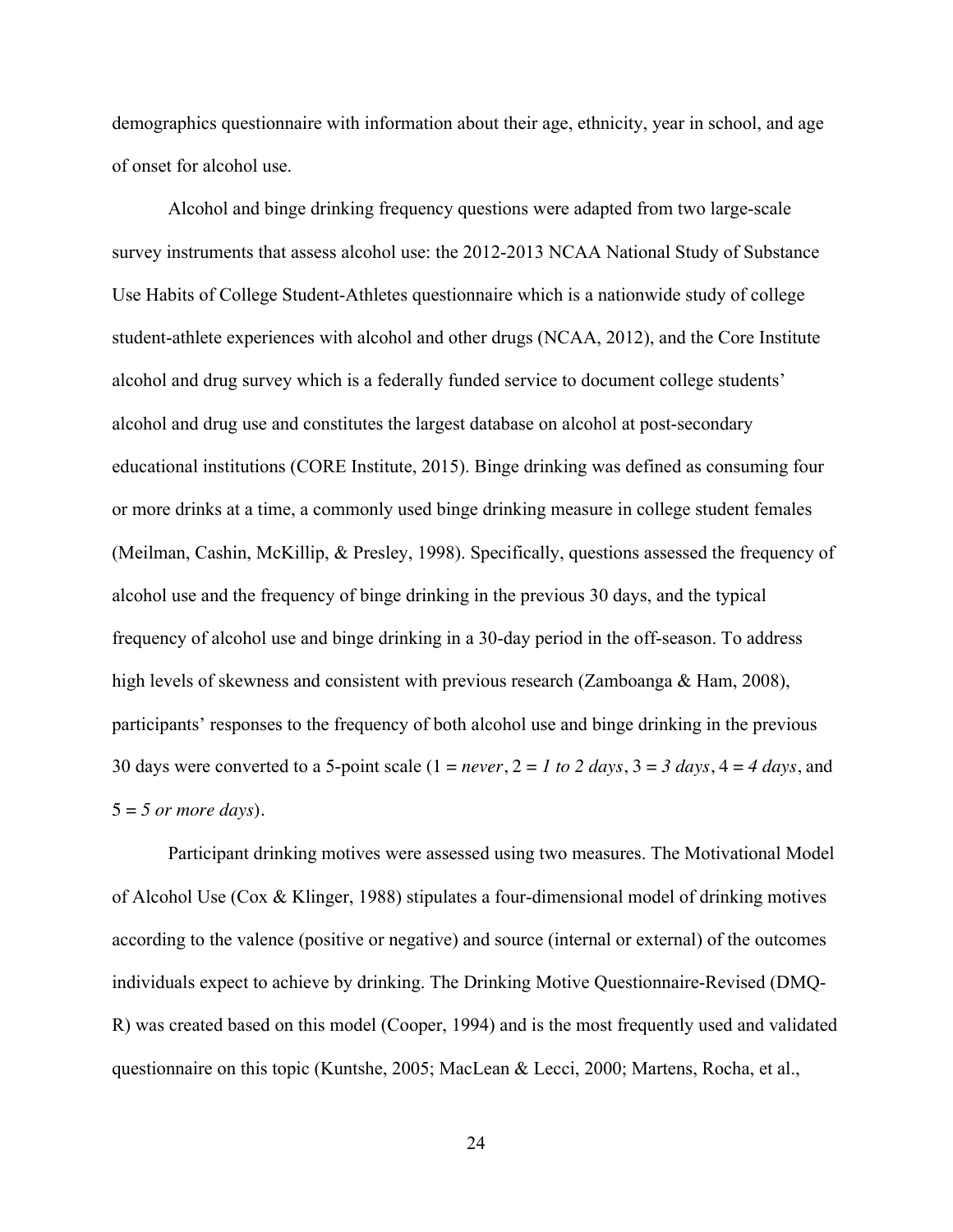2008). The scale includes 20 items with 5 items measuring each of four motive categories: Social (e.g., "To celebrate special occasions with friends"), Enhancement (e.g., "Because it gives you a pleasant feeling"), Conformity (e.g., "Because your friends pressure you to drink"), and Coping (e.g., "To forget about your problems"). Participants are asked, "Thinking of all the times you drink, how often would you say that you drink for each of the following reasons." Response options are on a five-point scale ranging from 1 (*almost never/never*) to 5 (*almost always/always*). Responses are averaged to create a score for each subscale. The scale has good factorial validity and acceptable predictive validity for alcohol consumption and alcohol-related problems and in college students (Cooper et al., 1992; MacLean & Lecci, 2000; Martens, Rocha, et al., 2008). For collegiate athletes, this measure has adequate construct validity and internal consistency (Social, Enhancement, and Coping; Martens, Cox, Beck, & Heppner, 2003).

The second measure of drinking motives is the Athlete Drinking Scale (ADS; Martens et al., 2005; Martens, LaBrie, et al., 2008) that assessed sport-related drinking motives. Athletespecific drinking motives help explain alcohol use beyond that of the general drinking motives useful for college students. The ADS is a 19-item scale that asks participants how much they agree with the items on a scale ranging from 1 (*strongly disagree*) to 6 (*strongly agree*). It contains three subscales relevant to intercollegiate athletes: Positive Reinforcement (9 items; e.g., **"**After a game it is important for me to go out and celebrate with alcohol**"**), Team/Group (7 items; e.g., **"**I drink to **'**fit in**'** with my teammates**"**), and Sport-Related Coping (3 items; e.g., **"**I drink to help me deal with poor performances**"**). The ADS is associated with multiple alcohol use and negative consequence measures demonstrating support for its construct validity (Martens et al., 2005; Martens, LaBrie, et al., 2008) and factorial validity for use with intercollegiate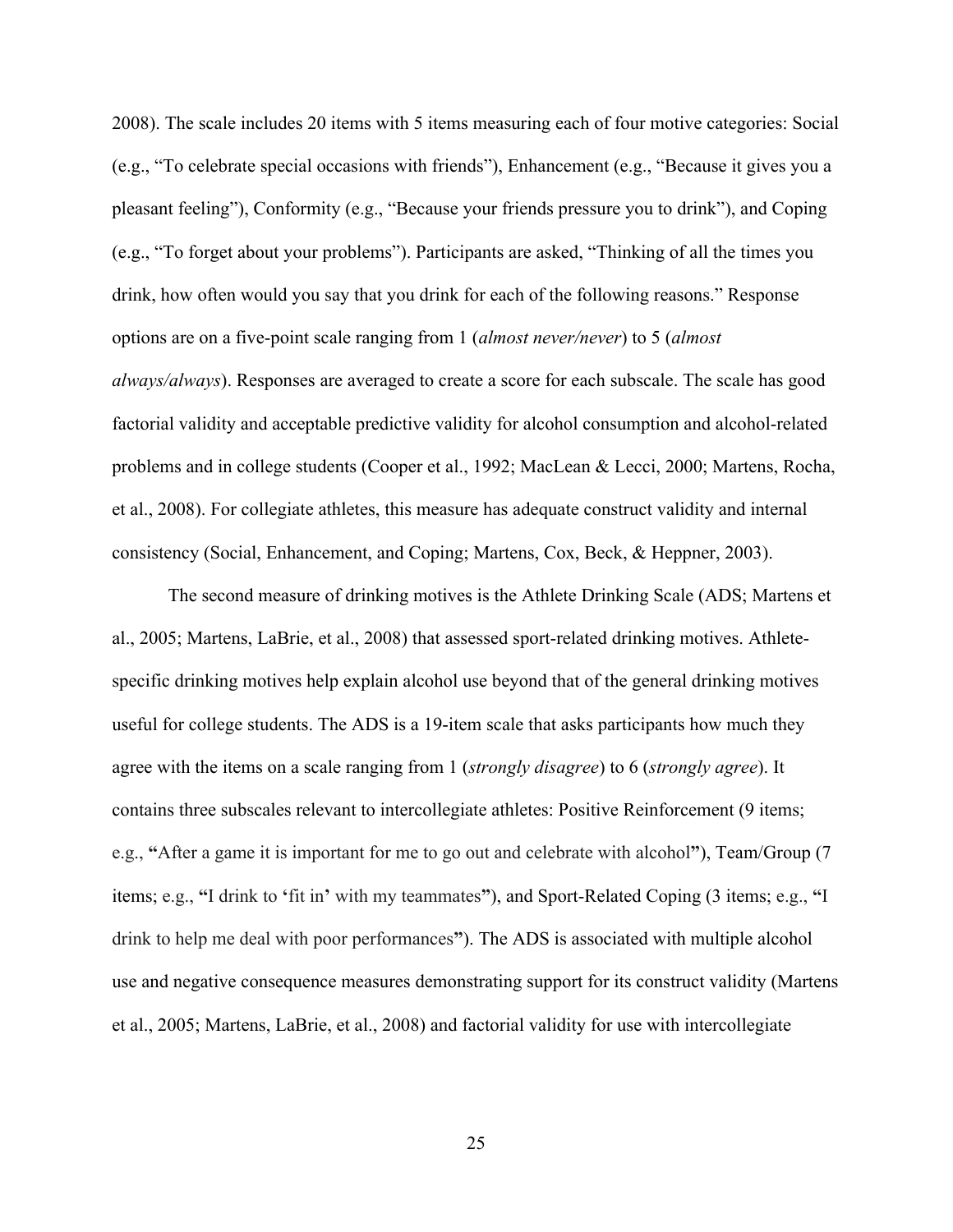athletes (Martens & Martin, 2010). It also has adequate concurrent validity with measures of general drinking motives (Martens, LaBrie, et al., 2008).

Problems experienced as a result of drinking alcohol were assessed using the Rutgers Alcohol Problem Index (RAPI; White & Labouvie, 1989). The RAPI is a 23-item measure of both consequences more frequently present in college student populations (e.g., missing class, inability to complete schoolwork, going to school drunk), and other general consequences (e.g., tolerance, withdrawal, physical dependence). Response options range from 0 (*never*) to 4 (*more than 10 times*), and assess the extent to which participants' have experienced each negative consequence due to alcohol use in the previous 12 months. Item responses are summed and averaged for a single total score. This scale has been recommended for use with collegiate athletes to measure negative alcohol-related consequences (Martens, Watson, et al., 2006). The RAPI is a valid measure of alcohol-related problems (White & Labouvie, 1989), has good internal consistency (Neal & Carey, 2004), test-retest reliability (Miller, Neal, et al., 2002), and has been correlated significantly with several drinking variables (White & Labouvie, 1989).

#### **Design and Procedure**

The university's Institutional Review Board approved this research study. Softball head coaches  $(N = 990)$  at NCAA institutions were contacted by email early in the softball season requesting permission for their team to participate in the study. Eighty-five head coaches (8.6%) expressed interest in study participation and 63 head coaches (6.4%) ultimately facilitated the participation of their team of athletes in this study. If the head coach agreed to participate, each athlete on their team was emailed an electronic survey link through the online survey system, which could then be completed in private and at their convenience. A total of 1,210 athletes were sent a survey link and 897 completed the survey, for a response rate of 74%. Team response rate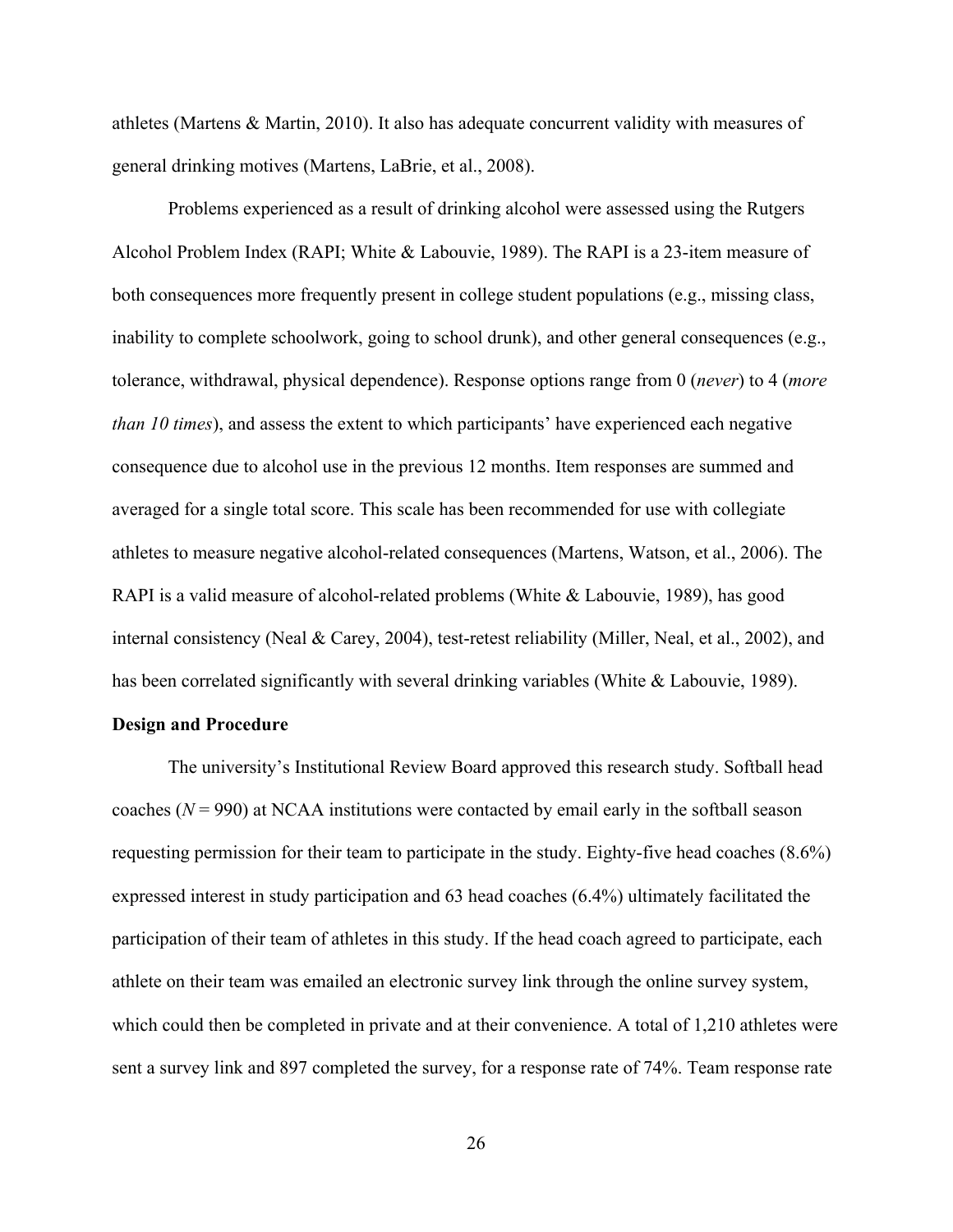percentages ranged from 17% to 100% (*M* = 79%) of the team completing the survey. Studentathlete participants were also eligible to enter a drawing for a \$20 gift card upon completion of the questionnaire.

All data collection occurred exclusively during the competitive season for several reasons. First, athlete-specific motives are more salient during the competitive season (Martens & Martin, 2010). Second, athletic performance may be impaired by alcohol use and may result in higher incidences of injury (Wechsler et al., 2002), indicating that in-season alcohol use is riskier for the athletes.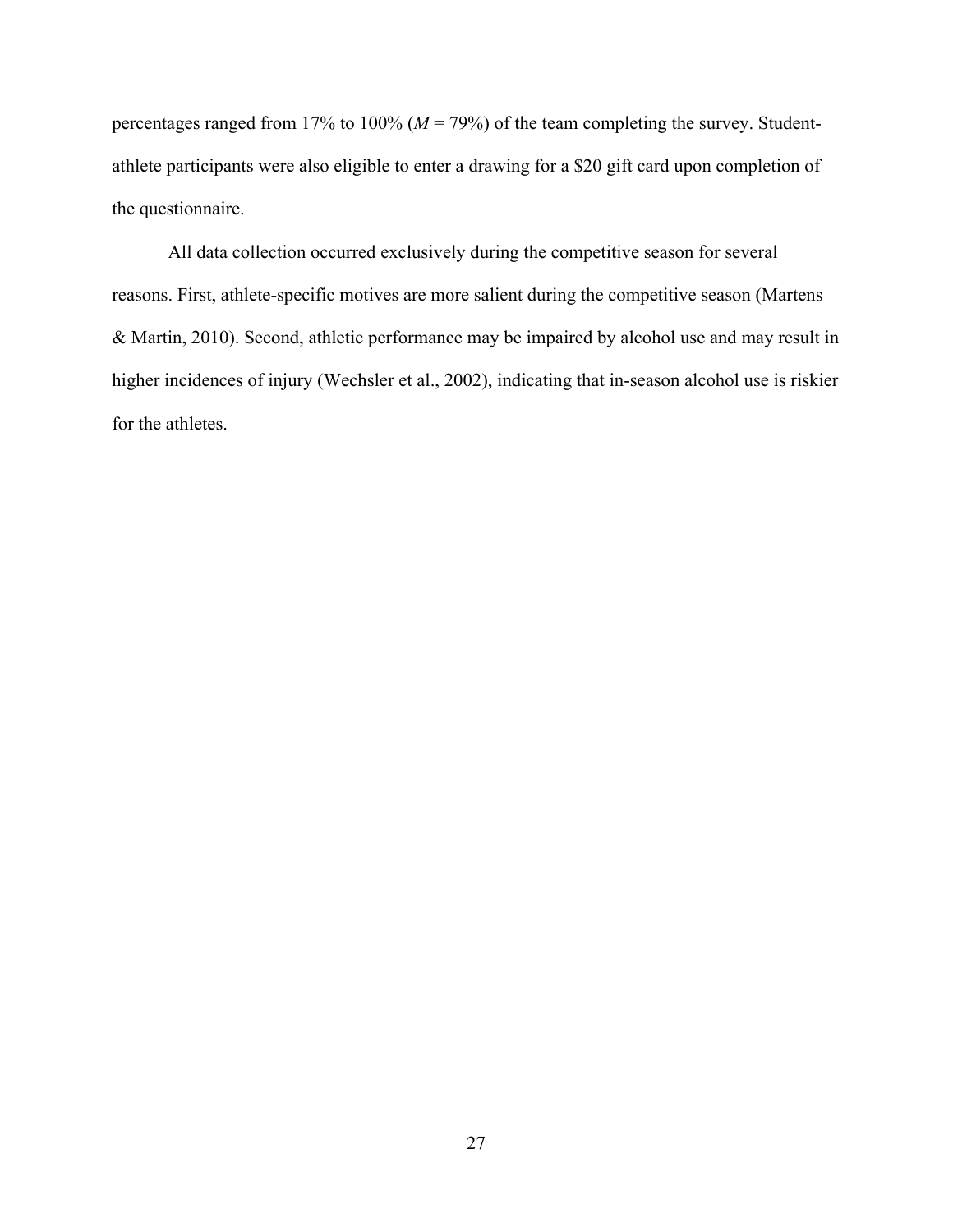#### **Chapter 4: Data Analyses**

The data analyses investigate several foci. First, the measures assessing drinking motives (DMQ-R and ADS) underwent analyses on their adequacy of fit with the current sample. Next, the influence of drinking motives on alcohol use variables, including consumption, binge alcohol use, and negative alcohol-related consequences were investigated. One variable of particular interest was the team itself, thus the nested structure of the data was investigated to determine potential differences in drinking motives between teams. Lastly, the data was examined to determine whether athlete drinking motives clusters were present and how these clusters may be associated with alcohol outcome variables.

The retrospective data was obtained online (Qualtrics) and subsequently downloaded and analyzed using SPSS, unless otherwise stated.

# **Hypotheses**

Before presenting the statistical analyses, the research questions (RQs) and hypotheses are listed:

RQ1: Do the measures of drinking motives (DMQ-R and ADS) adequately fit this sample? Hypotheses: The DMQ-R has been tested in numerous studies which have provided support for the measure's factorial validity in college student, as well as athlete, samples. Although these studies included samples with a variety of sports, because the findings were robust across studies and samples, it is expected that the DMQ-R will have adequate fit for the data in this sample. The ADS was the focus of several research articles that conducted an exploratory factor analysis (Martens et al., 2005) and confirmed the factor structure on a second sample (Martens, Labrie, et al., 2008). There were similarities among the two samples utilized, primarily in the restriction to Division I athletes. Like the studies with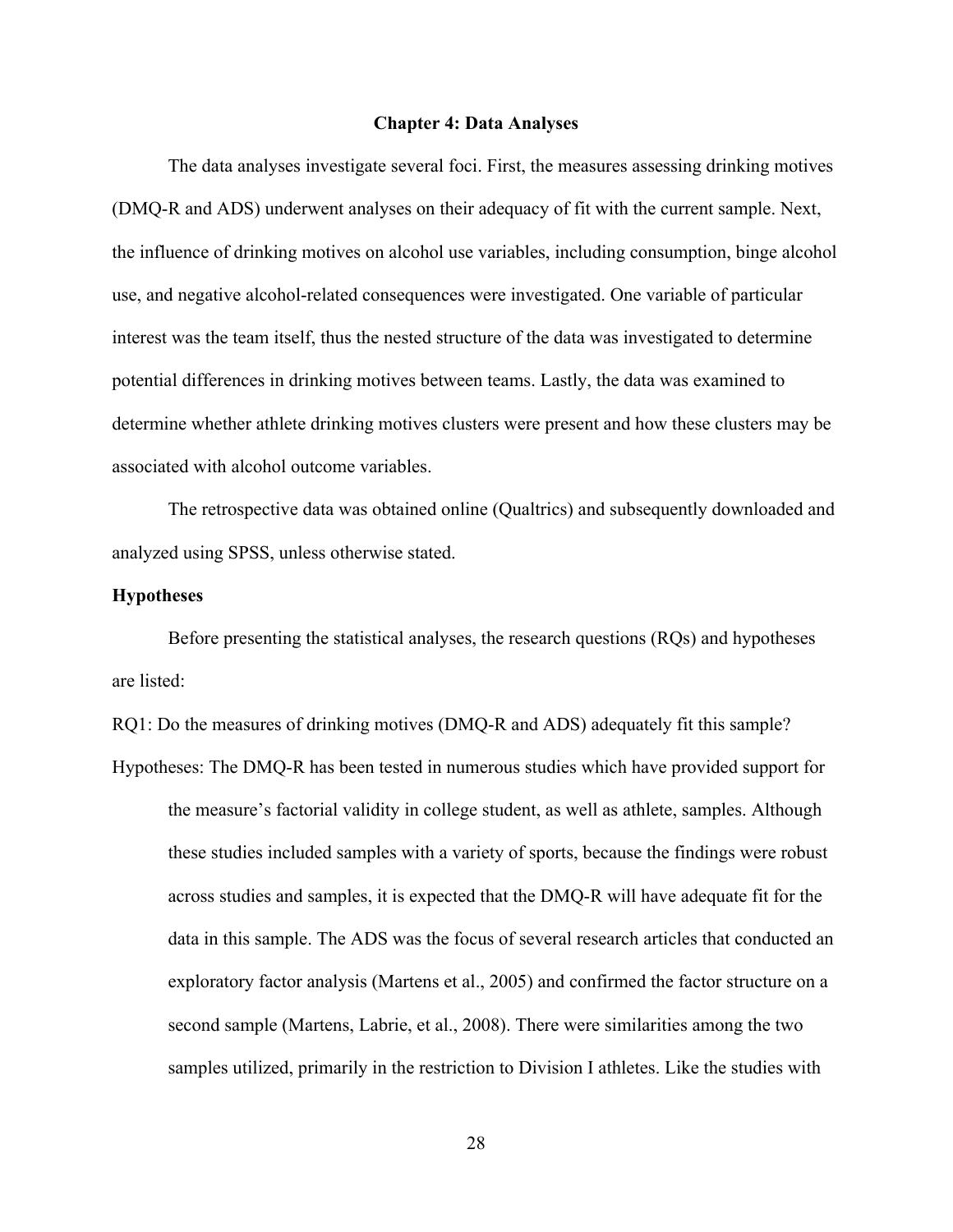the DMQ-R, a variety of sports were included in the samples. Due to less robust findings and fewer studies assessing this measure, it is less likely that this measure will have adequate fit for the current sample, however, there is no theoretical evidence to support any hypotheses about how the fit with the current sample may differ from previous findings. Thus, it is still predicted that the factor structure of the ADS will have adequate fit in this sample.

- RQ2: What is the relationship between drinking motives and alcohol outcomes (consumption, binge drinking, and negative consequences) and which motives are most salient for athletes?
- Hypotheses: Significant between group differences in the dependent variables are expected, and thus multilevel modeling is the most appropriate technique in order to account for data nested within teams. It is hypothesized that all seven drinking motives subscales will be associated with both alcohol consumption and binge drinking. In regards to negative consequences of alcohol use, it is expected that the coping motives will predict negative alcohol-related consequences. It is predicted that athlete-specific motives of Positive Reinforcement and Team will be most highly endorsed in athletes because these motives are both positively reinforcing and perhaps more descriptive of the athlete experience, compared to the general drinking motives.

RQ3: Are drinking motives influenced by the team?

Hypothesis: Several of the hypothesized drinking motives are socially oriented (i.e., DMQ-R social motives subscale and conformity motives subscale; ADS team motives subscale) and, consequently, would be expected to be influenced by the immediate social group of the athlete. It is predicted that drinking motives, and therefore alcohol outcomes, vary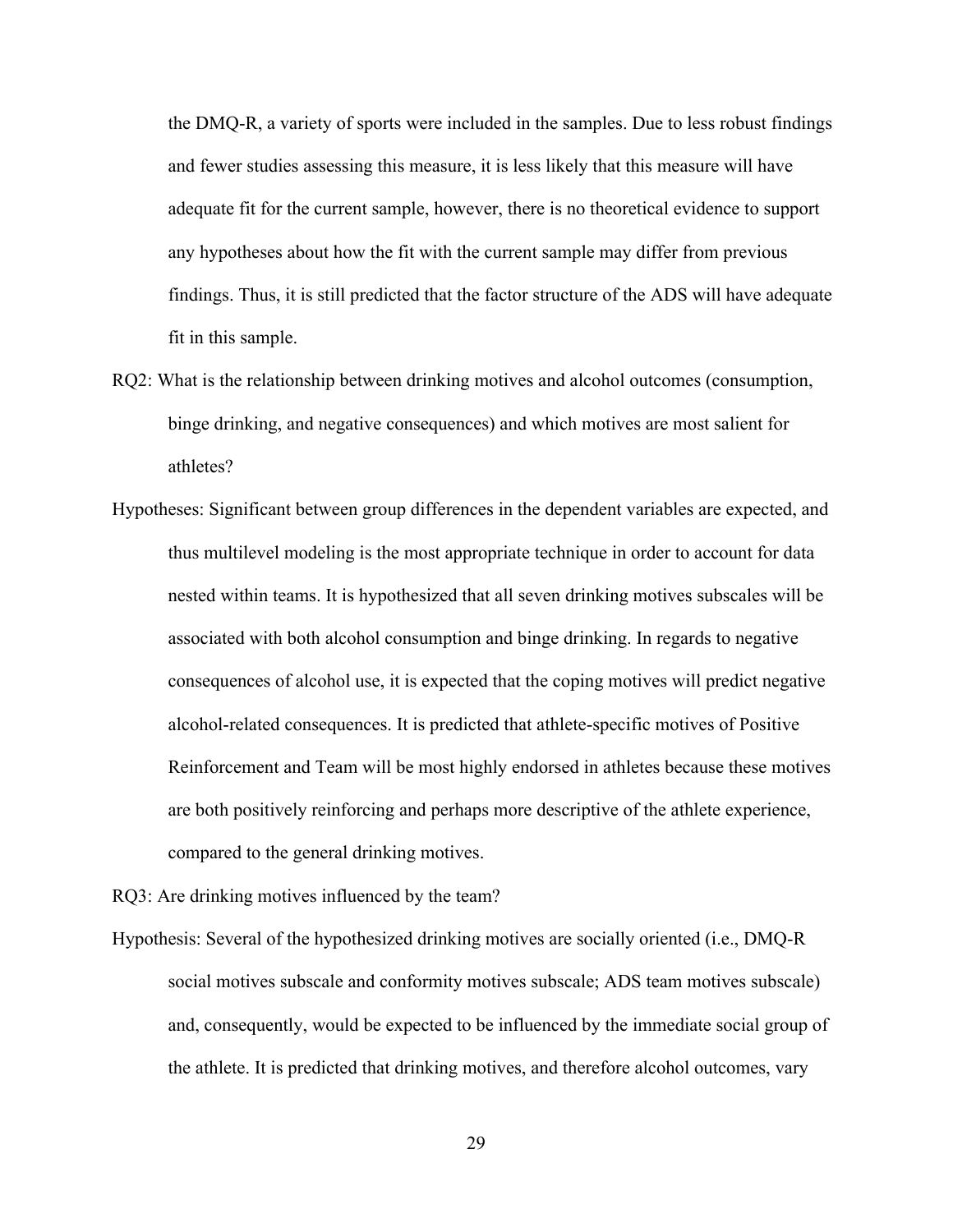between teams which would be evidenced by significant between-team variance in the drinking motives multilevel model of alcohol outcomes.

RQ4: Are there athlete drinking motive clusters? Do these clusters predict alcohol outcomes? Hypotheses: This analysis is exploratory in nature and, thus, it is difficult to hypothesize cluster memberships. However, several gross hypotheses can be formed based on drinking motives theory. First, seven clusters may form which correspond to the seven drinking motives subscales across the DMQ-R and ADS. Second, the clusters may form based on underlying positive (social, enhancement, and positive reinforcement) or negative reinforcement (conformity, coping, and sport-related coping). Third, the clusters may form based on whether they are internally (enhancement, positive reinforcement, coping, and sport-related coping) or externally generated motives (social and conformity).

#### **Factorial Validity of Drinking Motives**

To address RQ1, analyses were conducted to establish the internal factor structure of the drinking motives scales (DMQ-R and ADS) using CFA and to determine the internal consistency reliabilities of the subscales. To accomplish this, the sample was randomly split into two halves  $(n = 360; n = 361)$  for an initial CFA on one half and a second CFA to confirm the structure on the other half (Reis & Judd, 2000). The demographic characteristics of both samples (Sample 1 and Sample 2) are available in Table 1. The DMQ-R and ADS were examined separately. Several global indices of fit were used to evaluate the measurement including: Satorra-Bentler scaled  $\chi^2$ , non-normed fit index (NNFI), comparative fit index (CFI), standardized root meansquare residual (SRMR), and root mean-square error of approximation (RMSEA). Although  $\chi^2$  is used as an indicator of model fit, the test typically results in a lack of fit in larger sample sizes. Conventional CFI values of .90 or higher, SRMR values of .08 or lower, and RMSEA cut-off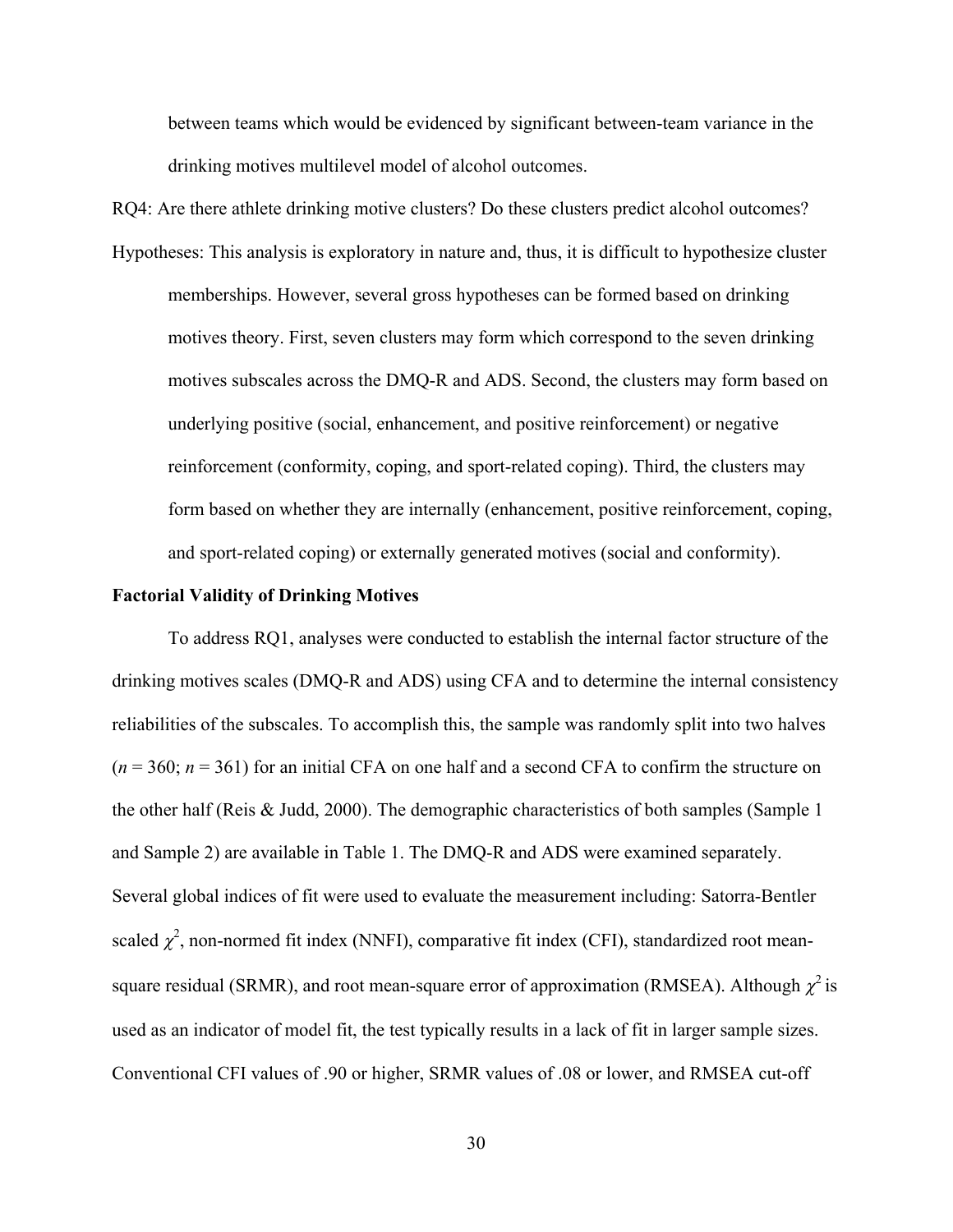value close to .06 or an upper limit of .07 (Steiger, 2007) are indicative of acceptable model fit (Hu & Bentler, 1999).

**DMQ-R.** A CFA with Robust ML estimation procedures because of non-normality in the data (multivariate kurtosis normalized estimate  $= 51.59$ ) with all factors allowed to correlate was conducted with Sample 1. The measurement model for the DMQ-R provided adequate fit to the current sample (see Figure 1). One case was removed from this analysis due to missing data (*n* = 360). The Satorra-Bentler scaled  $\chi^2$ , and robust fit indices and standard errors were examined: Sattora-Bentler scales  $\chi^2$  (164) = 481.31,  $p < .001$ , NNFI = .91, CFI = .93, SRMR = .09, RMSEA = .07. Next, the model was cross validated on Sample 2 (see Figure 2) with a CFA with Robust ML estimation procedures because of non-normality in the data (multivariate kurtosis normalized estimate = 38.70) with all factors allowed to correlate. Adequate fit was demonstrated: Sattora-Bentler scales  $\chi^2$  (164) = 500.74,  $p < .001$ , NNFI = .91, CFI = .92, SRMR = .09, RMSEA = .08. The internal consistency reliabilities (Cronbach's Alpha) on the full sample  $(N = 721)$  ranged from .84 (Coping) to .91 (Social).

As predicted, the DMQ-R adequately fits the current sample as evidenced by adequate fit in Sample 1 and confirmed in Sample 2. Furthermore, the internal consistency reliabilities for the DMQ-R subscales ranged from good to excellent.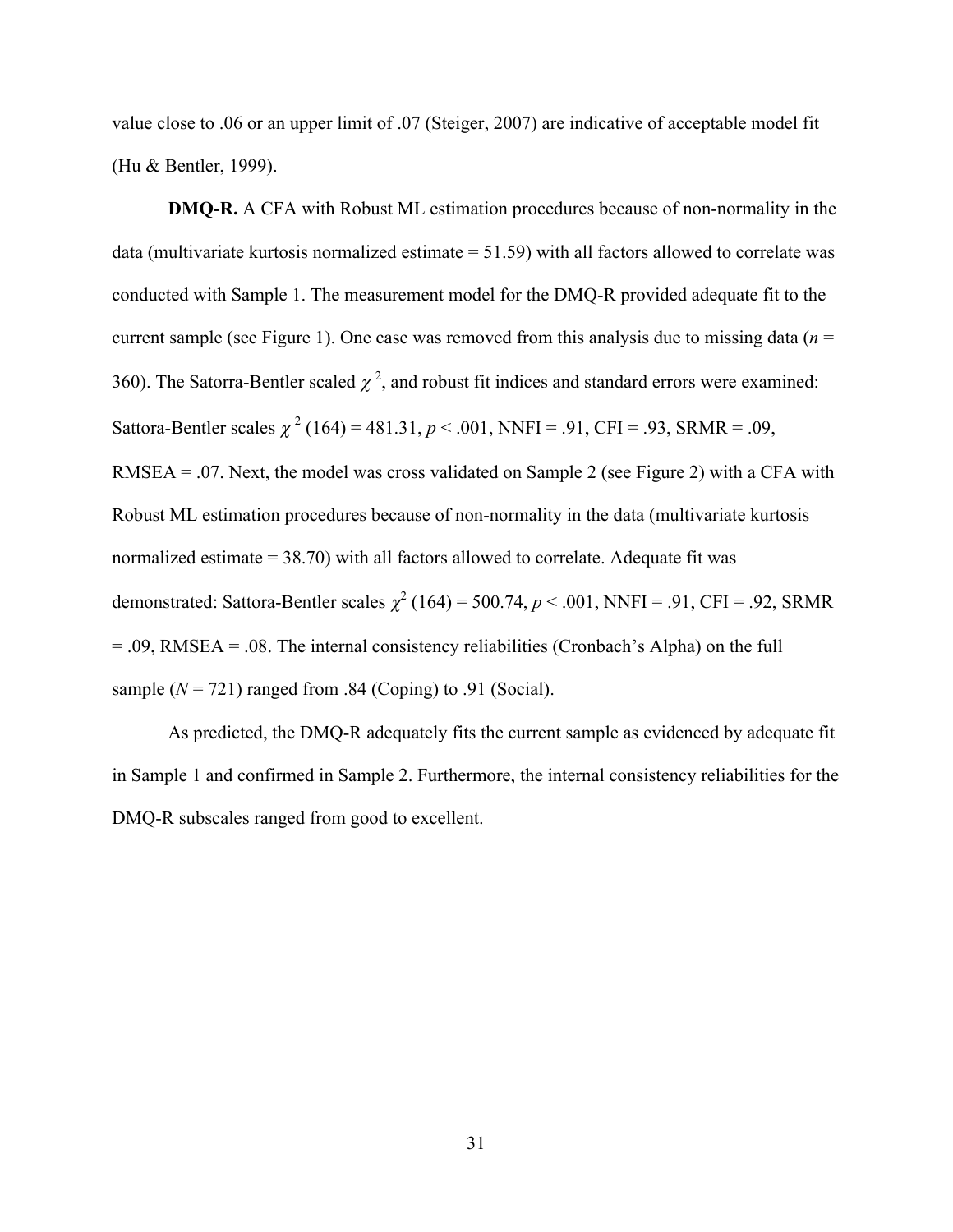

*Figure 1*. CFA Model for DMQ-R in Sample 1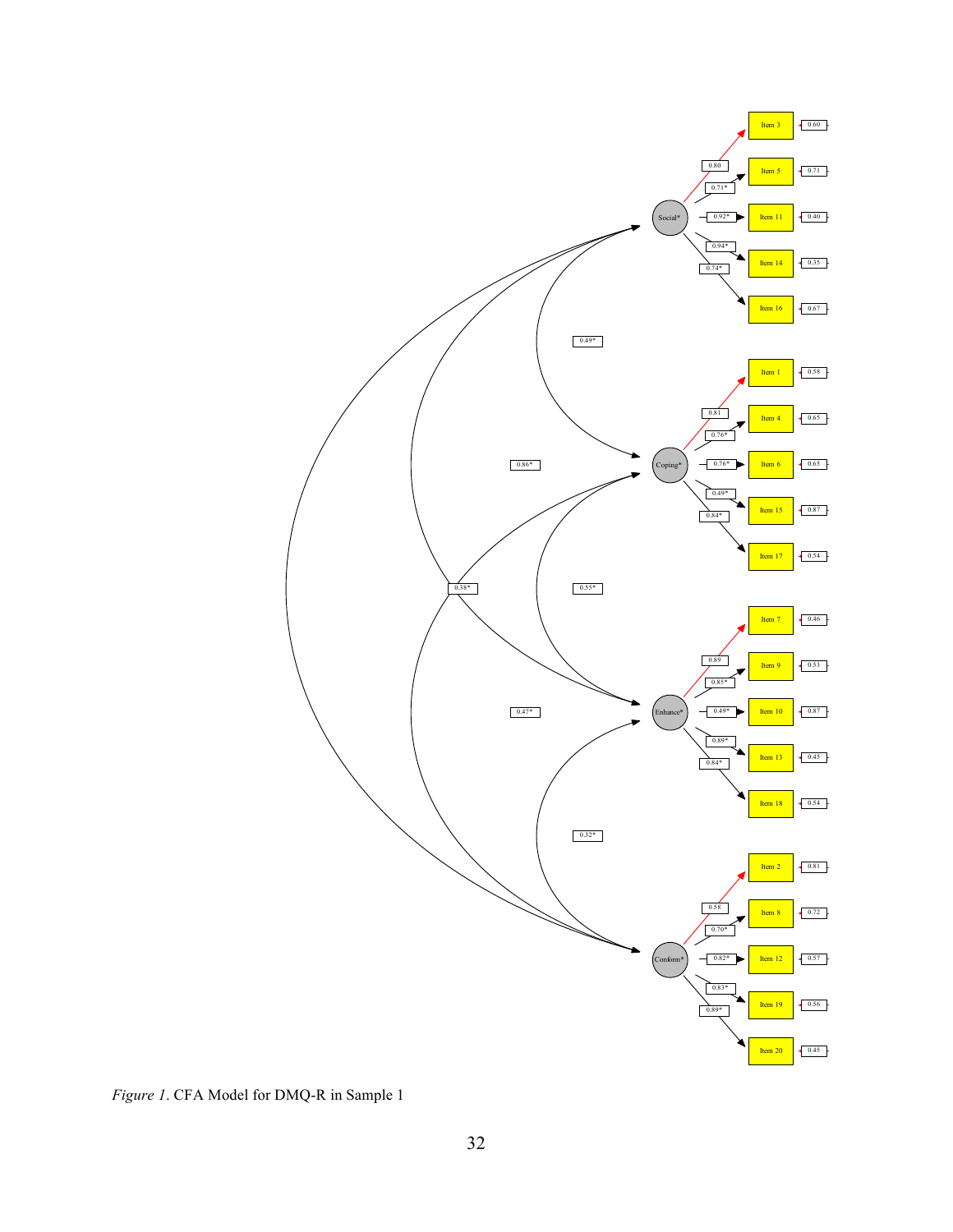

*Figure 2.* CFA Model for DMQ-R in Sample 2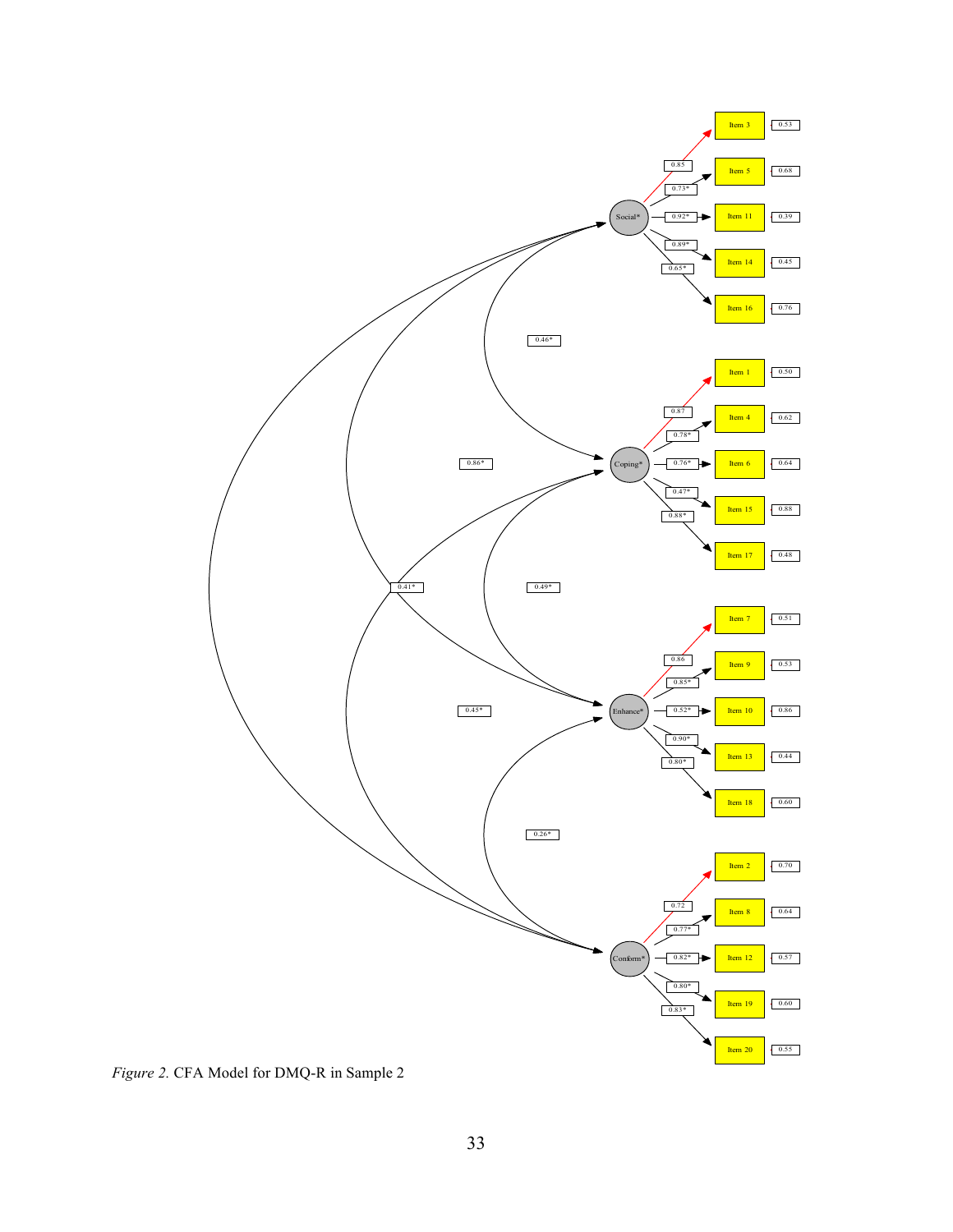**ADS.** A full model CFA with Robust ML estimation procedures (multivariate kurtosis normalized estimate = 37.01) with all 19 items and 3 factors was initially examined on Sample 1. This model resulted in an inadequate model fit:  $\chi^2$  (149) = 607.74, p < .001, NNFI = .85, CFI = .87, SRMR = .08, RMSEA = .09. The internal consistency reliabilities (Cronbach's Alpha) on the full sample  $(N = 721)$  ranged from .73 (Sport-Related Coping) to .91 (Positive Reinforcement).

The factor structure of the ADS was examined with an exploratory factor analysis (EFA) on sample 1 (half of the sample, *n* = 360). Principal axis factoring extraction and oblique rotation was utilized. KMO (.90) and Bartlett's Test (*p* < .001) met minimum standards for suitability for factor analysis. Examination of eigenvalues greater than 1.0, Scree plot, and theory substantiated three factors, with the first factor composed of items from positive reinforcement subscale, the second factor composed of items from the team/group subscale, and the third factor composed of items from the sport-related coping factor.

Communalities were examined and all remained under .80 (Table 2). Items 16, 17, and 12 from Factor 2 had loadings of .37, .34, and .37 on that factor, and cross-loaded onto Factor 1 with loadings of .61, .51, and .44. These three items were subsequently dropped, resulting in four items remaining on that factor which was renamed Team. All item loadings exceeded the minimum of .32 with the lowest loading at .36 (item 7 from Factor 2). The three factors accounted for 64% of the variance in the model. A CFA with Robust ML estimation procedures because of non-normality in the data (multivariate kurtosis normalized estimate = 34.74) with all factors allowed to correlate resulted in a final measurement model (see Figure 3) for the ADS in Sample 2 that included 16 items and 3 factors: Sattora-Bentler scales  $\chi^2$  (101) = 346.46, p < .001,  $NNFI = .89, CFI = .91, SRMR = .07, RMSEA = .08.$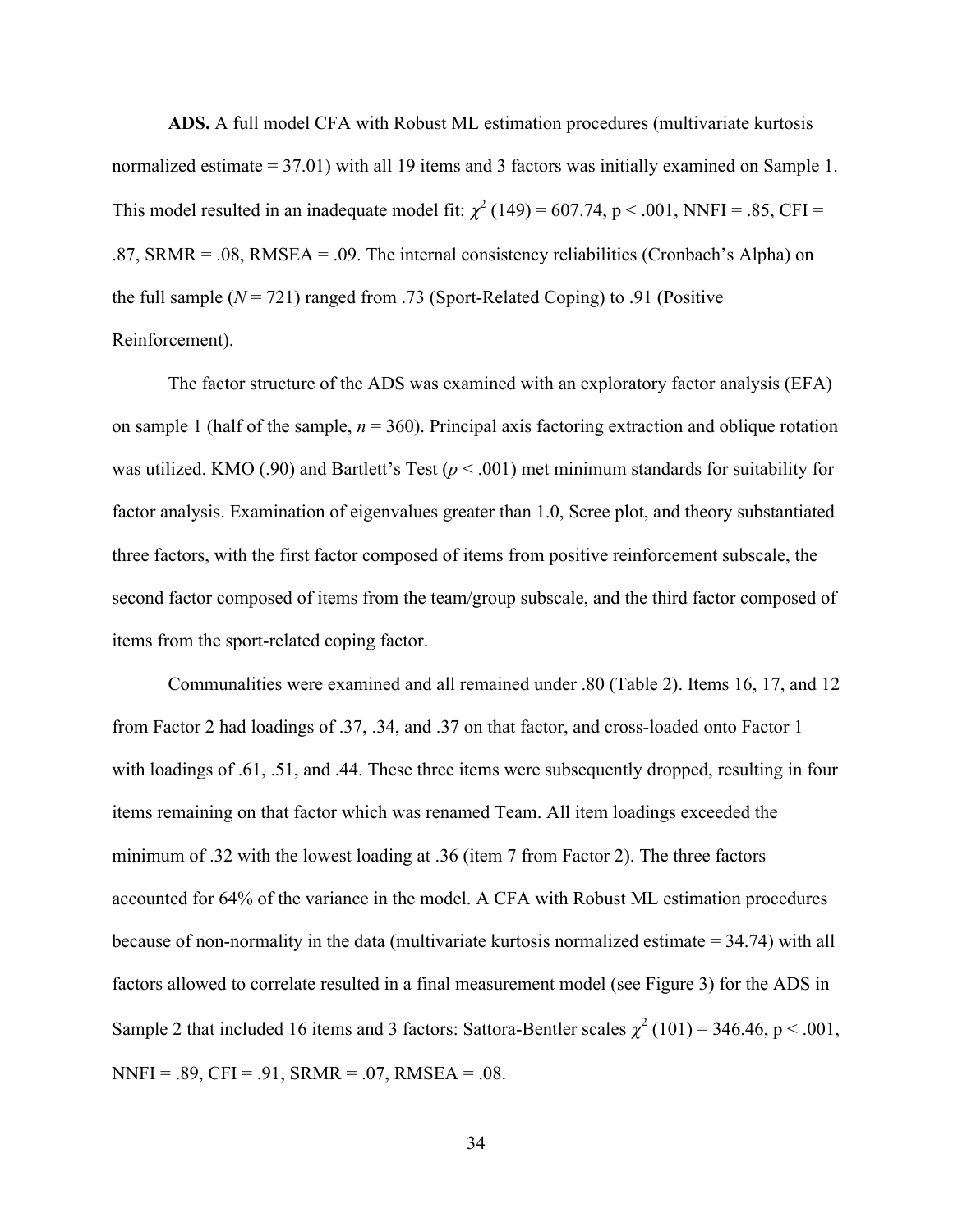Contrary to predictions, the ADS did not adequately fit the current sample. However, after conducting an EFA with Sample 1 and confirming the revised structure on Sample 2, the ADS provides an adequate fit to the data. Furthermore, the internal consistency reliability of the ADS subscales ranged from acceptable to excellent.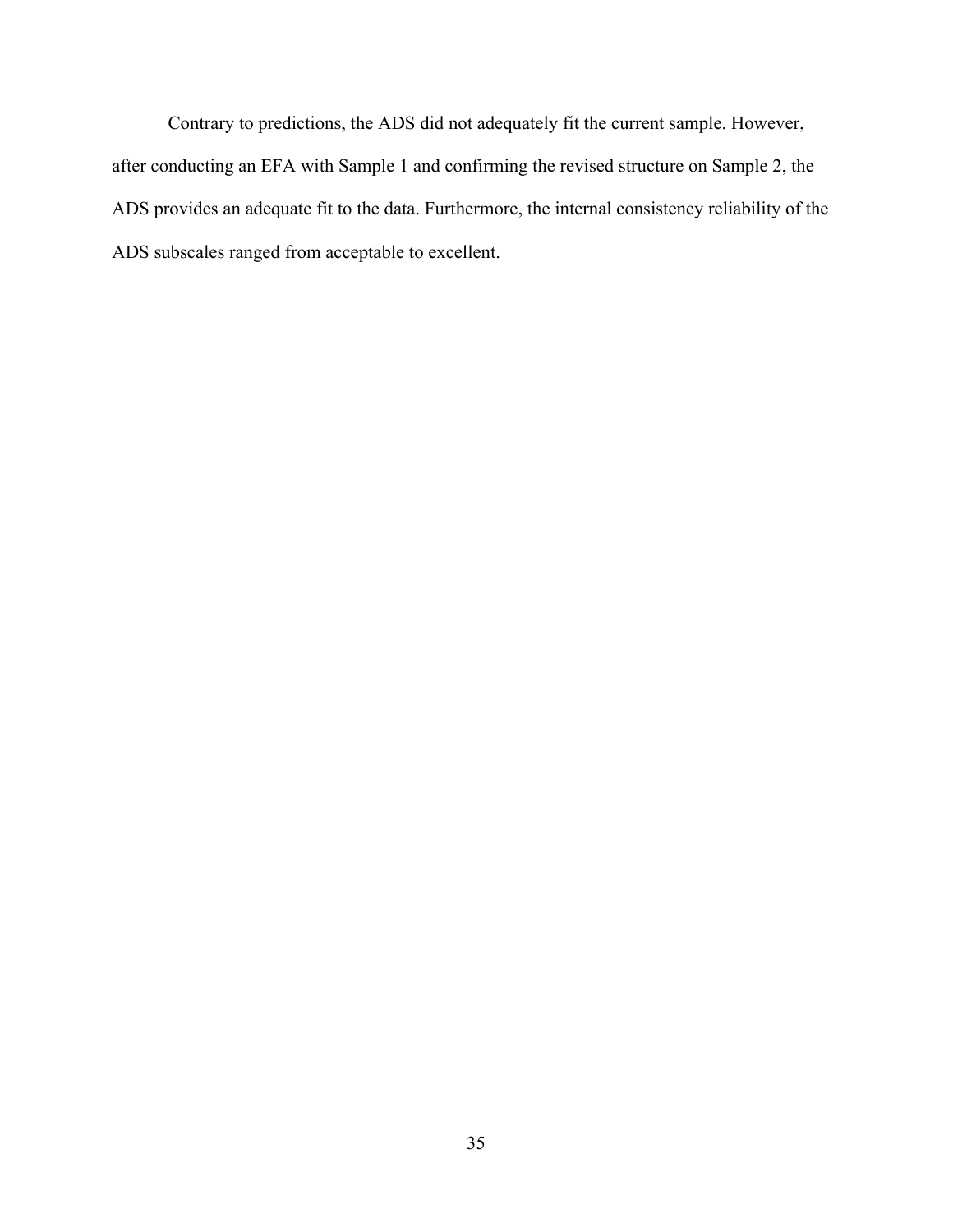

*Figure 3.* CFA Model for ADS in Sample 2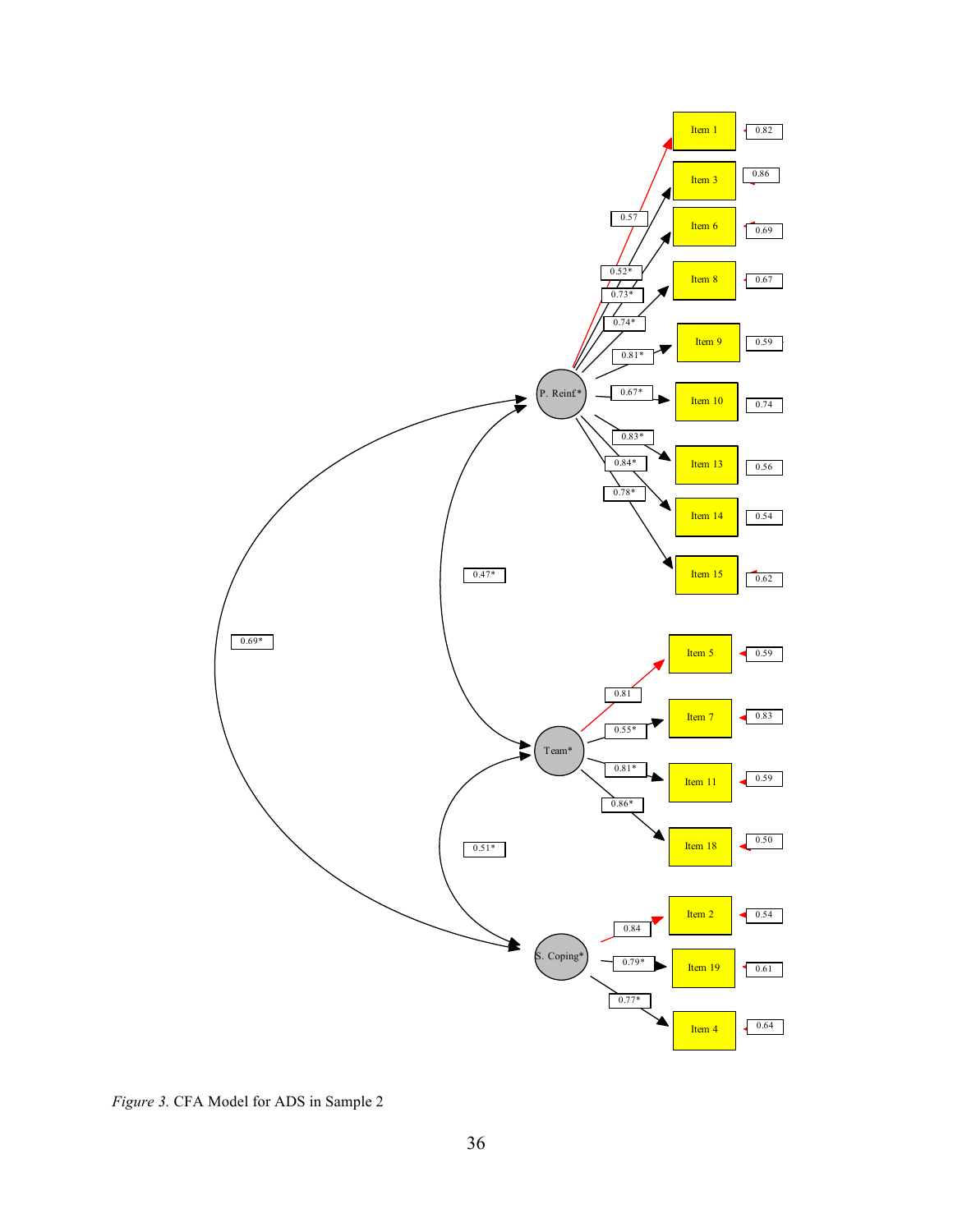#### Table 2

|      |                                                                                         |         | Factor  |         |                |
|------|-----------------------------------------------------------------------------------------|---------|---------|---------|----------------|
| Item |                                                                                         |         | 2       | 3       | h <sup>2</sup> |
| 9    | I drink to celebrate athletic victories                                                 | .84     | $-.01$  | .02     | .68            |
| 14   | Winning or performing well is a good reason to go out and drink                         | .83     | .02     | $-.02$  | .71            |
| 13   | If I've performed well, I feel like I can go out and drink a little more than<br>usual  | .74     | .05     | $-.10$  | .67            |
| 8    | Because I work so hard at my sport, I should be able to drink and have a good<br>time   | .73     | .02     | $-0.06$ | .59            |
| 10   | I get a rush out of becoming drunk                                                      | .67     | $-0.02$ | .01     | .44            |
| 15   | I drink because I believe in the "work hard-play hard" lifestyle                        | .66     | .11     | $-.09$  | .58            |
|      | I enjoy the feeling of getting drunk                                                    | .66     | $-.13$  | $-.01$  | .40            |
| 3    | I drink to have a good time with my teammates                                           | .63     | .02     | .09     | .35            |
| 6    | After a game/match/meet, it is important for me to go out and celebrate with<br>alcohol | .56     | .15     | $-.17$  | .55            |
| 18   | I drink because my teammates expect me to drink with them                               | .14     | .80     | .06     | .68            |
| 11   | I feel pressure from my teammates to drink alcohol                                      | $-.05$  | .80     | .09     | .58            |
| 5    | I drink to "fit in" with my teammates                                                   | $-.05$  | .69     | $-.11$  | .52            |
|      | When drinking alcohol with teammates, it becomes a competition                          | .08     | .36     | $-.25$  | .30            |
| 2    | I drink to help me deal with poor performances                                          | $-.01$  | $-.05$  | $-.83$  | .67            |
| 4    | I drink to deal with sport-related stress                                               | .04     | $-.04$  | $-.79$  | .65            |
| 19   | I tend to drink more when I'm not performing well athletically                          | $.08\,$ | .11     | -.69    | .61            |

*Exploratory Factor Analysis Pattern Factor Loadings for Athlete Drinking Scale in Sample 1 (n = 360)*

*Note.*  $h^2$  = communality. Salient factor pattern matrix coefficients are in boldface. Factor  $1$  = Positive Reinforcement. Factor  $2 =$  Team. Factor  $3 =$  Sport-Related Coping.

## **Drinking Motives and Alcohol Use and Consequences**

To answer RQ2, three separate multilevel model analyses were conducted using HLM 6 Hierarchical Linear and Nonlinear Modeling software: motives subscales predicting alcohol use, motives subscales predicting binge drinking, and motives subscales predicting negative alcoholrelated consequences. Additionally, means were examined to provide insights into which motives were most endorsed.

Model building for each multilevel analysis involved three steps. First, an unconditional model was imposed with no Level-1 or Level-2 predictors. Second, the Level-1 model was

formed where the individual level parameters could vary or remain fixed at Level-2. Third,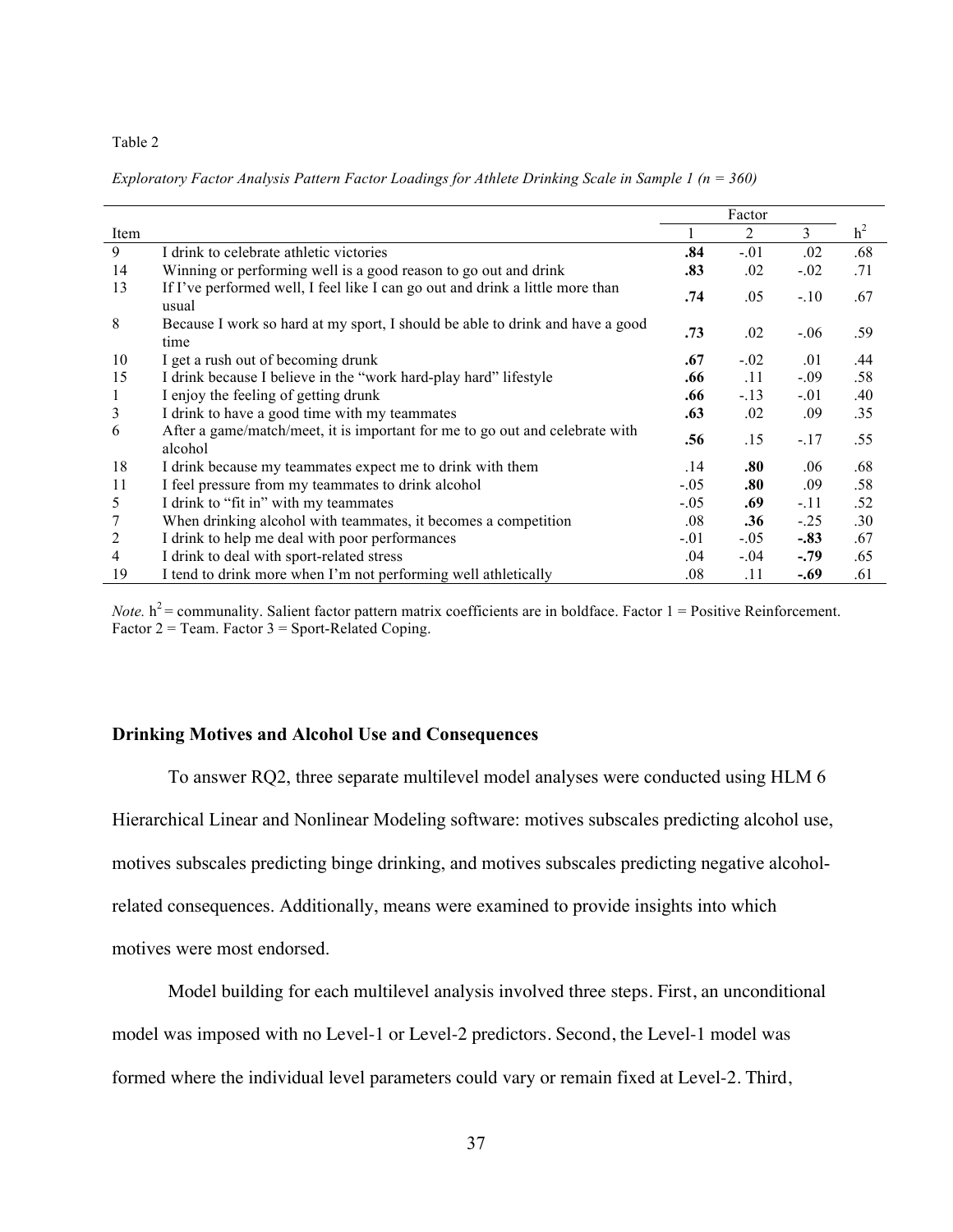Level-2 variables were entered to predict individual level parameters. The primary purpose of fitting the unconditional model was to determine the amount of variation in alcohol consumption that existed between teams (ICC).

**Preliminary analyses.** The relationships among demographic variables, drinking motives, and outcome variables were examined with correlations (Table 3). Additionally, a multivariate analysis of variance (MANOVA) was utilized to examine the relationships between the division and the seven drinking motives subscales, alcohol use days, binge drinking days, and the RAPI. This analysis revealed significant multivariate effects of division,  $F(20, 1414) = 4.16$ ,  $p < .001$ ; Wilks'  $\lambda = 0.89$ , partial  $\eta^2 = 0.56$ , based on alcohol days, binge drinking days, and drinking motives (Social, Enhancement, Coping, Sport-Related Coping, with Positive Reinforcement approaching significance). Based on these preliminary analyses, age of onset and division will be added to the model to control for their effects.

Social ( $M = 3.00$ ,  $SD = 1.08$ ) and Enhancement ( $M = 2.54$ ,  $SD = 1.05$ ) motives were the most endorsed motives from the DMQ-R, with participants reporting they drink approximately "half of the time" for these reasons. Positive Reinforcement motive  $(M = 2.96, SD = 1.07)$  was the most endorsed motive from the ADS, with participants reporting they "slightly disagree" that they drink to enhance an already positive sport-related experience. This pattern indicates that participants most highly endorsed motives based on positive reinforcement compared to negative reinforcement. Consistent with expectations Positive Reinforcement was a more endorsed motive, and Team motive did not appear to be as endorsed as had been expected. Instead, Social and Enhancement were more endorsed, relative to other motives, which match the prediction that more positively reinforcing motives would be more endorsed by participants compared to negatively reinforcing motives.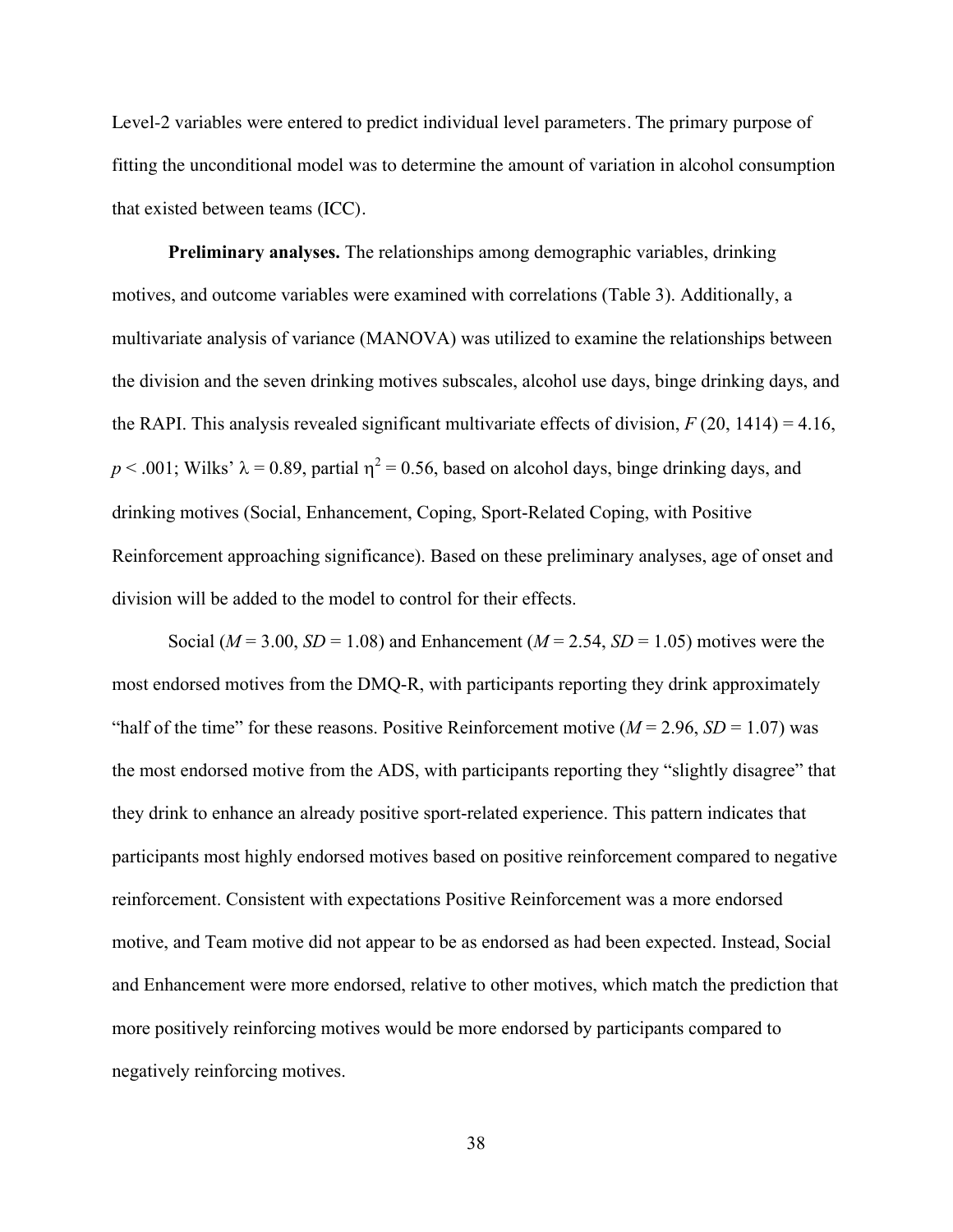#### Table 3

*Means, Standard Deviations, and Correlations Among Demographic, Drinking Motive, and Outcome Variables (N = 721)*

| Variable                | M          | SD   |                              | 2                         | 3            | 4      | 5      | 6      |        | 8      | 9      | 10     | 11     | 12  |
|-------------------------|------------|------|------------------------------|---------------------------|--------------|--------|--------|--------|--------|--------|--------|--------|--------|-----|
| $1.$ Age                | 19.97 1.22 |      |                              |                           |              |        |        |        |        |        |        |        |        |     |
| 2. Alcohol Onset        | 17.72 1.55 |      | $.28*$                       |                           |              |        |        |        |        |        |        |        |        |     |
| 3. Social               | 3.00       | 1.08 | $.08^{\scriptscriptstyle +}$ | $-19*$ 91                 |              |        |        |        |        |        |        |        |        |     |
| 4. Coping               | 1.91       | 0.86 | .03                          | $-17*$ 53*                |              | .84    |        |        |        |        |        |        |        |     |
| 5. Enhancement          | 2.54       | 1.05 | $-.01$                       | $-28*$ 78*                |              | $.57*$ | .89    |        |        |        |        |        |        |     |
| 6. Conformity           | 1.48       | 0.70 | $-.04$                       | $-0.02$ . 36 <sup>*</sup> |              | $43*$  | $.26*$ | .88    |        |        |        |        |        |     |
| 7. Pos. Reinforcement   | 2.96       | 1.07 | .07                          | $-23*62*$                 |              | $.47*$ | $.67*$ | $.28*$ | 91     |        |        |        |        |     |
| 8. Team                 | 195        | 0.94 | $-.08+$                      |                           | $.01$ $.23*$ | $.26*$ | $15*$  | $.68*$ | $.40*$ | .81    |        |        |        |     |
| 9. Sport-Related Coping | 2.06       | 1.08 | $.09^{+}$                    | $-14*$ 31*                |              | $.62*$ | $33*$  | $33*$  | $.59*$ | $42*$  | 73     |        |        |     |
| 10. Alcohol Days        | 2.56       | 1.51 | $18*$                        | $-15^*$ .32*              |              | $.23*$ | $35*$  | .04    | $.48*$ | .07    | 29*    |        |        |     |
| 11. Binge Days          | 1.92       | 1.22 | .06                          | $-19*$ .34*               |              | $.28*$ | $.41*$ | $.10*$ | $.51*$ | $.13*$ | $30*$  | $.73*$ |        |     |
| 12. RAPI                | 4.73       | 7.12 | .03                          | $-.28*$ .30*              |              | $.44*$ | $.41*$ | $.29*$ | $.42*$ | $.18*$ | $.41*$ | $34*$  | $.38*$ | .92 |

*Note.* +  $p < .05$ . \*  $p < .01$ , 2-tailed. Internal consistency values are in italics.

**Multilevel model for alcohol use.** Results from the unconditional model revealed that there was a significant amount of variance in alcohol use between teams ( $u_0 = 0.59$ ,  $\chi^2 = 297.48$ ,  $p < .001$ ). Specifically, the ICC was .26, which indicated that 26% of the variance in athlete alcohol use was due to between-team differences, whereas 74% of the variance was due to within-team differences. The full multilevel model for alcohol use is presented in Table 4. Accounting for athlete age of onset of alcohol use and NCAA division, Social motives ( $\gamma = 0.19$ , *SE* = 0.06, *t* = 3.02, *p* < .01) and Positive Reinforcement motives ( $\gamma$  = 0.47, *SE* = 0.08, *t* = 5.78, *p* < .001) emerged as significant and positive predictors of alcohol use, while Conformity motive was a significant and negative predictor ( $\gamma$  = -0.24, *SE* = 0.08, *t* = -2.82, *p* < .01). That is, the higher Social and Positive Reinforcement motives reported by athletes, the more days they consumed alcohol, and the higher Conformity motive reported by athletes, the fewer days they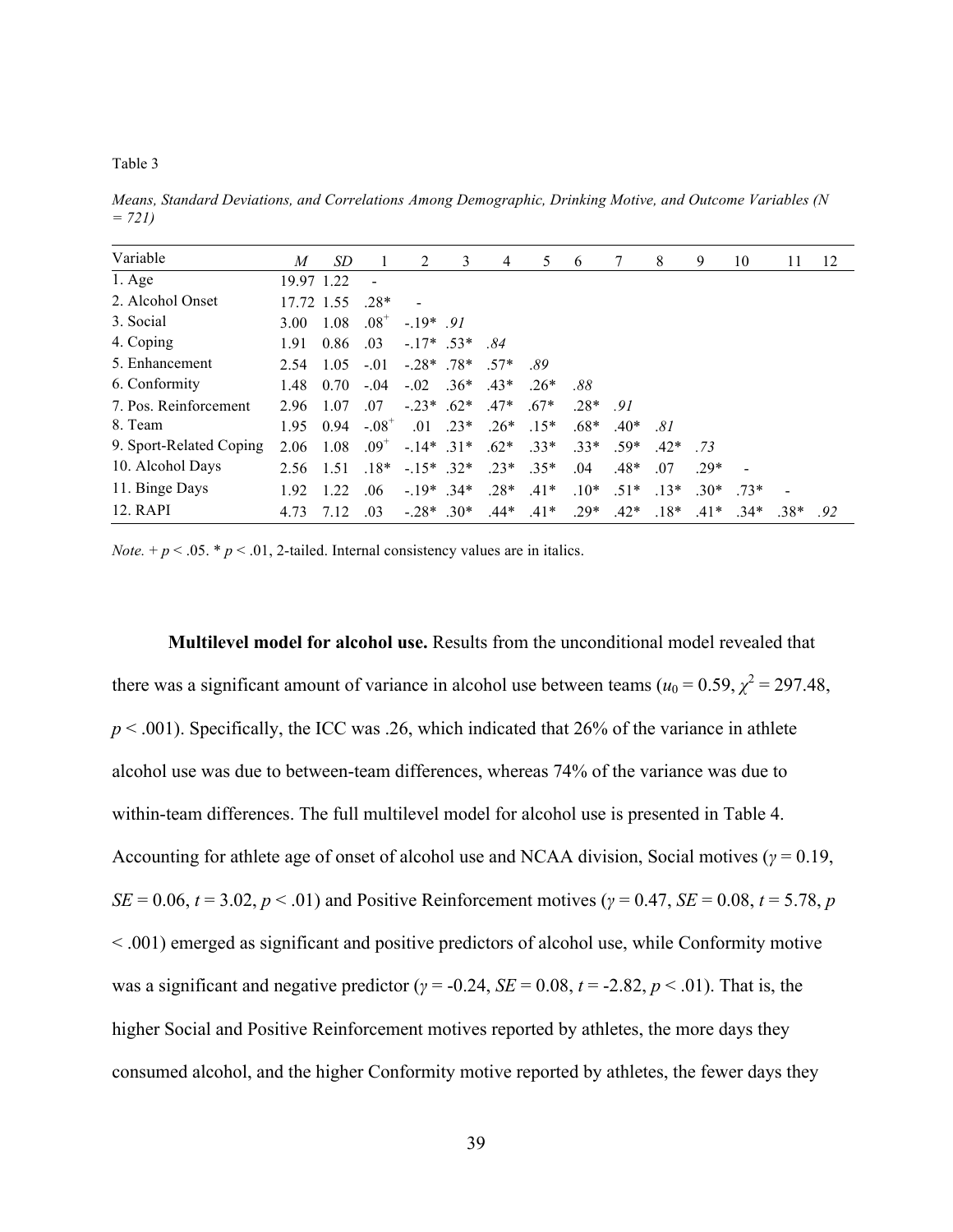consumed alcohol. Coping, Enhancement, Team, and Sport-Related Coping motives were all unrelated to alcohol use, however Team was trending toward significance ( $\gamma$  = -0.13, *SE* = 0.07, *t*  $p = -1.80, p = .07$ ). Division II ( $\gamma = 0.50, SE = 0.17, t = 3.01, p < .01$ ) and Division III ( $\gamma = 0.81,$  $SE = 0.19$ ,  $t = 4.24$ ,  $p < .001$ ) athletes reported more alcohol use compared to Division I athletes. The age at which an athlete began drinking alcohol was trending toward significance ( $\gamma$  = -0.06,  $SE = 0.03$ ,  $t = -1.82$ ,  $p = .07$ ), with the younger an athlete began regularly drinking alcohol the more the athlete reported drinking alcohol currently.

Contrary to prediction, only some of the drinking motives predicted alcohol use, namely Social, Conformity, and Positive Reinforcement. Indicating that higher Social and Positive Reinforcement motives were associated with more alcohol use. In contrast, higher Conformity motives is associated with less alcohol use, a relationship that was predicted to be positive rather than inverse.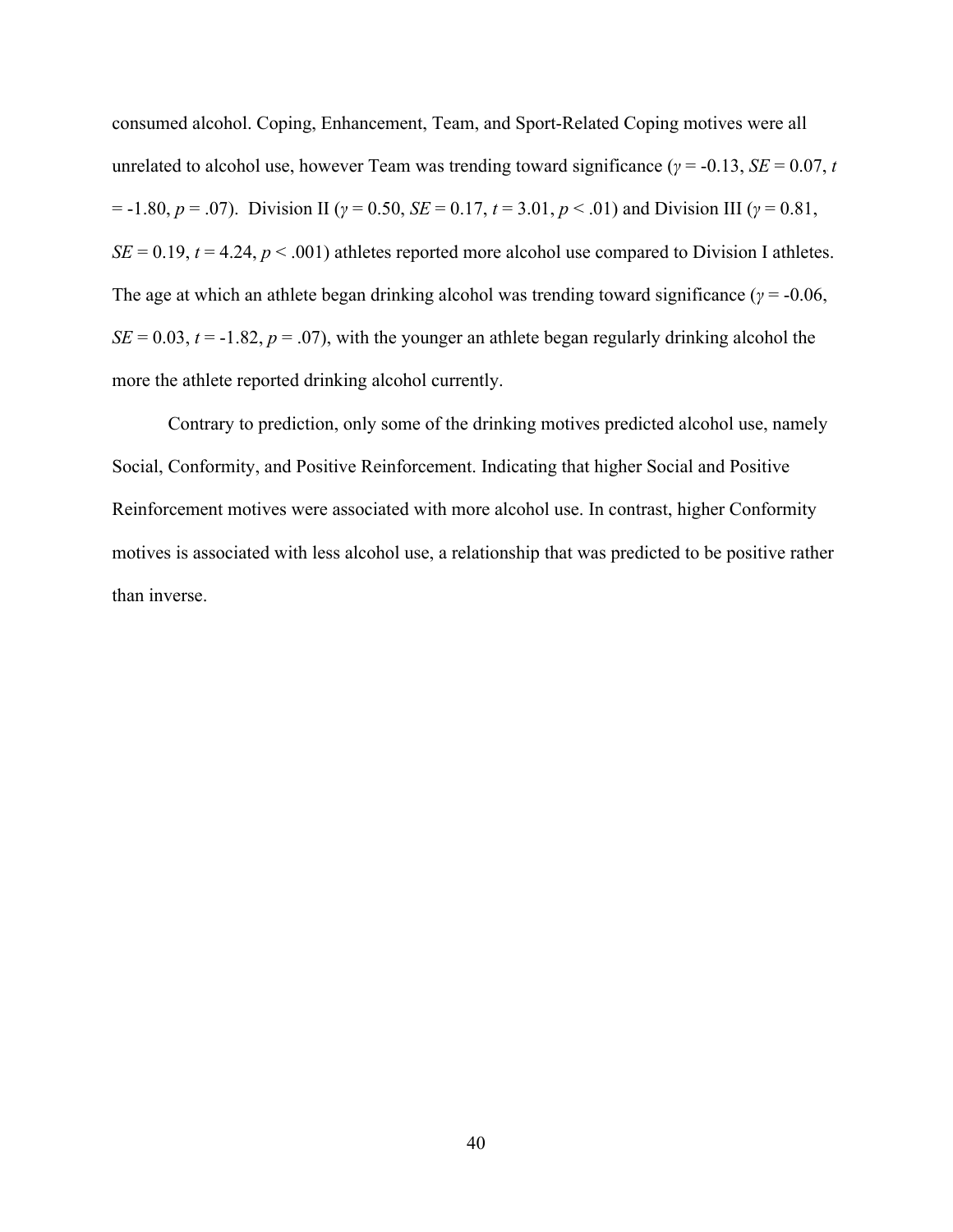#### Table 4

| <b>Fixed Effect</b>    | Coefficient           | SE   | t         |
|------------------------|-----------------------|------|-----------|
| Intercept              | 2.01                  | 0.11 | 18.60***  |
| Division II            | 0.50                  | 0.17 | $3.01**$  |
| Division III           | 0.81                  | 0.19 | $4.24***$ |
| Age of Alcohol Onset   | $-0.06$               | 0.03 | $-1.82$   |
| Social                 | 0.19                  | 0.06 | $3.02**$  |
| Coping                 | 0.02                  | 0.08 | 0.20      |
| Enhancement            | $-0.00$               | 0.08 | $-0.01$   |
| Conformity             | $-0.24$               | 0.08 | $-2.82**$ |
| Positive Reinforcement | 0.47                  | 0.08 | 5.78***   |
| Team                   | $-0.13$               | 0.07 | $-1.80$   |
| Sport-Related Coping   | 0.11                  | 0.06 | 1.68      |
| Random Effect          | Variance<br>Component | df   | $\chi^2$  |
| Intercept              | 0.55                  | 59   | 349.22*** |
| Social Slope           | 0.03                  | 61   | 75.45     |
| Coping Slope           | 0.03                  | 61   | 86.42*    |
| Level-1 effect         | 1.27                  |      |           |

*Multilevel Model for Alcohol Use (N = 721)*

*Note.*  $* p < .05$ .  $* p < .01$ .  $* * p < .001$ .

**Multilevel model for binge drinking***.* Results from the unconditional model revealed that there was a significant amount of variance in binge drinking between teams ( $u_0 = 0.28$ ,  $\chi^2 =$ 218.82,  $p < .001$ ). Specifically, the ICC was .19, which indicated that 19% of the variance in athlete binge drinking was due to between-team differences, whereas 81% of the variance was due to within-team differences. Table 5 presents the results of the full multilevel model for binge drinking. Accounting for athlete age of alcohol onset and NCAA division, Positive Reinforcement ( $\gamma$  = 0.40, *SE* = 0.06, *t* = 6.42, *p* < .001) and Enhancement ( $\gamma$  = 0.16, *SE* = 0.06, *t*  $= 2.67, p < .01$ ) motives were significant positive predictors of binge drinking. That is, the higher Positive Reinforcement and Enhancement motives reported by athletes, the more days they binge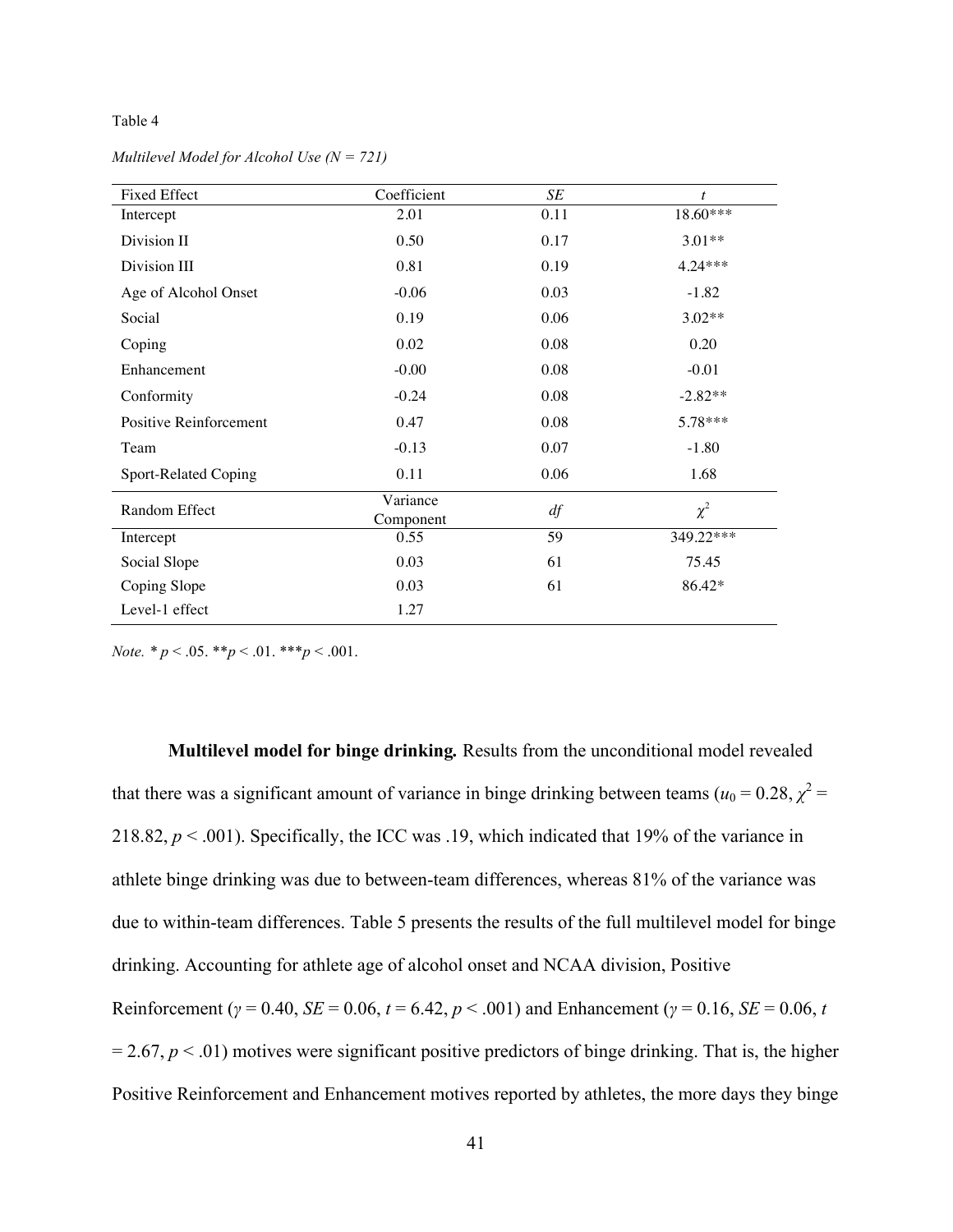drank alcohol. Social, Coping, Conformity, Team, and Sport-Related Coping were unrelated to binge drinking. Division II (*γ* = 0.29, *SE* = 0.12, *t* = 2.52, *p* < .05) and Division III (*γ* = 0.47, *SE*  $= 0.13$ ,  $t = 3.65$ ,  $p < .01$ ) athletes reported more binge drinking than Division I athletes. The younger an athlete began drinking the more binge drinking the athlete reported (*γ* = -0.06, *SE* = 0.03,  $t = -2.01$ ,  $p < .05$ ). Overall and contrary to predictions, only Enhancement and Positive Reinforcement motives predicted binge drinking.

Contrary to prediction, only some of the drinking motives predicted binge drinking, namely Enhancement and Positive Reinforcement. Indicating that higher Enhancement and Positive Reinforcement motives were associated with more binge drinking.

## Table 5

| <b>Fixed Effect</b>    | Coefficient           | SE   | $\boldsymbol{t}$ |
|------------------------|-----------------------|------|------------------|
| Intercept              | 1.59                  | 0.08 | 21.09***         |
| Division II            | 0.29                  | 0.12 | $2.52*$          |
| Division III           | 0.47                  | 0.13 | $3.65**$         |
| Age of Alcohol Onset   | $-0.06$               | 0.03 | $-2.01*$         |
| Social                 | $-0.02$               | 0.06 | $-0.28$          |
| Coping                 | 0.03                  | 0.07 | 0.47             |
| Enhancement            | 0.16                  | 0.06 | $2.67**$         |
| Conformity             | $-0.07$               | 0.07 | $-1.11$          |
| Positive Reinforcement | 0.40                  | 0.06 | $6.42***$        |
| Team                   | $-0.07$               | 0.06 | $-1.08$          |
| Sport-Related Coping   | 0.05                  | 0.08 | 0.67             |
| Random Effect          | Variance<br>Component | df   | $\chi^2$         |
| Intercept              | 0.28                  | 59   | 292.78***        |
| Social Slope           | 0.04                  | 61   | 82.32*           |
| Coping Slope           | 0.09                  | 61   | 136.83***        |
| Level-1 effect         | 0.81                  |      |                  |

*Multilevel Model for Binge Drinking (N = 721)*

*Note.*  $* p < .05. \cdot * p < .01. \cdot * * p < .001.$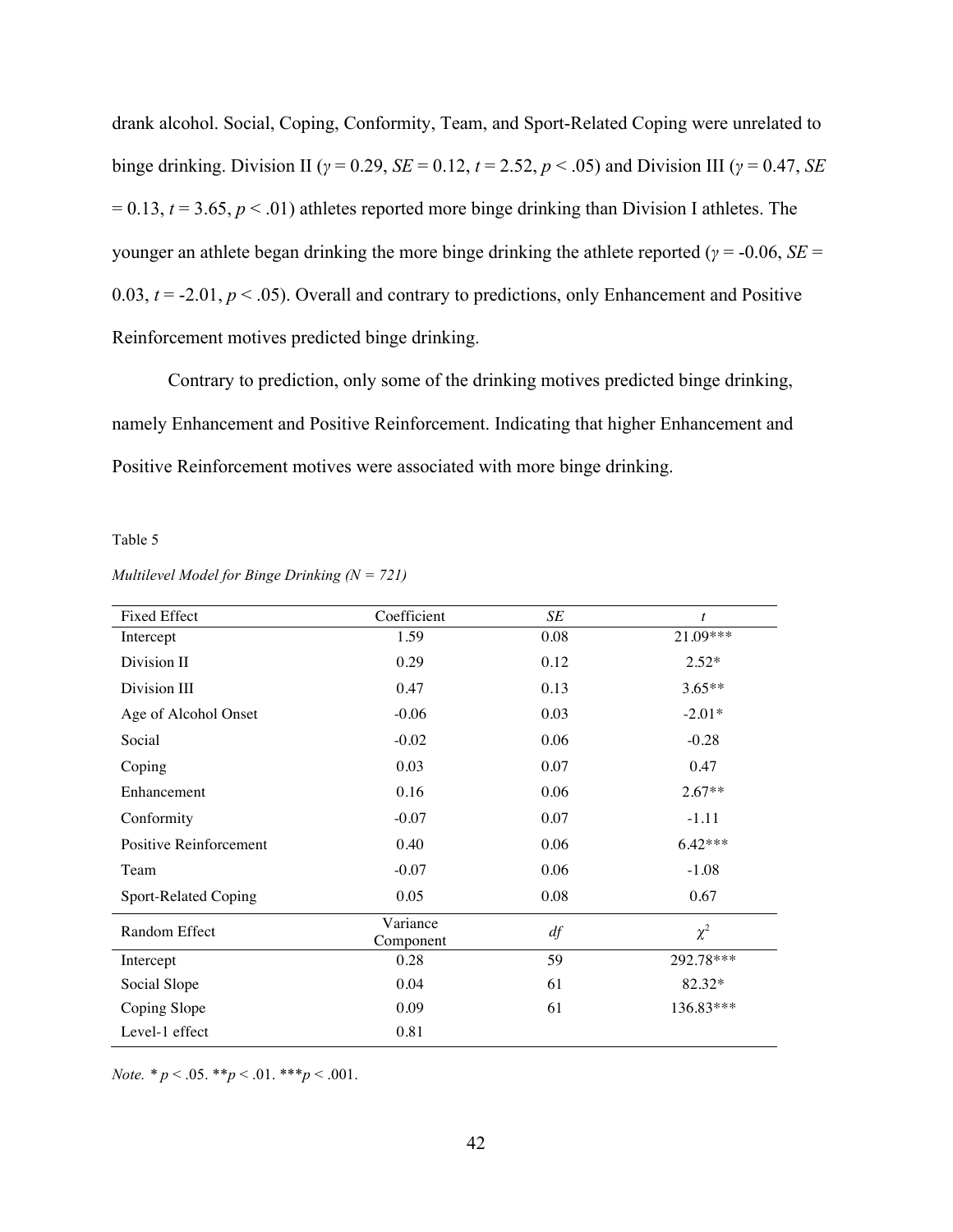**Multilevel model for negative alcohol-related consequences.** Results from the unconditional model revealed that there was a significant amount of variance in negative consequences between teams ( $u_0 = 2.51$ ,  $\chi^2 = 96.54$ ,  $p < .01$ ). Specifically, the ICC was .05, which indicated that 5% of the variance in athlete alcohol-related negative consequences was due to between-team differences, whereas 95% of the variance was due to within-team differences. Table 6 presents the results of the full multilevel model for negative consequences. Accounting for athlete age of alcohol onset and NCAA division, Positive Reinforcement (*γ* = 1.12, *SE* = 0.29, *t* = 3.87, *p* < .001), Enhancement (*γ* = 1.10, *SE* = 0.37, *t* = 2.98, *p* < .01), Conformity (*γ* = 1.71, *SE* = 0.63, *t* = 2.70, *p* < .01), and Coping (*γ* = 0.85, *SE* = 0.37, *t* = 2.33, *p* < .05) motives emerged as significant and positive predictors of negative consequences. Social, Team, and Sport-Related Coping were unrelated to negative consequences. Division II and Division III athletes did not report more negative consequences compared to Division I athletes. The younger an athlete began drinking the more negative alcohol-related consequences the athlete reported ( $\gamma$  = -0.63,  $SE = 0.14$ ,  $t = -4.52$ ,  $p < .001$ ).

The hypotheses were partially confirmed with Coping predicting negative consequences as expected, while Sport-Related Coping was unrelated to consequences. Additionally, higher Enhancement, Conformity, and Positive Reinforcement motives were associated with more negative consequences, which was not predicted in advance.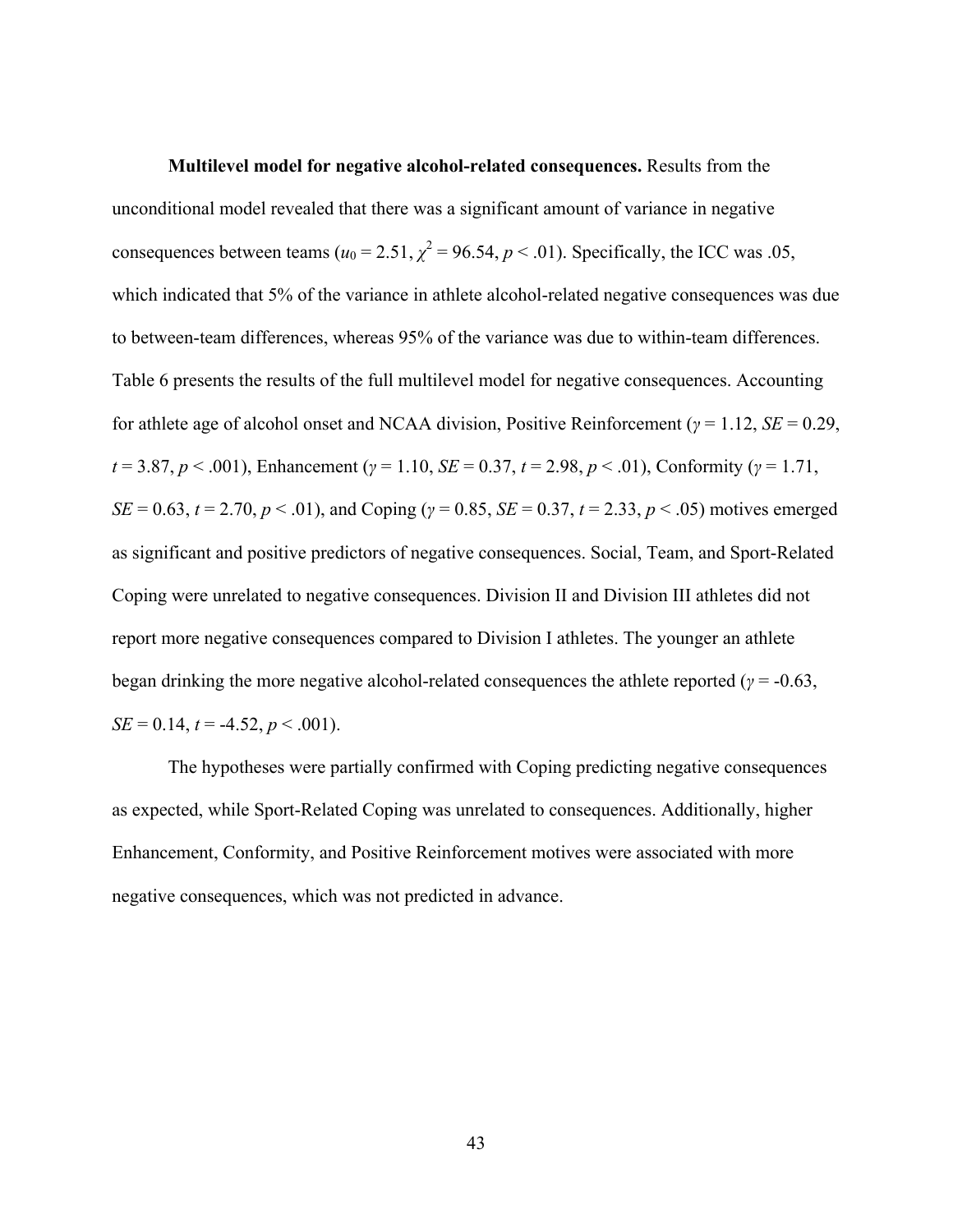## Table 6

| <b>Fixed Effect</b>        | Coefficient           | $\cal SE$ | $\boldsymbol{t}$ |
|----------------------------|-----------------------|-----------|------------------|
| Intercept                  | 4.38                  | 0.52      | 8.45***          |
| Division II                | 0.20                  | 0.55      | 0.36             |
| Division III               | 0.45                  | 0.55      | 0.82             |
| Age of Alcohol Onset       | $-0.63$               | 0.14      | $-4.52***$       |
| Social                     | $-0.45$               | 0.32      | $-1.41$          |
| Coping                     | 0.85                  | 0.37      | $2.33*$          |
| Enhancement                | 1.10                  | 0.37      | 2.98**           |
| Conformity                 | 1.71                  | 0.63      | $2.70**$         |
| Positive Reinforcement     | 1.12                  | 0.29      | $3.87***$        |
| Team                       | $-0.63$               | 0.39      | $-1.61$          |
| Sport-Related Coping       | 0.55                  | 0.39      | 1.43             |
| Random Effect              | Variance<br>Component | df        | $\chi^2$         |
| Intercept                  | 5.08                  | 52        | 202.16***        |
| Age of Alcohol Onset Slope | 0.33                  | 54        | 83.63**          |
| Social Slope               | 0.88                  | 54        | 77.39*           |
| <b>Enhancement Slope</b>   | 2.96                  | 54        |                  |
| Conformity Slope           | 11.47                 | 54        | 151.65***        |
| Team Slope                 | 2.42                  | 54        | $103.51***$      |
| Sport-Related Coping       | 2.48                  | 54        | $100.05***$      |
| Level-1 effect             | 20.67                 |           |                  |

*Multilevel Model for Negative Consequences (N = 721)*

*Note. \* p* < .05. \*\**p* < .01. \*\*\**p* < .001.

# **Team Based Drinking Motives**

Multilevel modeling was also utilized to determine whether drinking motives, and therefore alcohol outcomes, varied between teams to answer RQ3. Alcohol use, binge drinking, and negative alcohol-related consequences all significantly varied between-teams, as predicted. Between-team variance in alcohol use was 26%, binge drinking was 19%, and negative consequences was 5%, providing support for team differences in drinking motives. This suggests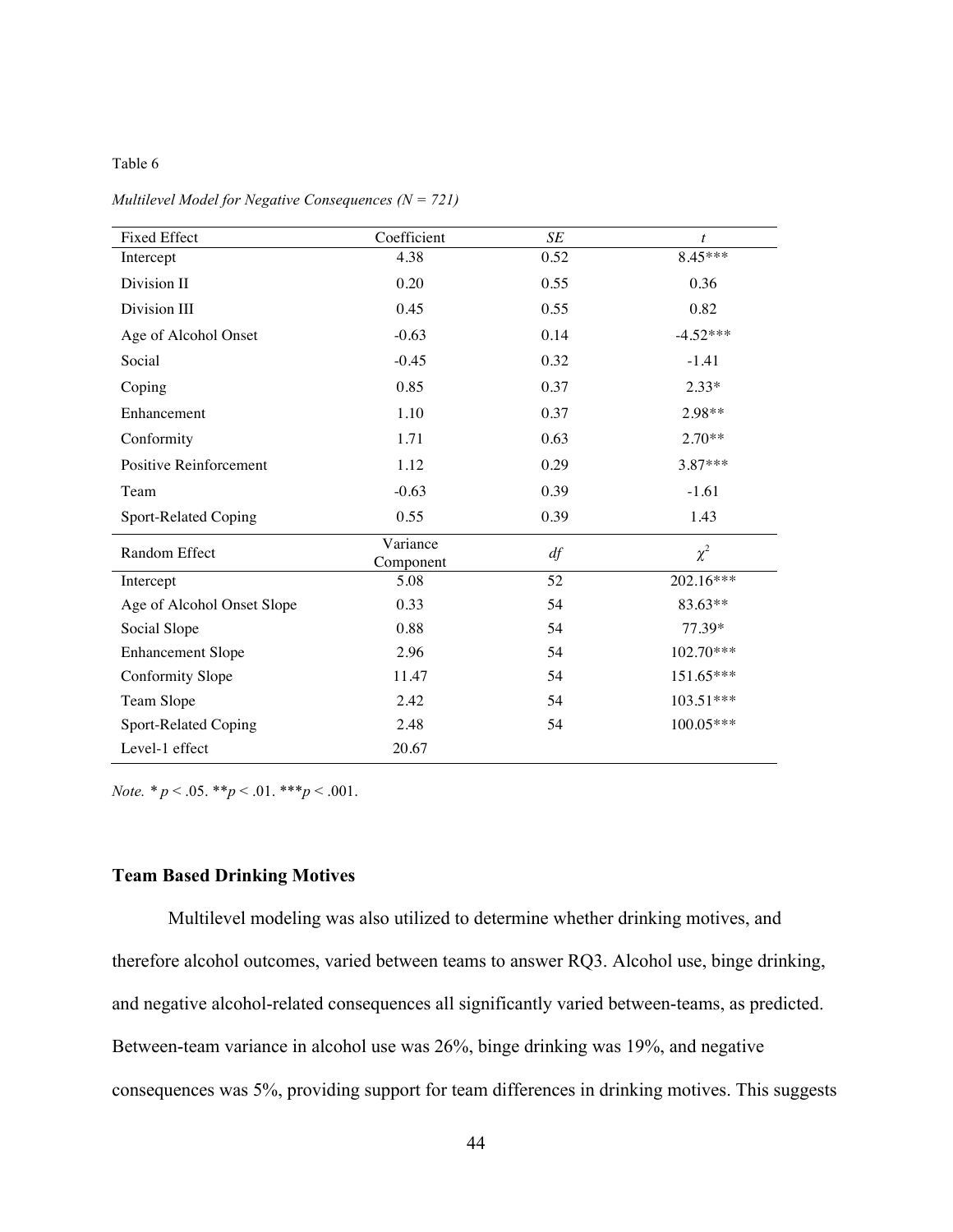that team membership may directly influence drinking motives of individual athletes.

## **Drinking Motives Groups**

A model-based clustering technique was utilized to form athlete drinking motives clusters to address RQ4. A model-based cluster analysis combines model-based hierarchical clustering, EM for Gaussian mixture models, and Bayesian Information Criterion (BIC) to determine the best model. First, one participant was deleted from this analysis due to missing data on the DMQ-R. The model-based clustering algorithm was implemented using the mclust package in R (Fraley & Raftery, 2002; Fraley, Raftery, Murphy, & Scrucca, 2012). The drinking motives subscales of the DMQ-R and ADS were utilized as the clustering variables. The best fitting model involved a five-cluster ellipsoidal, varying volume, shape, and orientation (VVV) solution BIC = -9,522.75, with mixing probabilities .208 (*n* = 152), .060 (*n* = 45), .279 (*n* = 207), .371 (*n*  $= 256$ ), and .083 ( $n = 60$ ) in the order of Clusters 1 through 5. Initially, the best fitting model involved a seven-cluster variable orientation (VEV) model, which was deemed an overextraction of components, especially given that a high number of models were unable to converge.

The five clusters included a *moderate/typical motives* group (Cluster 1,  $n = 152$ ), characterized by means hovering around the subscale means for the whole sample with small spikes in Social motive and Positive Reinforcement motive (both commonly endorsed motives), a *low/moderate Team* motives group (Cluster 2, *n* = 45), characterized by means below the subscale means for the whole sample with the exception of Team motive which was higher than the mean, *moderate motives* group (Cluster 3,  $n = 207$ ), characterized by motives means hovering around the mean for the whole sample but without spikes on any motives, a *high motives* group (Cluster 4,  $n = 256$ ), characterized by the highest means on all seven motives, and a *low motives* group (Cluster 5, *n* = 60), characterized by the lowest means on all 7 drinking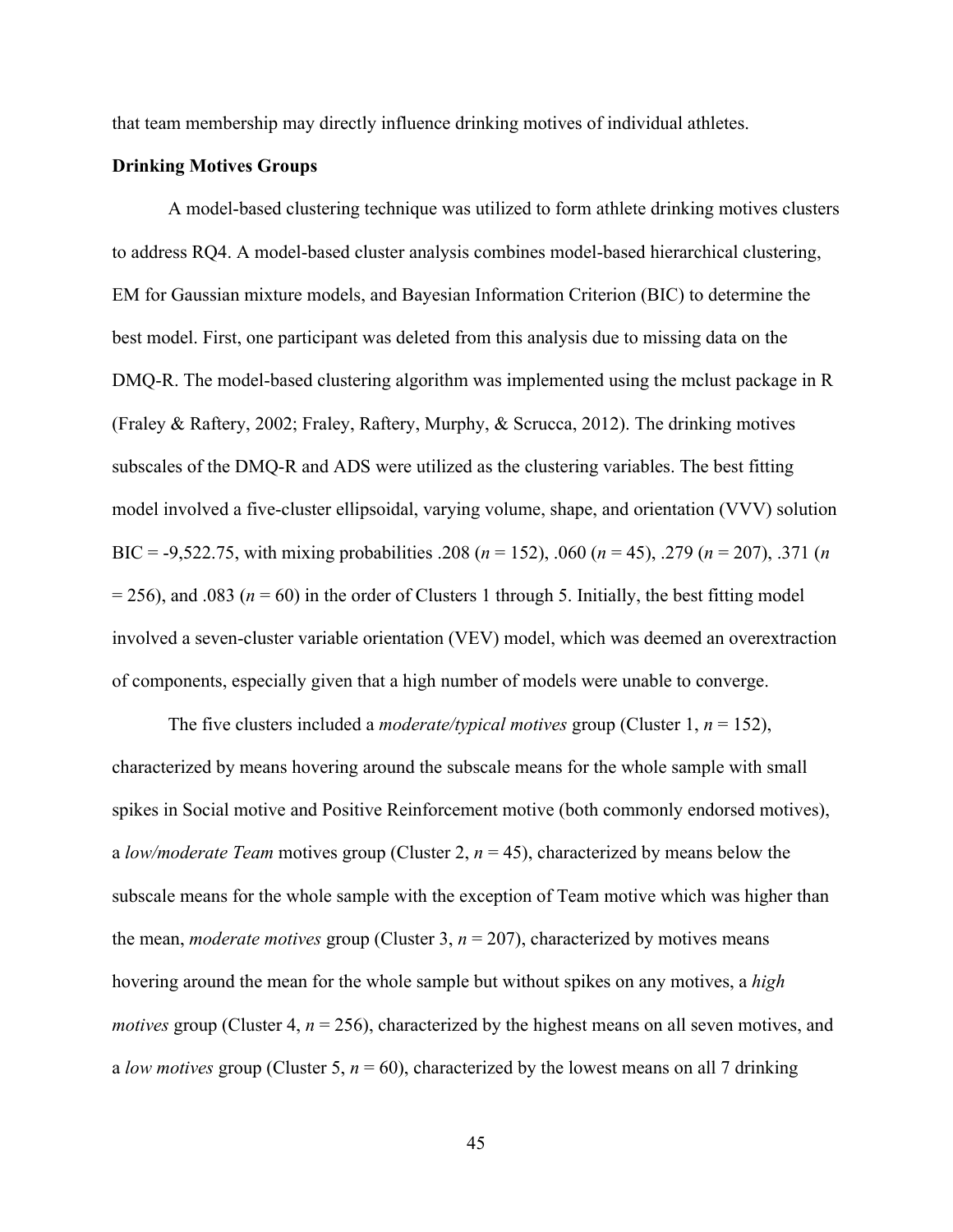motives. The means for all five clusters are available in Table 7.

#### Table 7

*Means of Drinking Motives, Alcohol Use, Binge Drinking, and Consequences by Cluster*

|                         |                   |                  | Cluster            |                  |                            |             |
|-------------------------|-------------------|------------------|--------------------|------------------|----------------------------|-------------|
| <b>Drinking Motives</b> |                   | $\overline{2}$   | 3                  | 4                | 5                          | Full Sample |
| Social                  | 3.18              | 1.55             | 2.81               | 3.63             | 1.39                       | 3.00        |
| Coping                  | 1.77              | 1.07             | 1.55               | 2.60             | 1.02                       | 1.91        |
| Enhancement             | 2.57              | 1.27             | 2.48               | 3.10             | 1.42                       | 2.54        |
| Conformity              | 1.28              | 1.28             | 1.00               | 2.08             | 1.03                       | 1.48        |
| Pos. Reinforcement      | 3.18              | 2.22             | 2.74               | 3.47             | 1.39                       | 2.96        |
| Team                    | 1.66              | 2.38             | 1.46               | 2.61             | 1.01                       | 1.95        |
| Sport-Related Coping    | 2.10              | 1.59             | 1.50               | 2.78             | 1.00                       | 2.06        |
| Alcohol Use             | $2.80(1.54)^{ac}$ | $1.64(1.26)^{b}$ | $2.46(1.44)^a$     | $2.86(1.53)^c$   | $1.65(1.07)^{b}$           |             |
| <b>Binge Drinking</b>   | $1.92(1.16)^a$    | $1.27(0.72)^{b}$ | $1.81(1.09)^{ac}$  | $2.32(1.39)^d$   | $1.15(0.36)^{b}$           |             |
| Consequences            | $4.78(5.02)^a$    | $0.87(1.42)^{b}$ | $2.88(3.94)^{abc}$ | $7.86(9.77)^{d}$ | $0.58(1.37)$ <sup>bc</sup> |             |
| N                       | 152               | 45               | 207                | 256              | 60                         | 720         |

*Note.* Within each row, means that do not share a superscript differ from each other at *p* < .05 using Tukey's *post hoc* tests.

**Drinking motives groups correlates.** Three one-way analysis of variance (ANOVA) were conducted to evaluate the null hypothesis that there is no difference in clusters based on alcohol use, binge drinking, and negative alcohol-related consequences  $(n = 720)$ .

*Alcohol use.* The assumption of homogeneity of variance was tested using Levene's Test,  $F(4, 715) = 11.72$ ,  $p < .001$ ), indicating a violation of this assumption and that robust tests of equality of means should be utilized (i.e., Brown-Forsythe; Howell, 2010). The Brown-Forsythe ANOVA was significant  $F(4, 486.61) = 16.53$ ,  $p < .001$ ,  $\eta^2 = .08$ . Thus, there is significant evidence to reject the null hypothesis and conclude there is a significant difference in drinking motive clusters on alcohol use. A measure of strength of effect indicated that 8% of the variance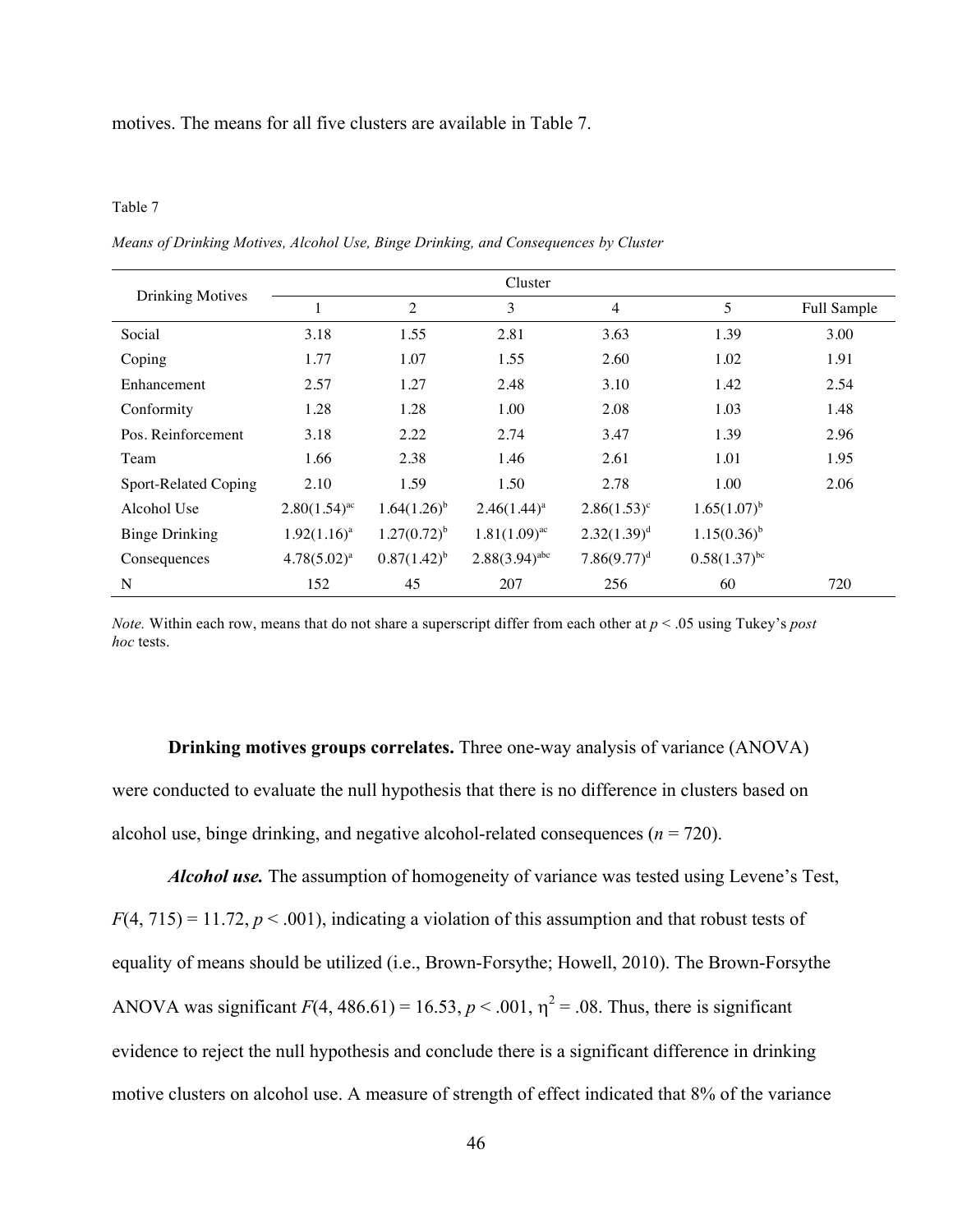in alcohol use can be attributed to differences in drinking motives cluster membership ( $\eta^2$  = .08). Descriptive statistics for the drinking motives clusters are also available in Table 7.

A Tukey HSD post-hoc test (Keppel, 1991) was used to examine differences in mean alcohol use among drinking motives clusters. The differences in alcohol use were significant between clusters 1 and 2 ( $M = 1.16$ ,  $p < .001$ ), 1 and 5 ( $M = 1.15$ ,  $p < .001$ ), 2 and 3 ( $M = .0.81$ , *p* < .01), 2 and 4 (*M* = -1.22, *p* < .001), 3 and 4 (*M* = -0.40, *p* = .025), 3 and 5 (*M* = 0.81, *p* < .01), and 4 and 5 ( $M = 1.21$ ,  $p < .001$ ). This information is also plotted in Figure 4.



*Figure 4.* Alcohol Use by Cluster

**Binge drinking.** The assumption of homogeneity of variance was tested using Levene's Test,  $F(4, 715) = 24.43$ ,  $p < .001$ ), indicating a violation of this assumption and that robust tests of equality of means should be utilized. The Brown-Forsythe ANOVA was significant *F*(4,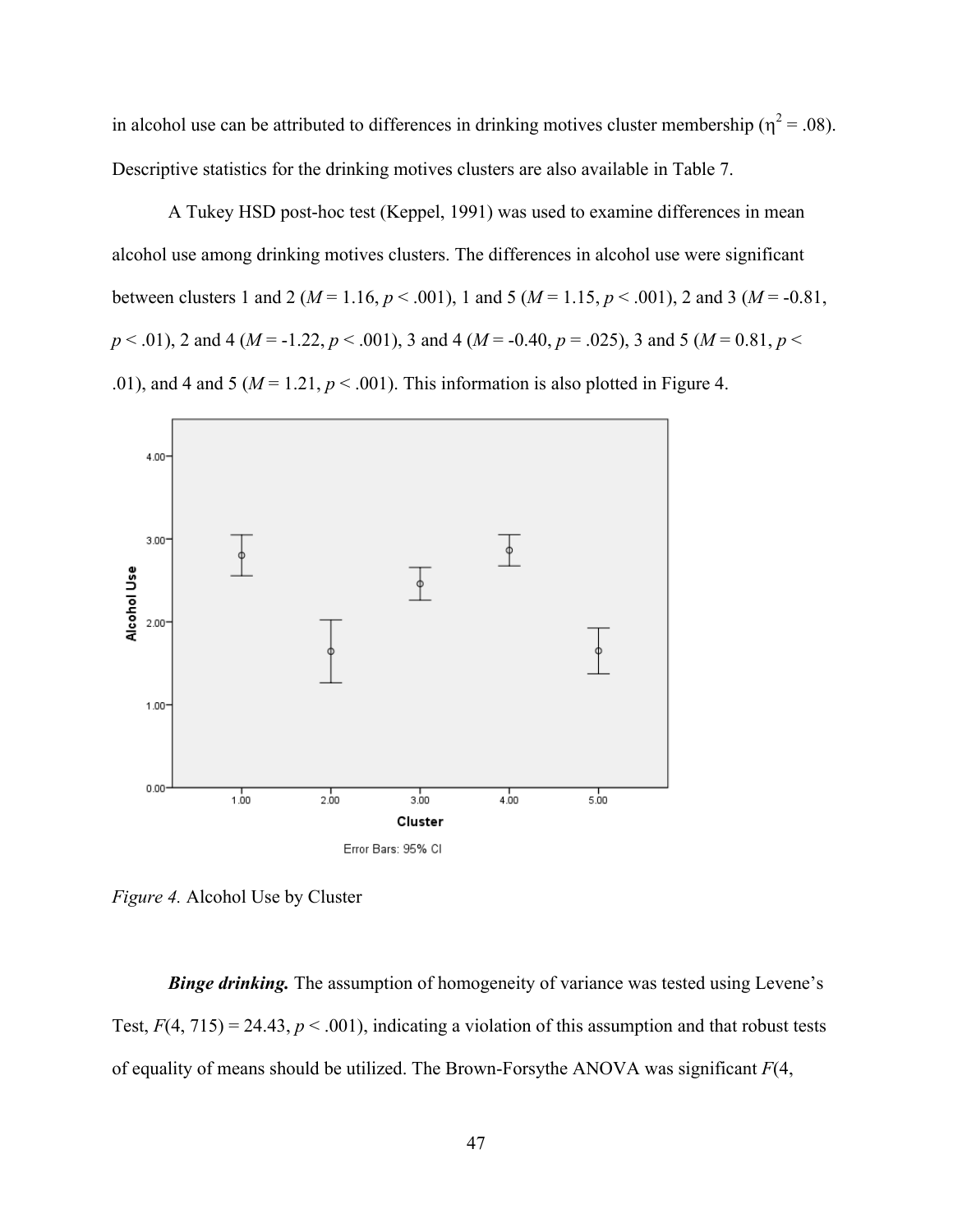$(623.03) = 25.99$ ,  $p < .001$ ,  $\eta^2 = .09$ . Thus, there is significant evidence to reject the null hypothesis and conclude there is a significant difference in drinking motive clusters based on binge drinking. A measure of strength of effect indicated that 9% of the variance in binge drinking can be attributed to differences in drinking motives cluster membership ( $\eta^2$  = .09). Descriptive statistics for the drinking motives clusters are available in Table 7.

A Tukey HSD post-hoc test was used to examine differences in binge drinking among drinking motives clusters. The differences in binge drinking were significant between clusters 1 and 2 ( $M = 0.65$ ,  $p = .01$ ), 1 and 4 ( $M = -0.40$ ,  $p < .01$ ), 1 and 5 ( $M = 0.76$ ,  $p < .001$ ), 2 and 3 ( $M$  $p = -0.55$ ,  $p = .04$ ), 2 and 4 ( $M = -1.05$ ,  $p < .001$ ), 3 and 4 ( $M = -0.51$ ,  $p < .001$ ), 3 and 5 ( $M = 0.66$ , *p* < .01), and 4 and 5 (*M* = 1.17, *p* < .001). See Figure 5.



*Figure 5.* Binge Drinking by Cluster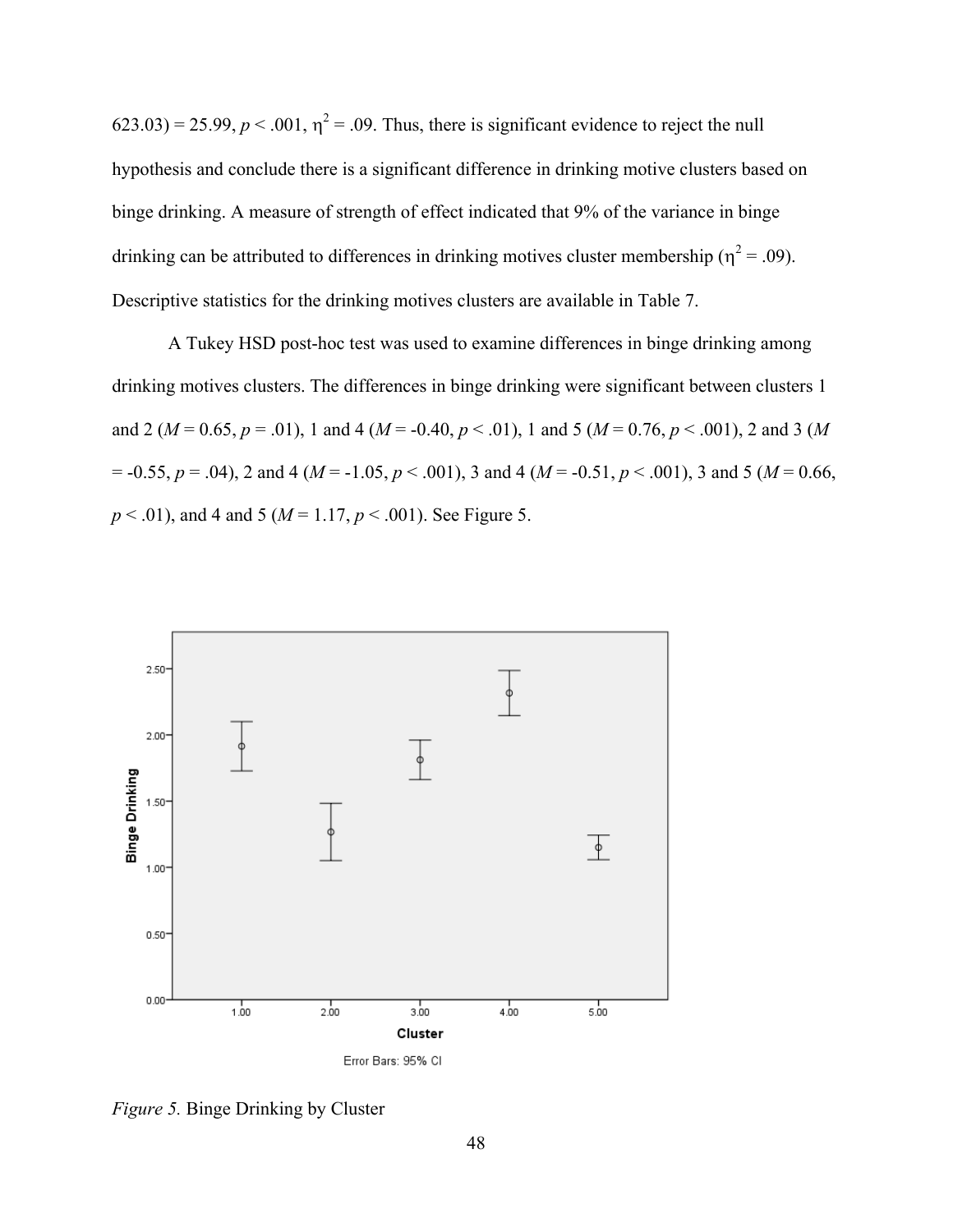*Negative alcohol-related consequences.* The assumption of homogeneity of variance was tested using Levene's Test,  $F(4, 714) = 39.59$ ,  $p < .001$ ), indicating a violation of this assumption and that robust tests of equality of means should be utilized. The Brown-Forsythe ANOVA was significant  $F(4, 505.38) = 51.06$ ,  $p < .001$ ,  $\eta^2 = .14$ . Thus, there is significant evidence to reject the null hypothesis and conclude there is a significant difference in drinking motive clusters based on binge drinking. A measure of strength of effect indicated that 14% of the variance in binge drinking can be attributed to differences in drinking motives cluster membership ( $\eta^2$  = .14). Descriptive statistics for the drinking motives clusters are available in Table 7.

A Tukey HSD post-hoc test was used to examine differences in mean alcohol use among drinking motives clusters. The differences in alcohol use were significant between clusters 1 and 2 ( $M = 3.91, p < .01$ ), 1 and 4 ( $M = -3.08, p < .001$ ), 1 and 5 ( $M = 4.20, p < .001$ ), 2 and 4 ( $M = -1$ ) 6.99,  $p < .001$ ), 3 and 4 ( $M = -4.98$ ,  $p < .001$ ), and 4 and 5 ( $M = 7.28$ ,  $p < .001$ ). See Figure 6.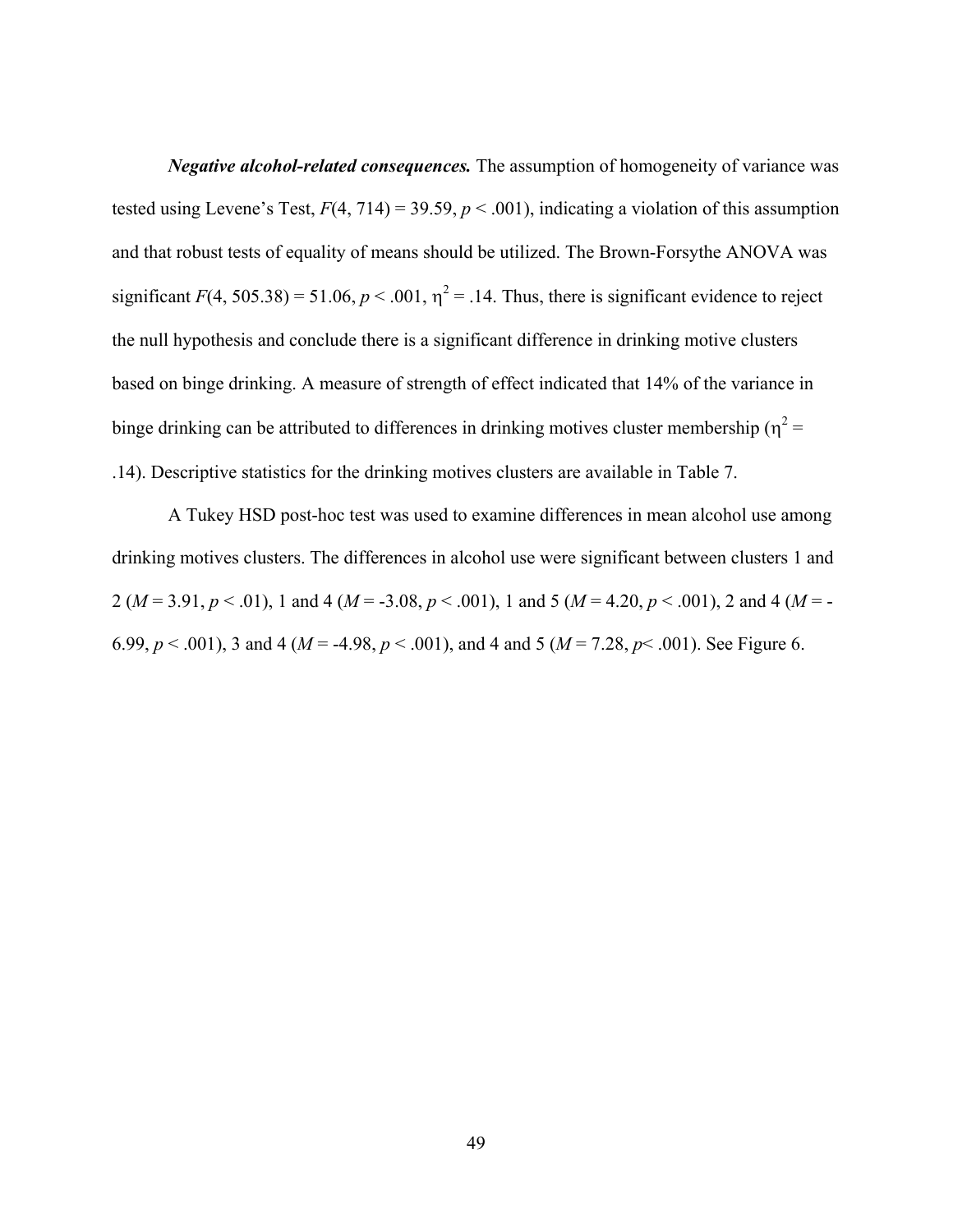

*Figure 6.* Negative Consequences by Cluster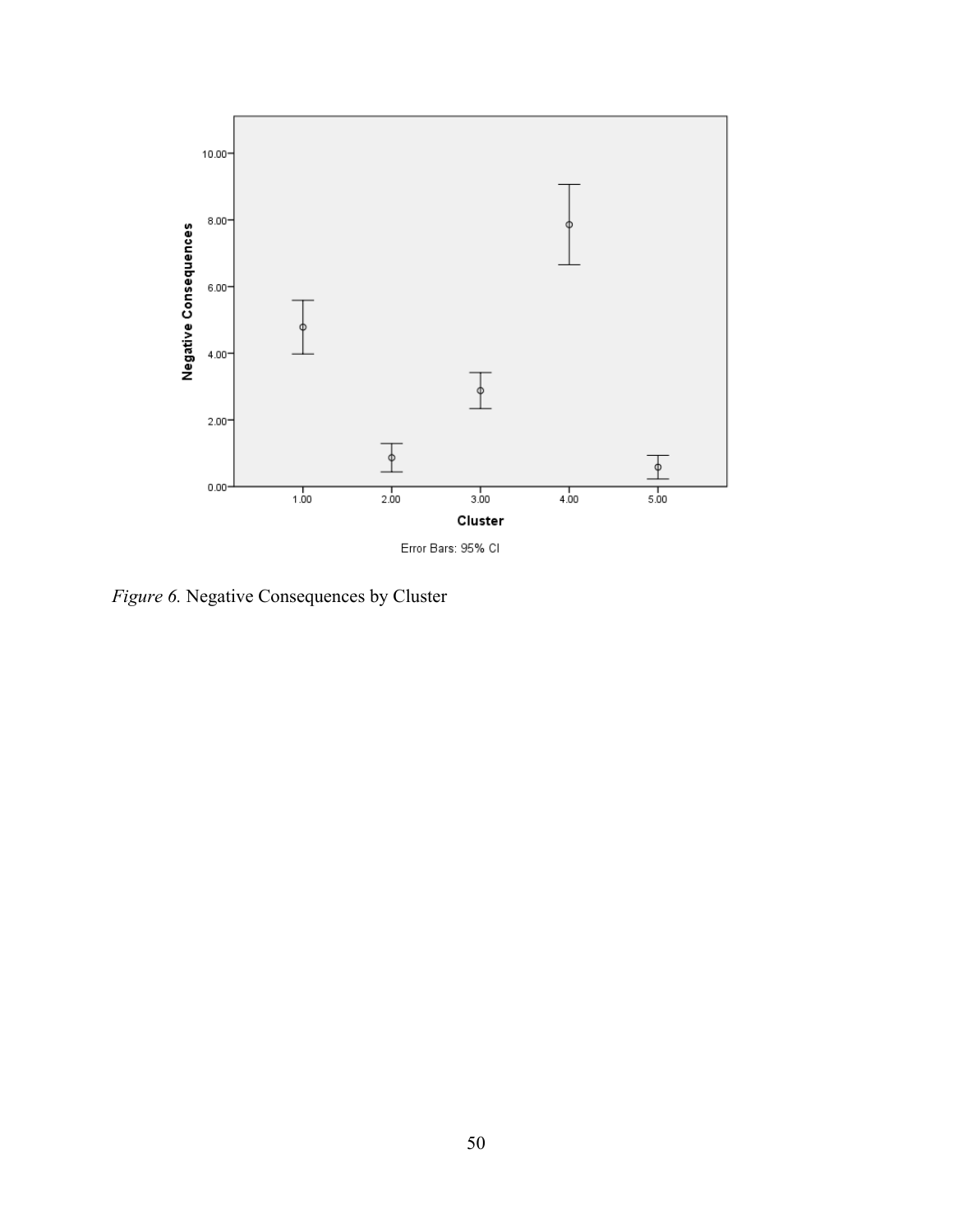#### **Chapter 5: Discussion**

The purpose of this study was to examine the relationship between drinking motives and alcohol use outcomes among college softball teams. Athletes comprise a unique subpopulation of college students and prior research has concluded that general and athlete-specific motives, in combination, best capture the construct of drinking motives in this population (Martens et al., 2005). This investigation confirms that neither general drinking motives or athlete-specific motives alone predict alcohol use, binge drinking, or negative alcohol-related consequences. Indeed, a combination of general drinking motives and sport-specific drinking motives appear to be the most appropriate way to conceptualize the reasons for athlete alcohol use.

This study diverges from previous investigations of drinking motives in athletes in several noteworthy and methodologically advantageous ways. First, this study examined the relationship between drinking motives and alcohol outcomes, accounting for the naturally nested structure present when surveying athletes (who are nested within athletic teams). To my knowledge, this is the first such study to account for nested data, despite numerous studies that surveyed from a small number of universities, likely resulting with data nested within teams. Second, this study restricted participation to one gender and one sport-type in order to reduce extraneous variables that may influence the relationships of interest. This approach is uncommon in research on alcohol use in athletes, despite being warranted by numerous studies documenting significant differences in alcohol use between sport-types and an even larger body of literature attesting to gender differences in alcohol use. Lastly, data collection occurred exclusively during the competitive season, as athlete-specific drinking motives are more salient during this period (Martens & Martin, 2010). Additionally, most institutions have policies pertaining to athlete alcohol use during the competitive season which could impact athlete alcohol use patterns if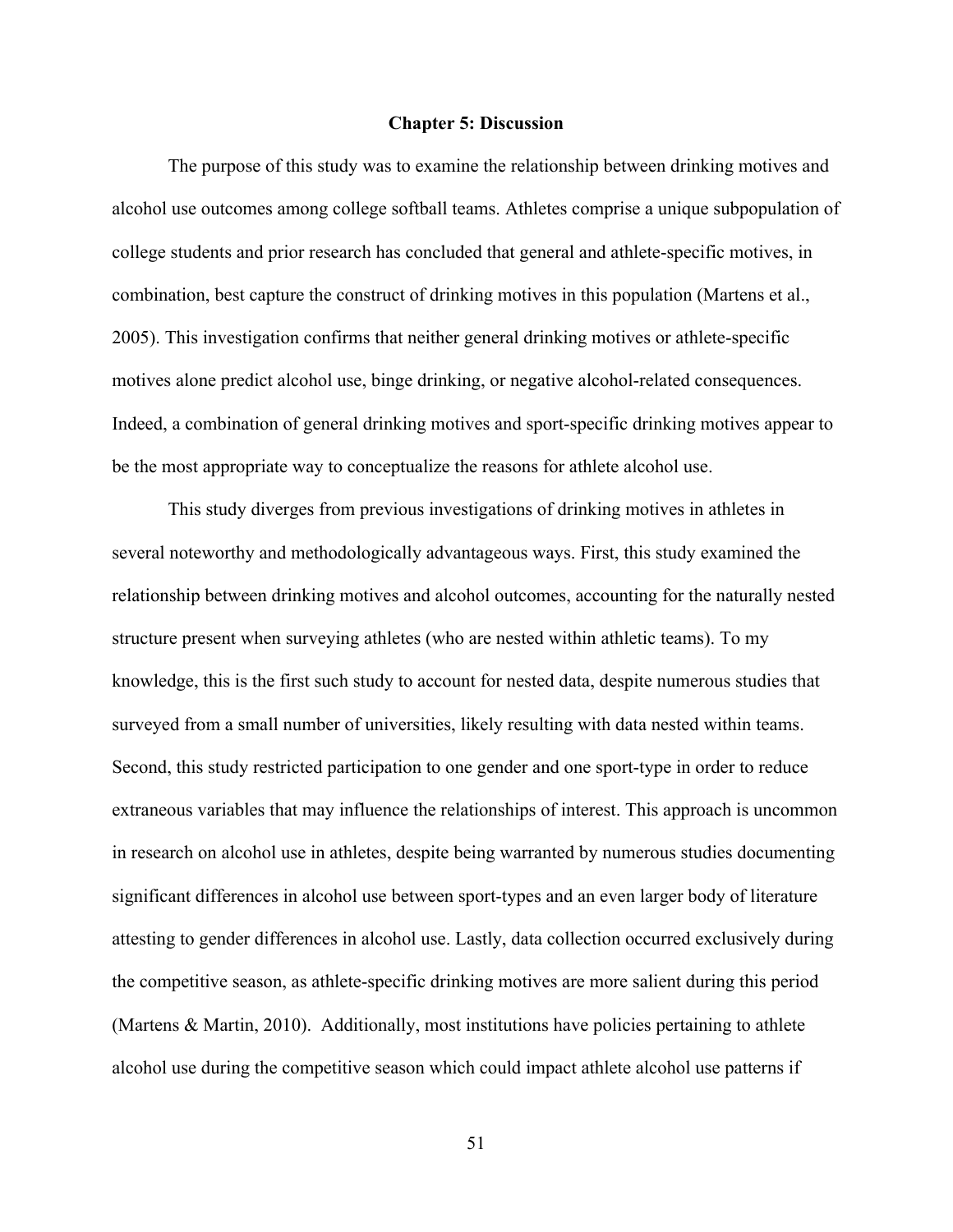surveying athletes at various time points throughout the year. Furthermore, the potential deleterious consequences posed by risky alcohol use on athletic performance are prominent concerns for coaching staff and athletic departments, and these are only present within the season of competition.

This study also diverges from previous investigations of drinking motives by its findings which differed in a number of ways. First, fewer of the drinking motives were associated with alcohol outcomes than would be expected based on previous findings. However, the majority of previous findings were correlational, whereas the current study use regression-based methods. Additionally, this result could have been influenced by constraining the study to data collection during the competitive season only, examining this relationship across all divisions (a large proportion of previous research only sampled division I athletes), or surveying in one sport-type only.

Consistencies and inconsistencies between the current study and prior research will be highlighted below in regards to general drinking motives. Consistent with previous research, Coping correlated with alcohol outcomes (Doumas & Midgett, 2015; Martens, Cox, Beck & Heppner, 2003; Martens, Rocha, et al., 2008) and significantly predicted consequences (Doumas, 2013; Doumas & Midgett, 2015). However, Coping motive did not predict alcohol use or binge drinking in the multilevel model, which differed from one recent finding (Doumas & Midgett, 2015). Social motive was significantly and consistently correlated with alcohol outcomes, which replicated prior findings (Martens, Cox, Beck, & Heppner, 2003; Martens, Rocha, et al., 2008). However, Social motive only significantly predicted alcohol use, not binge drinking or negative consequences. Enhancement motive consistently and significantly correlated with alcohol outcomes and additionally significantly predicted binge drinking and consequences, but not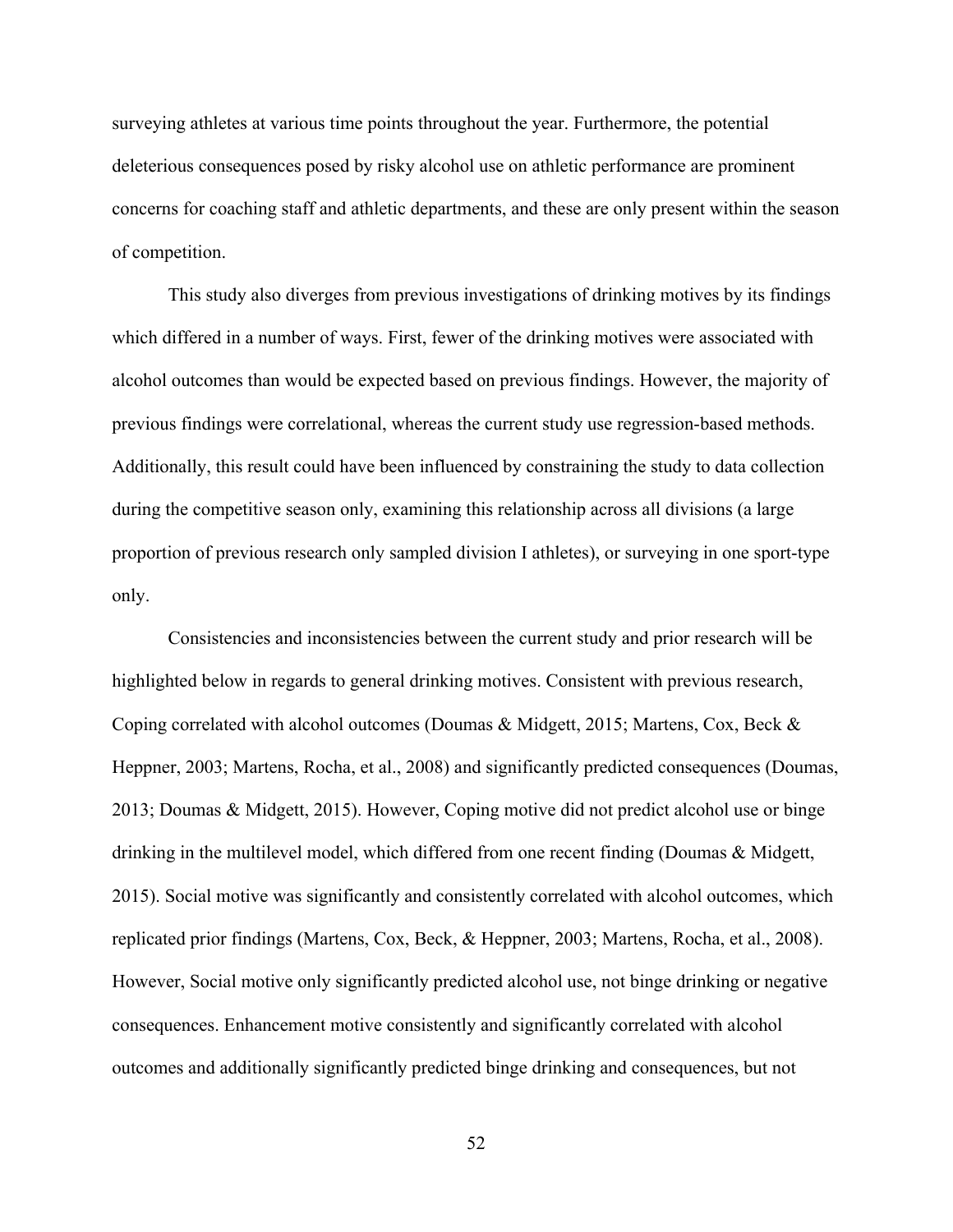alcohol use. In contrast, Doumas and Midgett (2015) found that Enhancement motive predicted alcohol use but did not predict alcohol-related problems. One possible explanation, is that the other motives included in the analyses in this study (e.g., Positive Reinforcement motive from the ADS) better predicted alcohol outcomes compared to Enhancement motive, whereas in Doumas and Midgett's study, athlete-specific motives were not included in the model. Separately, Enhancement motive has previously correlated with alcohol use and binge drinking (Martens, Cox, Beck, & Heppner, 2003; Martens, Rocha, et al., 2008). The results for Conformity motive differed between the relationships revealed in a correlation and that of the multilevel model. Conformity motive was uncorrelated with alcohol use, had a significant but very small (*r* = .10) correlation with binge drinking, and had a moderate correlation with consequences. The multilevel model revealed a significant, but inverse, relationship between Conformity motive and alcohol use, no relationship with binge drinking, and a significant positive relationship with consequences. In contrast, previous findings have observed that alcohol use is significantly correlated with Conformity motive, albeit small in magnitude (Martens, Cox, Beck & Heppner, 2003; Martens, Rocha, et al., 2008). Consistent with current findings, Conformity motive was significantly correlated with consequences (Martens, Rocha, et al., 2008), and predicted negative consequences (Doumas, 2013). Overall, the relationship between Conformity motive and alcohol use is mixed, with current findings (inverse relationship) contributing to the unclear nature of this relationship. The relationship between Conformity motive and negative alcohol-related consequences has more routinely been associated with this motive, a finding confirmed by this study.

Next, consistencies and inconsistencies between the current study and prior research will be highlighted in regards to athlete-specific drinking motives. Consistent with previous research,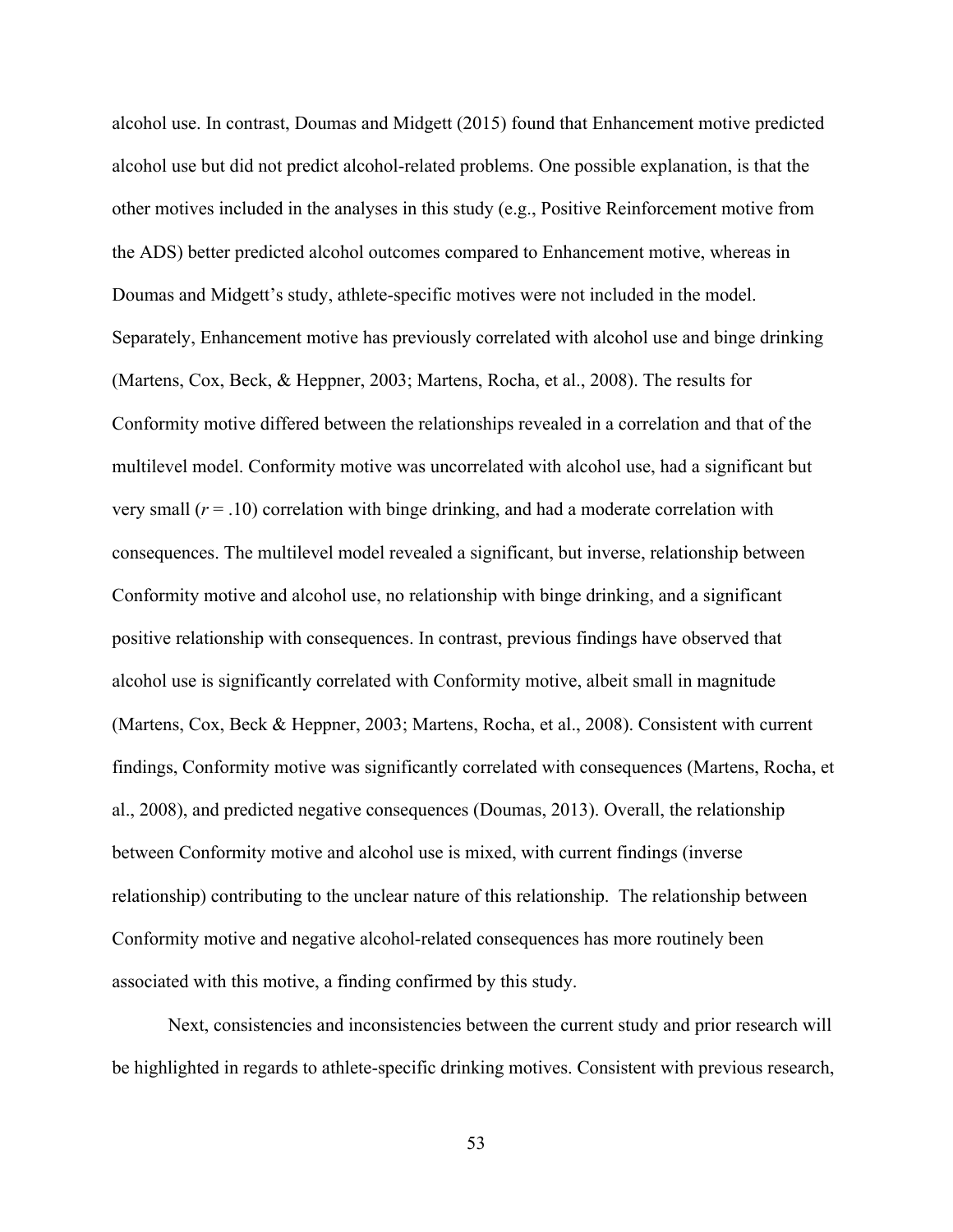Positive Reinforcement motive was associated with alcohol use, binge drinking, and consequences (Martens et al., 2005; 2011; Martens, Labrie, et al., 2008; Martens & Martin, 2010). Sport-Related Coping motive significantly correlated with all three alcohol outcomes with moderate magnitudes, a finding consistent with some previous studies (Martens, Labrie, et al., 2008; Martin & Martens, 2010). However, Sport-Related Coping motive was not predictive of the dependent variables in the multilevel models, which is inconsistent with prior findings of a significant relationship with alcohol use in an SEM (Martens et al., 2011) and with consequences in a regression analysis (Martens et al., 2005). Overall, findings regarding the relationship of Sport-Related Coping motive to various alcohol outcomes is mixed, and this study further supports the inconsistent nature of findings with this motive. In the current study, Team motive was not correlated with alcohol use, and had significant but small correlations with binge drinking and consequences, whereas one study found Team/group motives correlated with alcohol use and consequences (Martens & Martin, 2010). Team motive was not predictive of any outcomes in the multilevel model which is consistent with a previous finding that utilized a regression analysis (Martens et al., 2005).

Aside from differences in sampling characteristics and methodology, the pattern of results in this study can be discussed in light of low levels of endorsement of drinking motives as well as lower rates of heavy alcohol use. It is not surprising that fewer relationships between motives and alcohol outcomes emerged from this study, when a large proportion of athletes reported little to no recent alcohol use and therefore were not endorsing motives for alcohol use. This type of response pattern truncates the range of responses on the variables of interest and may impact the results, obscuring the true relationships between variables among the athletes who may be strongly influenced by drinking motives.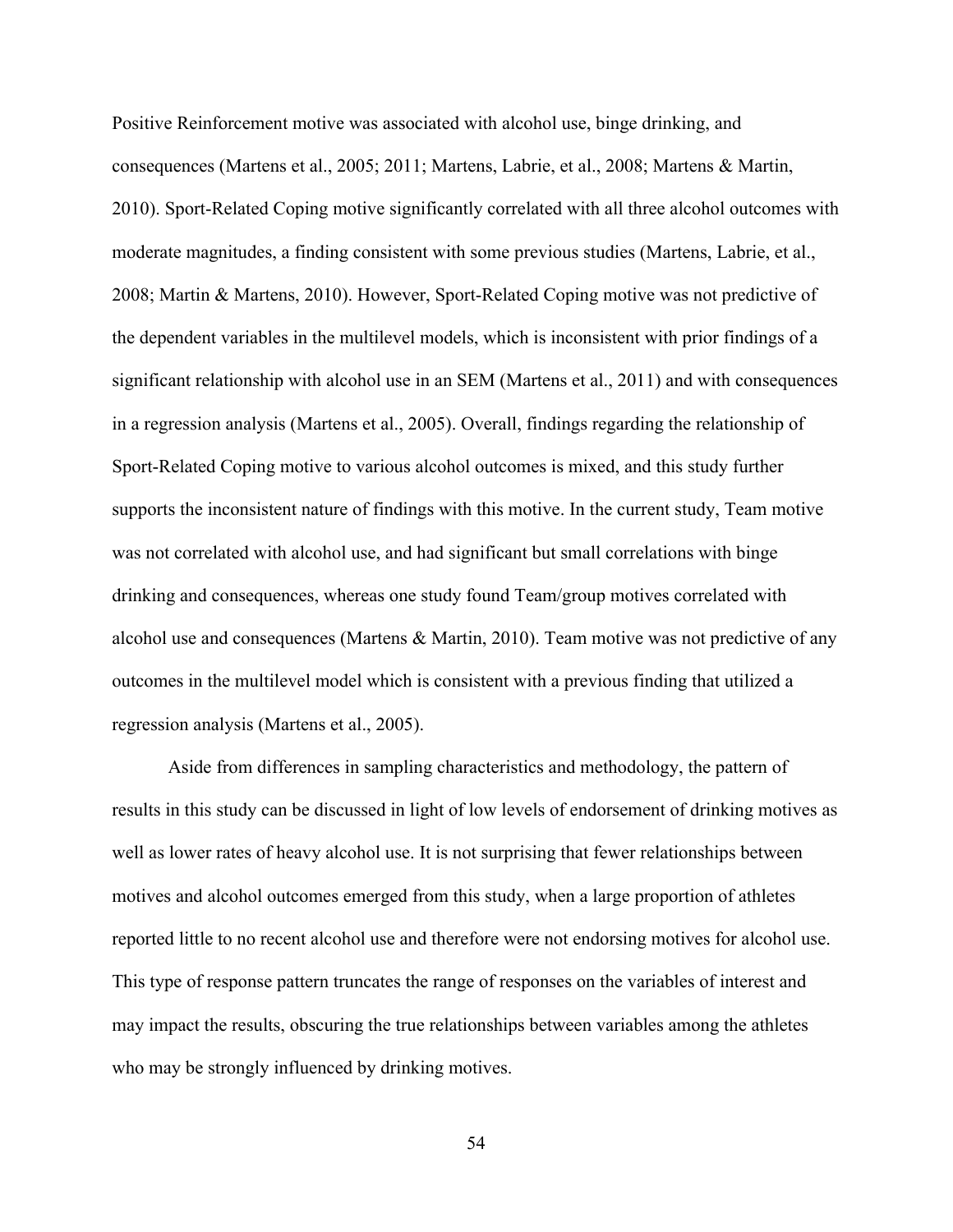This study was the first study to apply model-based clustering to drinking motives in athletes. The results revealed five drinking motives clusters: moderate/typical (cluster 1), low/moderate Team (cluster 2), moderate (cluster 3), high (cluster 4), and low (cluster 5). *Moderate/typical motives* group consisted of moderate means on the drinking motives with higher means on Social and Positive Reinforcement motives which are both commonly endorsed drinking motives. *Low/moderate Team motives* group consisted of lower than average motives with exception of Team motive which was higher than the study mean. *Moderate motives* group consisted with motives close to the mean for all motives subscales. *High motives* group consisted of the highest means on all seven motives subscales, whereas the *low motives* group had the lowest means on all 7 drinking motives. Overall, cluster membership was associated with athlete alcohol use, binge drinking, and negative alcohol-related consequences.

Cluster 4, followed by cluster 1, emerged as most predictive of alcohol use, binge drinking, and negative consequences. There was no significant difference between these clusters on alcohol use. However, significant differences emerged in binge drinking and negative consequences. Cluster 4 is clearly the riskiest group as the athletes in this group consume comparatively high amounts of alcohol, binge drink more, and experience more alcohol-related negative consequences. Considering cluster 4 is comprised of athletes with the highest levels of drinking motives across all seven subscales, it is not surprising that these athletes are consuming more alcohol and binge drinking more. However, it is concerning that the type of alcohol use occurring among this group of athletes is resulting in significantly higher negative consequences as a result, compared to all the other drinking motives groups.

Ultimately, this investigation may raise more questions than it can answer. Additional research is compulsory in order to decipher whether the pattern of differences observed in this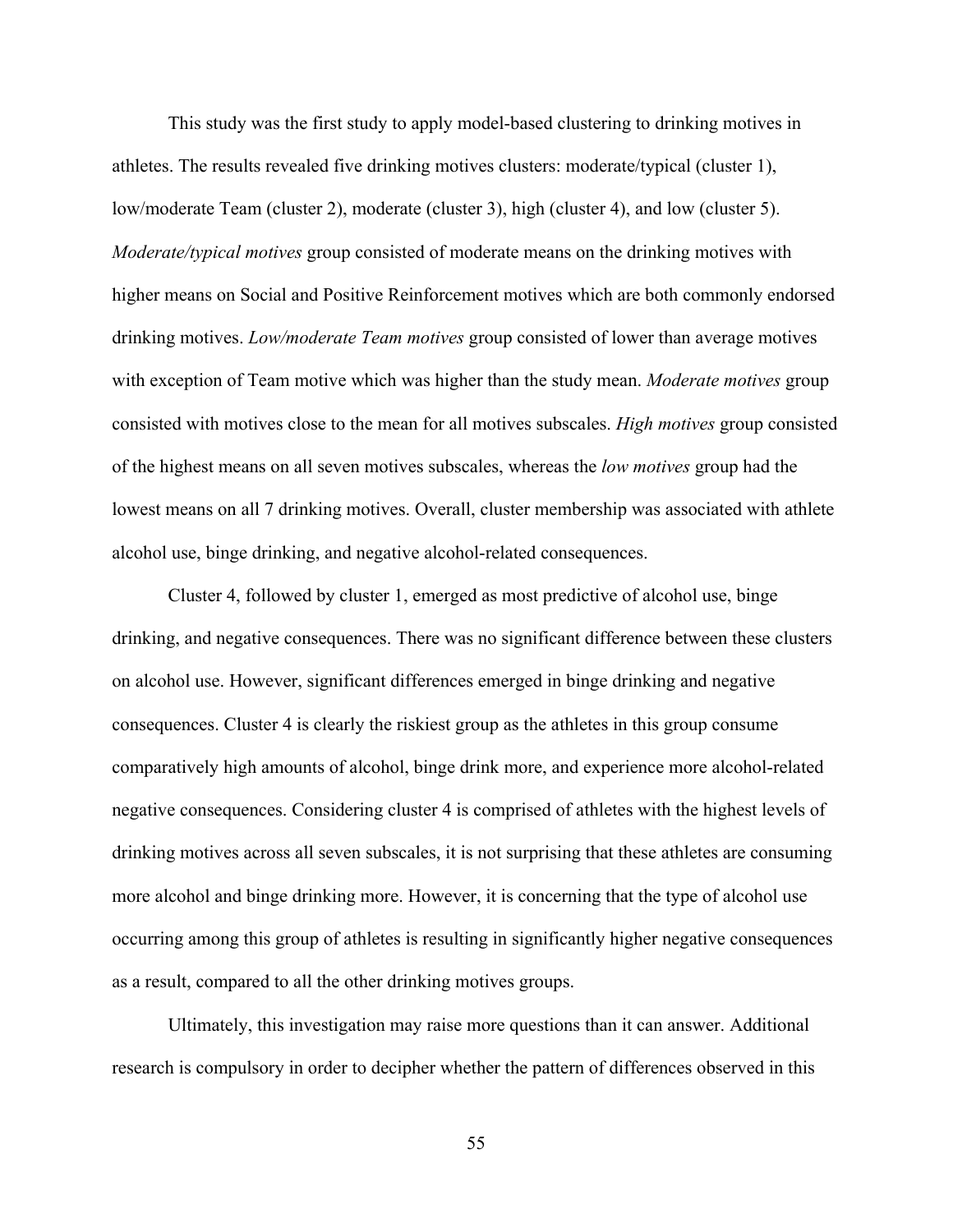study (compared to past research) is the result of differences in methodological approaches or a pristine interpretation of the relationship among these variables, or some combination. It is apparent that alcohol use in athletes is a common occurrence, and this study certainly contributes to our understanding of the motives that are likely to lead to increased alcohol use and negative consequences. This study raises further questions about the factors that may account for the athletes that do not succumb to increased alcohol use, especially if surrounded by teammates that may pressure them to conform to a culture of heavy alcohol use. What motives enable some athletes to resist pressure from teammates or, altogether, dissuade them from engaging in a common pastime among American college students? More recent research aims to illuminate the motives for non-use of alcohol (Milroy et al., 2014). Future research would be advantaged by concurrently measuring athlete drinking motives as well as athlete alcohol non-use motives.

#### **Limitations**

Although the present study holds promise in helping move research on athlete drinking motives forward, it certainly has limitations that warrant mention. First, this study was restricted to softball athletes only (females) with a primarily European American sample composition. Therefore, generalizability to other sports, genders, or ethnicities should be done with caution. Although all NCAA softball teams in the United States were contacted for participation in this study, the sample was collected by convenience. Future research should replicate this investigation with other sports and extend upon findings by utilizing a longitudinal design of repeated measures to examine drinking motives across the competitive season and off-season.

Other considerations with the use of survey data include data that rely on self-report and retrospective reporting. Self-reported alcohol use is common and accepted practice in studies examining alcohol use among college students. Finally, cause and effect relationships between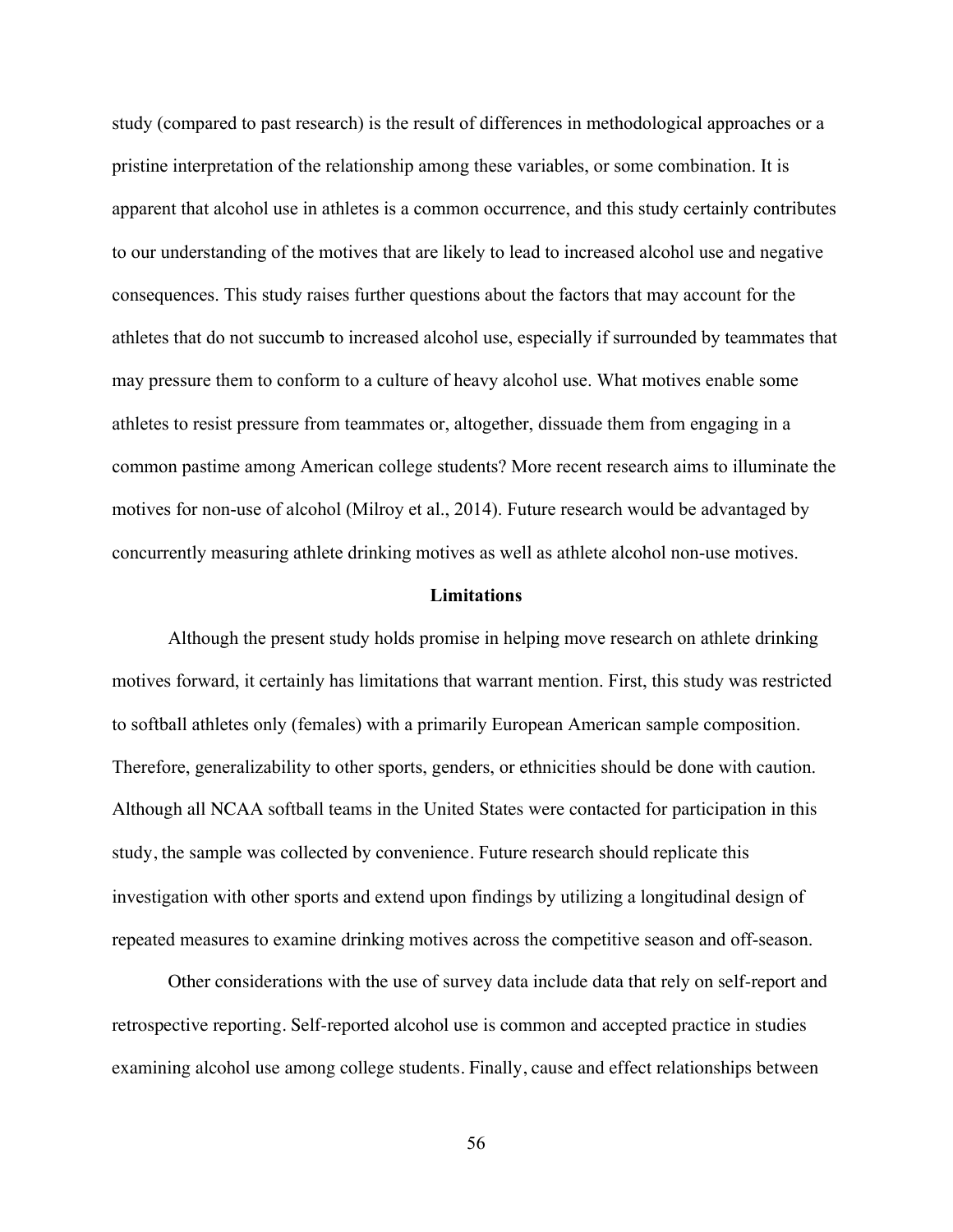drinking motives and alcohol use cannot be drawn from cross-sectional data.

## **Study Implications**

Findings from the present investigation support drinking motives as a significant variable that influences alcohol outcomes in college softball players, and that athletes can be grouped into drinking motive clusters which then predict alcohol outcomes. Assessing general and sportrelated motives in the competitive season provide important information that can be drawn on for alcohol prevention efforts. Results demonstrated the importance of alcohol use as a mechanism of rewarding oneself for hard work or a good athletic performance during the competitive season. Thus, attempts to control alcohol use among college athletes should emphasize alternative methods of positive reinforcement or methods to celebrate personal or team victories.

This is the first study to examine the relationship between drinking motives and alcohol use between teams with multilevel modeling. The between-team variance in alcohol outcomes provide unique insights into the variability in patterns of alcohol use between athletic teams. Such variability implies contextual effects of the team environment impacting the alcohol use of individual players. Consideration of team-level influences on player alcohol use might be a worthy topic of inclusion in alcohol prevention programming, which most often addresses individual-level factors.

Of particular importance are the potential implications for athlete performance and safety of alcohol use during the competitive season. The findings outlined above have implications for prevention and intervention efforts aimed at decreasing drinking and alcohol-related consequences for student-athletes. Clearly, athletes who more highly endorse drinking motives constitute a group that binge drinks more and experiences more consequences as a result. Online prevention programs for alcohol use are commercially available and are cost-effective and easy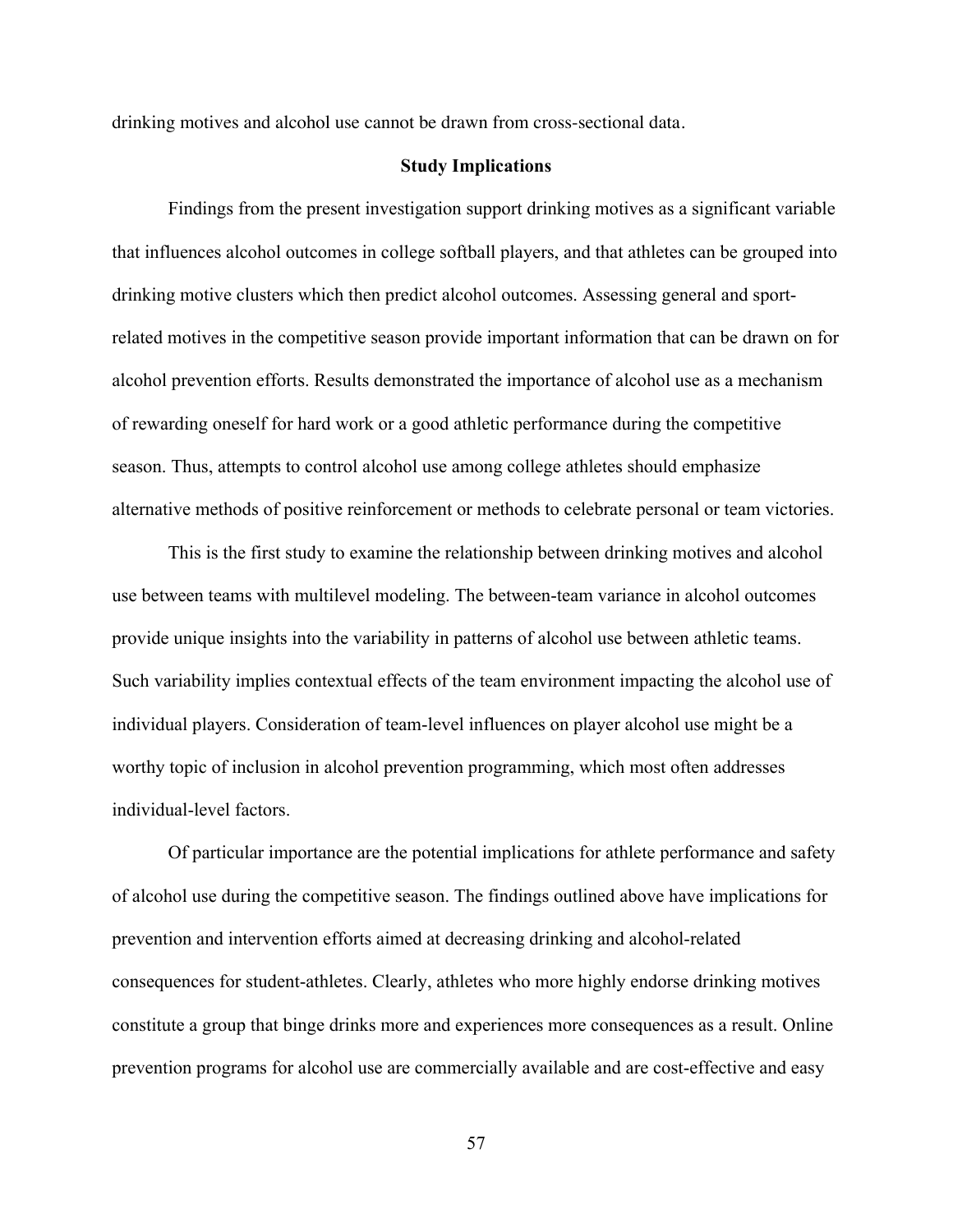to disseminate to large groups of students. The provision of personalized feedback based on drinking motives could increase student-athlete self-understanding of the role of alcohol use in their lives and perhaps lead to corrective action to curb alcohol use. Alternatively, counselors working with student-athletes could assess athlete motives as part of routine care to identify student-athletes at higher risk for alcohol-related consequences. The higher risk athletes may benefit from targeted prevention strategies that provide information about the motivational framework of alcohol use and embed alternatives to drinking or other coping mechanisms.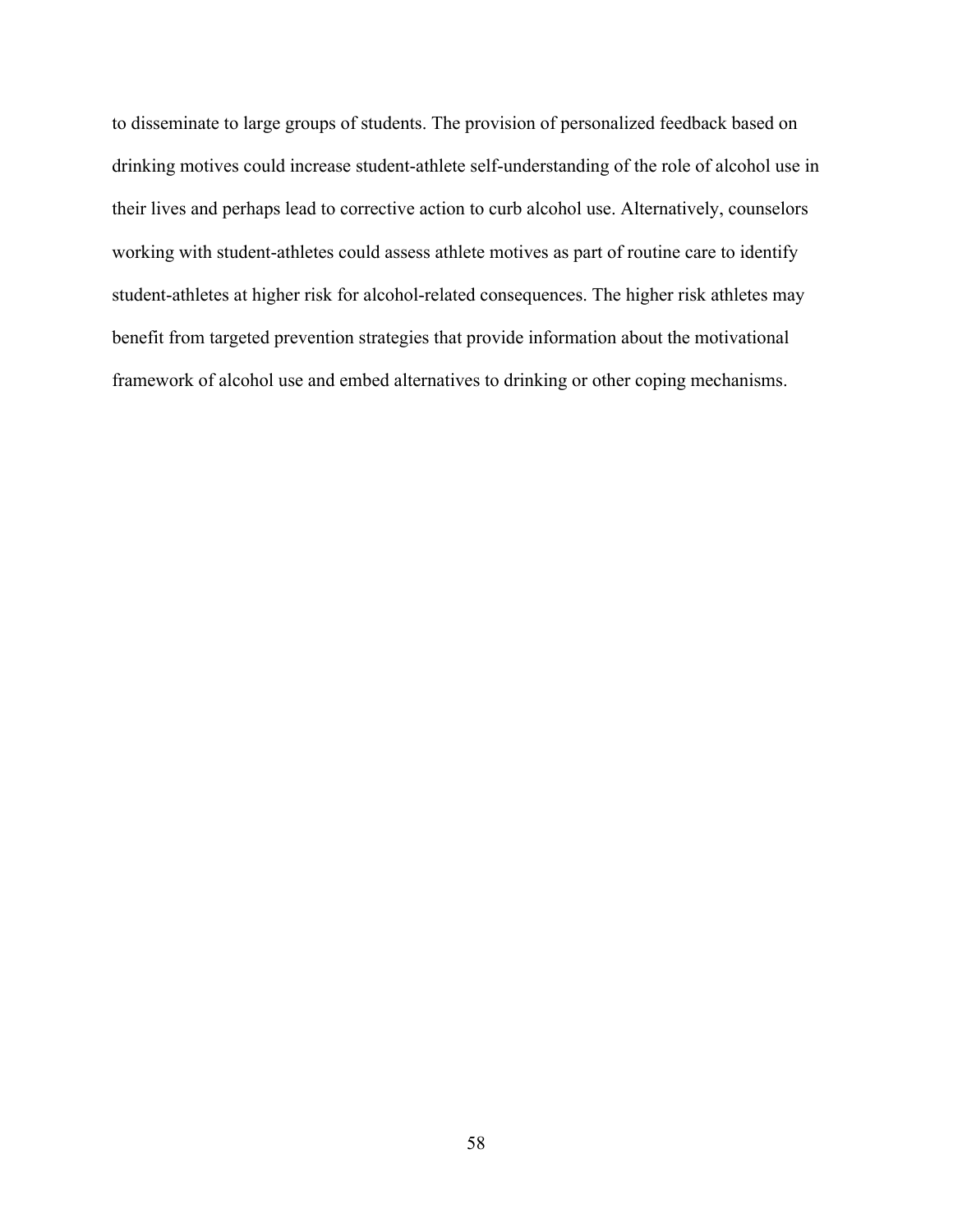## **References**

- Baer, J. S. (2002). Student factors: Understanding individual variation in college drinking. *Journal of Studies on Alcohol and Drugs*, s14, 40-53.
- Begg, D. J., Langley, J. D., Moffitt, T., & Marshall, S. W. (1996). Sport and delinquency: An examination of the deterrence hypothesis in a longitudinal study. *British Journal of Sports Medicine*, *30*, 335-341.
- Billingham, R. E., Parrillo, A. V., & Gross, W. C. (1993). Research note: Reasons given by college students for drinking: A discriminant analysis investigation. *Substance Use & Misuse*, *28*, 793-802.
- Bradizza, C. M., Reifman, A., & Barnes, G. M. (1999). Social and coping reasons for drinking: Predicting alcohol misuse in adolescents. *Journal of Studies on Alcohol and Drugs*, *60*, 491-499.
- Bradley, J. R., Carman, R. S., & Petree, A. (1991). Expectations, alienation, and drinking motives among college men and women. *Journal of Drug Education*, *21*, 27-33.
- Brenner, J., & Swanik, K. (2007). High-risk drinking characteristics in collegiate athletes. *Journal of American College Health*, *56*, 267-272.
- Carey, K. B., & Correia, C. J. (1997). Drinking motives predict alcohol-related problems in college students. *Journal of Studies on Alcohol and Drugs*, *58*, 100-105.
- Carpenter, K. M., & Hasin, D. S. (1998). Reasons for drinking alcohol: Relationships with DSM-IV alcohol diagnoses and alcohol consumption in a community sample. *Psychology of Addictive Behaviors*, *12*, 168-184.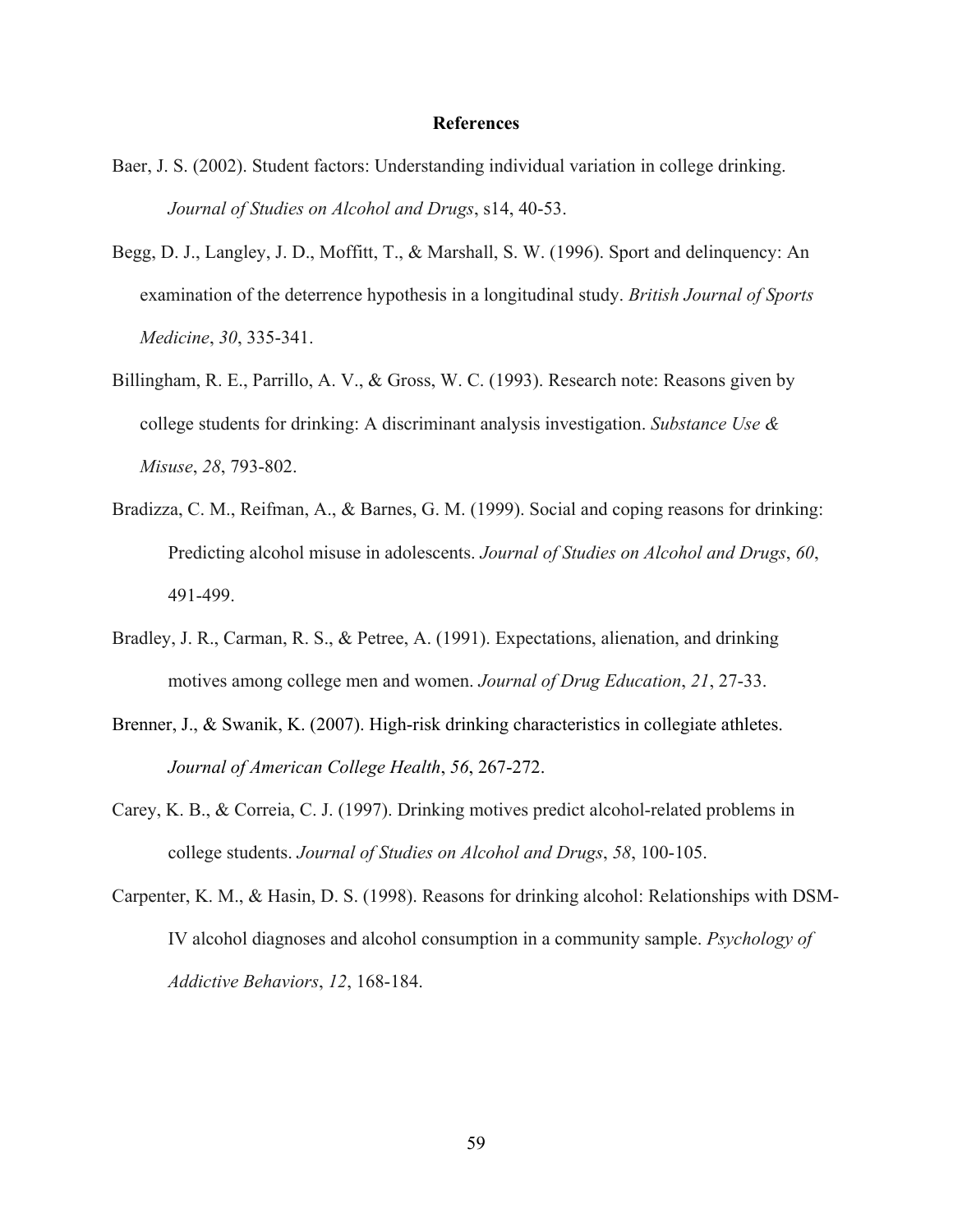- Colder, C. R., & O'Connor, R. (2002). Attention bias and disinhibited behavior as predictors of alcohol use and enhancement reasons for drinking. *Psychology of Addictive Behaviors*, *16*, 325-332.
- Cooper, M. L. (1994). Motivations for alcohol use among adolescents: Development and validation of a four-factor model. *Psychological Assessment*, *6*, 117-128.
- Cooper, M. L., Agocha, V. B., & Sheldon, M. S. (2000). A motivational perspective on risky behaviors: The role of personality and affect regulatory processes. *Journal of Personality, 68*, 1058-1088.
- Cooper, M. L., Frone, M. R., Russell, M., & Mudar, P. (1995). Drinking to regulate positive and negative emotions: A motivational model of alcohol use. *Journal of Personality and Social Psychology*, *69*, 990-1005.
- Cooper, M. L., Russell, M., Skinner, J. B., & Windle, M. (1992). Development and validation of a three-dimensional measure of drinking motives. *Psychological Assessment, 4*, 123-132.
- CORE Institute, Southwestern Illinois University. (2015). Core alcohol and drug survey. Unpublished instrument. Retrieved from: http://core.siu.edu/surveys/index.html
- Cox, W. M., & Klinger, E. (1988). A motivational model of alcohol use. *Journal of Abnormal Psychology*, *97*, 168-180.
- Crutzen, R., Kuntsche, E., & Schelleman-Offermans, K. (2013). Drinking motives and drinking behavior over time: A full cross-lagged panel study among adults. *Psychology of Addictive Behaviors*, *27*, 197-201.
- Doumas, D. M. (2013). Alcohol-related consequences among intercollegiate student athletes: The role of drinking motives. *Journal of Addictions & Offender Counseling*, *34*, 51-64.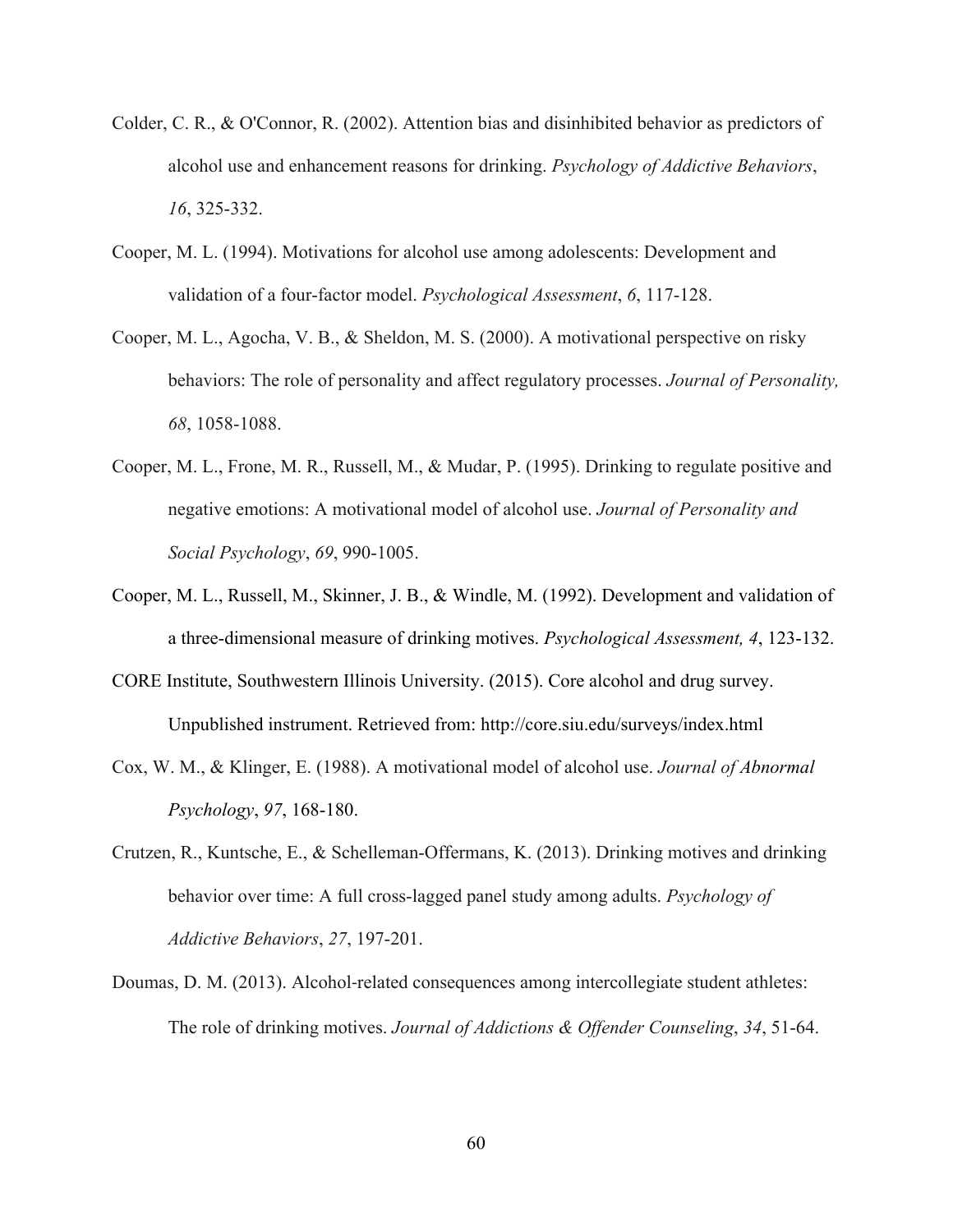- Doumas, D. M., & Midgett, A. (2015). Ethnic differences in drinking motives and alcohol use among college athletes. *Journal of College Counseling*, *18*, 116-129.
- Engels, R. C., Wiers, R., Lemmers, L. E. X., & Overbeek, G. (2005). Drinking motives, alcohol expectancies, self-efficacy, and drinking patterns. *Journal of Drug Education*, *35*, 147- 166.
- Evans, M., Weinberg, R., & Jackson, A. (1992). Psychological factors related to drug use in college athletes. *The Sport Psychologist, 6*, 24-41.
- Farber, P. D., Khavari, K. A., & Douglass, F. M. (1980). A factor analytic study of reasons for drinking: Empirical validation of positive and negative reinforcement dimensions. *Journal of Consulting and Clinical Psychology*, *48*, 780-781.
- Ford, J. A. (2007). Alcohol use among college students: A comparison of athletes and nonathletes. *Substance Use & Misuse*, *42*, 1367-1377.
- Fraley, C., & Raftery, A. E. (2002). Model-based clustering, discriminant analysis, and density estimation. *Journal of the American Statistical Association*, *97*, 611-631.
- Fraley, C., Raftery, A. E., Murphy, B. T., & Scrucca, L. (2012). *mclust version 4 for R: Normal mixture modeling for model-based clustering, classification, and density estimation* (Technical Report No. 597). Retrieved from Department of Statistics, University of Washington website: http://www.stat.washington.edu/research/reports/2012/tr597.pdf
- Grossbard, J., Hummer, J., LaBrie, J., Pederson, E., & Neighbors, C. (2009). Is substance use a team sport? Attraction to team, perceived norms, and alcohol and marijuana use among male and female intercollegiate athletes. *Journal of Applied Sport Psychology*, *21*, 247- 261.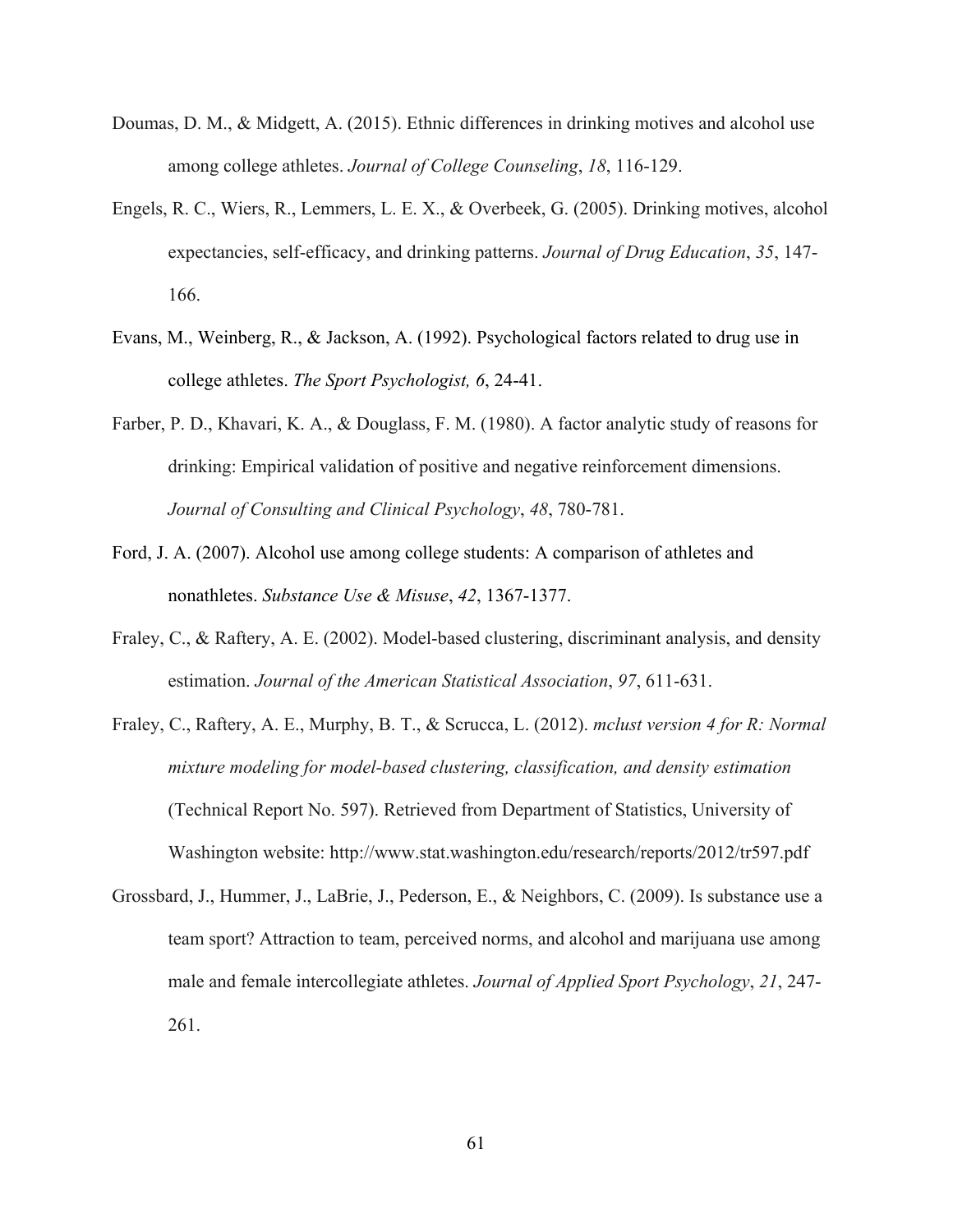- Ham, L. S., & Hope, D. A. (2003). College students and problematic drinking: A review of the literature. *Clinical Psychology Review*, *23*, 719-759.
- Heyman, S. R. (1986). Psychological problem patterns found with athletes. *Clinical Psychologist*, *39*, 68-71.

Howell, D. (2012). *Statistical methods for psychology*. Belmont, CA: Cengage Wadsworth.

- Hu, L. T., & Bentler, P. M. (1999). Cutoff criteria for fit indexes in covariance structure analysis: Conventional criteria versus new alternatives. *Structural Equation Modeling: A Multidisciplinary Journal*, *6*, 1-55.
- Johnson, A. M., Rodger, S. C., Harris, J. A., Edmunds, L. A., & Wakabayashi, P. (2005). Predictors of alcohol consumption in university residences. *Journal of Alcohol and Drug Education*, *49*, 9-18.
- Jones, B. T., Corbin, W., & Fromme, K. (2001). A review of expectancy theory and alcohol consumption. *Addiction*, *96*, 57-72.
- Kairouz, S., Gliksman, L., Demers, A., & Adlaf, E. M. (2002). For all these reasons, I do. . .drink: A multilevel analysis of contextual reasons for drinking among Canadian undergraduates. *Journal of Studies on Alcohol, 63*, 600-608.
- Karwacki, S. B., & Bradley, J. R. (1996). Coping, drinking motives, goal attainment expectancies and family models in relation to alcohol use among college students. *Journal of Drug Education*, *26*, 243-255.
- Kassel, J. D., Jackson, S. I., & Unrod, M. (2000). Generalized expectancies for negative mood regulation and problem drinking among college students. *Journal of Studies on Alcohol, 61*, 332-340.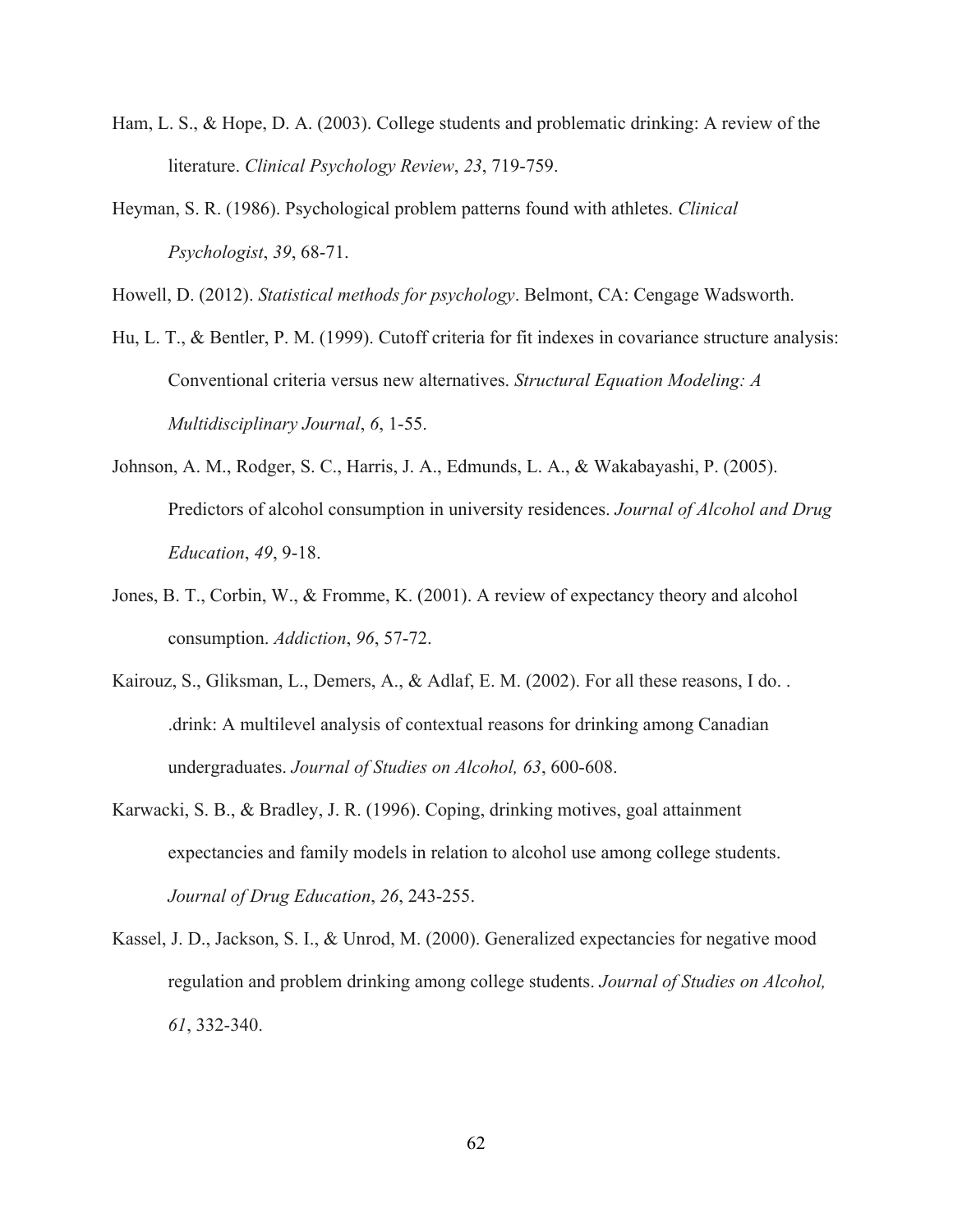- Keppel, G. (1991). *Design and analysis: A researcher's handbook (3rd ed.).* Englewood Cliffs, NAJ: Prentice-Hall, Inc.
- Klein, H. (1992). Self-reported reasons for why college students drink. *Journal of Alcohol and Drug Education, 37, 35-52*.
- Kulesza, M., Grossbard, J. R., Kilmer, J., Copeland, A. L., & Larimer, M. E. (2014). Take one for the team? Influence of team and individual sport participation on high school athlete substance use patterns. *Journal of Child & Adolescent Substance Abuse*, *23*, 217-223.
- Kuntsche, E., Knibbe, R., Gmel, G., & Engels, R. (2005). Why do young people drink? A review of drinking motives. *Clinical Psychology Review*, *25*, 841-861.
- Labouvie, E., & Bates, M. E. (2002). Reasons for alcohol use in young adulthood: Validation of a three-dimensional measure. *Journal of Studies on Alcohol and Drugs, 63*, 145-155.
- Lecci, L., MacLean, M. G., & Croteau, N. (2002). Personal goals as predictors of college student drinking motives, alcohol use and related problems. *Journal of Studies on Alcohol, 63*, 620-630.
- Leichliter, J. S., Meilman, P. W., Presley, C. A., & Cashin, J. R. (1998). Alcohol use and related consequences among students with varying levels of involvement in college athletics. *Journal of American College Health*, *46*, 257-262.
- Lisha, N. E., & Sussman, S. (2010). Relationship of high school and college sports participation with alcohol, tobacco, and illicit drug use: A review. *Addictive Behaviors*, *35*, 399-407.
- Lyvers, M., Hasking, P., Hani, R., Rhodes, M., & Trew, E. (2010). Drinking motives, drinking restraint and drinking behaviour among young adults. *Addictive Behaviors*, *35*, 116-122.
- MacLean, M. G., & Lecci, L. (2000). A comparison of models of drinking motives in a university sample. *Psychology of Addictive Behaviors*, *14*, 83-87.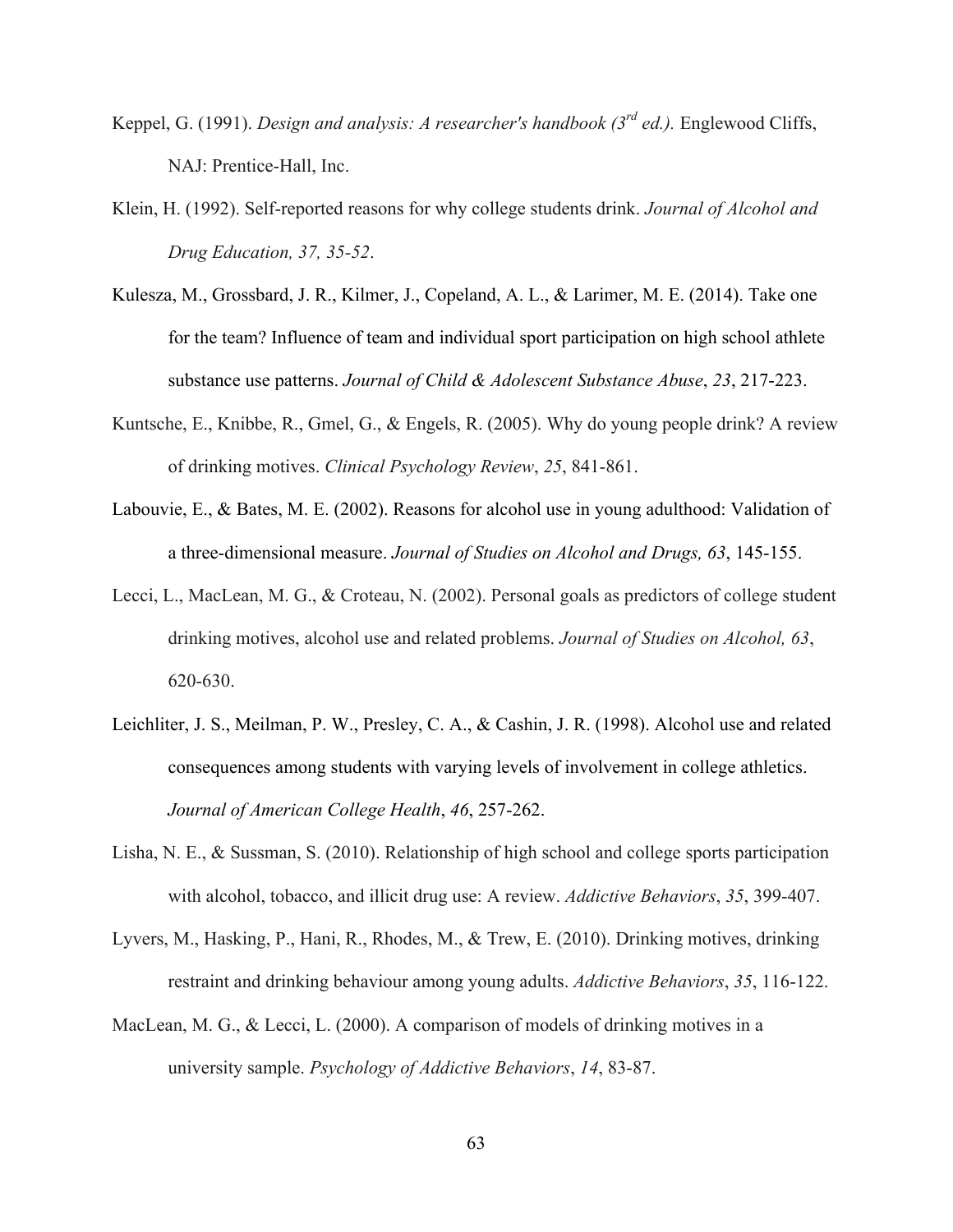- Martens, M. P., Cox, R. H., & Beck, N. C. (2003). Negative consequences of intercollegiate athlete drinking: The role of drinking motives. *Journal of Studies on Alcohol and Drugs*, *64*, 825-828.
- Martens, M. P., Cox, R. H., Beck, N. C., & Heppner, P. P. (2003). Measuring motivations for intercollegiate athlete alcohol use: A confirmatory factor analysis of the Drinking Motives Measure. *Psychological Assessment*, *15*, 235-239.
- Martens, M. P., Dams-O'Connor, K., & Beck, N. C. (2006). A systematic review of college student-athlete drinking: Prevalence rates, sport-related factors, and interventions. *Journal of Substance Abuse Treatment*, *31*, 305-316.
- Martens, M. P., Ferrier, A. G., & Cimini, M. D. (2007). Do protective behavioral strategies mediate the relationship between drinking motives and alcohol use in college students? *Journal of Studies on Alcohol and Drugs, 68*, 106-114.
- Martens, M. P., LaBrie, J. W., Hummer, J. F., & Pedersen, E. R. (2008). Understanding sportrelated drinking motives in college athletes: Psychometric analyses of the Athlete Drinking Scale. *Addictive Behaviors*, *33*, 974-977.
- Martens, M. P., & Martin, J. L. (2010). College athletes' drinking motives and competitive seasonal status: Additional examination of the Athlete Drinking Scale. *Addiction Research & Theory*, *18*, 23-32.
- Martens, M. P., Pedersen, E. R., Smith, A. E., Stewart, S. H., & O'Brien, K. (2011). Predictors of alcohol-related outcomes in college athletes: The roles of trait urgency and drinking motives. *Addictive Behaviors*, *36*, 456-464.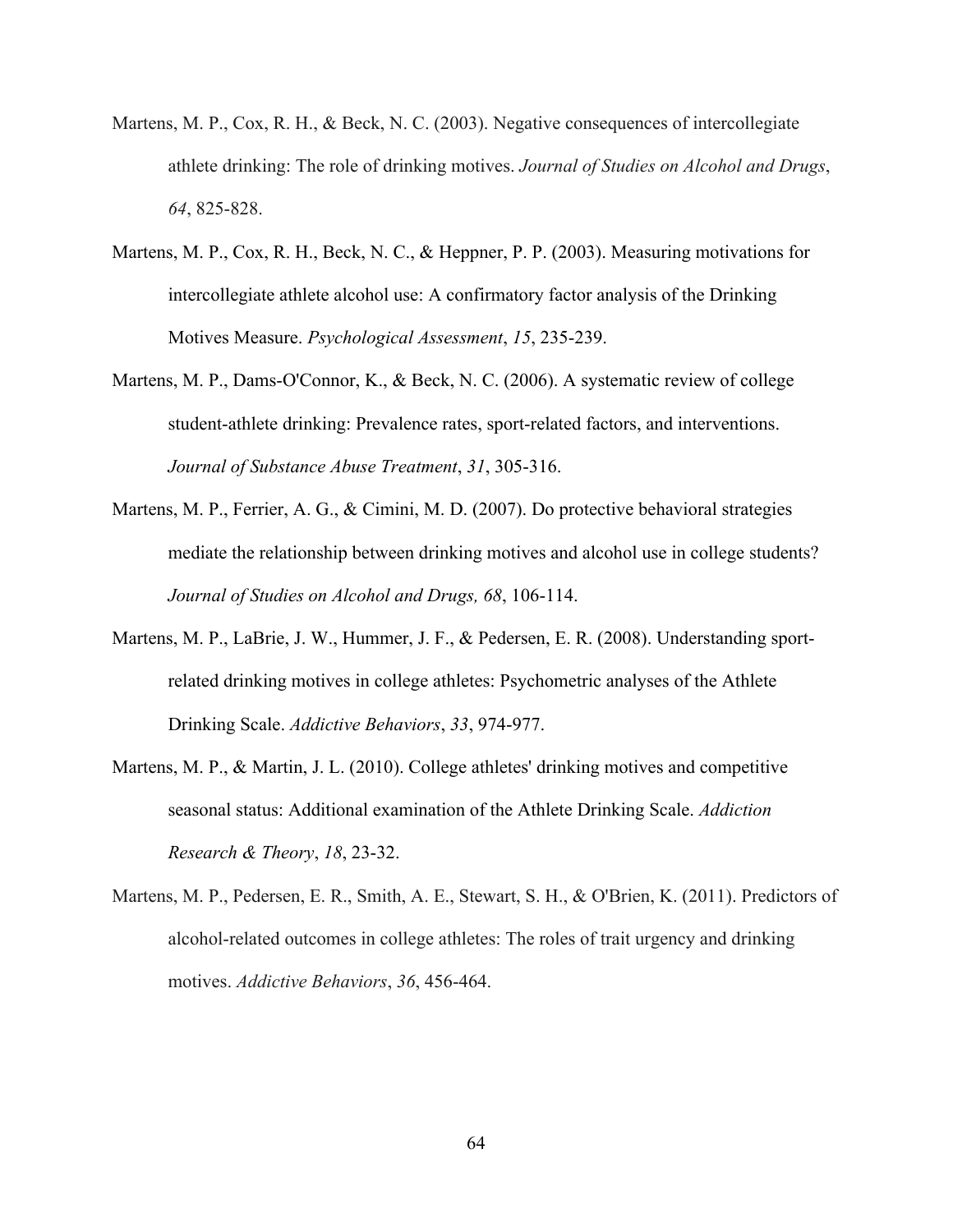- Martens, M. P., Rocha, T. L., Martin, J. L., & Serrao, H. F. (2008). Drinking motives and college students: Further examination of a four-factor model. *Journal of Counseling Psychology, 55*, 289-295.
- Martens, M. P., Watson, J. C., & Beck, N. C. (2006). Sport-type differences in alcohol use among intercollegiate athletes. *Journal of Applied Sport Psychology*, *18*, 136-150.
- Martens, M. P., Watson, J. C., Royland, E. M., & Beck, N. C. (2005). Development of the Athlete Drinking Scale. *Psychology of Addictive Behaviors*, *19*, 158-164.
- Martin, M. (1998). The use of alcohol among NCAA Division I female college basketball, softball, and volleyball athletes. *Journal of Athletic Training*, *33*, 163-167.
- Mays, D., Gatti, M. E., & Thompson, N. J. (2011). Sports participation and alcohol use among adolescents: The impact of measurement and other research design elements. *Current Drug Abuse Reviews*, *4*, 98-109.
- McCabe, S. E. (2002). Gender differences in collegiate risk factors for heavy episodic drinking. *Journal of Studies on Alcohol and Drugs, 63*, 49-56.
- McCarty, D., & Kaye, M. (1984). Reasons for drinking: Motivational patterns and alcohol use among college students. *Addictive Behaviors*, *9*, 185-188.
- Meilman, P. W., Cashin, J. R., McKillip, J., & Presley, C. A. (1998). Understanding the three national databases on collegiate alcohol and drug use. *Journal of American College Health*, *46*, 159-162.
- Miller, B. E., Miller, M. N., Verhegge, R., Linville, H. H., & Pumariega, A. J. (2002). Alcohol misuse among college athletes: Self-medication for psychiatric symptoms? *Journal of Drug Education*, *32*, 41-52.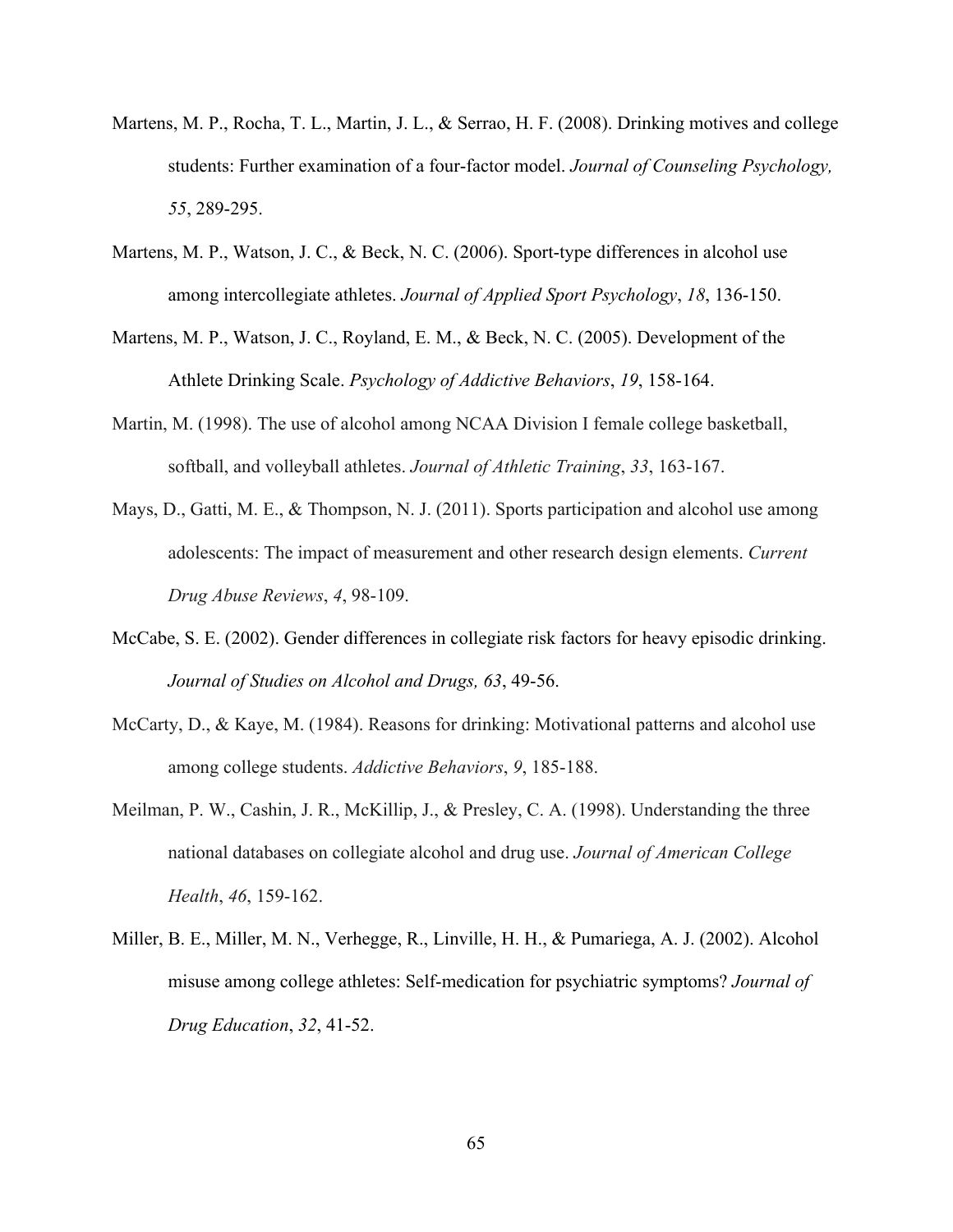- Miller, E. T., Neal, D. J., Roberts, L. J., Baer, J. S., Cressler, S. O., Metrik, J., & Marlatt, G. A. (2002). Test–retest reliability of alcohol measures: Is there a difference between internetbased assessment and traditional methods? *Psychology of Addictive Behaviors, 16*, 56-63.
- Milroy, J. J., Orsini, M. M., Wyrick, D. L., Fearnow-Kenney, M., Kelly, S. E., & Burley, J. (2014). A national study of the reasons for use and non-use of alcohol among college student-athletes by sex, race, and NCAA Division. *Journal of Alcohol and Drug Education, 58*, 67-87.
- Montgomery, R. L., Benedicto, J. A., & Haemmerlie, F. M. (1993). Personal vs. social motivations of undergraduates for using alcohol. *Psychological Reports, 73*, 960-962.
- National Collegiate Athletic Association. (2012). 2012-2013 NCAA national study of substance use habits of college student-athletes. Unpublished instrument. Retrieved from http://www.ncaa.org/sites/default/files/Instrum\_proof\_2\_291356-1vb.pdf
- National Collegiate Athletic Association. (2013). *Search for a school* [Data file]. Retrieved from http://www.ncaa.org/about/who-we-are/search-school
- National Collegiate Athletic Association. (2014). NCAA national study of substance use habits of college student-athletes. Indianapolis, IN: Author.
- National Collegiate Athletic Association. (2015). *Sport sponsorship, participation and demographics search* [Data file]. Retrieved from http://web1.ncaa.org/rgdSearch/exec/main
- Nattiv, A., Puffer, J. C., & Green, G. A. (1997). Lifestyles and health risks of collegiate athletes: A multi-center study. *Clinical Journal of Sport Medicine*, *7*, 262-272.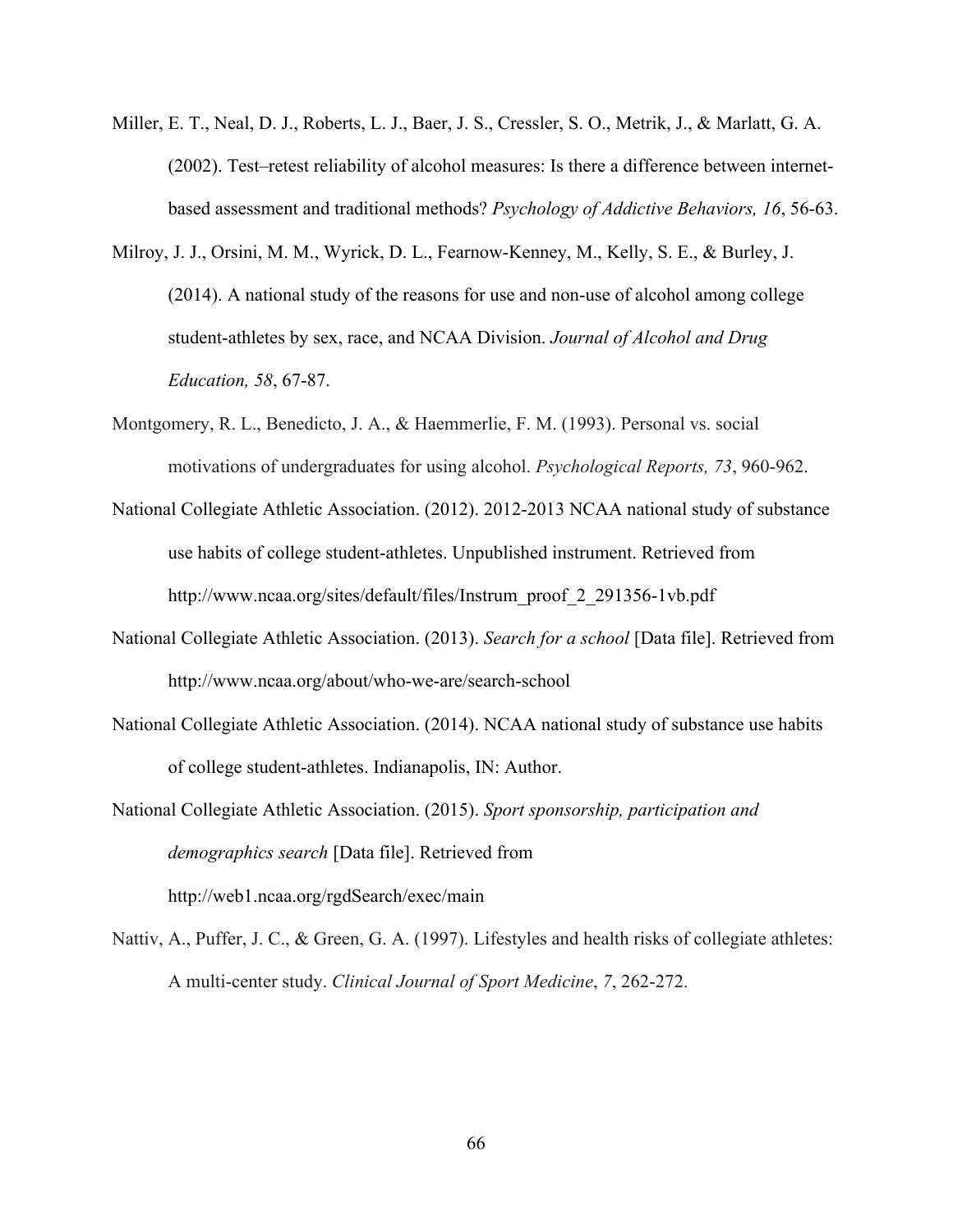- Neal, D. J., & Carey, K. B. (2004). Developing discrepancy within self-regulation theory: Use of personalized normative feedback and personal strivings with heavy-drinking college students. *Addictive Behaviors*, *29*, 281-297.
- Neighbors, C., Lee, C. M., Lewis, M. A., Fossos, N., & Larimer, M. E. (2007). Are social norms the best predictor of outcomes among heavy-drinking college students? *Journal of Studies on Alcohol and Drugs*, *68*, 556-565.
- Nelson, T. F., & Wechsler, H. (2001). Alcohol and college athletes. *Medicine and Science in Sports and Exercise, 33,* 43-47.
- Nolt, K. L., Sachs, M. L., & Brenner, J. W. (2013). The effects of collegiate head coaches' knowledge and attitudes toward alcohol consumption by student-athletes. *Journal of Multidisciplinary Research*, *5*, 7-16.
- O'Brien, K. S., Hunter, J., Kypri, K., & Ali, A. (2008). Gender equality in university sportspeople's drinking. *Drug and Alcohol Review*, *27*, 659-665.
- Perkins, H. (2002). Social norms and the prevention of alcohol misuse in collegiate contexts. *Journal of Studies on Alcohol and Drugs, 14*, 164-172.
- Read, J. P., Wood, M. D., Kahler, C. W., Maddock, J. E., & Palfai, T. P. (2003). Examining the role of drinking motives in college student alcohol use and problems. *Psychology of Addictive Behaviors*, *17*, 13-23.
- Reis, H. T., & Judd, C. M. (2000). *Handbook of research methods in social and personality psychology*. Cambridge, UK: Cambridge University Press.
- Rutledge, P. C., & Sher, K. J. (2001). Heavy drinking from the freshman year into early young adulthood: The roles of stress, tension-reduction drinking motives, gender and personality. *Journal of Studies on Alcohol and Drugs*, *62*, 457-466.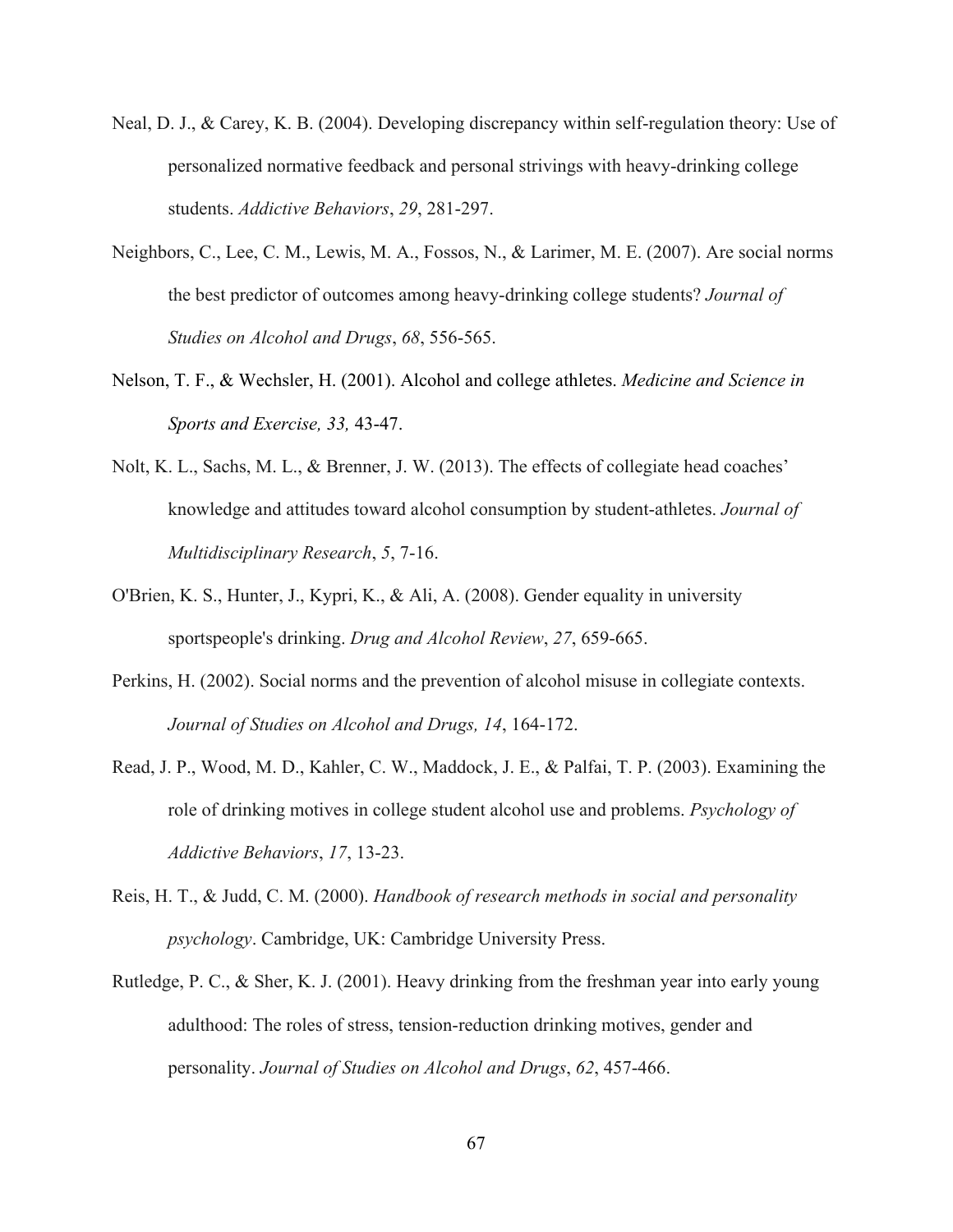- Selby, R., Weinstein, H. M., & Bird, T. S. (1990). The health of university athletes: Attitudes, behaviors, and stressors. *Journal of American College Health*, *39*, 11-18.
- Serrao, H. F., Martens, M. P., Martin, J. L., & Rocha, T. L. (2008). Competitiveness and alcohol use among recreational and elite collegiate athletes. *Journal of Clinical Sport Psychology*, *2*, 205-215.
- Simons, J., Correia, C. J., & Carey, K. B. (2000). A comparison of motives for marijuana and alcohol use among experienced users. *Addictive Behaviors, 25*, 153–160.
- Steiger, J. H. (2007). Understanding the limitations of global fit assessment in structural equation modeling. *Personality and Individual differences*, *42*, 893-898.
- Stewart, S. H., Loughlin, H. L., & Rhyno, E. (2001). Internal drinking motives mediate personality domain—drinking relations in young adults. *Personality and Individual Differences*, *30*, 271-286.
- Stewart, C., & Power, T. G. (2002). Identifying patterns of adolescent drinking: A tri-ethnic study. *Journal of Studies on Alcohol, 63*, 156-168.
- Stewart, S. H., Zeitlin, S. B., & Samoluk, S. B. (1996). Examination of a three-dimensional drinking motives questionnaire in a young adult university student sample. *Behaviour Research and Therapy, 34,* 61-71.
- Storch, E. A., Storch, J. B., Killiany, E. M., & Roberti, J. W. (2005). Self-reported psychopathology in athletes: A comparison of intercollegiate student-athletes and nonathletes. *Journal of Sport Behavior, 28*, 86-98.
- Thombs, D. L., Beck, K. H., & Pleace, D. J. (1993). The relationship of social context and expectancy factors to alcohol use intensity among 18 to 22 year-olds. *Addiction Research & Theory*, *1*, 59-68.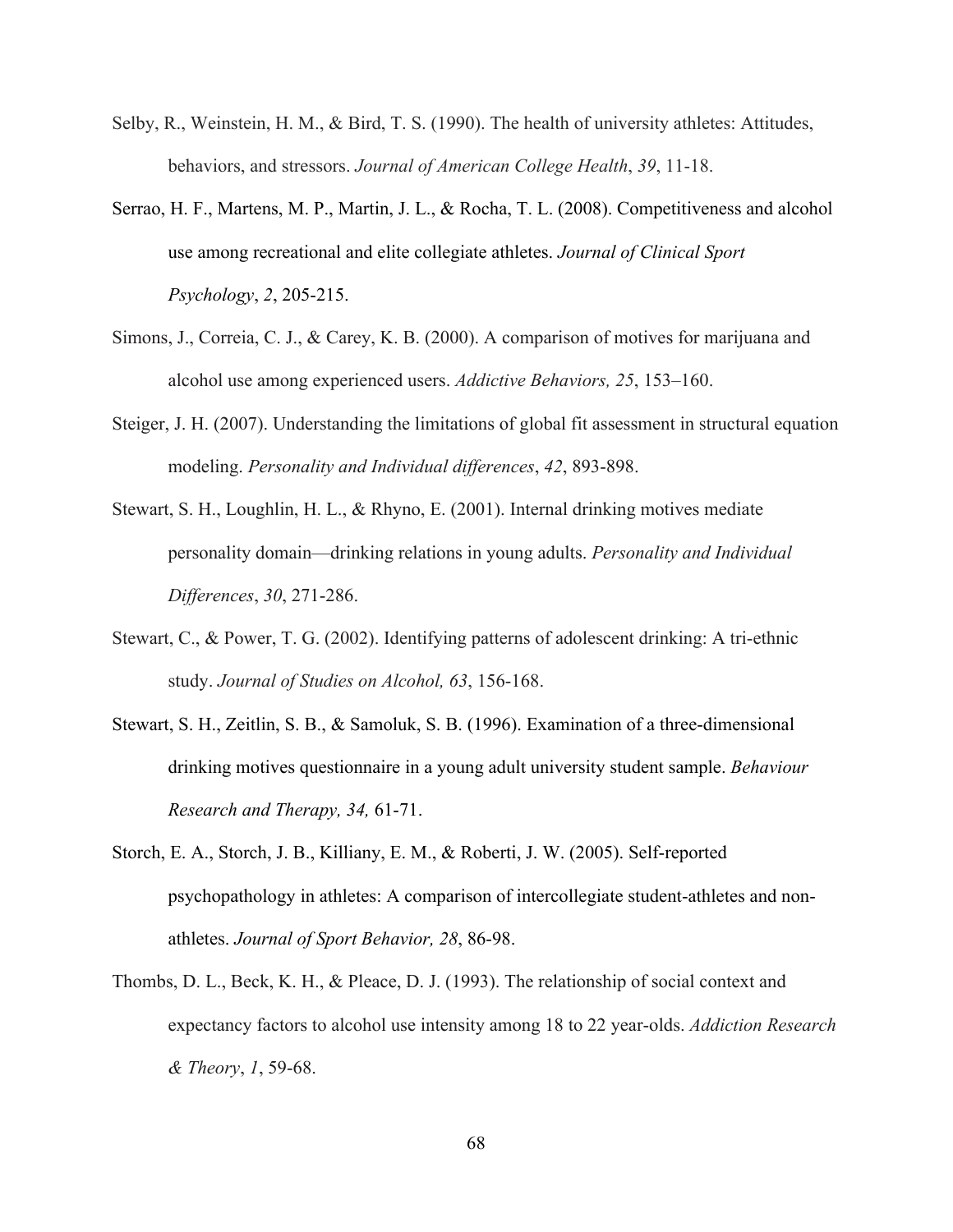- Turrisi, R., Mallett, K. A., Mastroleo, N. R., & Larimer, M. E. (2006). Heavy drinking in college students: Who is at risk and what is being done about it? *The Journal of General Psychology*, *133*, 401-420.
- Wechsler, H., Davenport, A. E., Dowdall, G. W., Grossman, S. J., & Zanakos, S. I. (1997). Binge drinking, tobacco, and illicit drug use and involvement in college athletics. *Journal of American College Health, 45*, 195-200.
- Wechsler, H., Lee, J. E., Kuo, M., Seibring, M., Nelson, T. F., & Lee, H. (2002). Trends in college binge drinking during a period of increased prevention efforts. *Journal of American College Health*, *50*, 203-217.
- Weinberger, D. A., & Bartholomew, K. (1996). Social-emotional adjustment and patterns of alcohol use among young adults. *Journal of Personality*, *64*, 495-527.
- White, H. R., & Labouvie, E. W. (1989). Towards the assessment of adolescent problem drinking. *Journal of Studies on Alcohol, 50*, 30-37.
- Wilson, G. S., Pritchard, M. E., & Schaffer, J. (2004). Athletic status and drinking behavior in college students: The influence of gender and coping styles. *Journal of American College Health, 52,* 269-273.
- Windle, M., & Windle, R. C. (1996). Coping strategies, drinking motives, and stressful life events among middle adolescents: Associations with emotional and behavioral problems and with academic functioning. *Journal of Abnormal Psychology, 105*, 551-560.
- Yusko, D. A., Buckman, J. F., White, H. R., & Pandina, R. J. (2008). Alcohol, tobacco, illicit drugs, and performance enhancers: A comparison of use by college student athletes and nonathletes. *Journal of American College Health*, *57*, 281-290.

Zamboanga, B. L., & Ham, L. S. (2008). Alcohol expectancies and context-specific drinking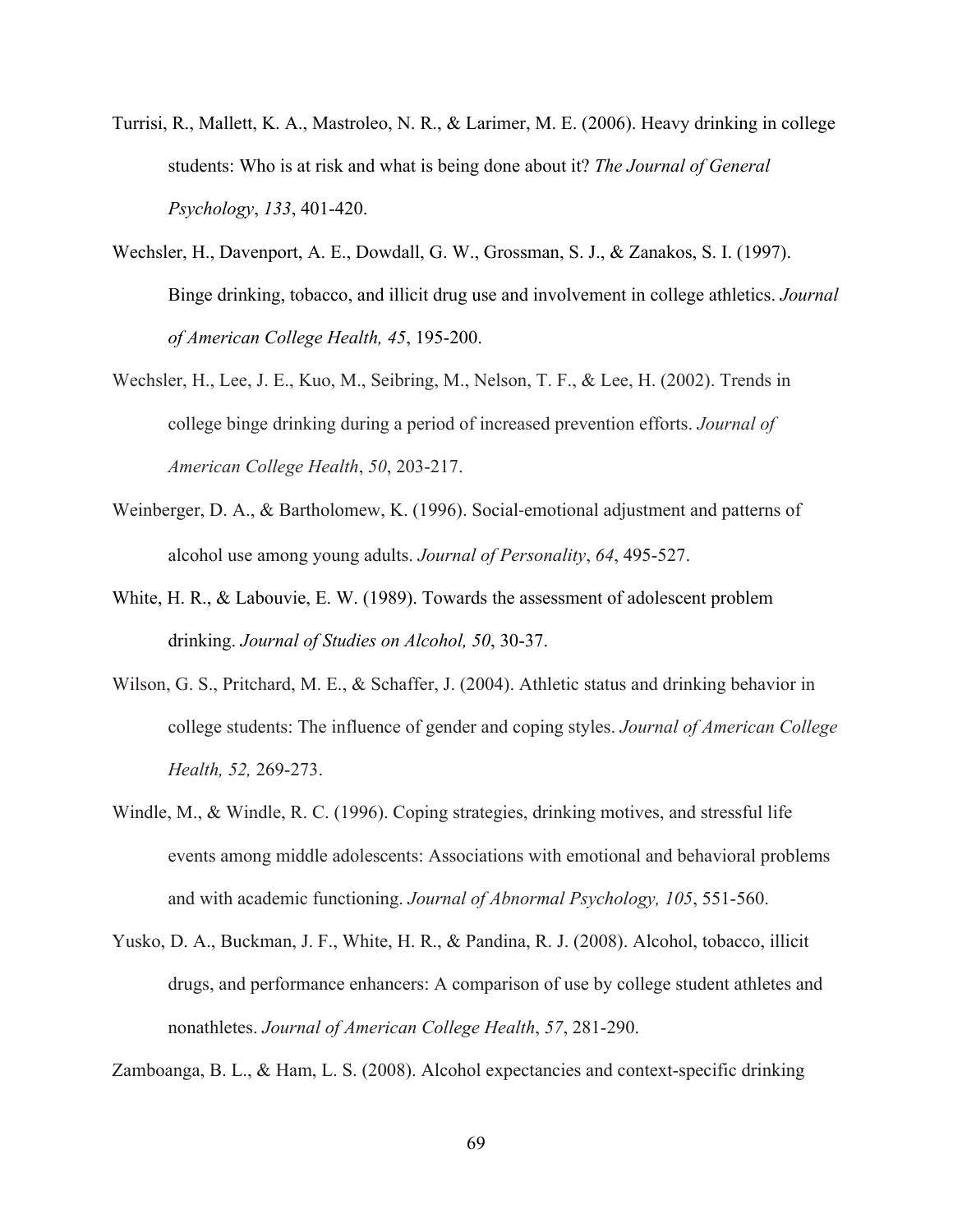behaviors among female college athletes. *Behavior Therapy*, *39*, 162-170.

- Zamboanga, B. L., Horton, N. J., Leitkowski, L. K., & Wang, S. C. (2006). Do good things come to those who drink? A longitudinal investigation of drinking expectancies and hazardous alcohol use in female college athletes. *Journal of Adolescent Health*, *39*, 229-236.
- Zhou, J., & Heim, D. (2014). Sports and spirits: A Systematic qualitative review of emergent theories for student-athlete drinking. *Alcohol and Alcoholism*, *49*, 604-617.
- Zhou, J., O'Brien, K. S., & Heim, D. (2014). Alcohol consumption in sportspeople: The role of social cohesion, identity and happiness. *International Review for the Sociology of Sport*, *49*, 278-293.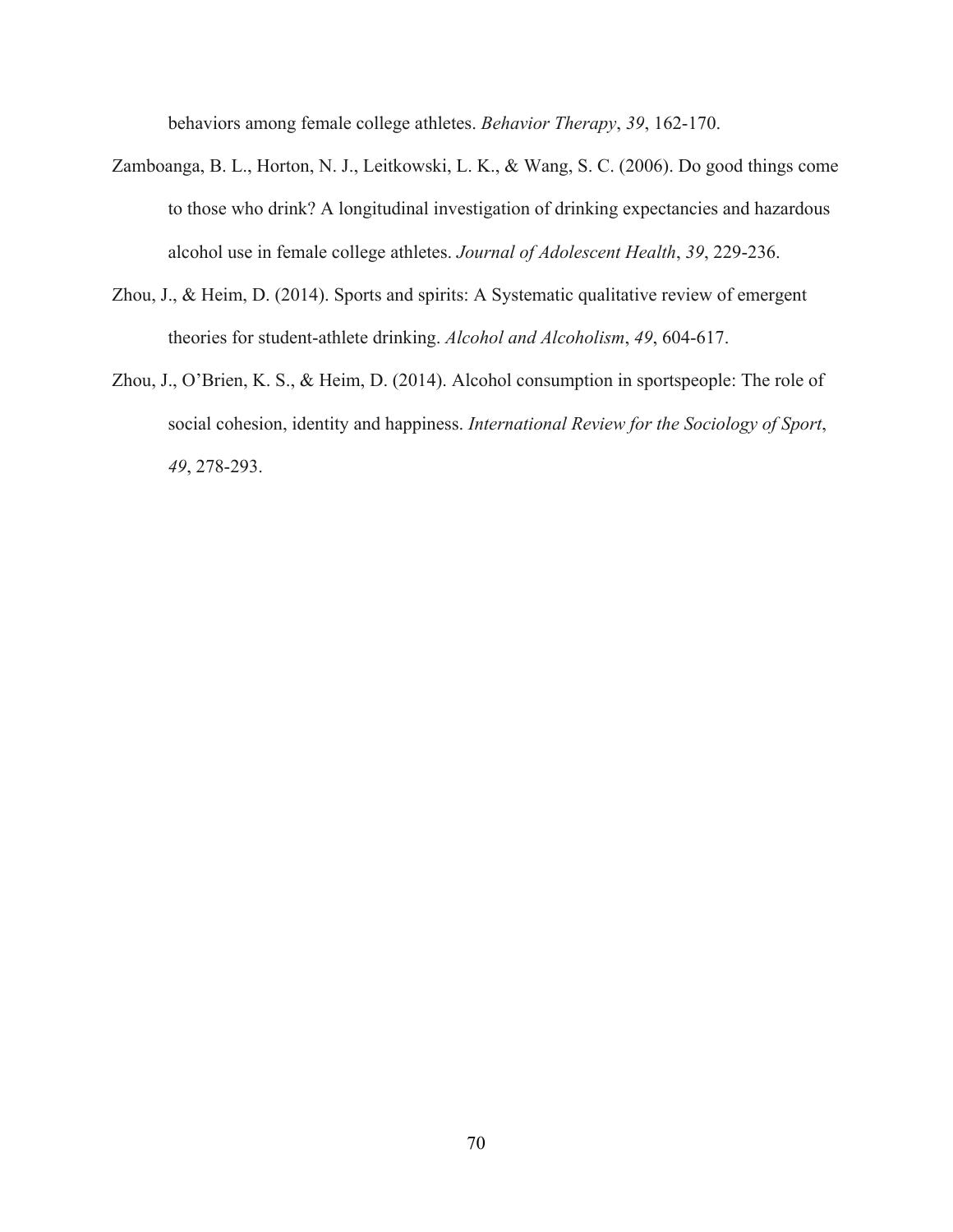## **Curriculum Vitae**

#### **MICHELLE PITTS Pittsm2@unlv.nevada.edu**

#### **EDUCATION**

- **Ph.D.,** Clinical Psychology, University of Nevada, Las Vegas (APA-Accredited)Expected 2017 **Dissertation:** Athlete alcohol use and alcohol-related consequences: The role of drinking motives Chair: Brad Donohue, Ph.D.
- **M.A.,** Psychology, University of Nevada, Las Vegas August 2014 **Thesis:** Development and testing of the Home Safety and Beautification Checklist with mothers referred for child neglect and substance abuse Chair: Brad Donohue, Ph.D.
- **B.A.,** Psychology, University of California, Santa Barbara June 2008 Graduated with Honors

#### **PRE-DOCTORAL INTERNSHIP**

**VA Boston Healthcare System Psychology Internship Training Program** Aug. 2016 – Aug. 2017 **Brocton Substance Abuse Spectrum match rotation** Boston, MA

#### **PRACTICUM TRAINING**

#### **VA Southern Nevada Healthcare System,** July 2015–Present

**Polytrauma Clinic** Supervisor: Carl D. Williams, Ph.D.

- Las Vegas, NV 16 to 20 hours per week
- Implemented brief evidence-based treatments for concomitant mental health and traumatic brain injury, as well as medical pain and diminished physical capacity.
- Therapeutic approaches utilized: CBT, CBT for Insomnia, Cognitive Processing Therapy, and Motivational Interviewing.
- Mental health consultation and liaison services to screen, increase motivation, and refer for longerterm or specialty mental health treatment. Interprofessional team approach to care with treatment team and case conference meetings.
- Integrated screening and treatment monitoring assessments such as the BAI, BDI-II, and PCL-S.
- Conducted neuropsychological assessments with clients at varying severity of brain injury.
- Weekly individual supervision. Training in and supervision of diagnostic interviews, treatment planning, and session notes within the CPRS medical records system.

# **VA Southern Nevada Healthcare System,** Aug. 2014–July 2015

**Addictive Disorders Treatment Program** Supervisor: Carl D. Williams, Ph.D.

- Implemented evidence-based treatments for substance use disorders, post-traumatic stress disorder, and other co-occurring diagnoses. Therapeutic approaches utilized: CBT for Substance Use Disorders and adapted for Gambling Use Disorder, Cognitive Processing Therapy, DBT, Motivational Interviewing, and Seeking Safety.
- Co-led several weekly groups including Gambling Group, Seeking Safety group for co-occurring PTSD and substance use, and Pain Management for psychiatric inpatients.

Las Vegas, NV 16 to 20 hours per week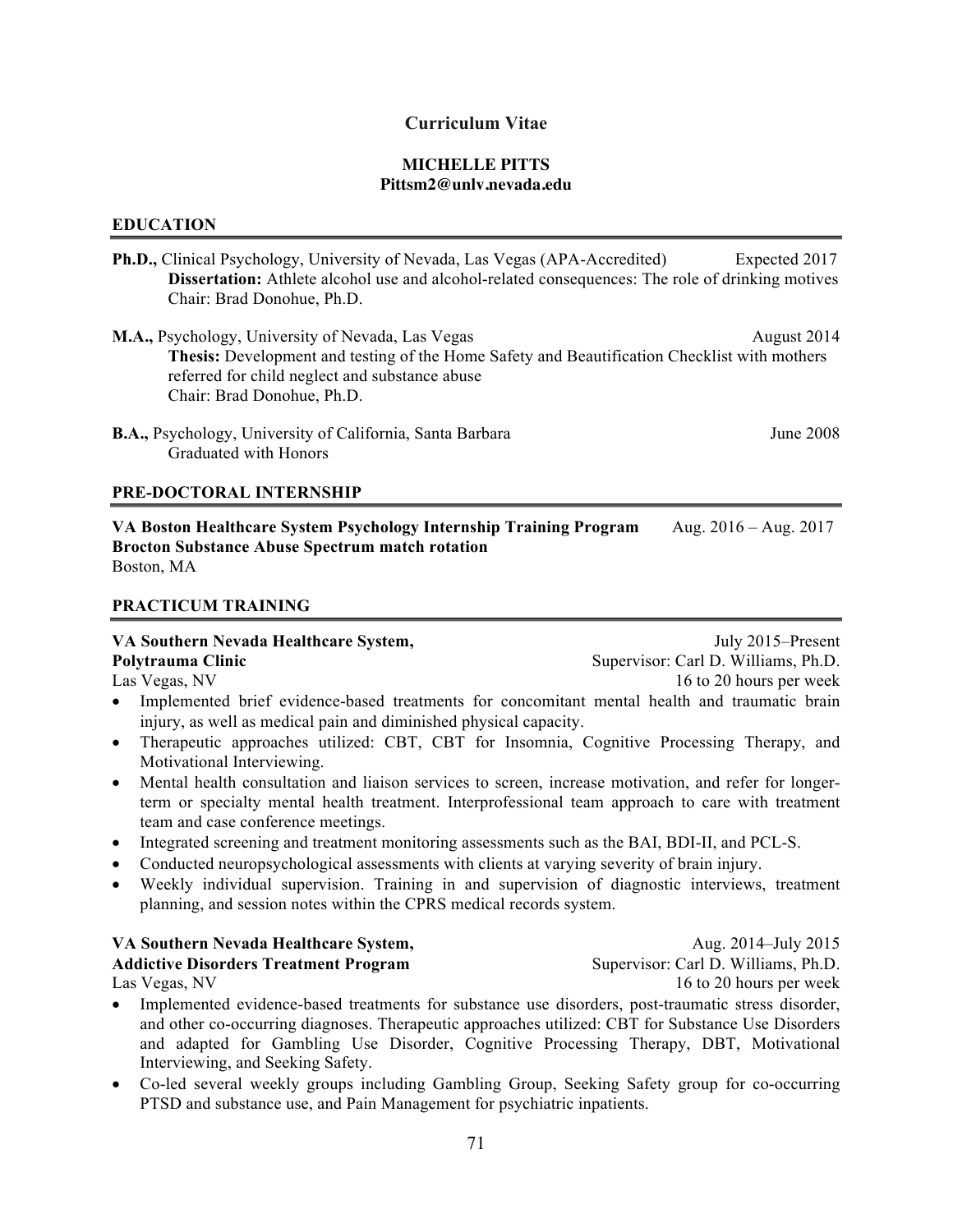- Frequently utilized screening and treatment monitoring assessments such as the BDI-II, PTSD Checklist, and South Oaks Gambling Screen.
- Conducted comprehensive psychological assessments with a wide range of referral questions including differential diagnoses for personality assessments, ADHD, Autism Spectrum, dementia, and psychological competency.
- Weekly individual and group supervision. Training in and supervision of diagnostic interviews, treatment planning, and session notes within the CPRS medical records system. Supervision also included in-vivo and group therapy observations.

### **VA Southern Nevada Healthcare System,** Aug. 2013–Aug. 2014 **Primary Care Integration Program** Supervisor: Sarah Raymond, Ph.D.

- 
- Implemented evidence-based treatments for a range of mental health and medical concerns in a comprehensive care model. Approaches emphasized: CBT, Cognitive Processing Therapy, DBT, and MI.
- Conducted clinical intake assessments and collaborative treatment planning.
- Co-led a 10-week DBT skills group for female veterans with Jeffrey Wood, Psy.D.
- Weekly individual supervision for individual and, separately, group therapy, and weekly case conference meetings.

# **Departmental Community Mental Health Clinic Community Aug. 2012–Aug. 2013**

University of Nevada, Las Vegas Supervisor: Jason Holland, Ph.D. August-May Las Vegas, NV Noelle Lefforge, Ph.D. May-August

12 to 16 hours per week

- Long-term individual therapy with a caseload of approximately 5-8 clients per week in an outpatient psychology department-sponsored mental health training clinic. Diagnoses included personality disorders, affective disorders, anxiety disorders, and adjustment disorders. Primary theoretical approach utilized included DBT and interpersonal process therapy.
- Supervision consisted of weekly individual and group meetings with digital video review. Also attended weekly practicum seminars, which included didactic, group supervision, and case conference components.

# **Psychological Assessment & Testing Clinic Aug. 2012–May 2015**

Las Vegas, NV Secondary Supervisor: Stephen Benning, Ph.D.

- University of Nevada, Las Vegas Supervisor: Michelle G. Paul, Ph.D.
- Conducted neuropsychological, psychoeducational, personality, and intellectual assessments using a flexible battery with adults and children referred from the community and the School of Medicine in an outpatient psychology department-sponsored mental health training clinic.
- Further responsibilities included interviewing, scoring, interpretation, integrated report writing, differential diagnosis, and provision of feedback to clients.
- Comprehensive integrated assessment cases completed with a range of referral questions including ADHD, psychopathy, oppositional defiant disorder, and intellectual giftedness.
- Supervision included reviewing cases, joint determination of assessment battery and interpretation of results, report revisions, and discussion of feedback.

# **SUPPLEMENTAL PRACTICUM TRAINING**

**Las Vegas Recovery Center** May 2015–Aug. 2015 Las Vegas, NV Supervisor: Daniel Shiode, Psy.D. 10 hours per week

Las Vegas, NV 14 to 16 hours per week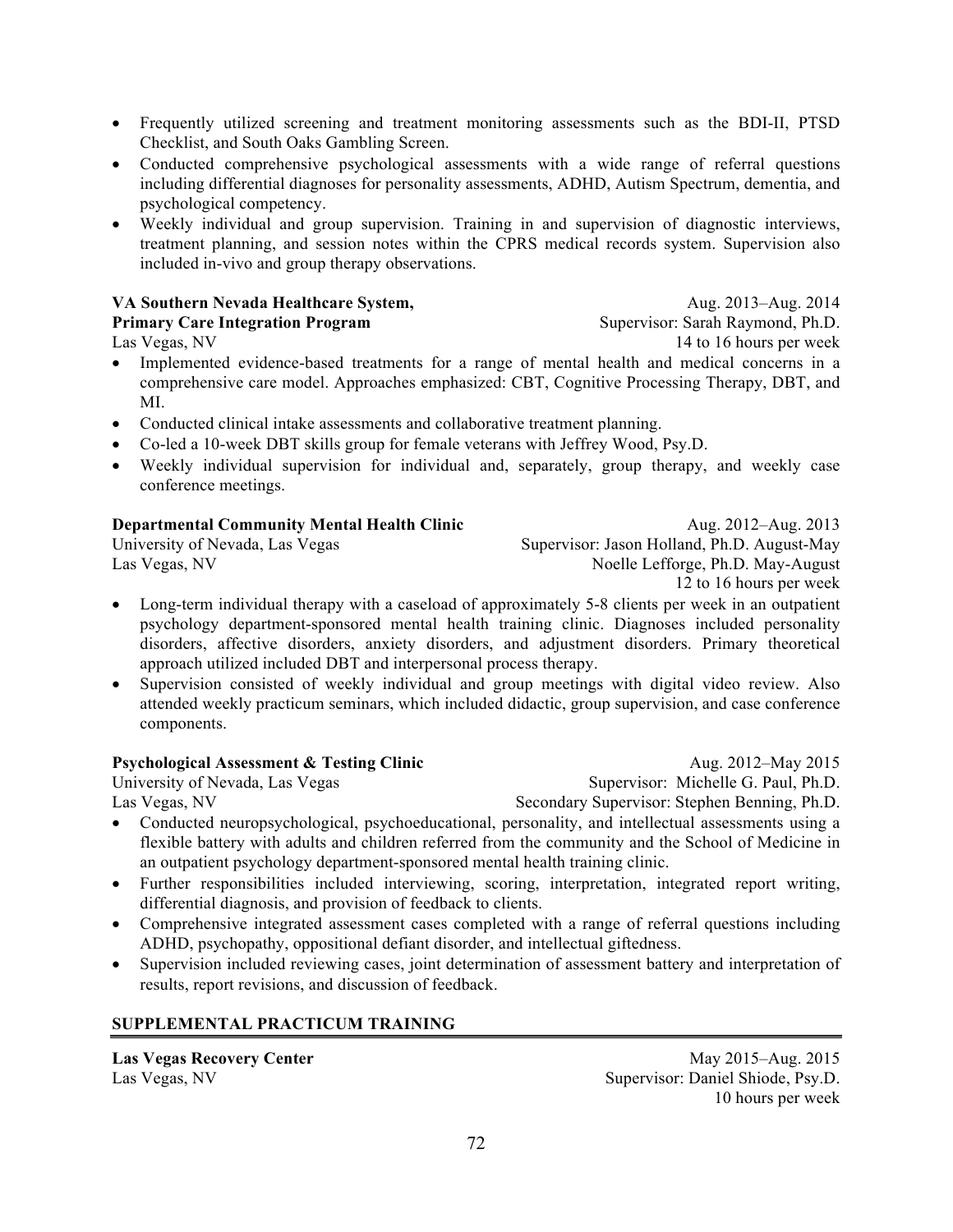- Implemented brief and milieu-based therapies for clients in residential treatment for chronic pain recovery and addiction to opiate-based pharmacological treatments. Primary approaches utilized: DBT and Motivational Interviewing to address a variety of client needs for pain recovery and concomitant personality, anxiety, and affective disorders.
- Co-led weekly Pain Recovery group with head physician, Mel Pohl, M.D.
- Supervision consisted of weekly individual and interprofessional group meetings.

**Surgical Weight Control Center Aug. 2014–July 2015** Las Vegas, NV Supervisor: Lindsey Ricciardi, Ph.D. Up to 4 hours per week

- Conducted pre-operative psychological evaluations for bariatric surgery candidates focused on psychological and behavioral wellness and medical adherence.
- Led monthly therapeutic group with clientele at various stages post-bariatric surgery. Focused on behavioral and emotional aspects related to adherence to long-term post surgery recommendations.
- Supervision consisted of individual meetings.

## **The Optimum Performance Program in Sports** Aug. 2012–July 2014

University of Nevada, Las Vegas Supervisor: Brad Donohue, Ph.D. Up to 10 hours per week

- Assisted in development and refinement of a significant-other supported behavioral treatment for collegiate athletes with substance use disorders as part of a NIDA-funded RCT.
- Conducted manualized 12 session evidence-based treatment (Family Behavior Therapy) to control substance use and improve athletic performance for Division I athletes.
- Weekly individual and group supervision, as well as audiotape review for treatment adherence.

## **PROVISION OF SUPERVISION**

### **Departmental Community Mental Health Clinic**

University of Nevada, Las Vegas *Supervisor-in-Training*

- Supervised two beginning practicum students for two consecutive summer terms. Concurrent enrollment in Intro to Supervision course in the summer of 2014.
- Received weekly supervision of supervision, group supervision of supervision, and utilized digital video review of my provision of supervision.

## **RESEARCH**

## **Family Research and Services** August 2011–Present

University of Nevada, Las Vegas Advisor: Brad Donohue, Ph.D.

Summer, 2014 and 2015

Supervisors: Michelle Paul, Ph.D. and Noelle Lefforge, Ph.D**.** 

Study (dissertation): NCAA athlete alcohol use grant

- Project development and grant application of a study examining general and athlete-specific drinking motives in predicting profiles of heavy alcohol use and alcohol-related negative consequences among collegiate softball athletes.
- Multilevel modeling techniques to examine drinking motives within and between teams.
- Responsibilities also included IRB application, participant recruitment, survey development, and data analyses. Participant recruitment activities resulted in 897 student-athlete participants.
	- o Sub-study: Creation and initial psychometric validation of a novel measure to assess head coach attitudes and behaviors regarding athlete alcohol use.
		- § Study examined the influence of coach attitudes and behaviors on the alcohol use of athletes on their teams.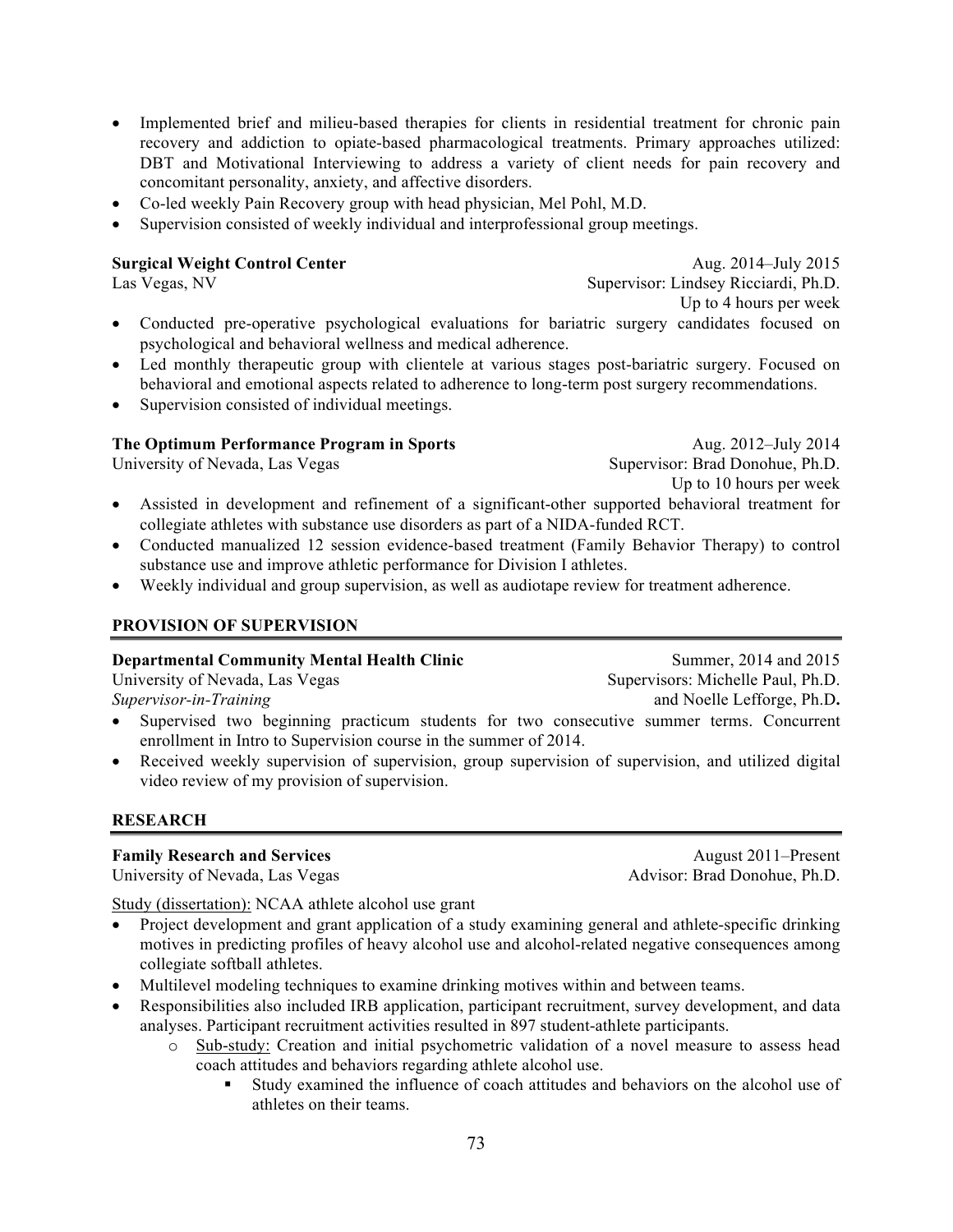Study: Evaluation of Family Behavior Therapy in collegiate athletes (NIDA funded R01 grant, 1R01DA031828)

- Research coordinator for study evaluating the efficacy of Family Behavior Therapy for substance abuse adapted for collegiate athletes. Supervised data management, outcomes assessments, treatment adherence, IRB, participant incentives, quality assurance, and research meetings.
- Supervised and mentored a team of undergraduate research assistants.
	- o Sub-study: Alcohol prevention for freshman athletes (Alcohol Beverage Medical Research funded).
		- § Assisted in participant recruitment, collected participant pre- and post-intervention data, assisted in the development of the prevention intervention, and implemented alcohol prevention intervention with athletes.

Study: Concurrent drug abuse treatment and HIV prevention in child neglecting mothers, NIDA funded R01 grant (DA020548-01A1)

- Assisted in preparing data and intervention components for dissemination of study evaluating treatment for substance-abusing mothers identified by Child Protective Services to participate in a therapeutic program.
- Assisted in grant writing to further develop and study the outcomes of Family Behavior Therapy in different populations. Mentored undergraduate research assistants.
	- o Sub-study (thesis): Examination of the psychometric properties of a novel home safety assessment to utilize in treatment planning for remediation of child safety hazards in the homes of mothers involved in CPS treatment services for child neglect.

**Central Recovery Services** May 2013–October 2013 Las Vegas, NV Advisor: Noelle Lefforge, Ph.D.

• Provided assistance in data consultation project on assessment of program outcomes of substance abuse and chronic pain recovery treatment. Consulted on improvements for measurement of outcomes and program sustainability.

### **GRANT INVOLVEMENT**

### **Family Behavior Therapy for Collegiate Athletes** (1R01DA031828)

*Grant Coordinator* Funding Agency: National Institutes on Drug Abuse. Principal Investigator: Brad Donohue, Ph.D. \$1,998,000.

## **Athlete Alcohol Use Graduate Student Research Grant**

*Student Investigator*  Funding Agency: National Collegiate Athletics Association Sport Science Institute \$7,500.

### **Great Plays Alcohol Abuse Prevention**

*Prevention Educator* Funding Agency: Alcohol Beverage Medical Research. Principal Investigator: Brad Donohue, Ph.D. \$30,000.

### **Concurrent Drug Abuse Treatment and HIV Prevention in Child Neglecting Mothers**

(1R01DA020548) *Project Coordinator*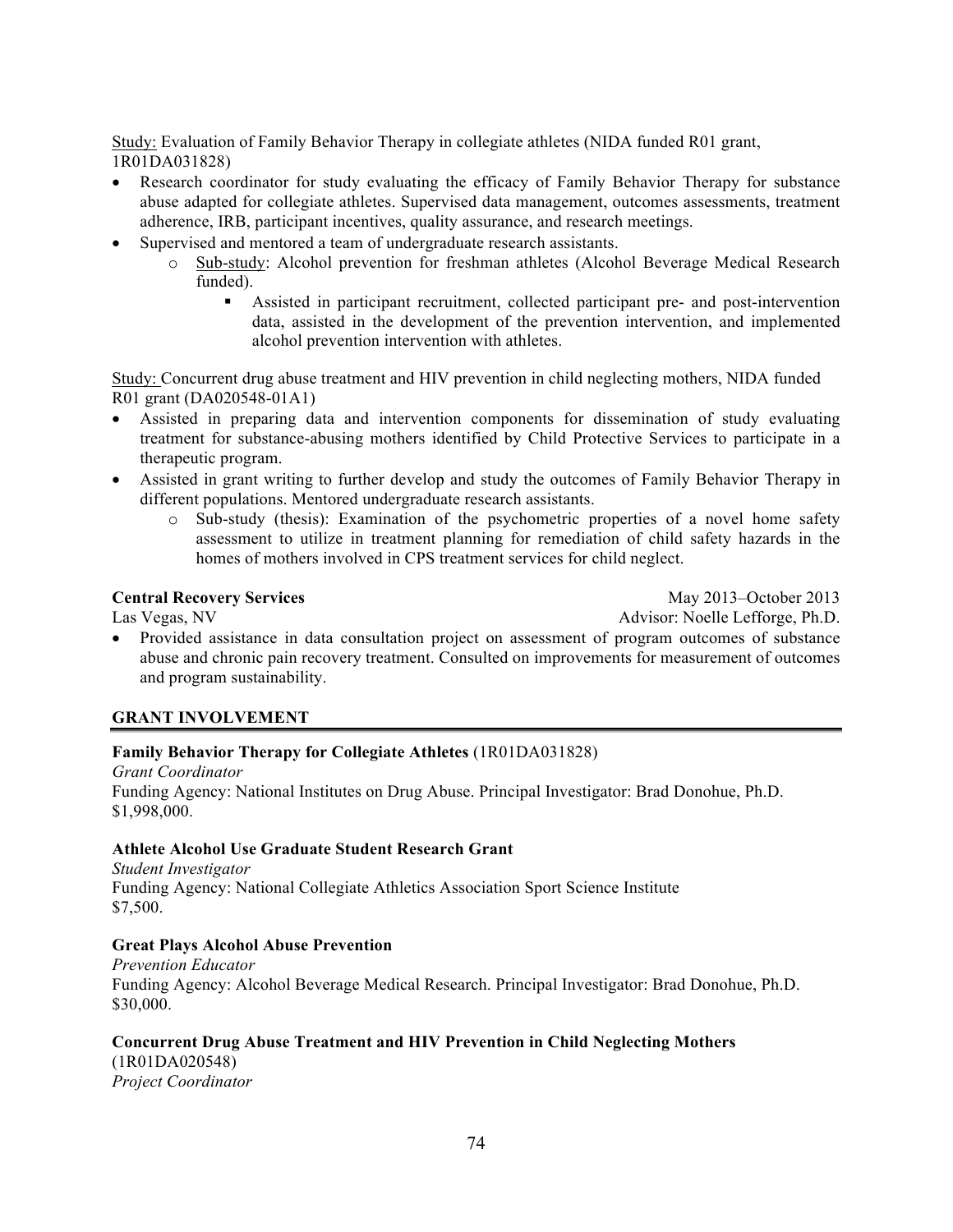Funding Agency: National Institutes on Drug Abuse. Principal Investigator: Brad Donohue, Ph.D. \$1,350,000.

#### **PUBLICATIONS AND PRESENTATIONS**

#### **Manuscripts Published**

- Donohue, B., **Pitts, M.**, Chow, G., Benning, S., Soto-Nevarez, A., Plant, C., & Allen, D. N. (2015). Development and initial psychometric examination of the Home Safety and Beautification Assessment in mothers referred to treatment by child welfare agents. *Psychological Assessment.* Advance online publication. doi.org/10.1037/pas0000197
- **Pitts, M.**, Donohue, B., Schubert, K. N., Chow, G. M., Loughran, T., & Gavrilova, Y. (2015). A systematic case examination of The Optimum Performance Program in Sports in a combat sport athlete. *Clinical Case Studies, 14*, 178-190.
- Donohue, B., Chow, G. M., **Pitts, M.**, Loughran, T., Schubert, K. N., Gavrilova, Y., & Allen, D. N. (2015). Piloting The Optimum Performance Program in Sports: A family-supported approach to concurrently enhancing mental health and sport performance in athletes. *Clinical Case Studies, 14,* 159-177.
- Chow, G. M., Donohue, B., **Pitts, M.**, Loughran, T., Schubert, K. N., Gavrilova, Y., & Diaz, E. (2015). Results of a single case controlled study of The Optimum Performance Program in Sports in a collegiate cheer and dance athlete. *Clinical Case Studies, 14*, 191-209.
- Donohue, B., **Pitts, M**., Gavrilova, Y., Ayarza, A., & Cintron, K. (2013). A culturally sensitive approach to treating substance abuse in athletes using evidence-supported methods. *Journal of Clinical Sport Psychology*, *7*, 98-119.

#### **Book Chapters**

Urgelles, J., **Pitts, M.**, & Gorog, L. (in press). Hispanic children and integrated care. In L. T. Benuto & B. Leany (Eds.), *Enhancing behavioral health in Hispanic populations: Eliminating disparities through integrated behavioral and primary care.* New York, NY: Springer.

#### **Conference Verbal Presentations**

- Chow, G. M., **Pitts, M**., & Yang, Y. (2015, October). *The influence of collegiate softball coaches on the alcohol use of their athletes.* Paper presented at the annual conference of the Association for Applied Sport Psychology, Indianapolis, IN.
- **Pitts, M**., Donohue, B., Chow, G., Loughran, T., Schubert, K., & Gavrilova, Y. (2014, October). Case study examination of the Optimum Performance Program in Sports in a collegiate athlete. In B. Donohue, M. Pitts, & K. Schubert (Chairs), *Development and initial examination of the Optimum Performance Program in Sports: Bridging the gap between mental health and sport performance.* Symposium conducted at the annual conference of the Association for Applied Sport Psychology, Las Vegas, NV.
- Schubert, K., & **Pitts, M**. (2014, April). Evidence-based substance abuse treatment tailored for the culture of college athletics. In B. Donohue (Chair), *Process of developing a non-stigmatizing, positive environmental context for the Optimum Performance Program in Sports: An alternative to the traditional campus counseling approach to addressing mental health.* Symposium conducted at the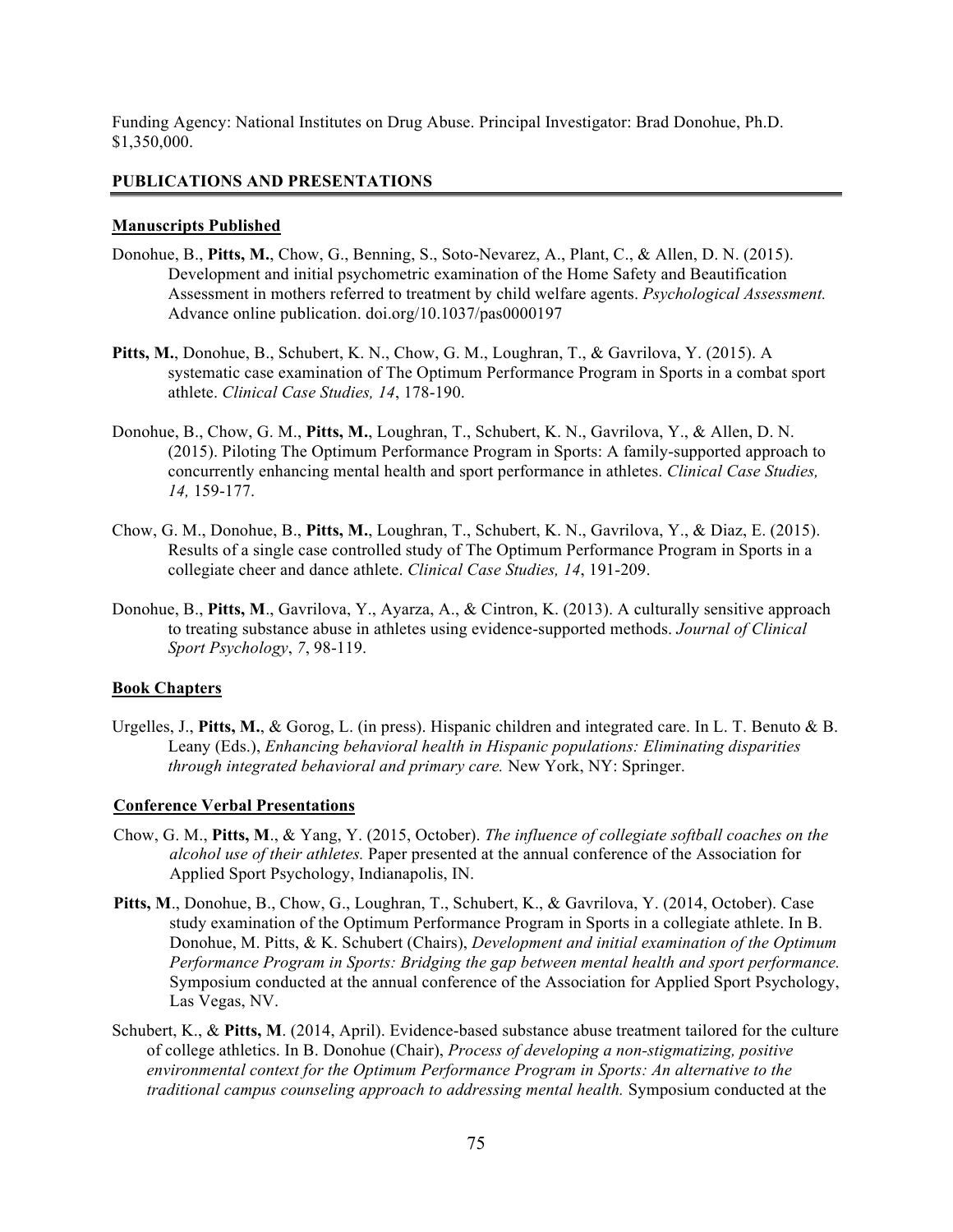annual convention of the Western Psychological Association, Portland, OR.

- Urgelles, J., **Pitts, M.**, Wilks, C., Ayarza, A., & Donohue, B. (2012, August). *Integrating behavioral interventions in family therapy to manage triggers to drug use*. In M. Kenny & J. Urgelles (Chairs). Skills-building session conducted at the annual convention of the American Psychological Association, Orlando, FL.
- Pitts, M., & Urgelles, J. (2012, April). Initial evaluation of a standardized goals intervention in the treatment of mothers referred for substance abuse and child neglect. In J. Urgelles (Chair), *Behavioral treatment innovations in the treatment of concurrent substance abuse and child neglect*. Symposium conducted at the annual convention of the Western Psychological Association, San Francisco, CA.
- Lynch, S., Bradshaw, K., **Pitts, M**., & Donohue, B. (2012, April). *Family-supported contingency management*. Technical workshop conducted at the annual Joint Meeting on Adolescent Treatment Effectiveness, Washington D.C.

#### **Other Verbal Presentations**

Donohue, B., Ayarza, A., **Pitts, M**., & Bradshaw, K. (2012, March). *Family Behavior Therapy: An evidence-based approach for adolescent substance abuse and associated problems*. Training conducted for the Nevada Psychological Association, Las Vegas, NV.

#### **Conference Poster Presentations**

- Loughran, T., Soto-Nevarez, A., **Pitts, M.**, Schubert, K., Gavrilova, Y., Chow, G., & Donohue, B. (2015, November). *Evaluation of a goal-oriented alcohol prevention program in student-athletes.* Poster presented at the annual convention of the Association for Behavioral and Cognitive Therapies, Chicago, IL.
- **Pitts, M.,** & Chow, G. (2015, August). *Relationship between general and sport-related drinking motives and athlete alcohol use and problems*. Poster presented at the annual convention of the American Psychological Association, Toronto, ON.
- Plant, C. P., Torres, A., Dowd, A., **Pitts, M.,** & Donohue, B. (2015, April). *Examination of a family based behavioral goals intervention on child maltreatment in mothers who abuse illicit drugs.* Poster presented at the annual convention of the Western Psychological Association, Las Vegas, NV.
- Loughran, T., Chow, G., **Pitts, M**., Schubert, K., Gavrilova, Y., & Donohue, B. (2014, October). *Frequency of alcohol use as a predictor of mental health symptoms in collegiate athletes*. Poster presented at the annual conference of the Association for Applied Sport Psychology, Las Vegas, NV.
- Chow, G. M., Donohue, B., Diaz, E., **Pitts, M.**, Loughran, T., Schubert, K. N, & Gavrilova, Y. (2014, October). *A sport-specific Family Behavior Therapy for athletes: A multiple-baseline case study of a collegiate cheer and dance athlete*. Poster presented at the annual conference of the Association for Applied Sport Psychology, Las Vegas, NV.
- **Pitts, M.**, Chow, G., Schubert, K., Soto-Nevarez, A., & Donohue, B. (2014, April). *The concordance among three measures of depression in college athletes.* Poster presented at the annual convention of the Western Psychological Association, Portland, OR.
- **Pitts, M.**, El Ansari, K., Gavrilova, Y., Schubert, K., & Donohue, B. (2014, April). *Are client preferences for intervention components consistent with treatment dosage? Results from an intervention outcome study in a sample of college athletes.* Poster presented at the annual convention of the Western Psychological Association, Portland, OR.

Brouwers, V. P., Diliberto, R., & **Pitts, M.**, & Barchard, K. (2014, April). *Examining the psychometric*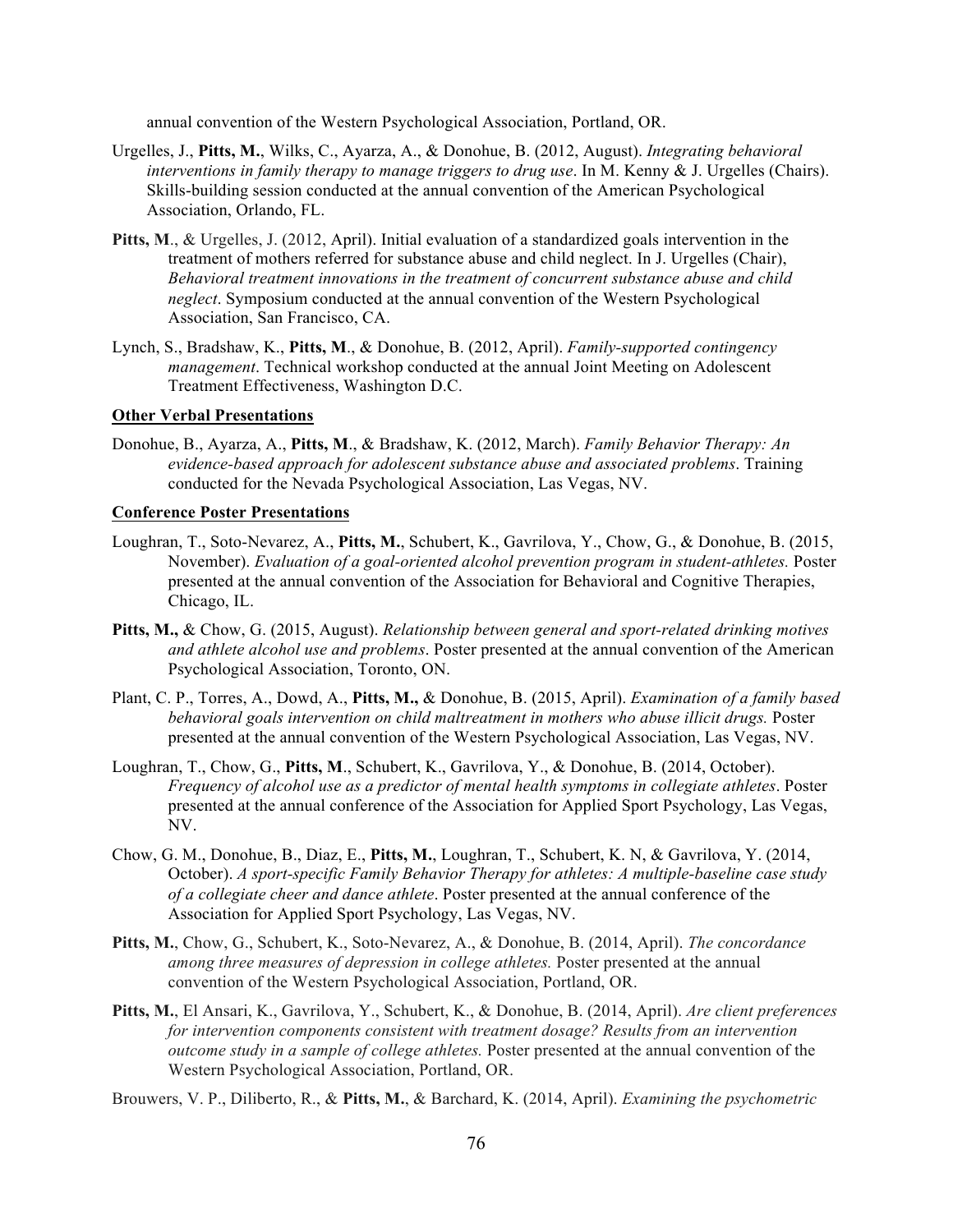*properties of the empathic concern scale.* Poster presented at the annual convention of the Western Psychological Association, Portland, OR.

- Soto-Nevarez, A., Dowd, A., Swarzman, E., **Pitts, M.**, Chow, G., & Donohue, B. (2014, April). *Examination of a home safety and home appearance scale in a sample of neglected children*. Poster presented at the annual convention of the Western Psychological Association, Portland, OR.
- Gavrilova, Y., Armenta, S., Palou, Q., Torres, A., Schubert, K., **Pitts, M.,** & Donohue, B. (2014, April). *Development and dissemination of administrative procedures of an evidence-supported clinic*. Poster presented at the annual convention of the Western Psychological Association, Portland, OR.
- Diaz, E., Kong, P., Swarzman, E., Gonzalez-Bueno, A., Gavrilova, Y., Loughran, T., **Pitts, M.**, Chow, G., Kelleher, L., & Donohue, B. (2012, October). *Factors that interfere with sport performance and alcohol use among collegiate athletes.* Poster presented at the annual conference of the Association for Applied Sport Psychology, New Orleans, LA.
- Urgelles, J., **Pitts, M**., Wilks, C., & Donohue, B. (2012, April). *An empirically supported method for gaining employment within the context of adolescent drug abuse*. Poster presented at the annual Joint Meeting on Adolescent Treatment Effectiveness, Washington D.C.
- Urgelles, J., Wilks, C., **Pitts, M**., & Donohue, B. (2012, April). *Factors associated with discontinuance of child custody in mothers referred by child protective services*. Poster presented at the annual convention of the Western Psychological Association, San Francisco, CA.
- Sullivan, K., **Pitts, M.**, Tawalbeh, S., & Cosden, M. (2011, August). *Web-based surveys, personal interview, or methods triangulation: What best measures college students' alcohol and drug use?* Poster presented at the annual convention of the American Psychological Association, Washington D.C.
- Sullivan, K., Cosden, M., **Pitts, M.**, & Tawalbeh, S. (2011, February). *High school to college drinking trajectories: Risk factors and implications for intervention*. Poster presented at the convention for the National Association for School Psychologists, San Francisco, CA.

#### **EDITORIAL EXPERIENCE**

#### **Journal of Child and Adolescent Substance Abuse 1996 12 May 2012-September 2013** *Editorial Assistant*

#### **Ad Hoc Reviews**

Clinical Case Studies Clinical Psychology Review Journal of Adolescent Health Journal of Child and Adolescent Substance Abuse Journal of Developmental and Physical Disabilities

#### **TEACHING**

#### **Introduction to Psychology, PSY 101, University of Nevada Las Vegas** August 2014-May 2015 *Instructor* Supervisor: Wayne Weiten, Ph.D. Instructor of two sections of live classroom Psychology 101 courses each semester. Developed syllabi, planned courses, prepared and presented lectures, facilitated class discussions, developed online content pages, and wrote and graded exams. Concurrently enrolled in Teaching of Psychology with a supervisory component for the initial semester of teaching.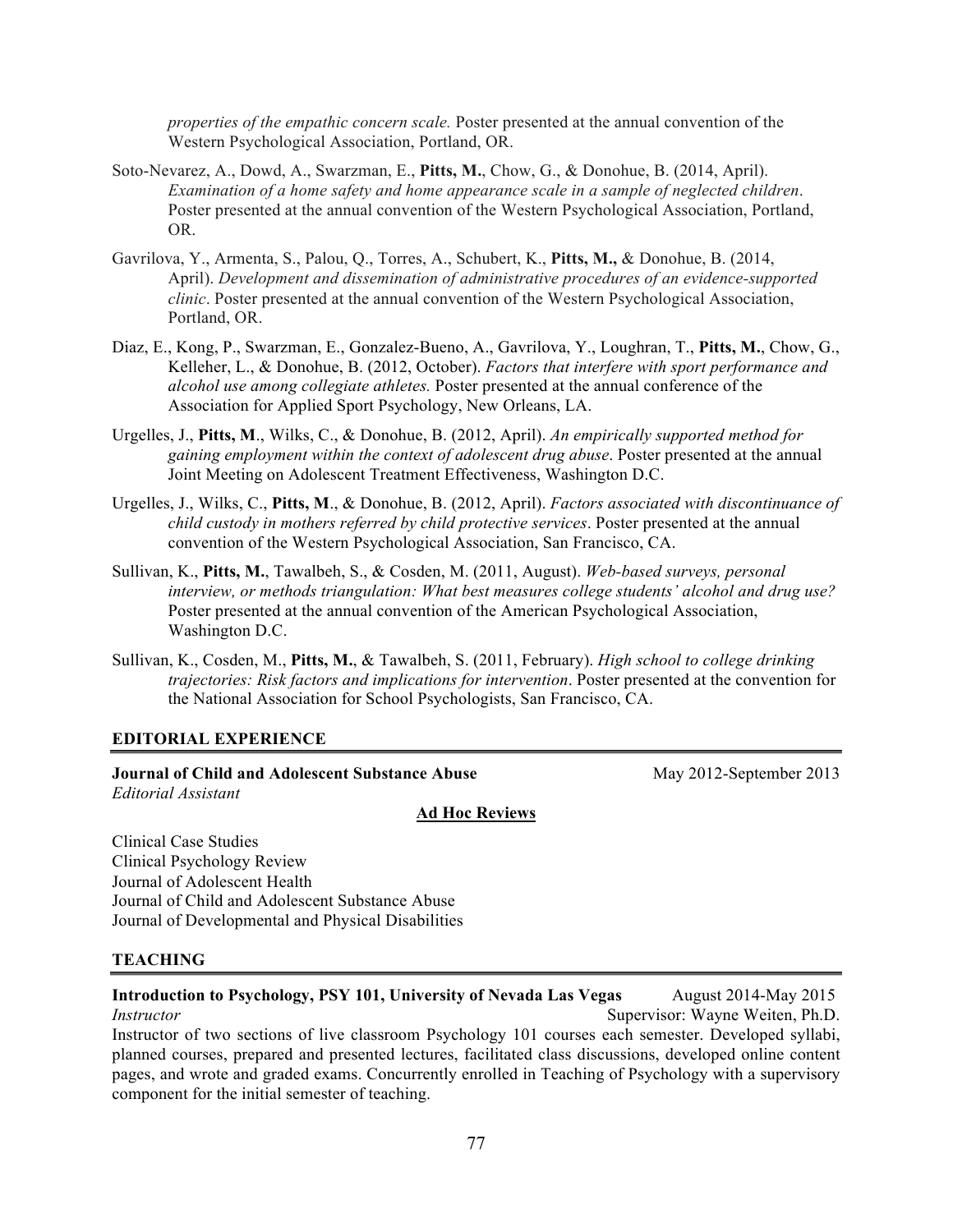#### **University Success Course, ED 20, University of California Santa Barbara** Spring 2010 *Discussion Leader* **Supervisor: Don Lubach, Ph.D.** Supervisor: Don Lubach, Ph.D.

Led weekly discussion section exploring lecture topics with 22 first-year college students. Planned class exercises, graded assignments, and fostered a positive learning environment. Directly supervised and mentored two undergraduate student co-leaders.

# **LEADERSHIP AND SERVICE**

# **American Psychological Association of Graduate Students (APAGS)**

*State Advocacy Coordinator (Nevada)*

- Representative to APAGS for all psychology students in Nevada. Advocates for graduate students, the psychology profession, psychological research, and social justice issues.
- Plans and coordinates several events including educational series and diversity-related discussion groups.
- Acts as a resource of information on legislative issues, monitors listservs for related issues, and submits monthly reports of advocacy efforts. Attends monthly legislative committee meetings.

# **UNLV Clinical Psychology Doctoral Student Committee**

## *Chair*

*Cohort Representative and Treasurer*

August 2012–August 2013 • Liaison between graduate students and faculty, advocates for student needs, coordinates incoming student interview day, and plans graduate student social functions.

# **Outreach Undergraduate Mentoring Program** Fall 2012-Present

*Graduate Student Mentor*

• Mentor psychology undergraduates from underrepresented backgrounds complete undergraduate degrees, prepare graduate school applications, and explore potential career paths in psychology.

#### **American Psychological Association of Graduate Students (APAGS)** *Campus Representative* May 2013–March 2014

- Disseminated information from APAGS to graduate students, and collected information from students to assist APAGS in addressing student needs.
- Mobilized efforts on campus to respond to legislative advocacy alerts.
- Coordinated with the Nevada Psychological Association to assist in garnering student support for state initiatives and planned events for legislation and member education.

# **Active Minds Mental Health Advocacy Student Organization**

Founding Member and Secretary, University of California Santa Barbara

# **PROFESSIONAL AFFILIATIONS**

| Association for Applied Sport Psychology           | 2013–Present    |
|----------------------------------------------------|-----------------|
| Association for Behavioral and Cognitive Therapies | 2015–Present    |
| American Psychological Association                 | 2012–Present    |
| Nevada Psychological Association                   | 2012–Present    |
| Western Psychological Association                  | $2011$ -Present |

# **OTHER RELEVANT WORK AND TRAINING**

| <b>Diversity Graduate Assistantship</b> |  |
|-----------------------------------------|--|
| Las Vegas, NV                           |  |

August 2015–Present Supervisor: Noelle Lefforge, Ph.D.

2008

August 2015–Present

March 2014-Present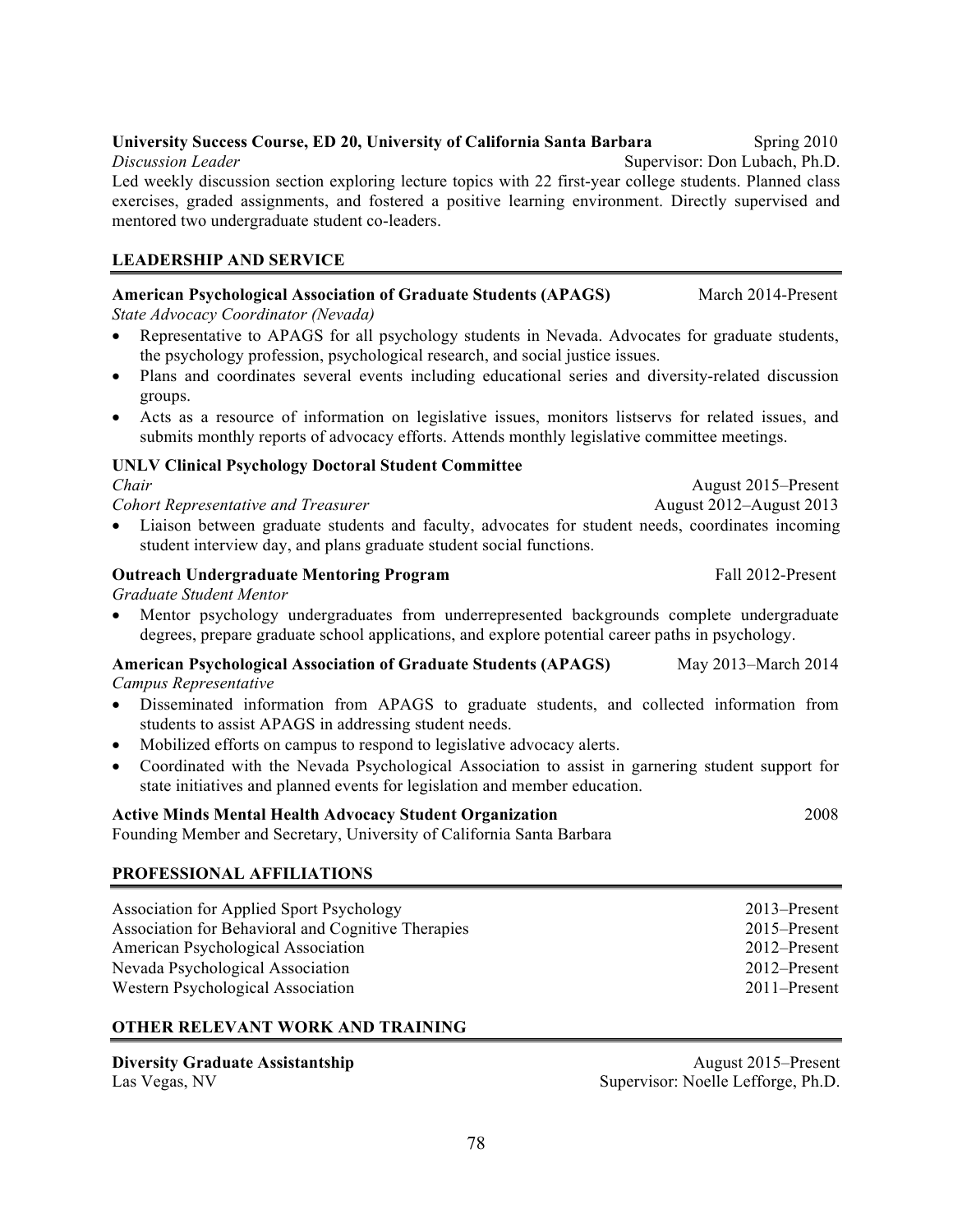- Graduate Assistant responsible for departmental diversity initiatives to enhance knowledge and awareness of issues surrounding diversity and multiculturalism in research, teaching, and clinical training.
- Initiatives include increasing the number of faculty and graduate students from underrepresented backgrounds, increasing the integration of diversity-related material into psychology coursework, and hosting diversity-related events.
- Coordinate departmental undergraduate mentoring program of approximately 40 students from underrepresented backgrounds; program provides assistance on how to enter graduate training for professions in psychology. Personally mentor 12 students.

# **CBT for Treating Late Life Depression and Caregiving Stress Fall 2015, 3 hours**

Larry Thompson, Ph.D., & Dolores Gallagher Thompson, PhD.

Training on CBT treatment and techniques with older adults with depression. Training on stress in caregivers of adults with dementia and an evidence-based caregiver CBT skills treatment program.

# **Gottman Method Couples Therapy Training**

Scott Wolfe, Ph.D. Fall 2015, 6 hours Training on the nine components of healthy relationships, infidelity in relationships, sexual intimacy, and Gottman interventions to address these areas in treatment.

# **Diagnosing Autism and Related PDDs, Pediatric Bipolar Disorder, ADHD, and Applications of**

**BASC-2 in Behavioral RTI: An Advanced Training on the BASC-2** Spring 2013, 7 hour Cecil Reynolds, Ph.D.

Training on diagnostic issues and the use of behavioral rating scales, the components of the BASC-2, and the use of special norms and scaling for differential diagnosis.

# **Motivational Interviewing Training Spring 2013, 13 hours** Spring 2013, 13 hours

Kamilla Venner, Ph.D., University of New Mexico

Two-day training on basic principles and underlying spirit of MI. Learned core skills of this dynamic counseling approach, and outcome research reviewed. The use of role-plays and vignettes were incorporated for an active and skill-based training approach.

# **Alcohol Behavioral Couple Therapy Training Spring 2013, 6.5 hours** Spring 2013, 6.5 hours

Barbara McCrady, Ph.D., University of New Mexico

Training on evidence-based treatment for individuals with substance use disorders and their intimate partners. This cognitive-behavioral approach was reviewed with treatment targets, techniques to achieve treatment outcomes, and strategies for involving intimate partners in treatment.

# **Dialectical Behavior Therapy Training** 2013, 54 hours

Alan Fruzetti, Ph.D.

Comprehensive 8-day training to address theory and structure of DBT treatment, treatment strategies, skills training and coaching, and consultation on the development of a DBT program.

# **The Adolescent Community Reinforcement Approach Training Spring 2012, 6.5 hours**

Robert J. Meyers, Ph.D., University of New Mexico

Training on evidence-based substance use behavioral intervention to replace environmental contingencies supporting substance use with prosocial activities and behaviors for recovery. Reviewed program efficacy, treatment procedures, functional analysis, prosocial behavior, and substance use goal planning.

# **AWARDS AND SCHOLARSHIPS**